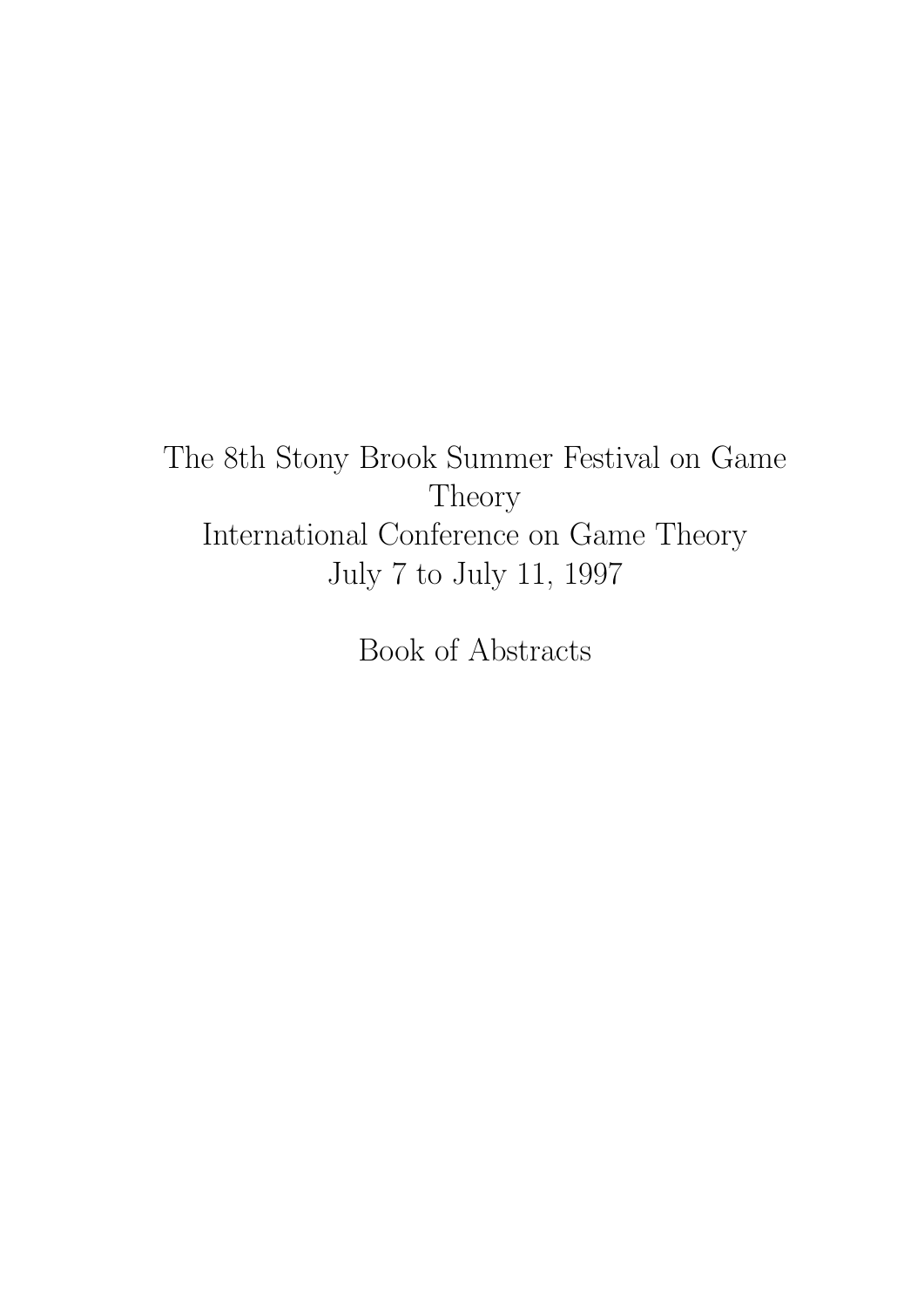# Tight and Effectively Rectangular Game Forms: A Nash Solvable Class

## Joseph Abdou<sup>∗</sup>

#### Abstract

We introduce a new class of game forms called effectively rectangular game forms. An effectively rectangular game form is one that has the same effectivity function as some rectangular game form. Actually we extend this class a little more: we define a superdeterminate game form as one that has an effectivity function which is finer than that of a rectangular game form. We prove that a tightly superdeterminate game form, hence a tight effectively rectangular game form, is Nash solvable.

<sup>∗</sup>Universit´e de Paris-I, France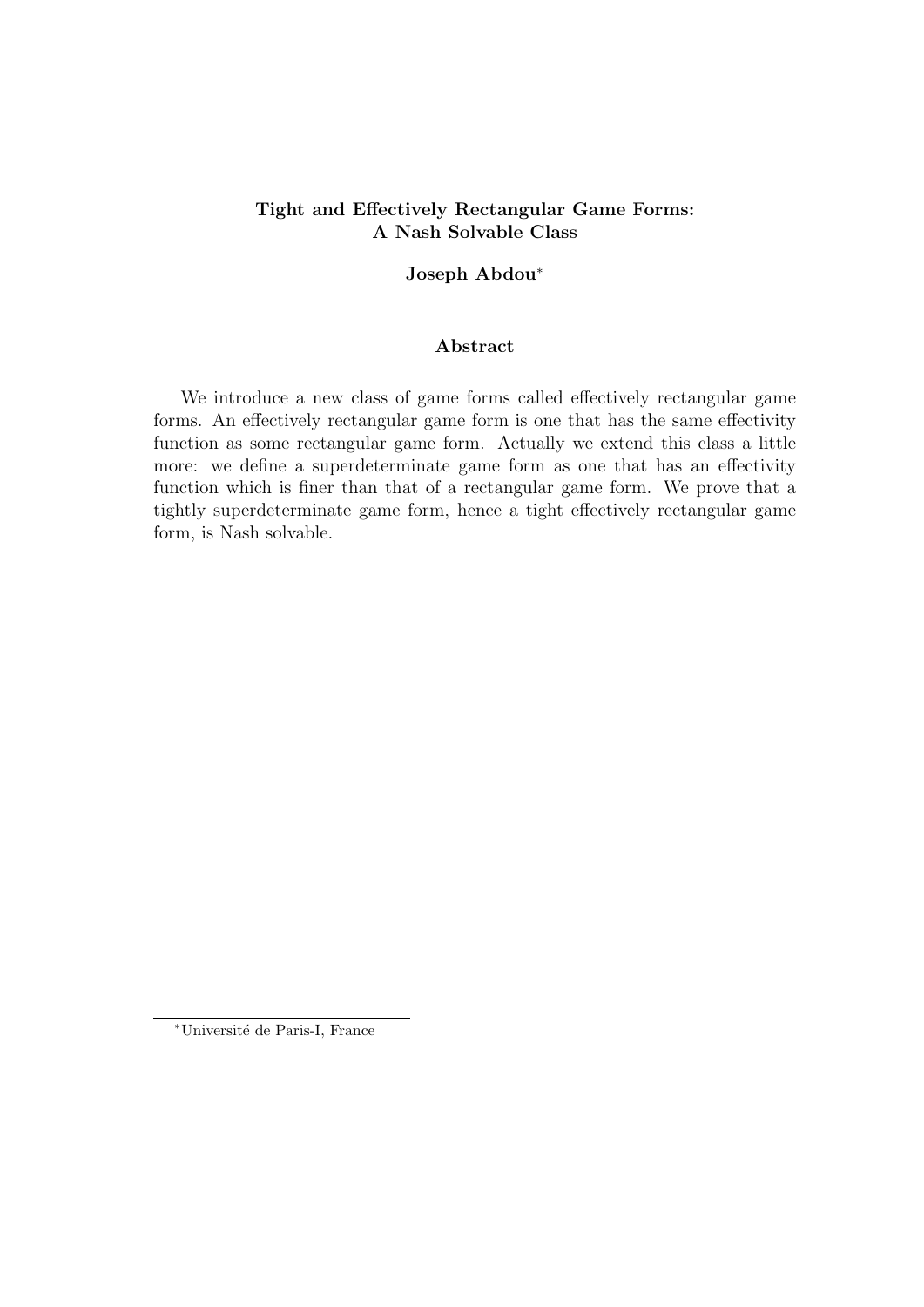# Quasi-Competitiveness and Profitability in Symmetric Cournot Oligopoly

Rabah Amir<sup>∗</sup>  $(joint w / V.E. Lambson<sup>†</sup>)$ 

#### Abstract

In the framework of symmetric Cournot Oligopoly, this paper provides minimal sets of assumptions on the demand and cost functions that imply that, as the number of firms increases, the minimal and maximal equilibria lead to (i) declining per-firm profits in all cases; (ii) decreasing industry price and increasing or decreasing per-firm output; and (iii) increasing industry price and decreasing per-firm output. The analysis relies crucially on a lattice-theoretic approach and yields general, simple and unambiguous conclusions of a global nature. Along the way, some new insight into existence of Cournot equilibrium is developed.

<sup>∗</sup>W.Z.B., Germany †Brigham Young University, USA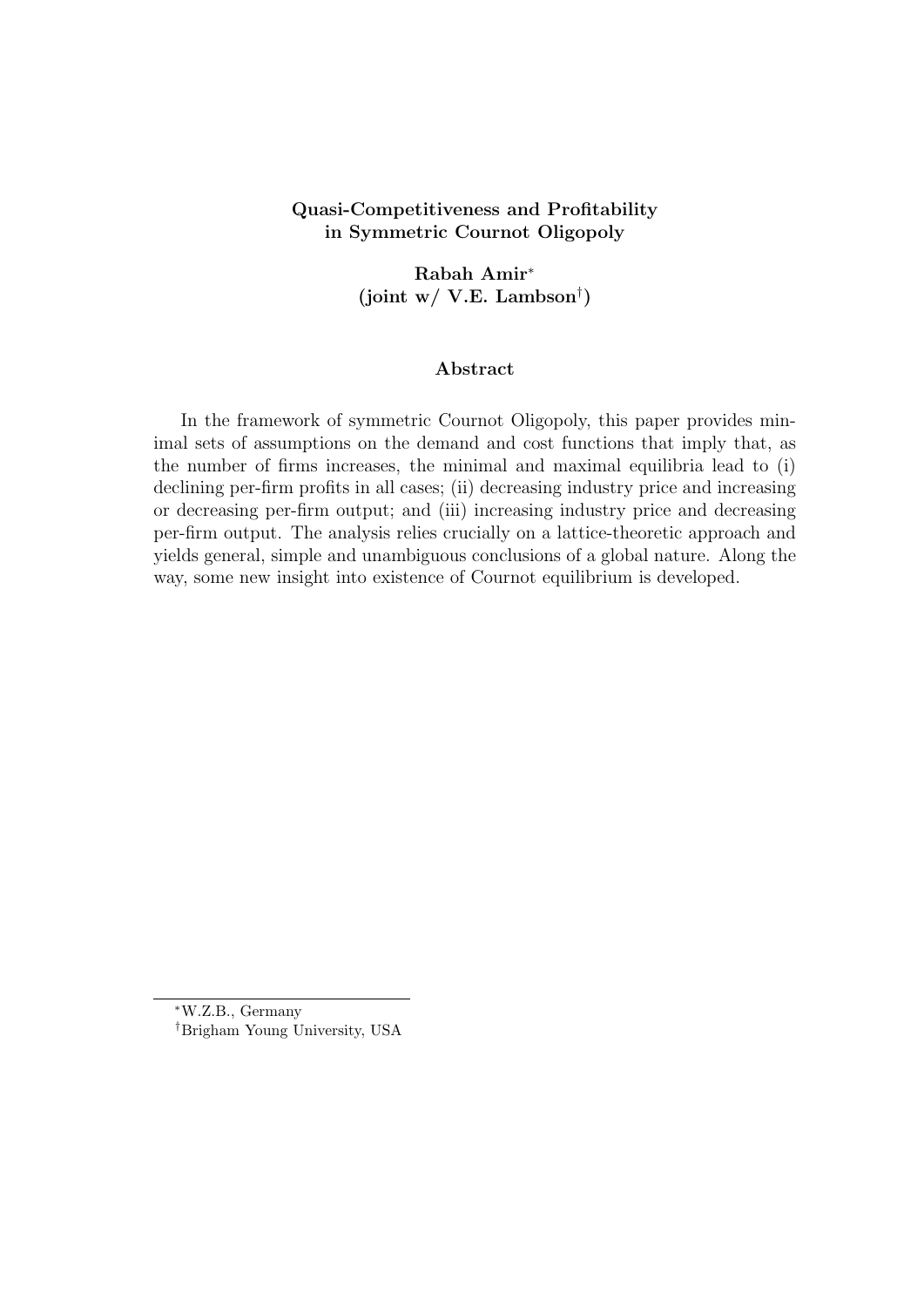## Full Admissible Rationality in Games of Asymmetric Information

# Geir Asheim<sup>∗</sup> (joint w/ M. Dufwenberg<sup>∗</sup> )

#### Abstract

We analyze the implications of "common knowledge of full admissible rationality" in games of asymmetric information by generalizing the framework of Asheim and Dufwenberg (1997). We illustrate how such an analysis can give rise to predictions in examples without assuming that players have a common prior or that players coordinate on an equilibrium. The paper is thus motivated by the scrutiny which both the common prior assumption and equilibrium analysis have been subjected to.

A player reasons in accordance with pull admissible rationality if his preferences (1) are consistent with his beliefs over opponents' and nature's sets, and, (2) satisfy that, conditional on any particular vector of sets for his opponents and nature, any director of opponents' strategies and nature's move having the property that all opponents and nature choose in their sets is deemed infinitely more likely than any vector not having this property (where the term "infinitely more likely" is used in the sense of Blume et al. (1991)). A subset of a players strategies is a fully permissible set if it is the set of main elements in a state where it is commonly known that all players reasons in accordance with full admissible rationality.

The concept of fully permissible sets is applied to two examples; the beerquiche game and Spence's signaling model.

<sup>∗</sup>University of Oslo, Norway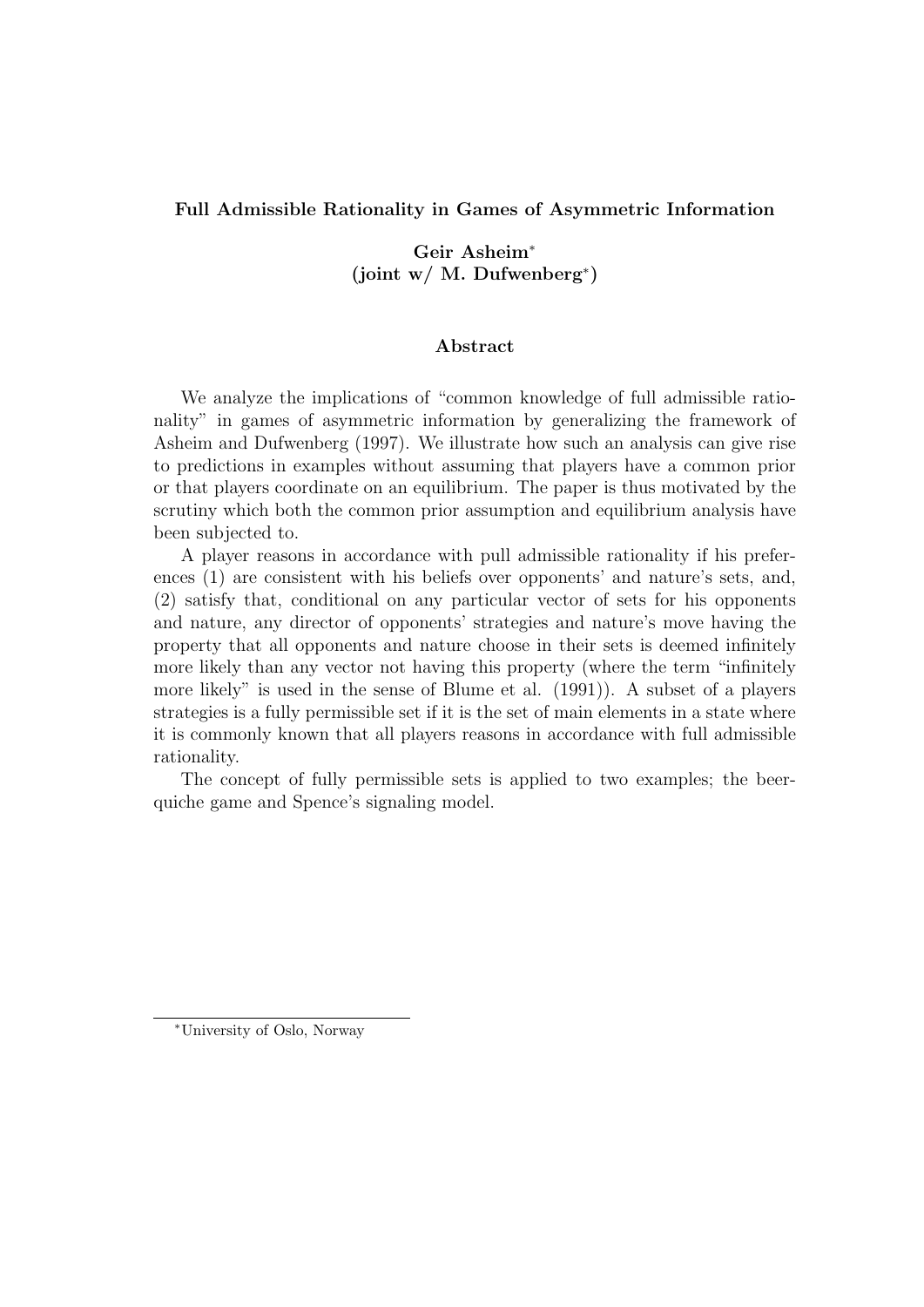#### Equilibrium Points in the Ultimatum Game

## Robert Aumann<sup>∗</sup>

#### Abstract

In a famous experiment on the ultimatum game conducted by Guth and associates, the subjects failed to behave in accordance with the subgame perfect equilibrium. Some observers have taken this as evidence "against game theory" or "against rationality". It should be noted, though, that the observations DO accord with Nash equilibrium. If one interprets Nash equilibrium within an evolutionary framework, one would expect that in any given Society, norms of behavior would evolve under which offers underneath a certain threshold – which may vary from Society to Society – would be rejected. It would then follow that most offers within a given Society would be at or near some fixed level, and that offers beneath that level would be rejected. This is a nontrivial prediction made by evolutionary Nash equilibrium theory; it has been experimentally verified in the work of Okuno-Fujiwara, Roth, Yanovskaya, and Zamir, published in the AER several years ago. Thus, far from being evidence "against game theory", the experiments of Guth et al and Okuno-Fujiwara et al become a beautiful verification of game theoretic predictions.

<sup>∗</sup>SUNY at Stony Brook, USA and The Hebrew University of Jerusalem, Israel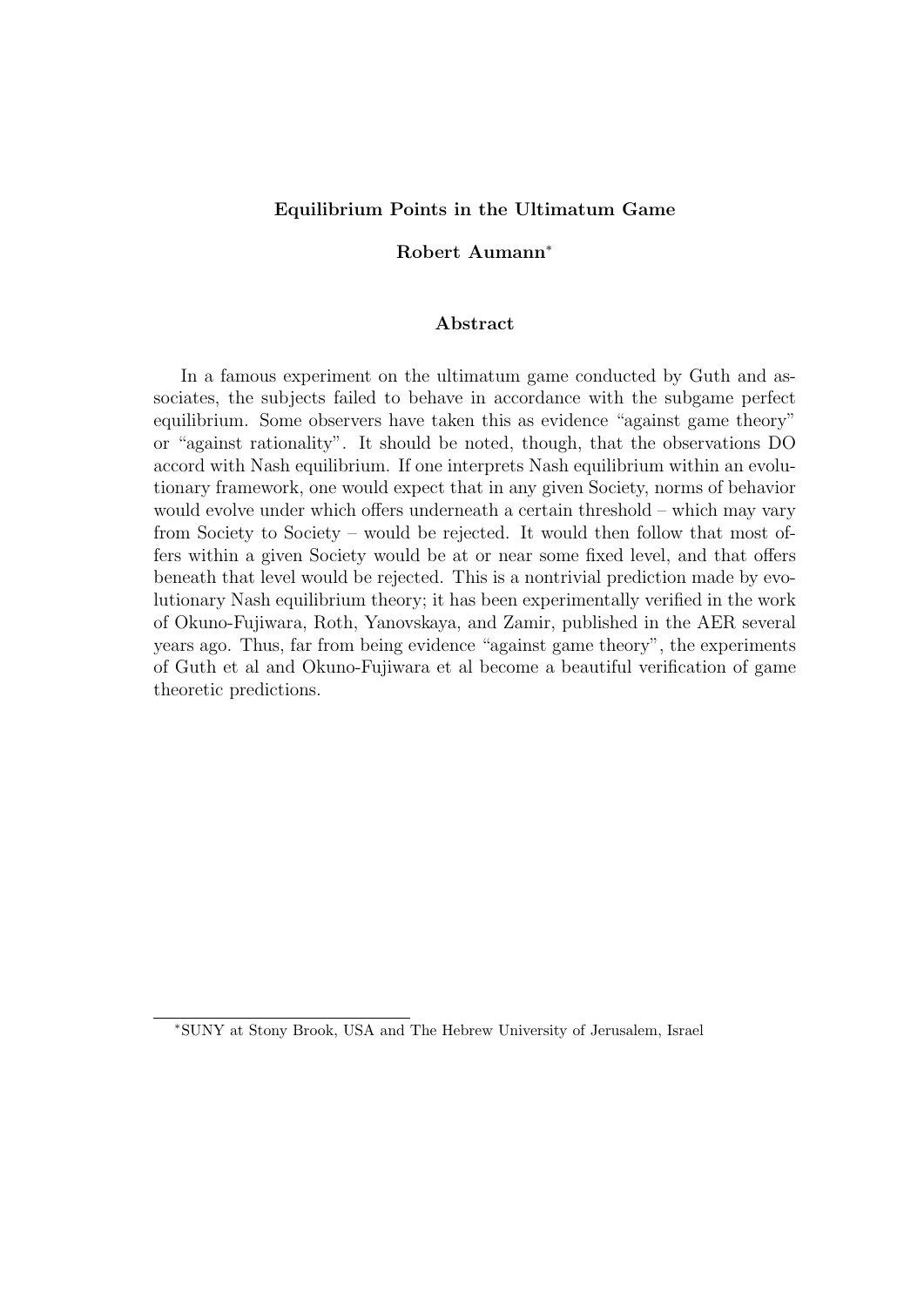#### Social Planner Equilibrium

## James Bergin<sup>∗</sup>

#### Abstract

This paper considers the relation between equilibrium in a multimarket dynamic model of demand and supply and the social planner problem of social surplus maximization. There is a long and extensive literature applying the social planner formulation to various problems (see for example, Lucas and Prescott (1971), Hopenhayn (1992), Jovanovic (1982), Jovanovic and MacDonald (1994), Sakes and Ericson (1989, 1990) and Bergin and Bernhardt (1996)). The most recent work developing the and the social planner optimum is Hopenhayn (1990). This note provides a quick development of the connection from a game theoretic perspective, and observes that the theory extends to models with interrelated demand across markets, as a multi-planner game. The emphasis is on a differential approach relating social planner optima to the firms first order condition. For models with interrelated demand, the equilibria of the n-planner game coincide with the market equilibria.

<sup>∗</sup>Queen's University, Canada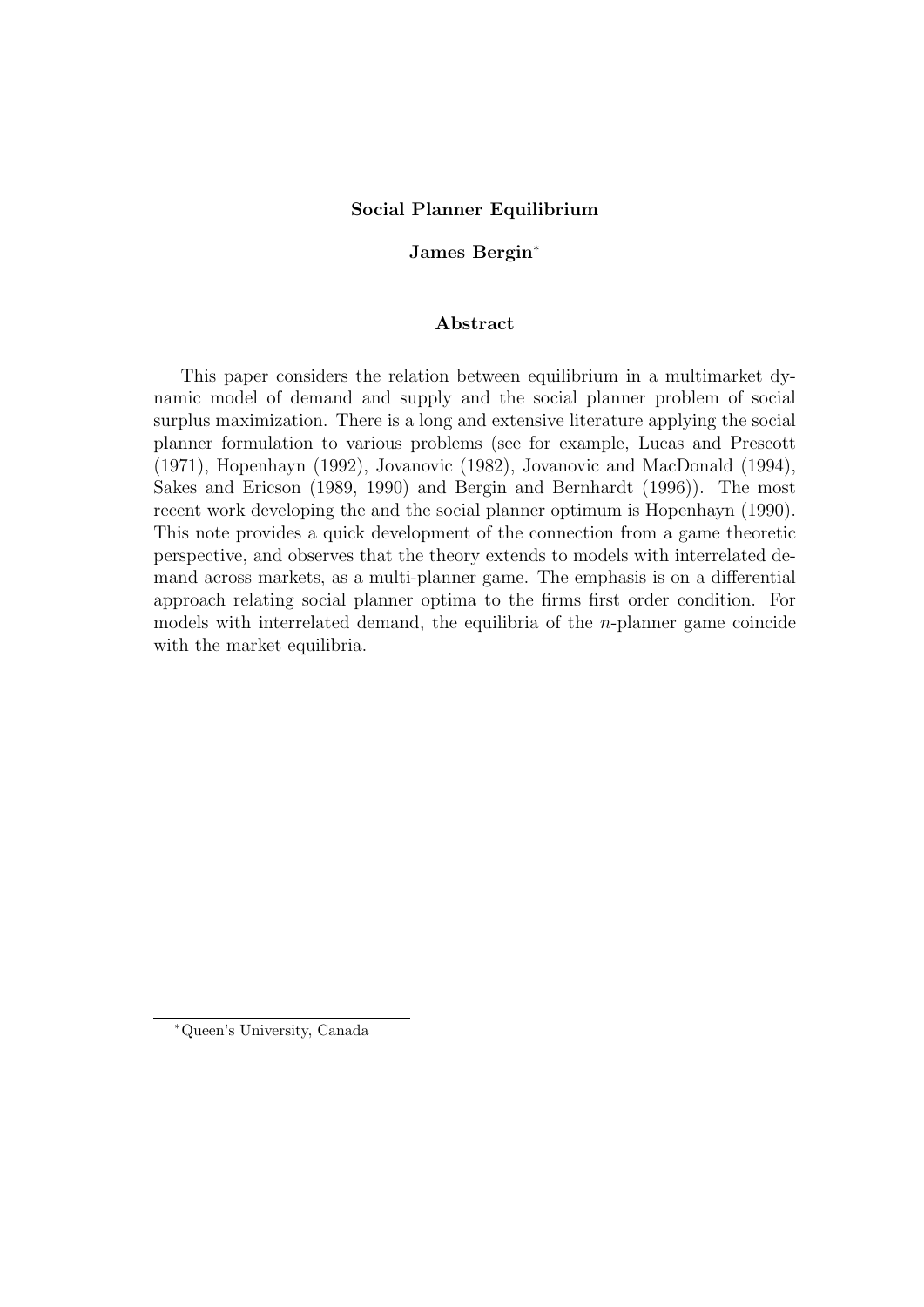## Stability and Largeness of Core for Symmetric Games

Amit K. Biswas<sup>∗</sup> (joint w/ G. Ravindran<sup>∗</sup> and T.Parthasarathy<sup>∗</sup> )

## Abstract

In a symmetric game the core is the unique stable set if and only if  $n$  specified vectors are imputations. We also show for symmetric games that largeness of the core (in the sense of Sharkey) is equivalent to stability of the core and is also equivalent to the convexity of the lower boundary of the set of all acceptable payoff vectors of the game. In this paper we establish the equivalence of a condition given by Shapley to the newly evolved condition, thereby give an alternate proof to Shapley's condition.

<sup>∗</sup> Indian Statistical Institute, India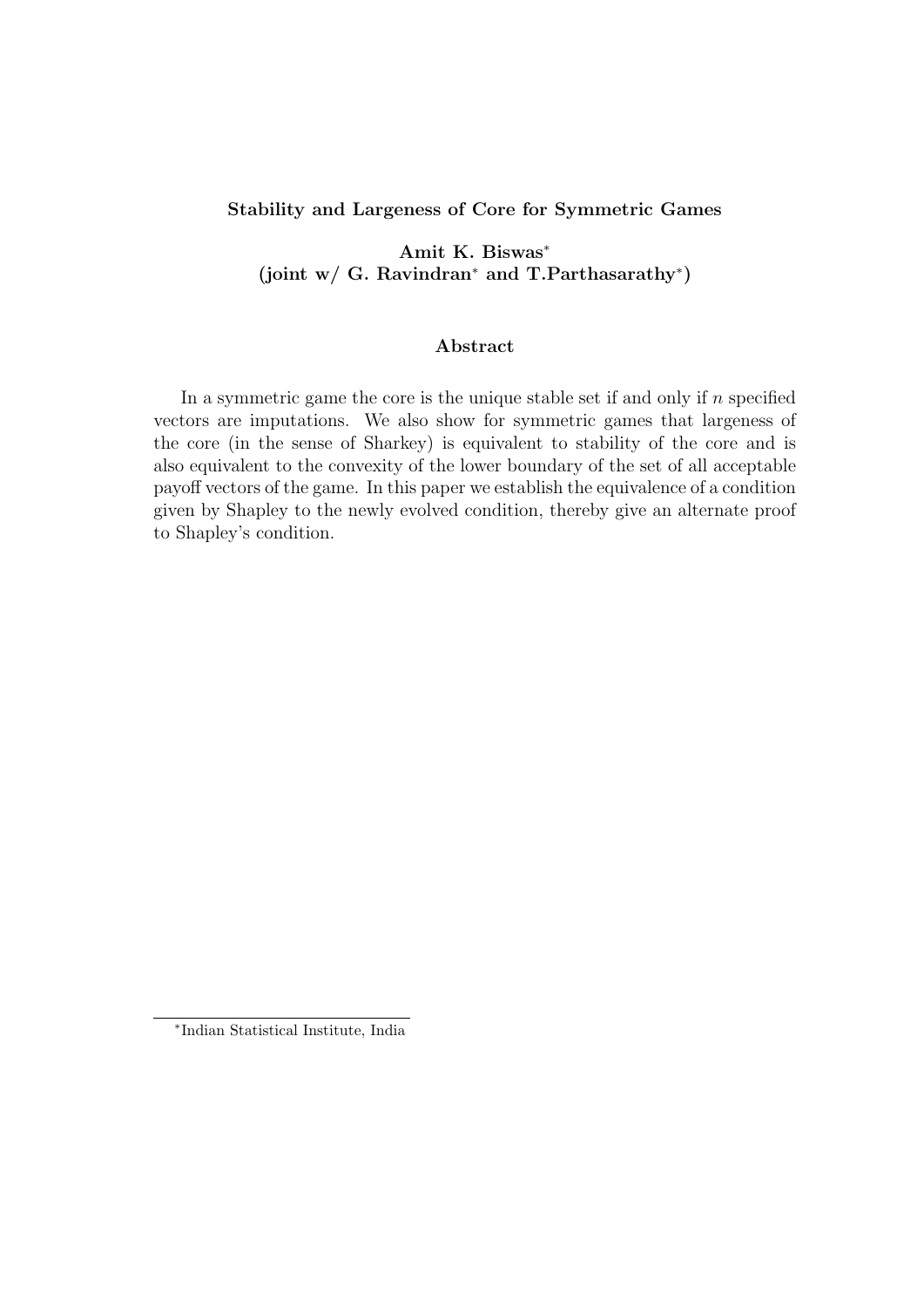#### Hotelling's Model with Capacity Precommitment

Nicolas Boccard<sup>∗</sup> (joint w/ X. Wauthy\*)

#### Abstract

In an attempt to reconcile quantity and price competition under product differentiation, we use the two-stage game of Kreps & Scheinkman (1983) in the address framework of Hotelling.

Our main results are the following. In almost all subgame perfect equilibrium, capacity precommitment softens price competition drastically: firms behave as if they were an integrated monopoly. In equilibrium, the capacity choices exactly cover the market, so that there is no room for price competition at all. The foundation of this result is that capacity precommitment enables firms to take advantage of the local monopoly structure inherent in the Hotelling model. Note that this result is not driven by the existence of costs for capacity installation ; this cost must be positive but can be arbitrarily small relative to the other parameters of the game.

<sup>∗</sup>Universit´e Catholique de Louvain, Belgium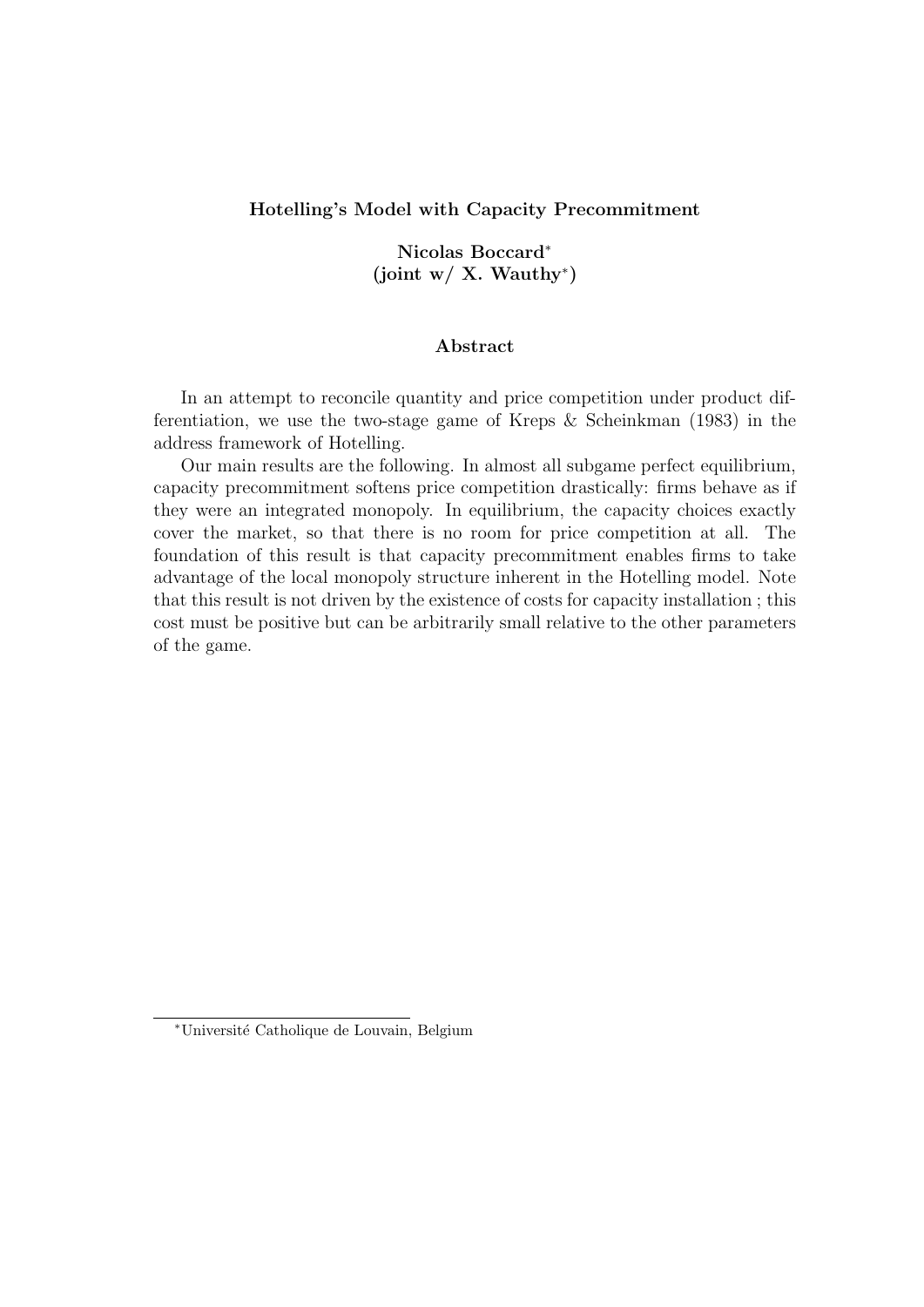# Catch-22 and King-of-the-Mountain Games: Cycling, Power, and Frustration

## Steven J. Brams<sup>∗</sup>

#### Abstract

In his classic novel, Catch-22 (1961), Joseph Heller postulates the following thoroughly frustrating situation between two people (call them  $R$  for row and  $C$ for column in a  $2 \times 2$  matrix game): whichever of two strategies (r1 or r2) R chooses, the best response of  $C$  (c1 or c2) inflicts on  $R$  a worst or next-worst outcome, and possibly vice versa. Modeling this situation as a "generic"  $2 \times 2$ strict ordinal game, it can be characterized by the following four properties, based on the theory of moves (TOM):

- 1. Cyclicity: There is one direction, either clockwise or counterclockwise, in which neither player, when it has the next move, ever departs from its best outcome as the players alternately move and countermove around the matrix, making cycling in this direction rational
- 2. **Frustration for** R: When it is  $C$ 's turn to move during this cycling (by switching from c1 to c2 or from c2 to c1), these moves induce R's two worst outcomes. If forced to choose between them, it is rational for R to choose its next-worst outcome (call this outcome  $O$ ).
- 3. Incentive of  $C$  to frustrate  $R: C$  prefers  $O$  to either of the outcomes when it is its turn to move, giving  $C$  an incentive always to move.
- 4. Power of C to frustrate  $R: C$  has moving power. It can continue the move-countermove process when  $R$  no longer has the wherewithal or will to continue and must, consequently, stop forcing  $R$  to choose  $O$ .

Implications of the analysis for identifying focal points, such as the unique pure-strategy Nash equilibrium in a  $2 \times 2$  game, are discussed.

<sup>∗</sup>New York University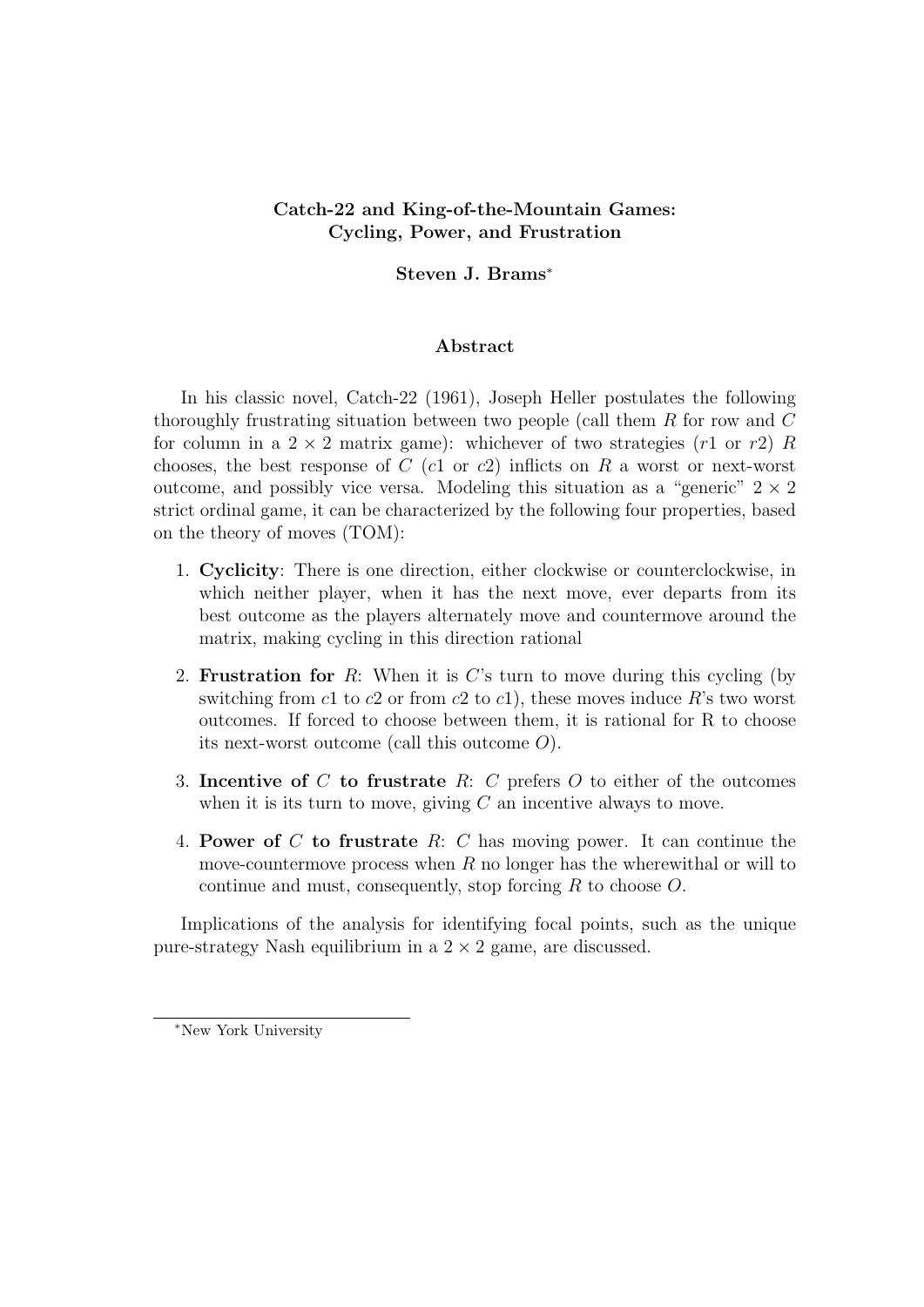# Connections Between the Values of N-Person Games with Crisp and Fuzzy Coalitions

# Dan Butnariu<sup>∗</sup> (joint w/ L. Markowicz<sup>∗</sup> )

#### Abstract

An *n*-person cooperative game (with crisp coalitions) is usually represented by a function  $v : \mathcal{P}(N) \to \mathbb{R}$  with  $v(\phi) = 0$ , where  $N = \{1, \dots, n\}$  and  $\mathcal{P}(N)$ is the collection of all subsets of  $N$ . A *n*-person game with fuzzy coalitions is a continuous function  $w : [0, 1]^n \to \mathbb{R}$  with  $w(0) = 0$ . Each subset S of N can be identified with its membership vector  $(s_1, \dots, s_n) \in [0,1]^n$  defined by  $s_i = 1$  if  $i \in S$  and  $s_i = 0$  otherwise. The elements of  $[0, 1]^n$  are called fuzzy coalitions. An n-person games with crisp coalitions can be seen as restrictions of the games with fuzzy coalitions to the vertices of  $[0,1]^n$ .

The question is whether the diagonal value of a game with fuzzy coalitions  $w$ is uniquely determined by the Shapley value of the game with crisp coalitions  $w_*$ which is the restriction of w to the vertices of  $[0,1]^n$ . It is shown that the diagonal Aumann-Shapley value for n-person games with fuzzy coalitions is, essentially, insensitive to the degrees of membership of the players in various fuzzy coalitions.

<sup>∗</sup>University of Haifa, Israel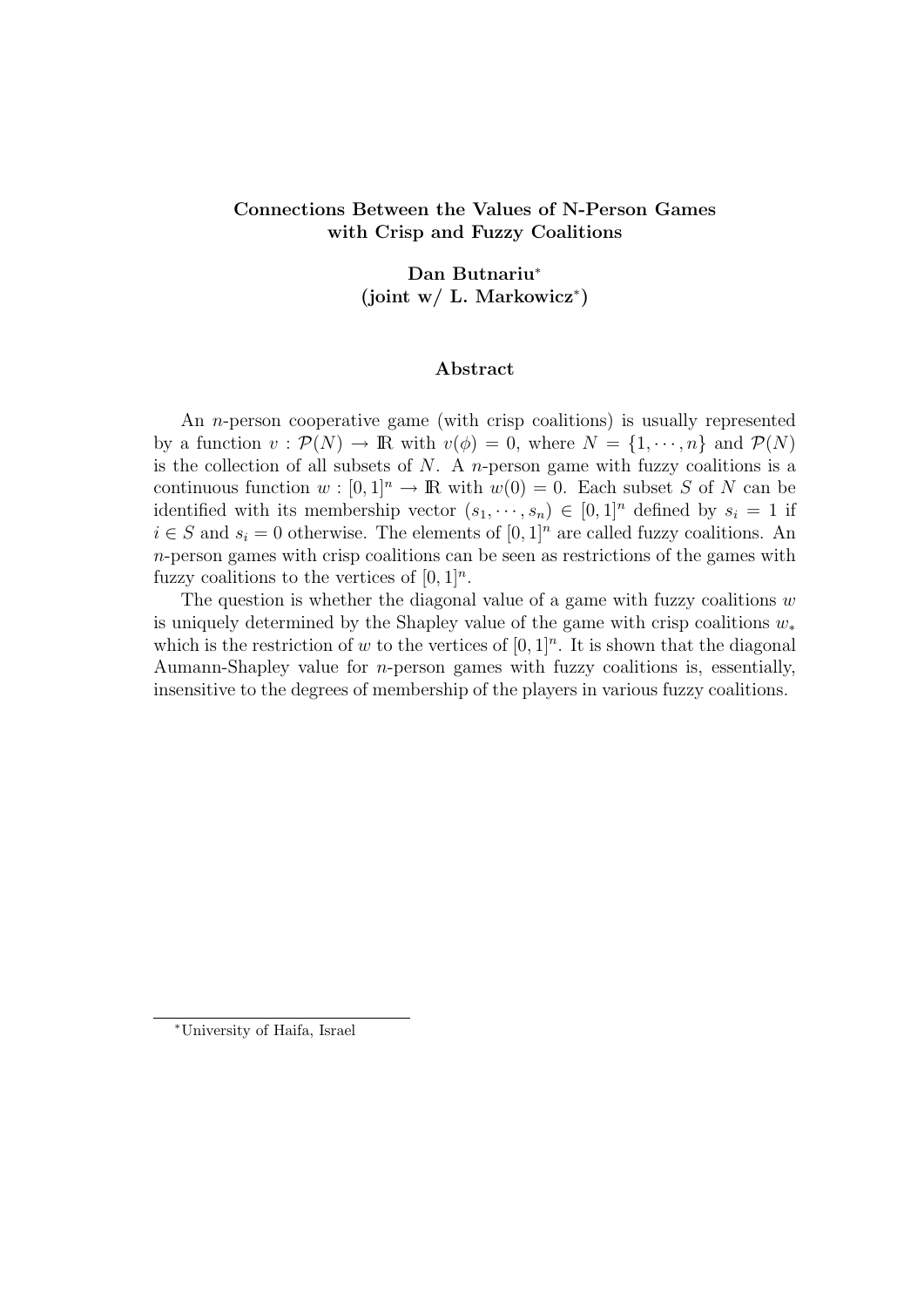# The Multichoice Value: A Strategic Approach

Emilio Calvo<sup>∗</sup>  $(joint w / J.C. Santos^*)$ 

#### Abstract

We show, first, that the value notion of van den Nouweland et al. (1995) is the right candidate for the multichoice value. Second, we will extend the value to the general mixture case in which there are simultaneously two different types of players in the game: ones possessing a finite number of activity levels, and the others one possessing a continuum of possibilities.

<sup>∗</sup>Universidad del Pais Vasco, Spain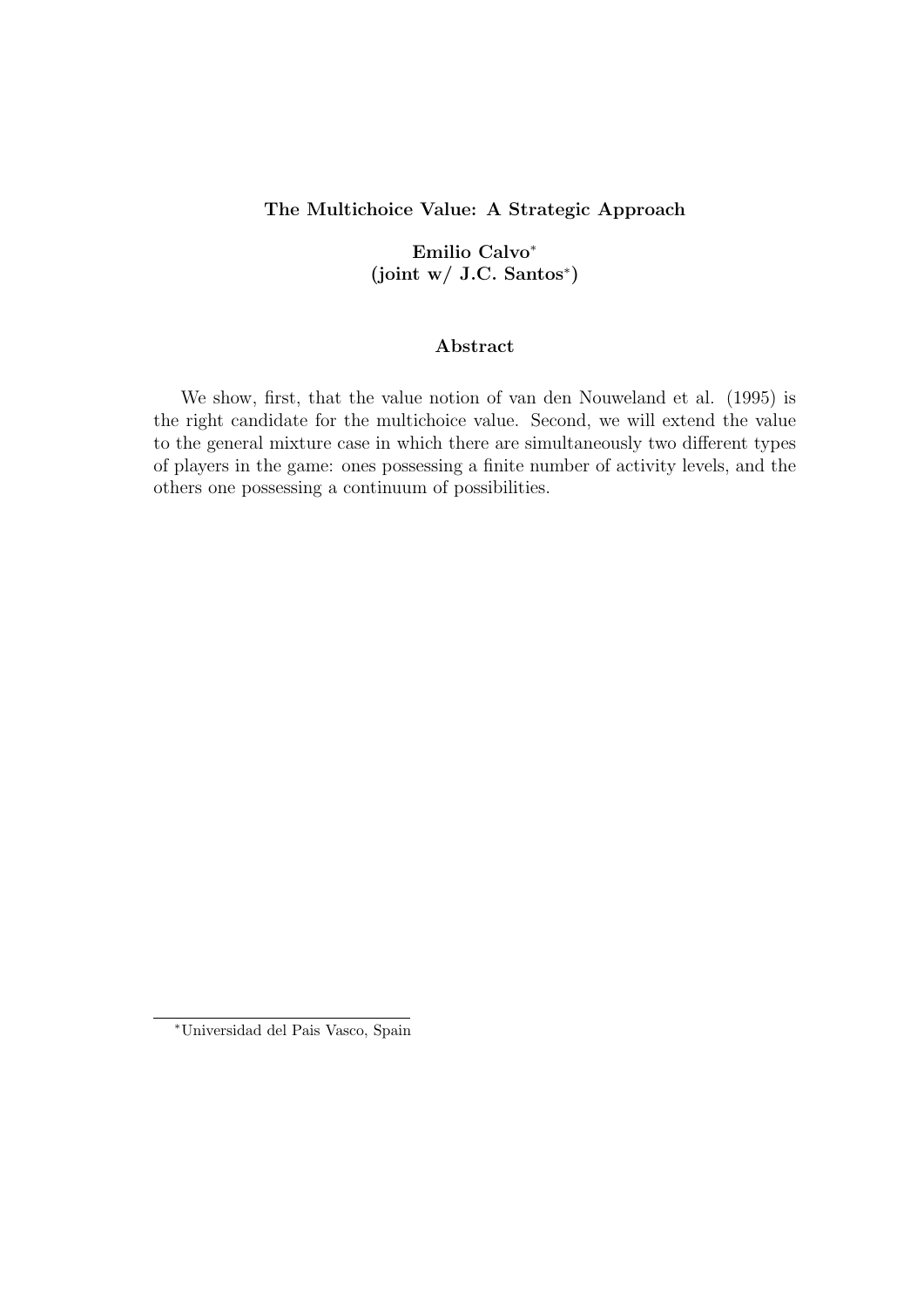# Perfect Equilibria of a 2-Person Bargaining Game

# Margarida Corominas<sup>∗</sup>

# Abstract

The purpose of the paper is to study the set of subgame perfect equilibria payoffs of the Hart and Mas-Colell (1996) game for the case of 2 players.

<sup>∗</sup>Universitat Pompeu Fabra, Spain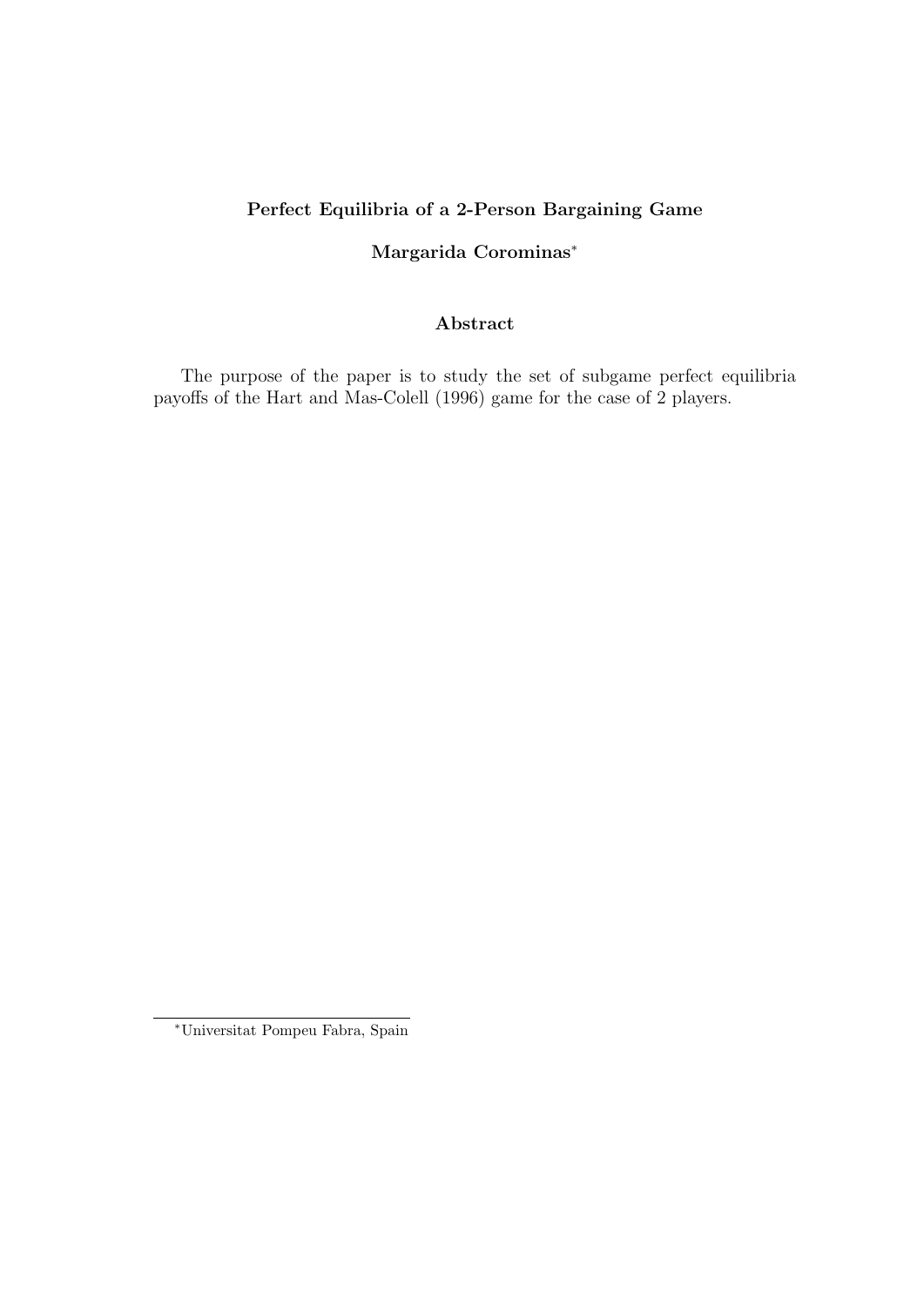## Bargaining, Coalitions and Competition

Nir Dagan<sup>∗</sup> (joint w/ R. Sarrano<sup>†</sup> and O. Volij<sup>†</sup>)

#### Abstract

We study a decentralized matching model in a large exchange economy, in which trade takes place through non-cooperative bargaining in coalitions of finite size. Under essentially the same conditions of core equivalence, we show that the strategic equilibrium outcomes of our model coincide with the Walrasian allocations of the economy. Our method of proof exploits equivalence results between the core and Walrasian equilibria. Our model relaxes differentiability and convexity of preferences thereby covering the case of indivisible goods.

<sup>∗</sup>Universitat Pompeu Fabra, Spain †Brown University, USA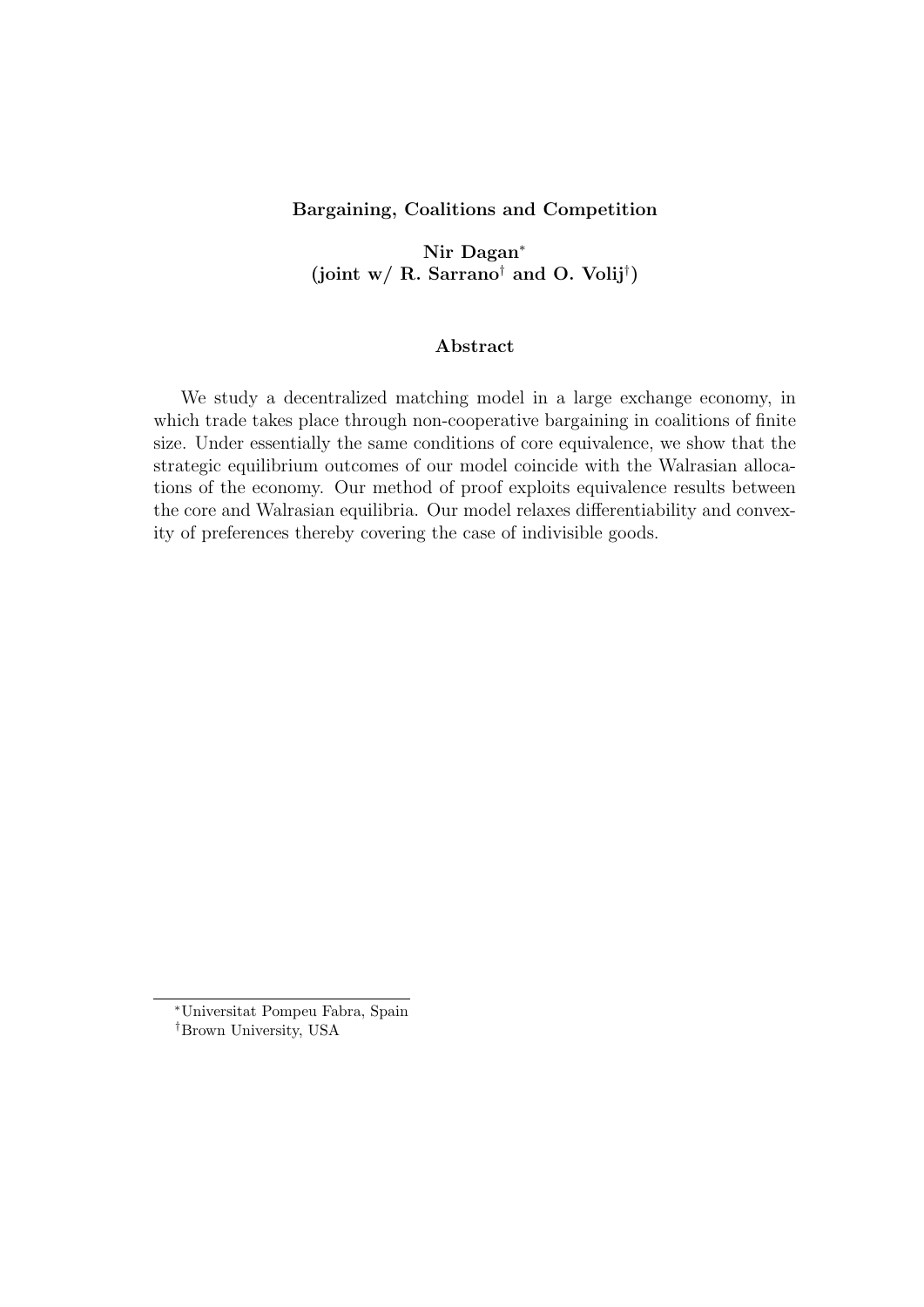# Estimating Equilibrium Models Using Count Data: Quantity Competition in the Presence of Indivisibilities and Heterogeneous Firms

# Peter Davis<sup>∗</sup>

#### Abstract

In this paper we analyze a model of Cournot competition in which the strategy spaces of agents are discrete. Non uniqueness of equilibria is generic, yet in order to estimate any model we require a one to one mapping between the parameters of that model and it's prediction about the world. Sufficient conditions for uniqueness are restrictive. Rather than require that the equilibrium set be a singleton, we establish sufficient conditions under which predicted market output is uniquely determined within the set of Nash Equilibria. Matching the model's (unique) prediction of total output to the market output we observe provides a mechanism to estimate equilibrium models using count data. The simulated GMM procedure suggested by Berry(1992) implements estimation with a nested fixed point calculation at each iteration.

<sup>∗</sup>Yale University, USA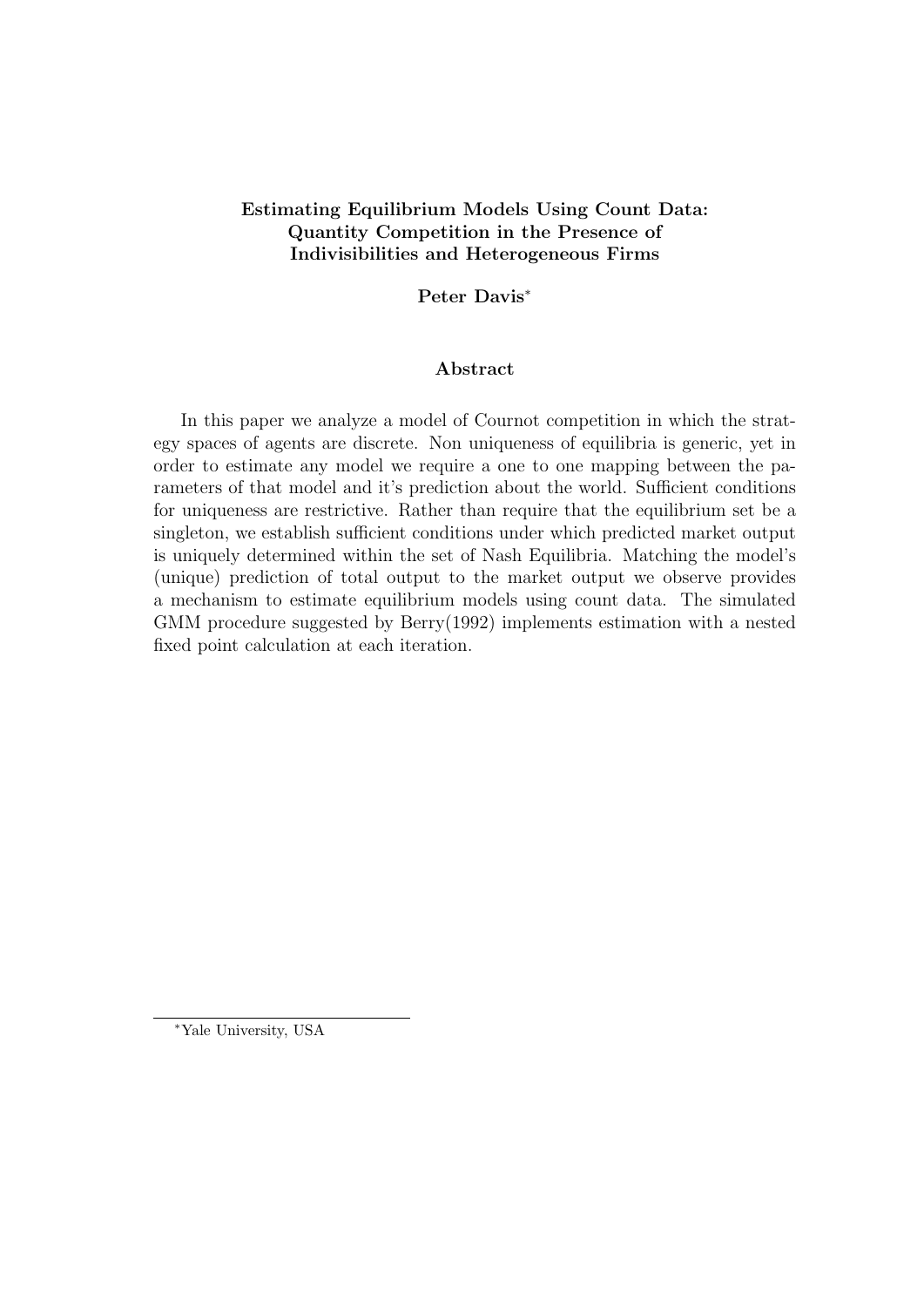## On Some Myths about Sequenced Common-Value Auctions

# Maria A. de Frutos†  $(joint w / R. Rosenthal*)$

#### Abstract

Equilibria are constructed for classes of game models of sequenced second-price auctions of identical common-valued objects. In some of these the equilibrium price falls on average, and in others the seller loses on average by committing to announce publicly all that he knows. Both of these possibilities are surprises.

<sup>†</sup>Universidad Carlos III de Madrid, Spain <sup>∗</sup>Boston University, USA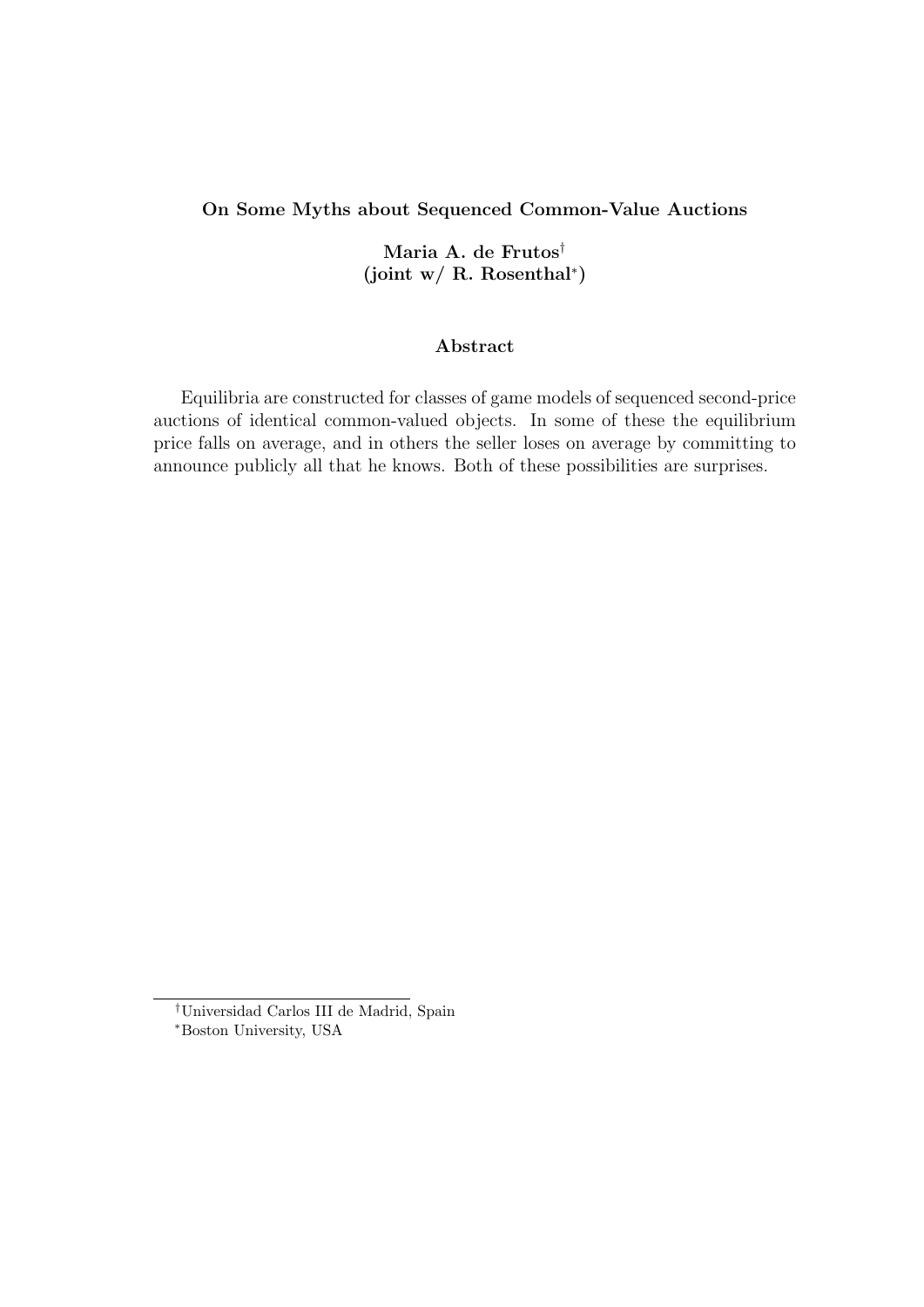# Network Competition with Reciprocal Proportional Access Charge Rules

# Toker Doganoglu<sup>∗</sup> (joint w/ Y. Tauman† )

#### Abstract

This paper presents a model of two competing local telecommunications networks, similar in spirit to the model of Laffont, Rey and Tirole (1996). The networks have different attributes which we assume are fixed and the consumers have idiosyncratic tastes for these attributes. The networks are mandated to interconnect and the access charges are determined cooperatively in the first stage. In the second stage, the two network companies are engaged in a price competition to attract consumers. In the third stage, each consumer selects a network and determines the consumption of phone calls. Laffont, Rey and Tirole (1996) have shown that except for restrictive scenarios, the local price competition does not result in a pure strategy equilibrium. In this paper, we assume that the two companies choose access charge rules rather than simply access charges. These rules determine the access charges as a function of the future local prices. We show that the family of reciprocal proportional access charge rules generates a pure strategy equilibrium and we discuss its properties.

<sup>∗</sup>SUNY at Stony Brook, USA

<sup>†</sup>SUNY at Stony Brook, USA and Tel Aviv University, Israel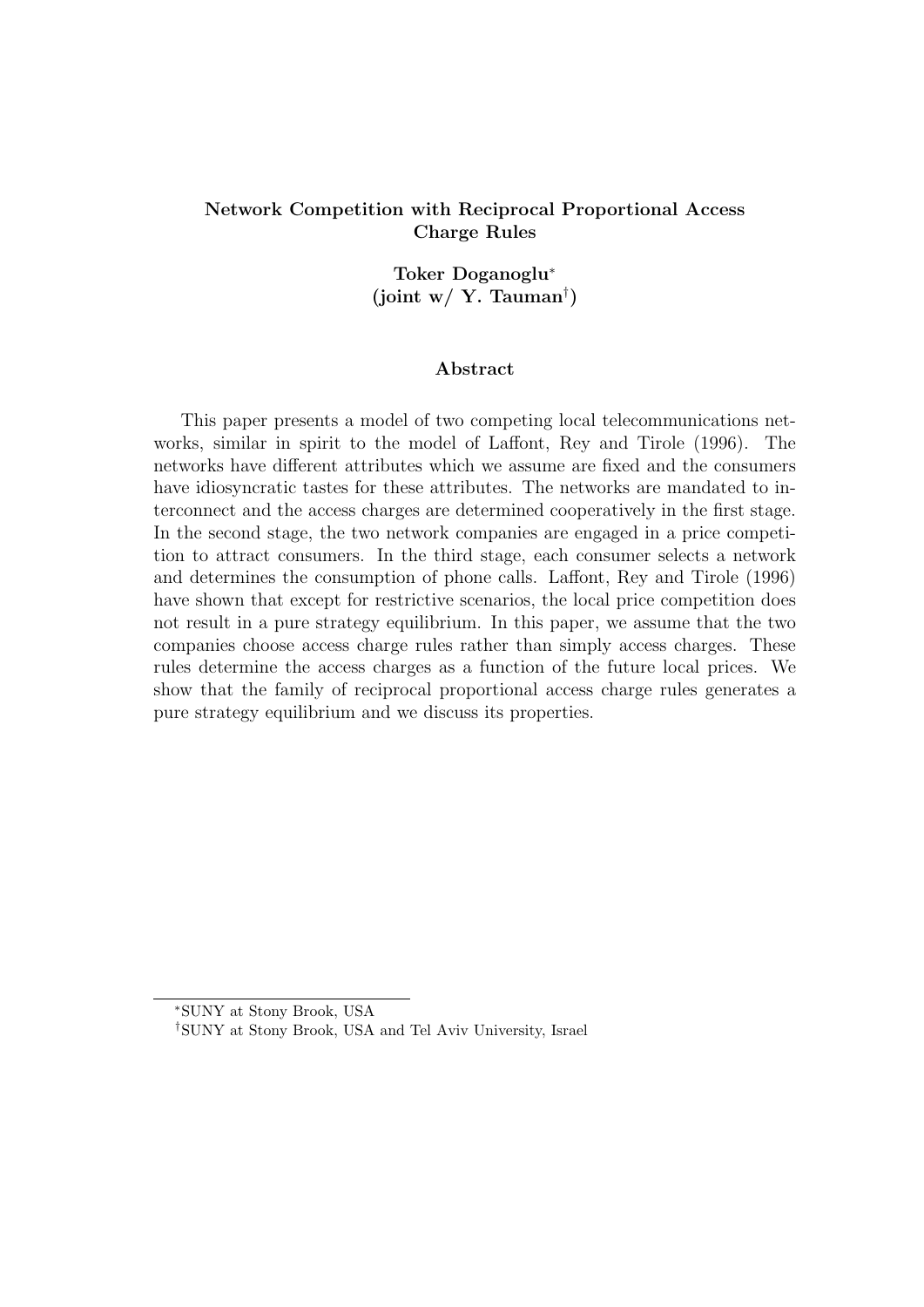# On a Generalized Consistency of a Pair of Values for Cooperative TU Games

# Irinel Dragan<sup>∗</sup>

## Abstract

By using a new concept of potential for LS-values (least-square values), we prove that the ELS-value (extended least-square value) is characterized by gconsistency relative to the ES-value and weighted standardness.

<sup>∗</sup>University of Texas, USA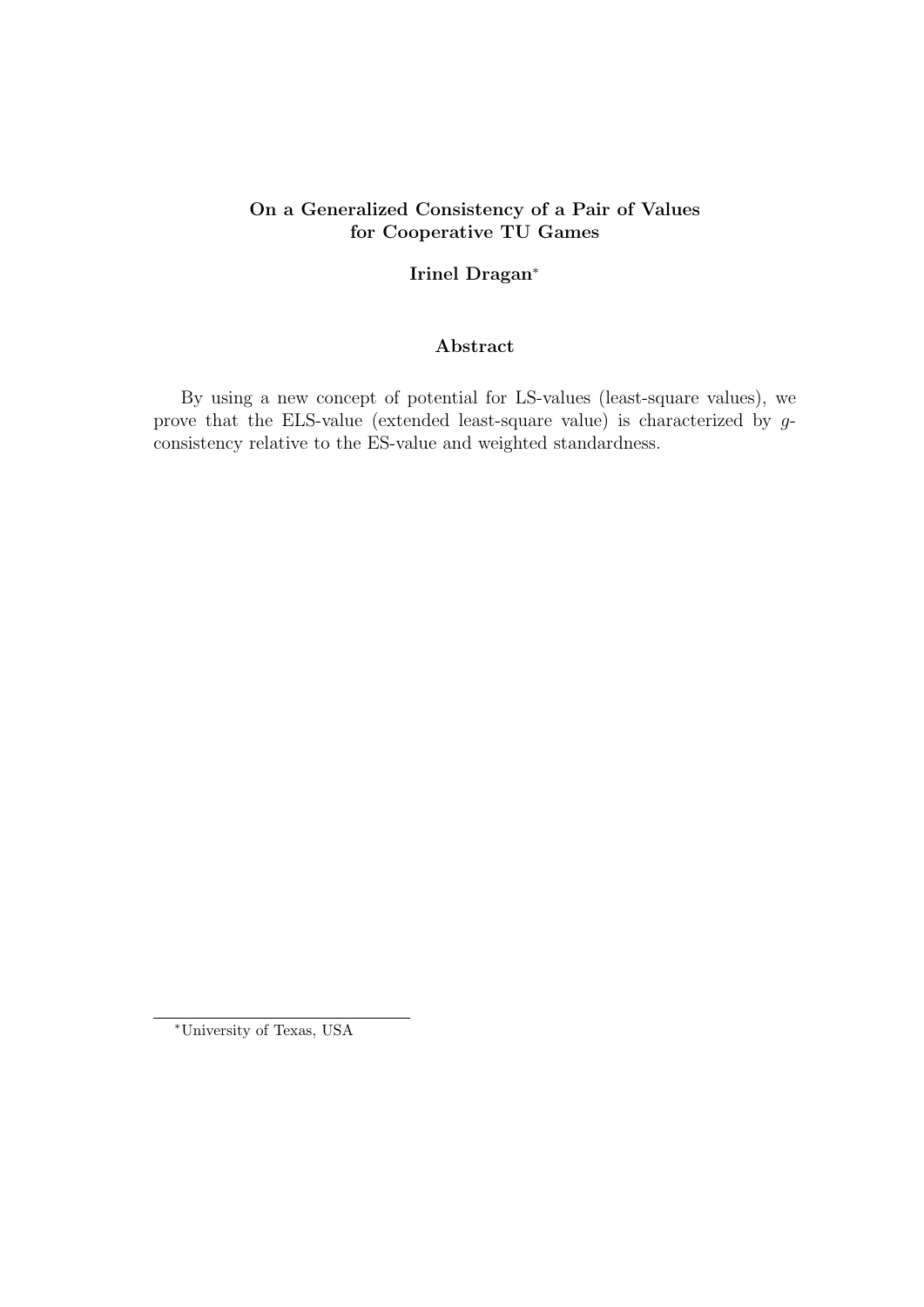# Bounded Rationality and Induction: The Email Game Revisited

# Uwe Dulleck<sup>∗</sup>

#### Abstract

In Rubinstein's (1989) e-mail game there exists no Nash equilibrium where players use strategies that condition on the e-mail communication. In this paper I apply a notion of imperfect recall to restrict the utilizable information for one player. I show that in contrast to Rubinstein's result, in a payoff dominant Nash equilibrium, players use strategies that condition on the number of messages sent. Therefore induction under the assumption of bounded rational behavior of at least one player leads to a more intuitive equilibrium it the e-mail game.

<sup>∗</sup>Humboldt University, Germany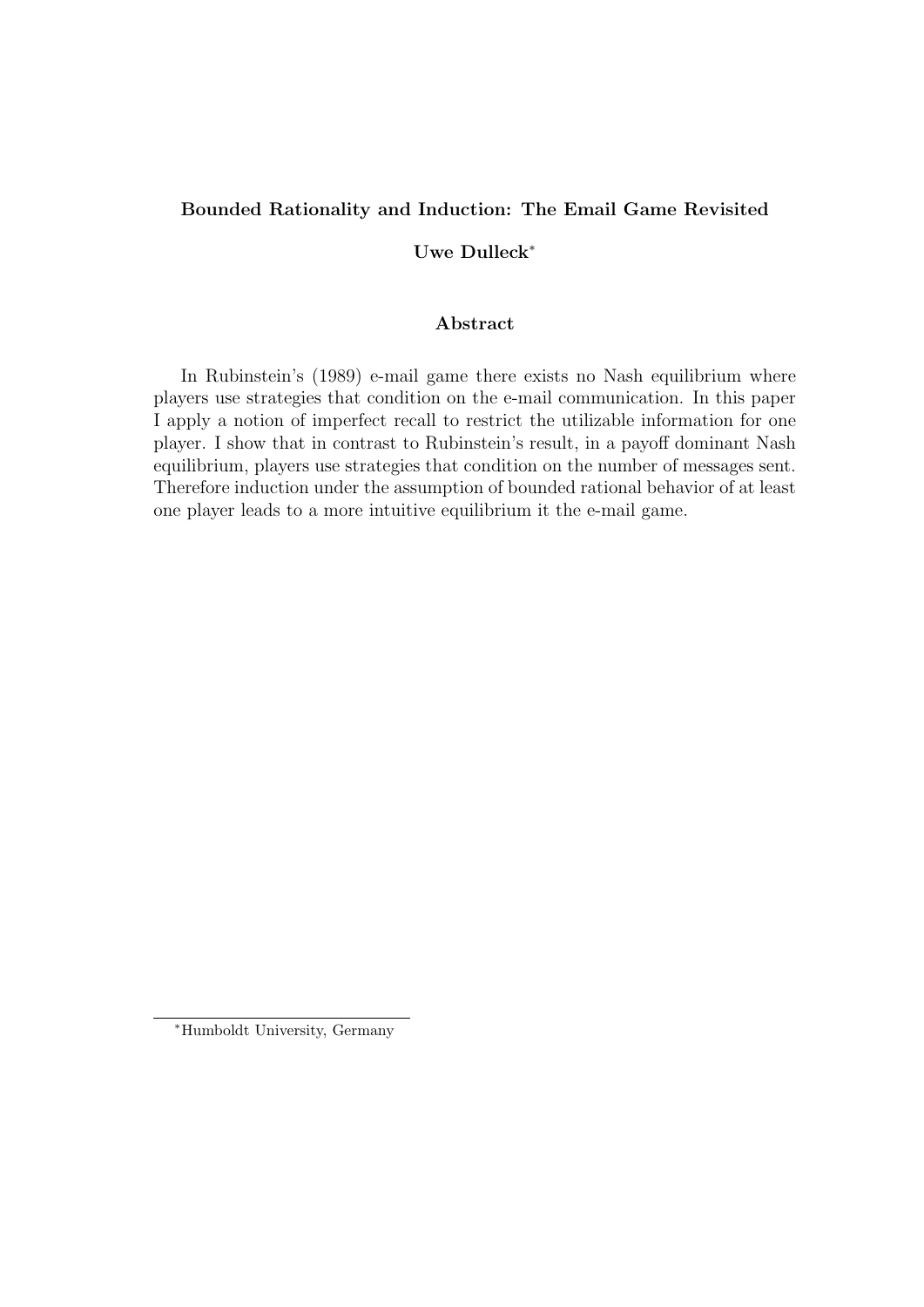## Strategy Proof Mechanisms in Joint Ventures

# Karl Einolf<sup>∗</sup> (joint w/ J. Dearden<sup>∗</sup> )

## Abstract

In the cost sharing problem, the firms encounter the difficulty that each of their profit functions is private information and the potential gains to agreement are uncertain.

In light of the revelation principle, we consider direct mechanisms. In our model, a mechanism specifies a payment by each firm and an output that each firm can produce as a function of reported profit functions. From the direct mechanisms, we can identify equivalent indirect mechanisms that are simple cost sharing rules and ones that involve more complex licensing arrangements.

First, we consider a preference domain that allows only preferences that satisfy the Spence-Mirlees sorting condition. We characterize the entire set of balanced mechanisms that satisfy strategyproofness, individual rationality, and anonymity.

Second, we consider the domain of all risk neutral profit function. We demonstrate that the only class of balanced, strategyproof, and individually rational mechanisms are fixed cost sharing mechanism.

We then consider mechanisms in which firms make reports at two stages and characterize balanced mechanisms that satisfy individual rationality and our modified strategyproofness requirement. This class of mechanisms specifies fixed cost sharing and licensing.

<sup>∗</sup>Lehigh University, USA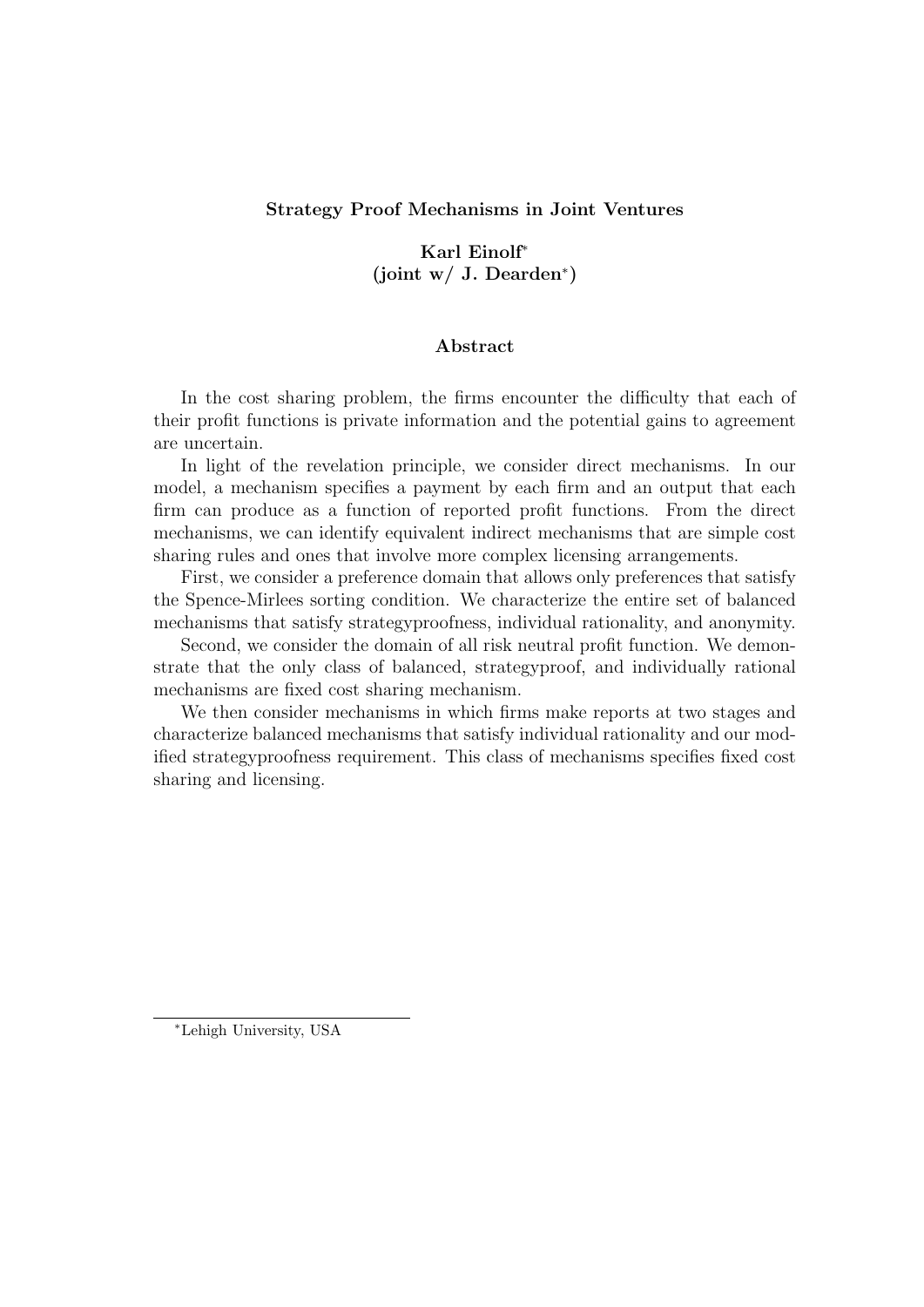# Von Neumann-Morgenstern Stability of the Symmetric Pareto-Optimal Allocations in Pure Exchange Economies

Ezra Einy<sup>∗</sup> (joint w/ B. Shitovitz<sup>†</sup>)

#### Abstract

We apply the notion of von Neumann-Morgenstern stable sets to pure exchange economies with a finite number of traders and also to atomless economies with a finite number of types. We show that in a (finite) neo classical pure exchange economy (with a weaker monotonicity condition than the usual one): if the number of traders of each type is the same and every type has a corner on one of the commodities, then the set of all symmetric Pareto-optimal allocations in the economy (i.e., Pareto-optimal allocations which assign indifferent commodity bundles to traders of the same type) is a von Neumann-Morgenstern stable set. A similar result holds in atomless economies with a finite number of types without the convexity assumption on the preference relations. It is also not necessary to assume (in the atomless case) that the members of the types' partition have the same measure.

<sup>∗</sup>Ben-Gurion University of the Negev, Israel

<sup>†</sup>University of Haifa, Israel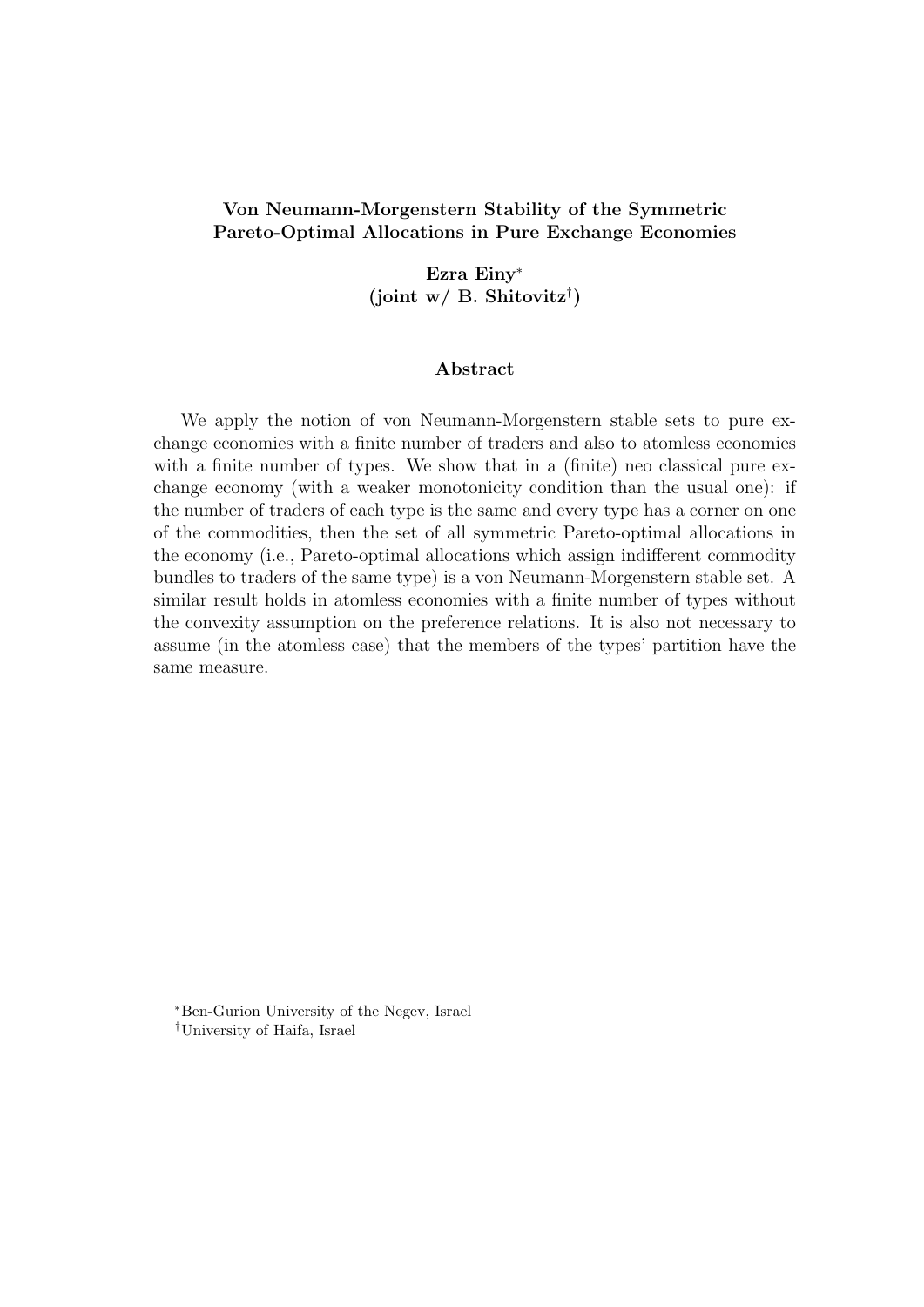# The Division of Labor is Limited by the Extent of the Market: Stigler's Hypothesis Reconsidered

## Walter Elberfeld<sup>∗</sup>

## Abstract

According to Stigler [4] vertical disintegration should be the typical development in growing industries, vertical integration in declining industries. This paper reexamines the Stigler's hypothesis within a formal game theoretic model. Introducing activity specific fixed cost, we report a surprising result: Provided that a market for the intermediate product exists, the degree of vertical integration is increasing in market size!

<sup>∗</sup>Universit¨at zu K¨oln, Germany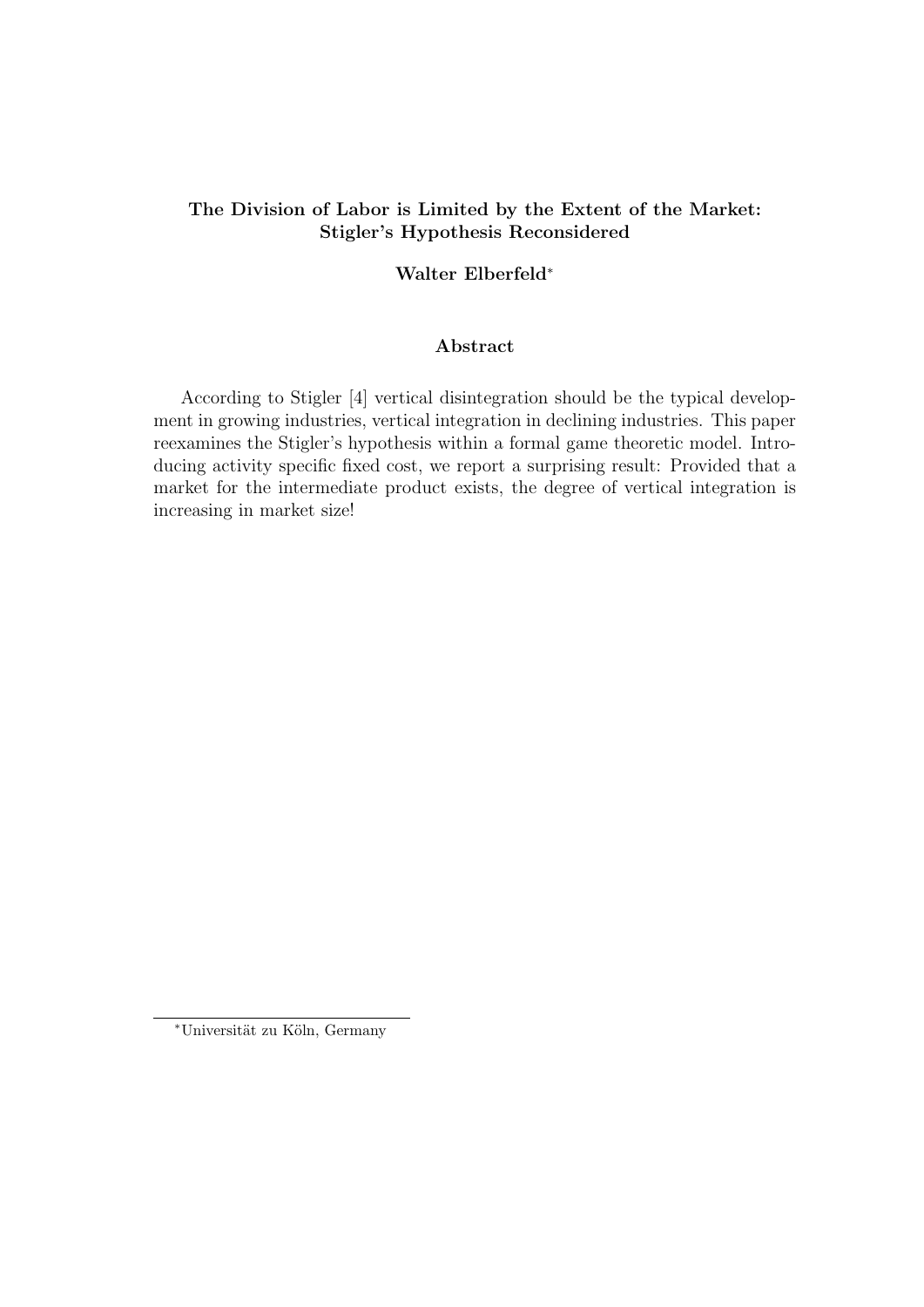# King Solomon's Dilemma: An Experimental Study of Implementation

# Alexander Elbittar<sup>∗</sup>

#### Abstract

This paper reports an experiment involving two mechanisms that allocate a single unit of an indivisible private good among two players, at no cost to either of them. Both mechanisms, proposed by Moore (1992) and Perry and Reny (1994), are compared in terms of their relative performance to assign the good to the agent with the highest valuation, and without monetary transfer. Even though Moore's mechanism showed a better performance than Perry-Reny's mechanism allocating the object to the rightful player, both of them had poor performances in terms of their predictions. Some hypotheses about different source of variability affecting the relative performance of each mechanism are also tested.

<sup>∗</sup>University of Pittsburgh, USA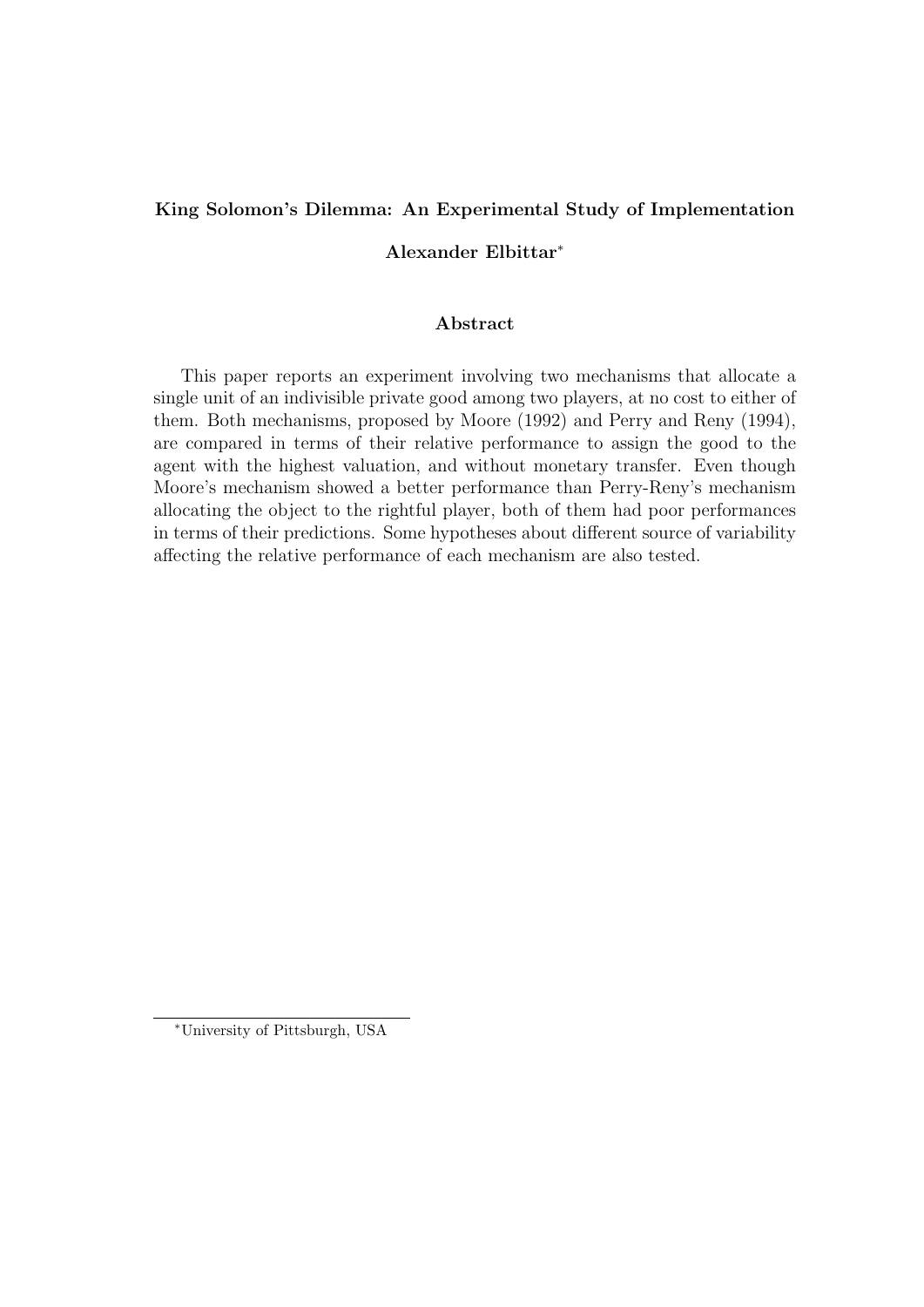## Nash Equilibrium and the Evolution of Preferences

Jeffrey Ely<sup>∗</sup> (joint w/ E. Dekel-Tabak<sup>∗</sup> and O. Yilankaya<sup>∗</sup> )

## Abstract

Addressing concerns that equilibrium play may be too much to expect from imperfectly rational decision-makers, the evolutionary approach does away with the hypothesis of optimization. Instead, the decisions of individuals are exogenously determined and arbitrary. Rationality, a test of the consistency of individual choices with individual preferences, is replaced by a test of aggregate decision profiles against Nature's preferences, i.e. fitness. Of particular interest is the extent to which these tests are equivalent, i.e. whether equilibrium is consistent with this a priori weaker model of play. Provided the survival of firms was linked sufficiently strongly to the standard of fitness, play would "evolve" to be as if it were the consequence of optimization, i.e., an equilibrium.

In this paper, we explore a variation on the "as if" argument. Our goal is to determine the conditions under which evolution will ensure that play will be as if their preferences were represented by the given payoff functions.

Our approach is in the spirit of "static" concepts of evolutionary stability in that we propose a stability criterion for preferences which is intended to capture mutation and natural selection while avoiding an explicit model of dynamics. An interesting technical issue arises in adapting this approach to evolution of preferences.

<sup>∗</sup>Northwestern University, USA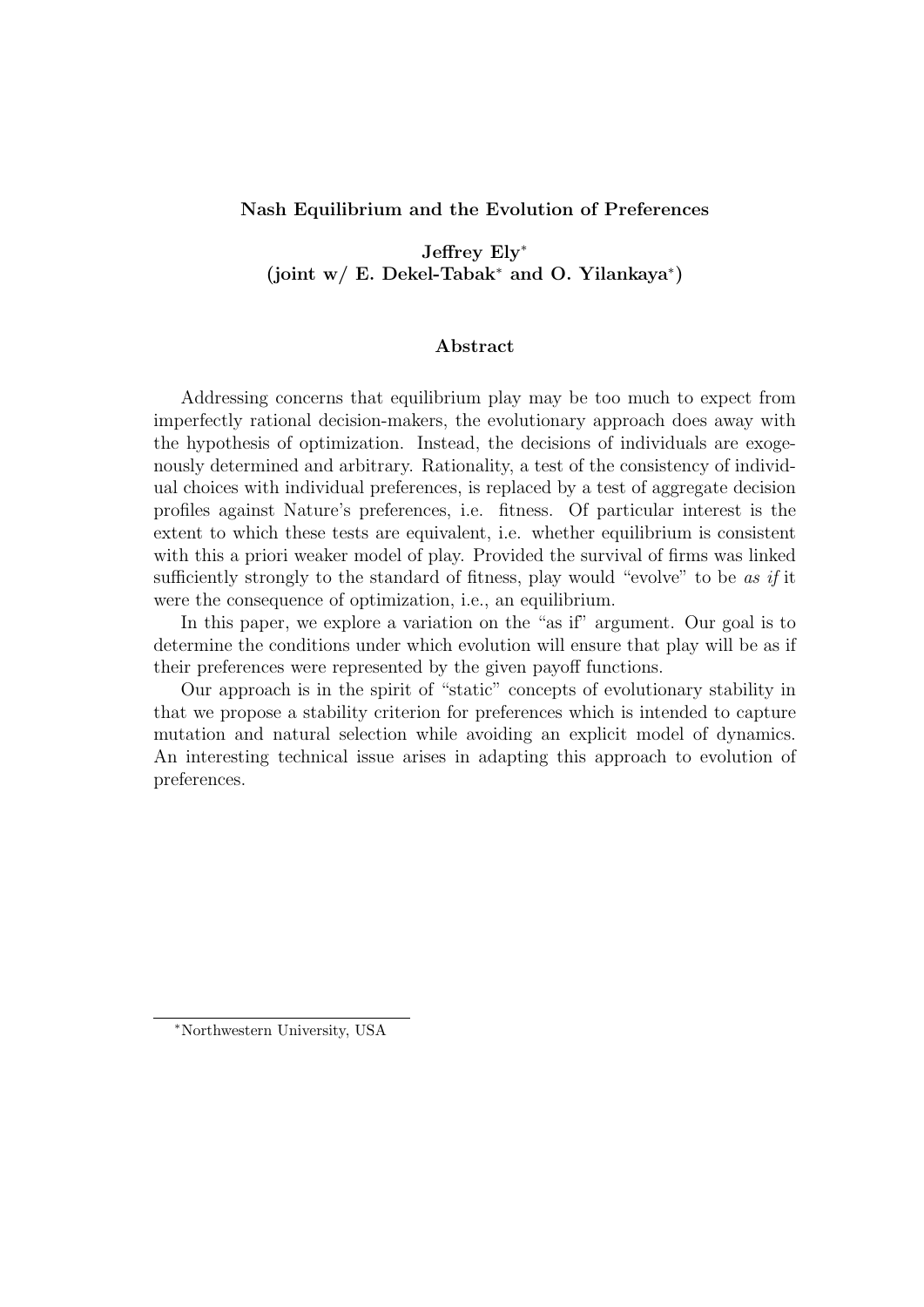# Bidding for Unit-Price Contracts−How Craftsmen Should Bid

# Karsten Fieseler<sup>∗</sup>

#### Abstract

Bidding for unit-price contracts is a very common procurement auction. It is the predominant way highways, buildings and many other goods and services are bought by a single buyer. With a unit price contract, not the provision of the good but the employment of several kinds of inputs is priced. The seller charges a unit price for the employed quantity of each input. To model heterogeneous technologies of craftsmen, firms continuously differ in their requirement of inputquantities. A linear selection rule is used to rank submitted lists of unit prices. An equilibrium of this model is found. The composition of submitted lists does not mirror the cost structure and the selection probability is not monotone in the type. Sometimes the "lamer" of two craftsmen is selected, enhancing all but the very lame types to bid very aggressively. Caused by this, unit-price bidding can be cheaper (require a lower expected payment) than standard auctions like the first price auction.

<sup>∗</sup>University of Mannheim, Germany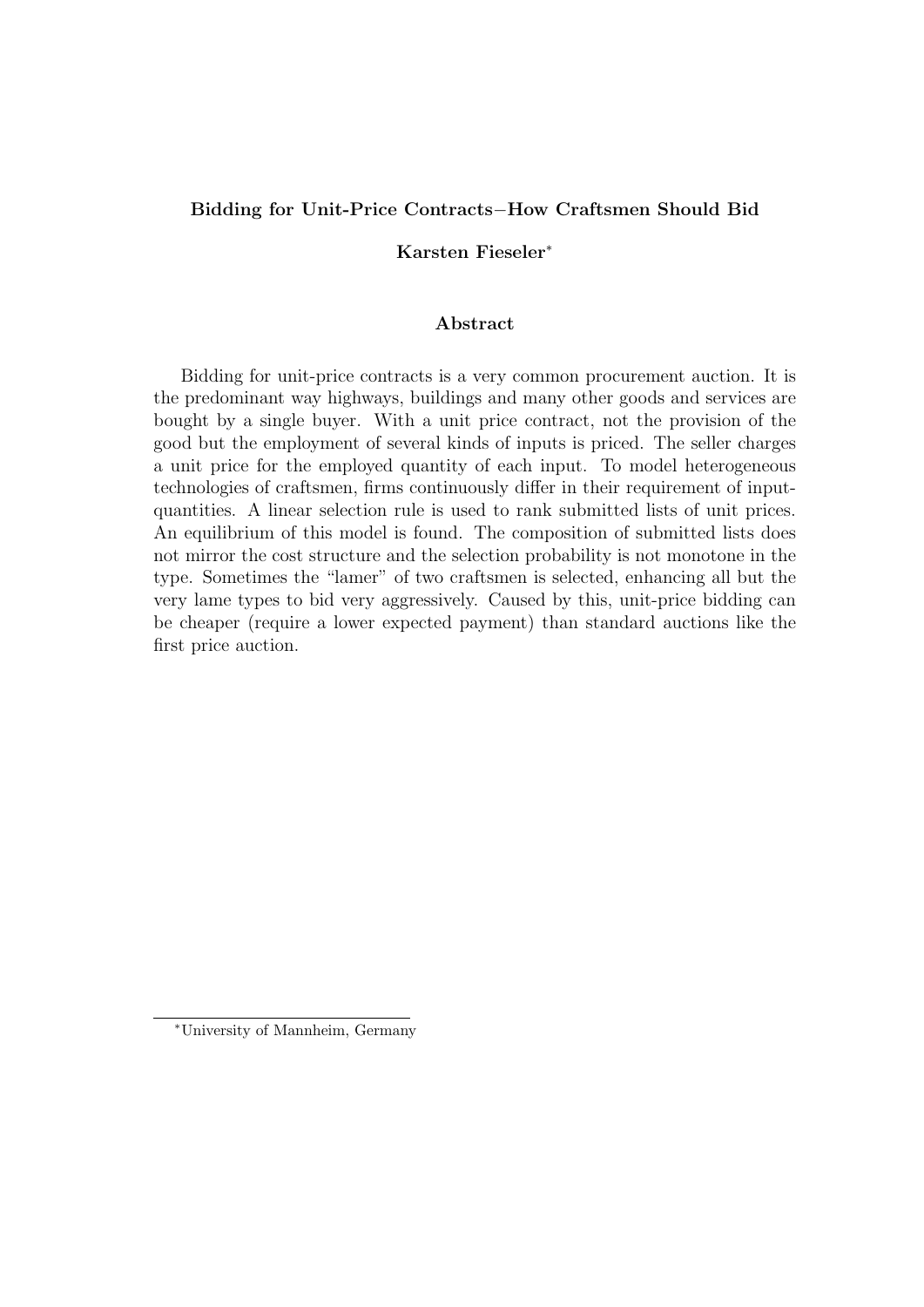## Maxmin for Stationary and Markov Strategies in Stochastic Games

János Flesch<sup>∗</sup> (joint w/ F. Thuijsman<sup>∗</sup> and O.J. Vrieze<sup>∗</sup> )

#### Abstract

We examine the use of stationary and Markov strategies in zero-sum stochastic games with finite state and action spaces. It is natural to evaluate a strategy for the maximizing player, player l, by the highest reward that it guarantees to him against any strategy of the opponent. The respective highest rewards that can be guaranteed by stationary strategies or by Markov strategies are called the stationary utility or the Markov utility. Since all stationary strategies are Markov strategies as well, the Markov utility is always larger or equal to the stationary utility. We present several conditions under which the Markov utility is equal to the stationary utility, and a colorful example will illustrate that, generally the Markov utility may be strictly larger for some initial states. However, we will show that each stochastic game has at least one initial state for which the two utilities are equal. Several examples will clarify these issues.

<sup>∗</sup>Maastricht University, The Netherlands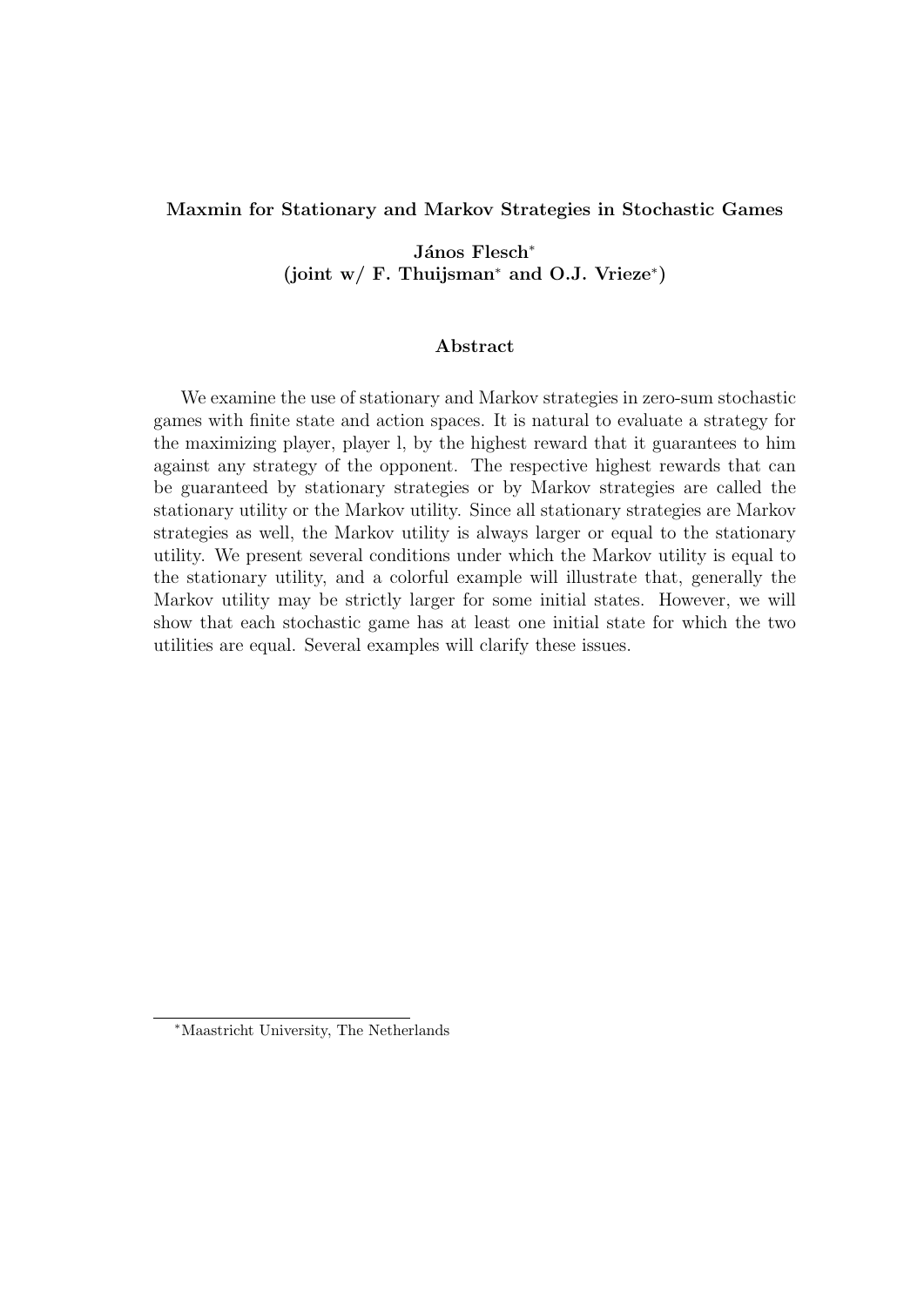## Learning and Implementation on the Internet

## Eric Friedman<sup>∗</sup>

#### Abstract

We address the problem of learning and implementation in the Internet. When agents play repeated games in distributed environments like the Internet, they have very limited a priori information about the other players and the payoff matrix. Consequently, standard solution concepts like Nash equilibria, or even the serially undominated set, do not apply in such a setting. To construct more appropriate solution concepts, we first describe the essential properties that constitute "reasonable" learning behavior in distributed environments. We then study the convergence behavior of such algorithms; these results lead us to propose rather non traditional solutions concepts for this context. Finally, we discuss implementation of social choice functions with these solution concepts, and find that only strictly coalitionally strategyproof social choice functions are implementable.

<sup>∗</sup>Rutgers University, USA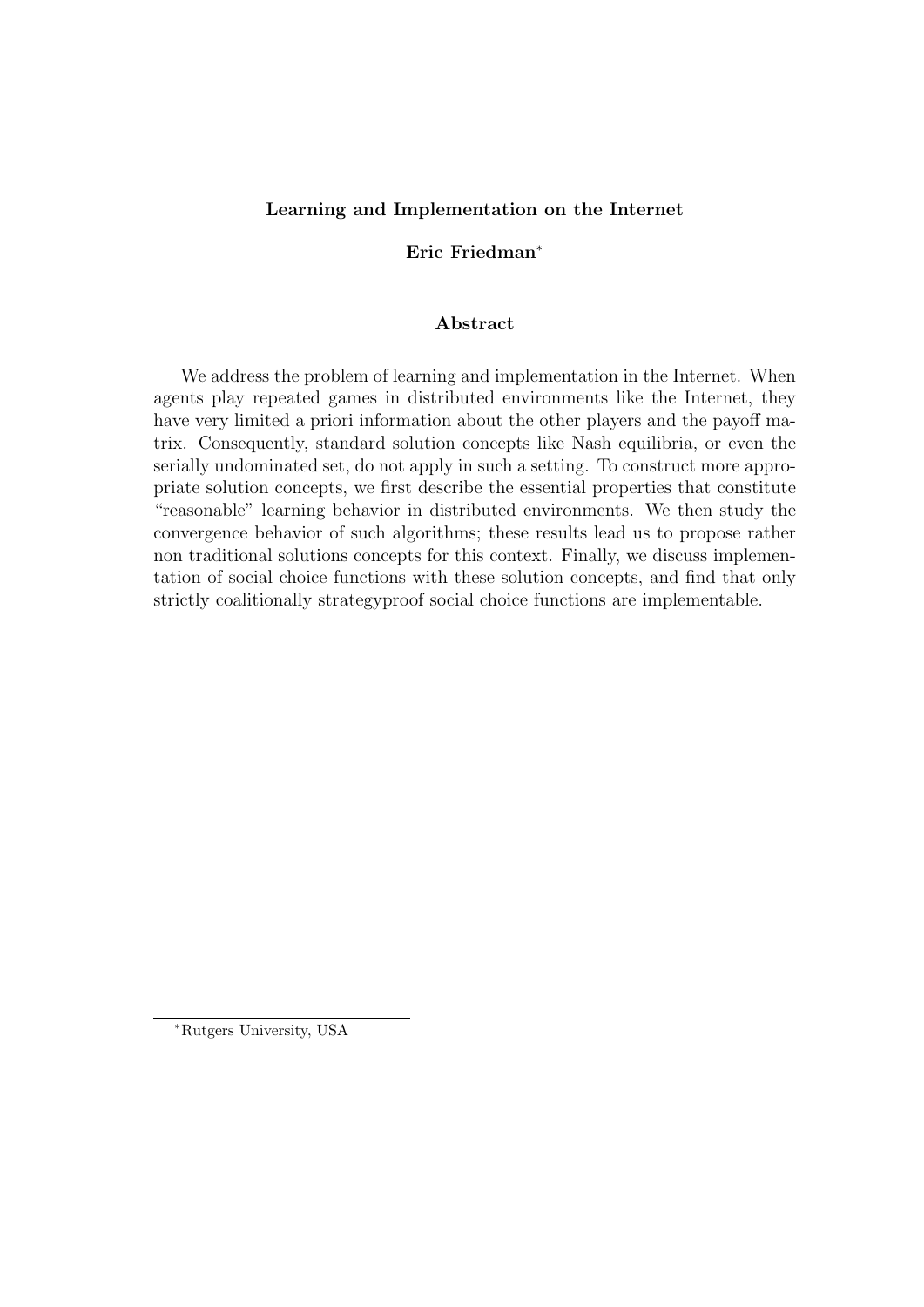# An Evolutionary Game Theoretic Approach to the Theory of International Regimes

## Joao E. Gata<sup>∗</sup>

## Abstract

By way of an evolutionary game model we show that mediation in international conflicts might be harmful to the conflicting parties. In fact under anarchy both parties can be better off than under an international regime if mediation reduces the parties' reactive capacities, i.e., their abilities to respond to an aggression. This result is applied to issues currently discussed in the literature on international relations such as the role of the United Nations as a mediator of international conflicts.

<sup>∗</sup>University of York, England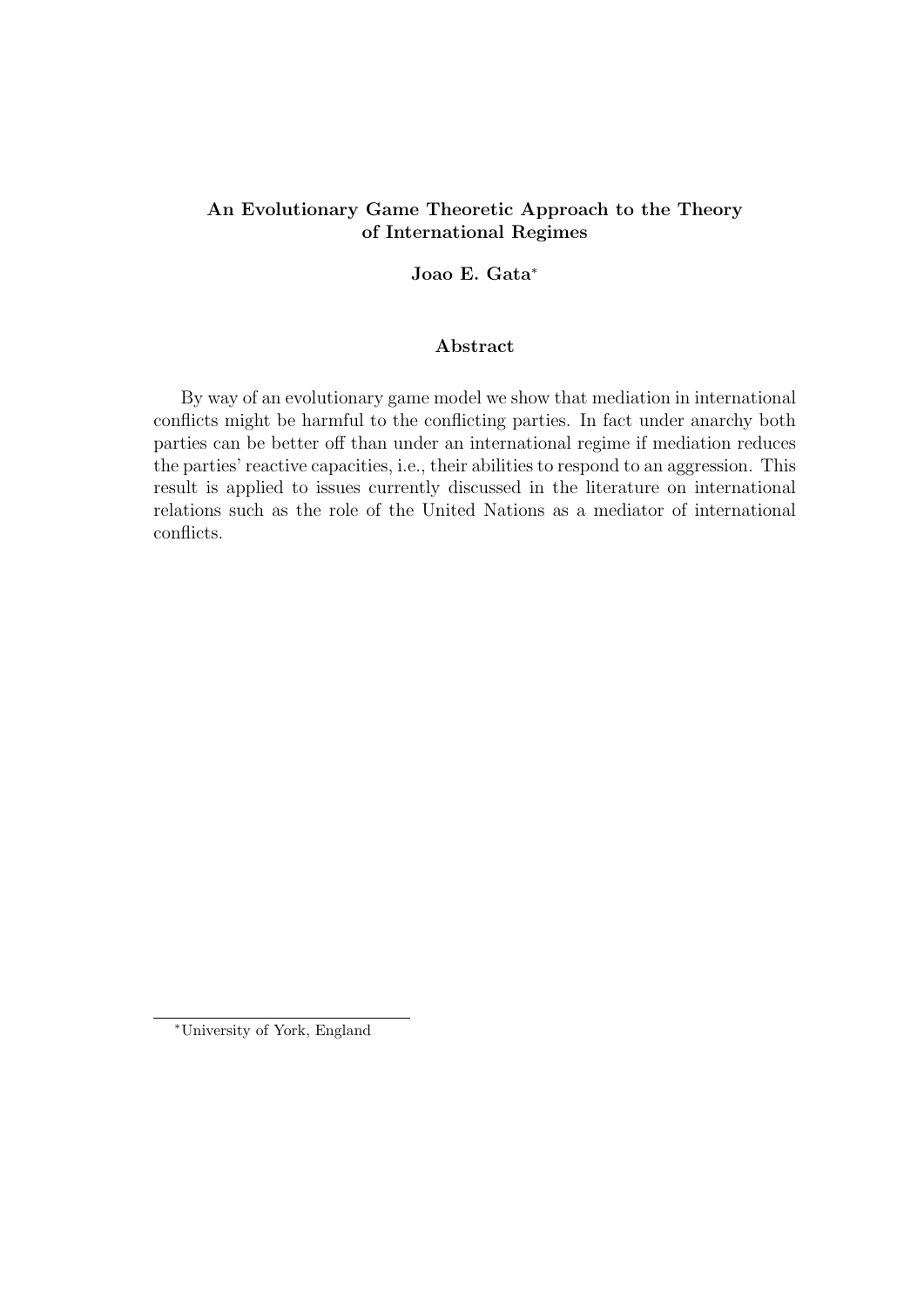#### Comparison of Information Structures

#### Olivier Gossner<sup>∗</sup>

#### Abstract

We define an information structure  $\mathcal I$  (defined by Aumann [1974]) to be richer than another one  $\mathcal J$  whenever, for any game  $G$ , all correlated equilibrium distributions of G induced by  $\mathcal{J}$ , are also correlated equilibrium distributions of G induced by I.

Players who get signals from  $\mathcal I$  can compute "new" (or interpreted) signals that could have been sent by  $\mathcal J$ . An interpretation  $\phi$  from  $\mathcal I$  to  $\mathcal J$  describes how players compute these new signals. We call an interpretation  $\phi$  compatible when the probability distribution of the interpreted signals induced by the probability distribution of the signals in  $\mathcal I$  and by  $\phi$  is equal to the probability distribution of the signals in  $\mathcal{J}$ . A compatible interpretation is said to be faithful when every player has the same conditional probability over the interpreted signals of the other players, given his original signal (given by  $\mathcal I$ ) or given his interpreted one. In other words,  $\phi$  is faithful if no player loses information by computing his interpreted signal and forgetting his original one.

We prove the equivalence between these two relations. Namely,  $\mathcal I$  is richer than  $\mathcal J$  if, and only if, there exists a faithful interpretation from  $\mathcal I$  to  $\mathcal J$ .

<sup>∗</sup>Universit´e de Paris-IX, France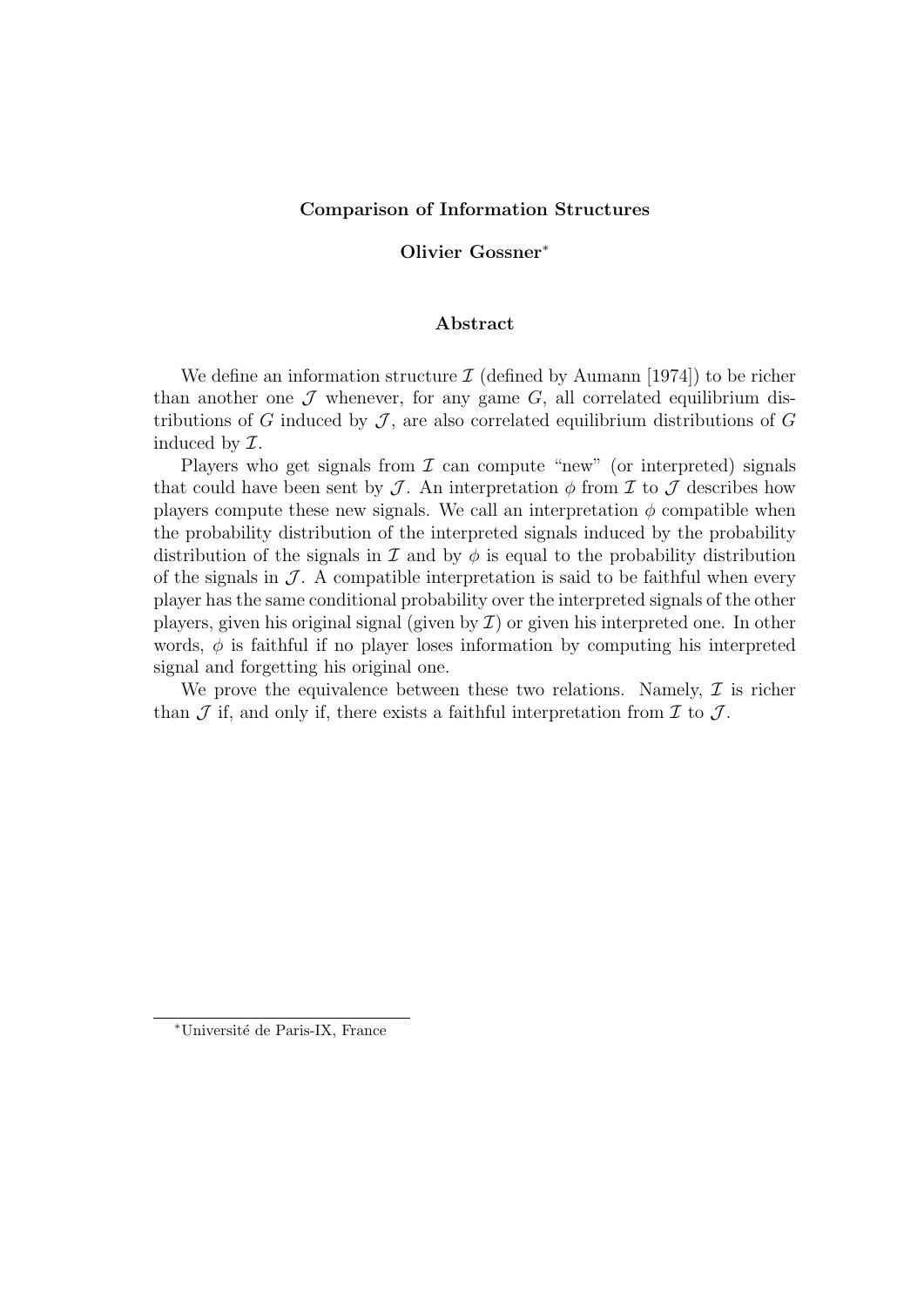## Multi-Sided Assignment Games: Frequency of Nonempty Cores

# Chris G. Graham<sup>∗</sup>

## Abstract

The Assignment Game of Shapley and Shubik [1972] can be extended to more than two types of players. In such a multi-sided assignment game, the core may be empty. Necessary and sufficient conditions which characterize when cores are nonempty (Graham [1996]) are used to estimate the frequency of nonempty cores in randomly generated assignment games with two players in each of three, four and five types.

<sup>∗</sup>Mount San Antonio Community College, USA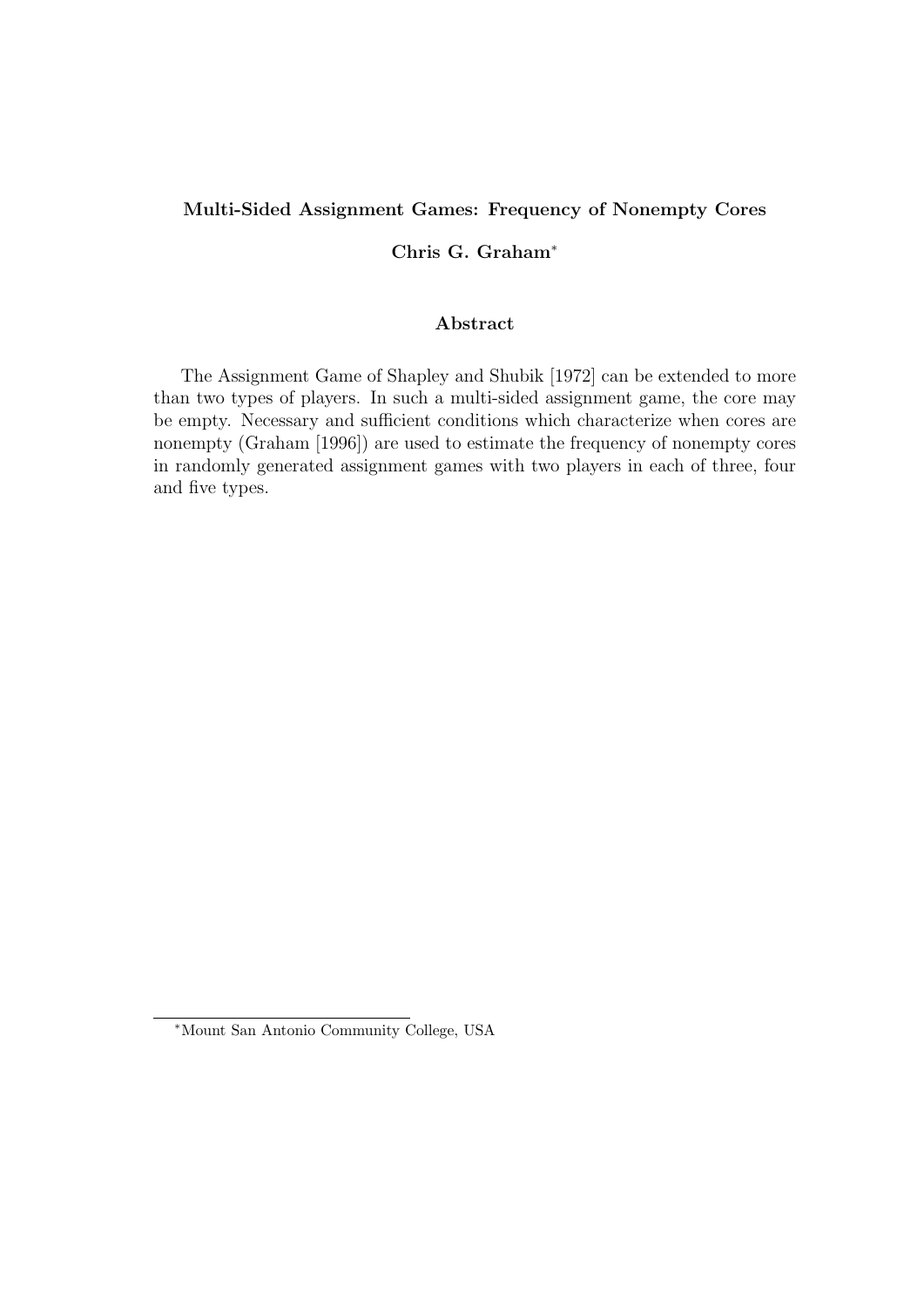# Trade Between Rational Agents as a Result of Asymmetric Information

# Yoram Halevy<sup>∗</sup>

## Abstract

"No trade" theorems claim that the mere arrival of new information can not induce trade between rational agents, even in the presence of asymmetric information. If markets are complete and preferences satisfy the Sure Thing Principle, the no-trade result does not depend on the assumption of common prior. Under more general preferences we find dynamic consistency to be necessary but not sufficient for information not to induce trade. We investigate the pattern of trade with and without dynamic consistency of preferences and provide sufficient conditions for a no-trade theorem.

<sup>∗</sup>The Hebrew University of Jerusalem. Israel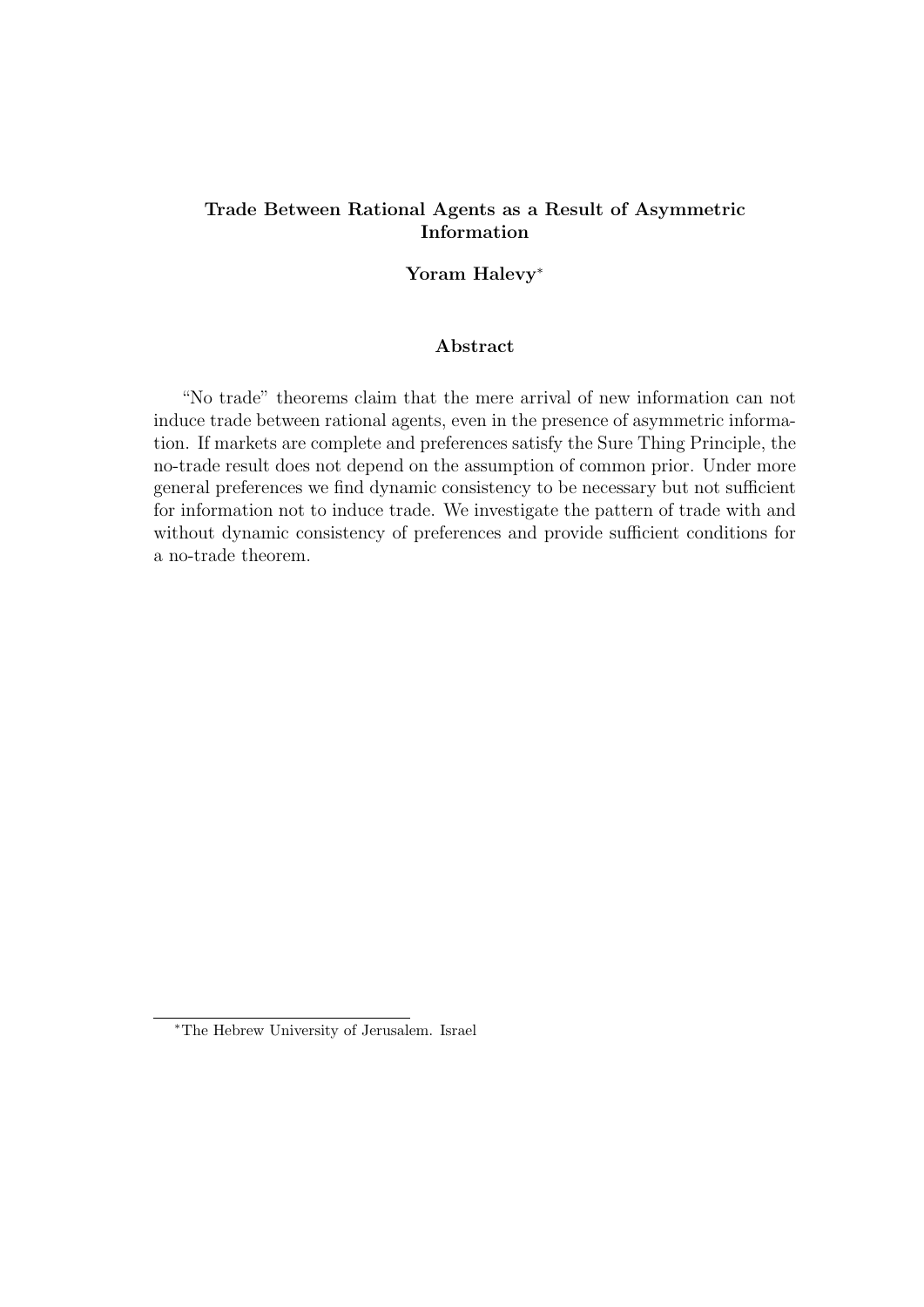#### Finite Horizon Bargaining and the Consistent Field

Sergiu Hart<sup>∗</sup> (joint w/ A. Gomes<sup>†</sup> and A. Mas-Colell<sup>‡</sup>)

#### Abstract

This paper explores the relationships between noncooperative bargaining games and the consistent value for non-transferable utility (NTU) cooperative games. A dynamic approach to the consistent value for NTU games is introduced: the consistent vector field. The main contribution of the paper is to show that the consistent field is intimately related to the concept of subgame perfection for finite horizon noncooperative bargaining games, as the horizon goes to infinity and the cost of delay goes to zero. The solutions of the dynamic system associated to the consistent field characterize the subgame perfect equilibrium payoffs of the noncooperative bargaining games. We show that for transferable utility, hyperplane and pure bargaining games, the dynamics of the consistent field converge globally to the unique consistent value. However, in the general NTU case, the dynamics of the consistent field can be complex. An example is constructed where the consistent field has cyclic solutions; moreover, the finite horizon subgame perfect equilibria do not approach the consistent value.

<sup>∗</sup>The Hebrew University of Jerusalem, Israel

<sup>†</sup>Harvard University, USA

<sup>‡</sup>Universitat Pompeu Fabra, Spain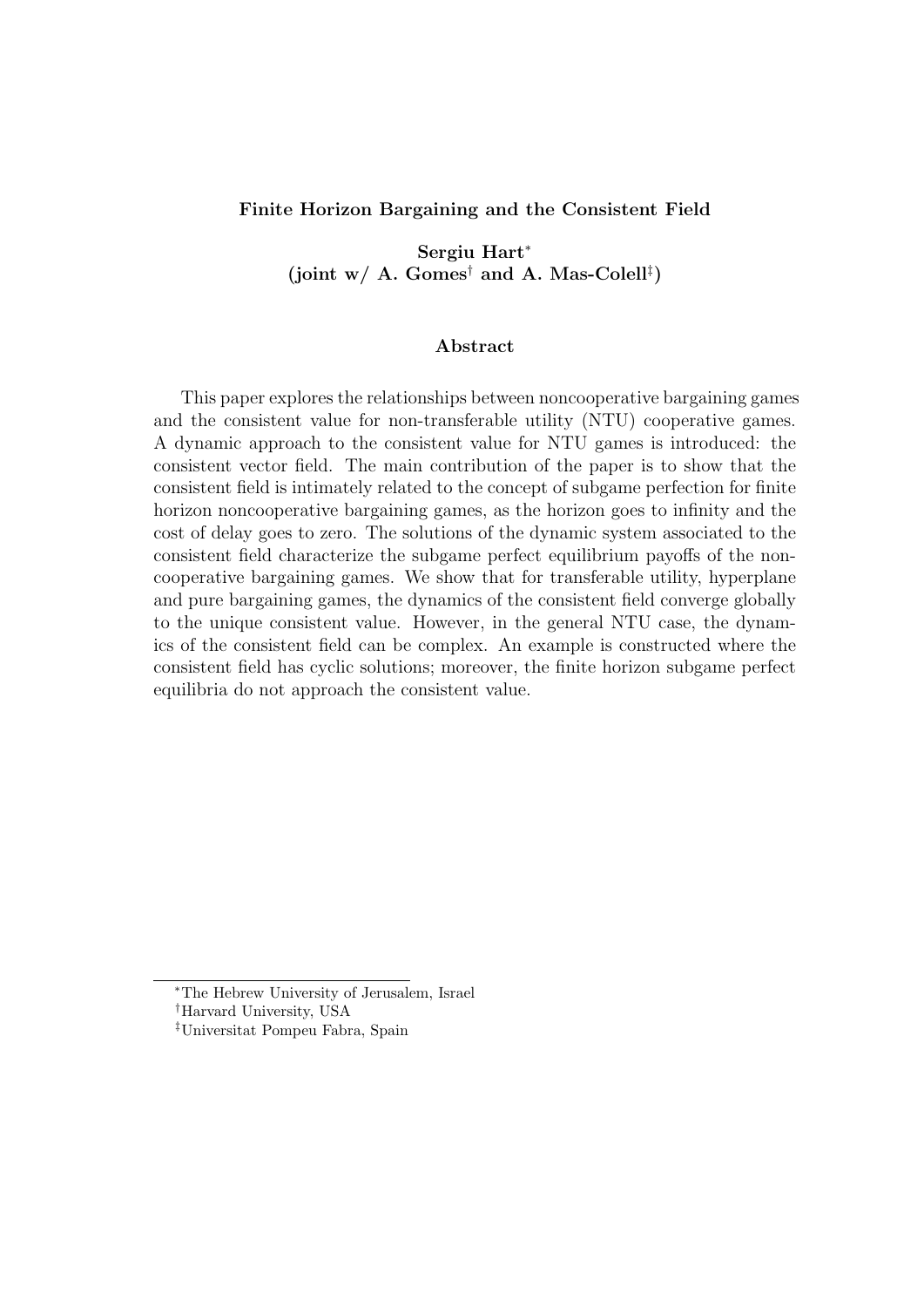# Market Crashes with External Shocks

Sergiu Hart<sup>∗</sup> (joint w/ Y. Tauman† )

Abstract

Abstract not available.

<sup>∗</sup>The Hebrew University of Jerusalem, Israel

<sup>†</sup>SUNY at Stony Brook, USA and Tel Aviv University, Israel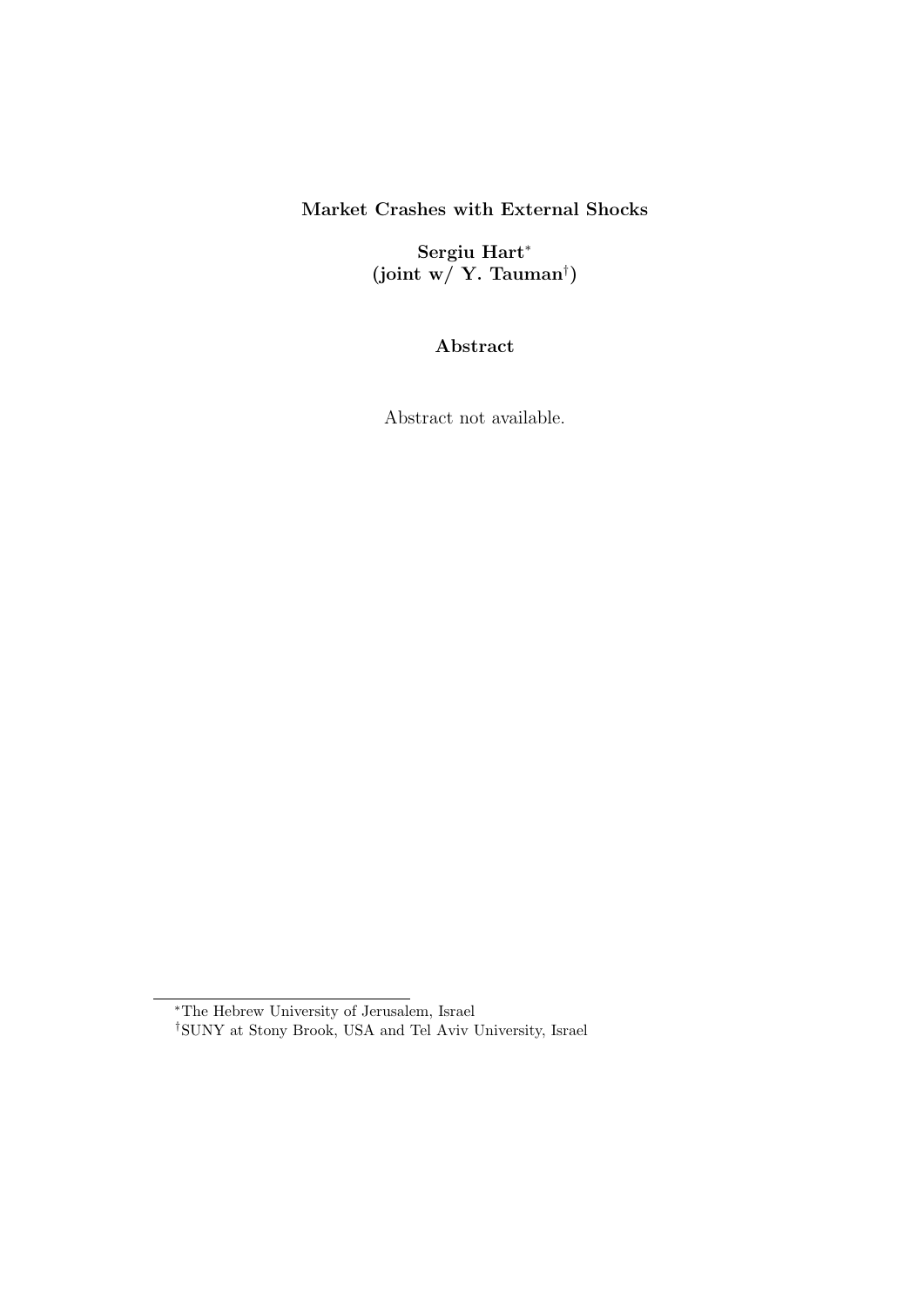# Values for Partition Function Form Games

# David Housman<sup>∗</sup>

#### Abstract

Partition function form game values satisfying the proportionality, additivity, symmetry, efficiency, and dummy axioms are characterized via a formula involving parameters and as affine combinations of special values called apex values. Further value characterizations obtained using the strong monotonicity, dummy independence, carrier, and strong marginality axioms. Comparisons are made with values defined previously in the literature. Special attention is given to the classes of games upon which each characterization holds.

<sup>∗</sup>Allegheny College, USA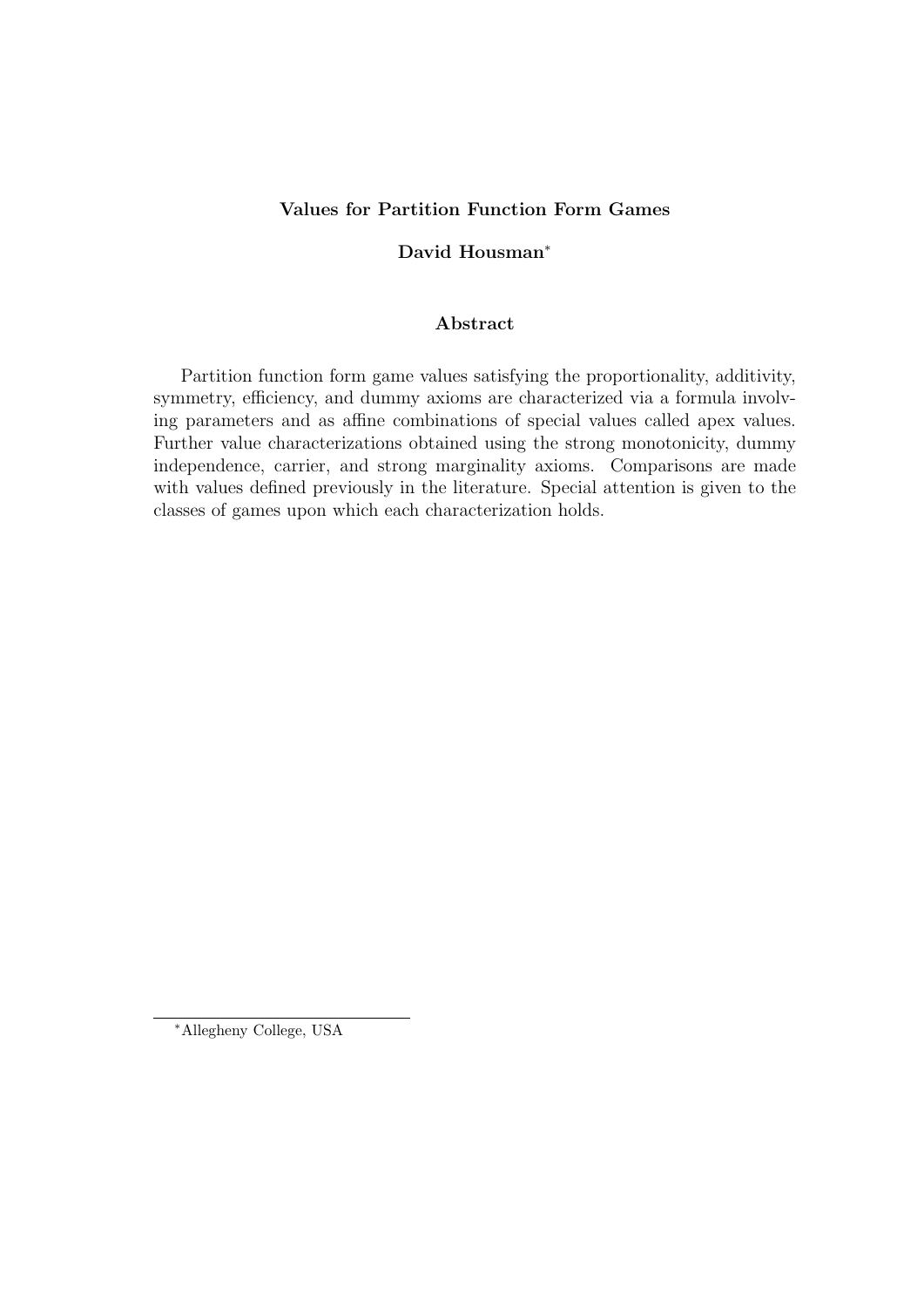# Cross-Licensing of Substituting Technologies: A Patent Portfolio Approach

# Jin-Li Hu<sup>∗</sup> (joint w/ R. Aoki<sup>†</sup>)

## Abstract

We develop a model of patent portfolio competition in substituting technologies with cross-licensing as a possible outcome. Firms cross-license substituting technologies to avoid defensive and aggressive patenting and litigation costs. For substituting technologies, the society always benefits from cross-licensing. At cross-licensing, a payment is transferred from the firm with less patents to the firm with more patents. The judicial administration is able to encourage crosslicensing by raising the probability of a draw at patent lawsuit. Patent litigation stimulates patent portfolio competition and evokes duplicate R&D efforts. R&D behavior and efficiency with different legal institutions are compared.

<sup>∗</sup>Tamkang University, Taiwan †SUNY at Stony Brook, USA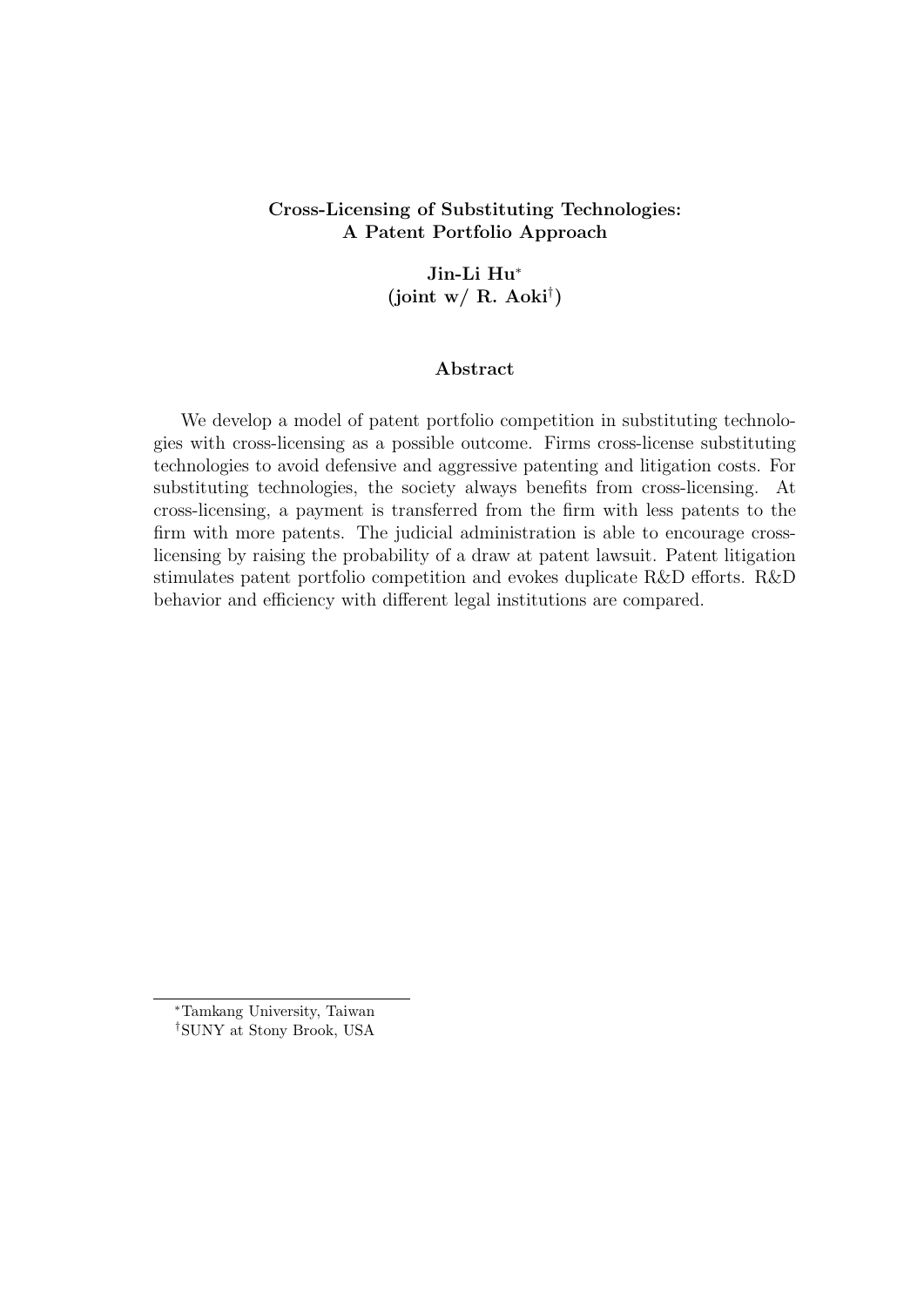# Learning to Like What You Have −Explaining the Endowment Effect−

## Steffen Huck<sup>∗</sup>

## Abstract

The endowment effect describes the fact that people demand much more to give up an object than they are willing to spend to acquire it. The existence of this effect has been documented in numerous experiments. We attempt to explain this effect by showing that evolution favors individuals whose preferences embody an endowment effect. The reason is that an endowment effect improves one's bargaining position in bilateral trades. We show that for a general class of evolutionary processes almost all individuals will have a strictly positive and finite endowment effect.

<sup>∗</sup>Humboldt University, Germany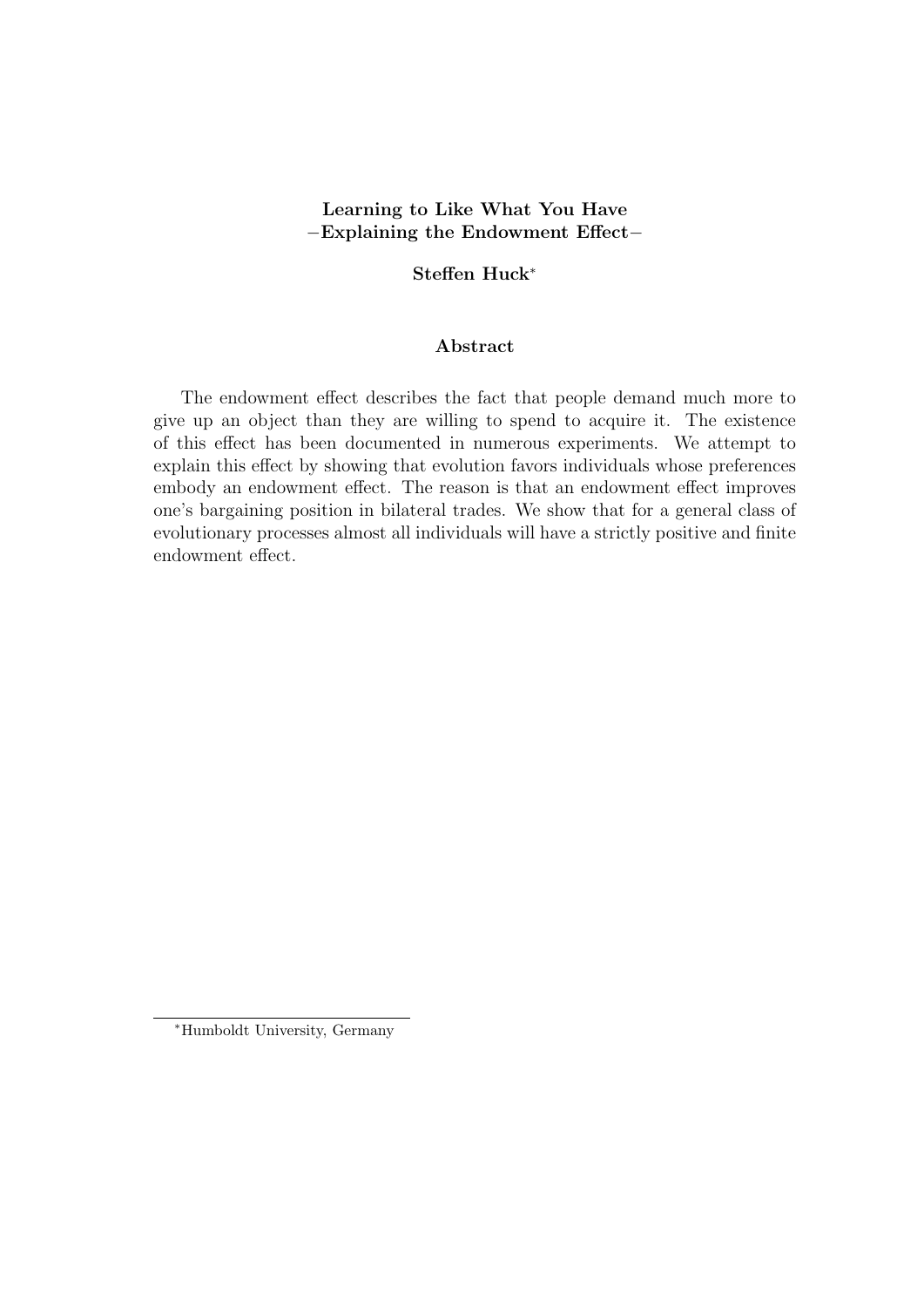# Ex Ante and Interim Contracts Singed by the Divisions of Chandler's M-Form Firm

Tatsuro Ichiishi<sup>∗</sup> (joint w/ R. Radner and M.R. Sertel)

#### Abstract

The problem of cooperative processing of information is addressed within the framework of profit-center game. The first part studies ex ante contracting: Profit centers in a firm in multidivisional form agree in the ex ante stage upon a plan about their joint production and profit imputation. The plan is executed in the subsequent two periods of the interim stage. In the first interim period, each center has its private information, but a part of its information is revealed to the other centers through its action. Based on the information endogenously pooled this way, the centers take another round of actions in the second interim period. A core plan is defined as a Bayesian incentive-compatible plan of the grand coalition of profit centers, upon which no coalition can improve using its Bayesian incentivecompatible plan. A core plan is called full-information revealing if each center fully reveals its private information in the first period. A core plan is interpreted as an ex ante contract. Three existence theorems for a full-information revealing core plan are established.

The second part studies interim contracting and recontracting: The profit centers, each having its private information, first play a game at the first interim stage, which determines a set of alternative contract-offers with the specific structure of type-contingency. Each division  $i$  then chooses from the offered interim contracts the one that is best for i. Division i's choice of a contract and its subsequent action reveal to the others (a part of) i's private information. Having obtained the others' (possibly partial) private information, the divisions play another game in order to rewrite their contract. Simple existence results are established for the neoclassical convex case and for the specific structure of supplier-customer relationship.

The third part presents an example, in order to show that a contract, ex ante or interim, is ex post Pareto inefficient.

<sup>∗</sup>The Ohio State University, USA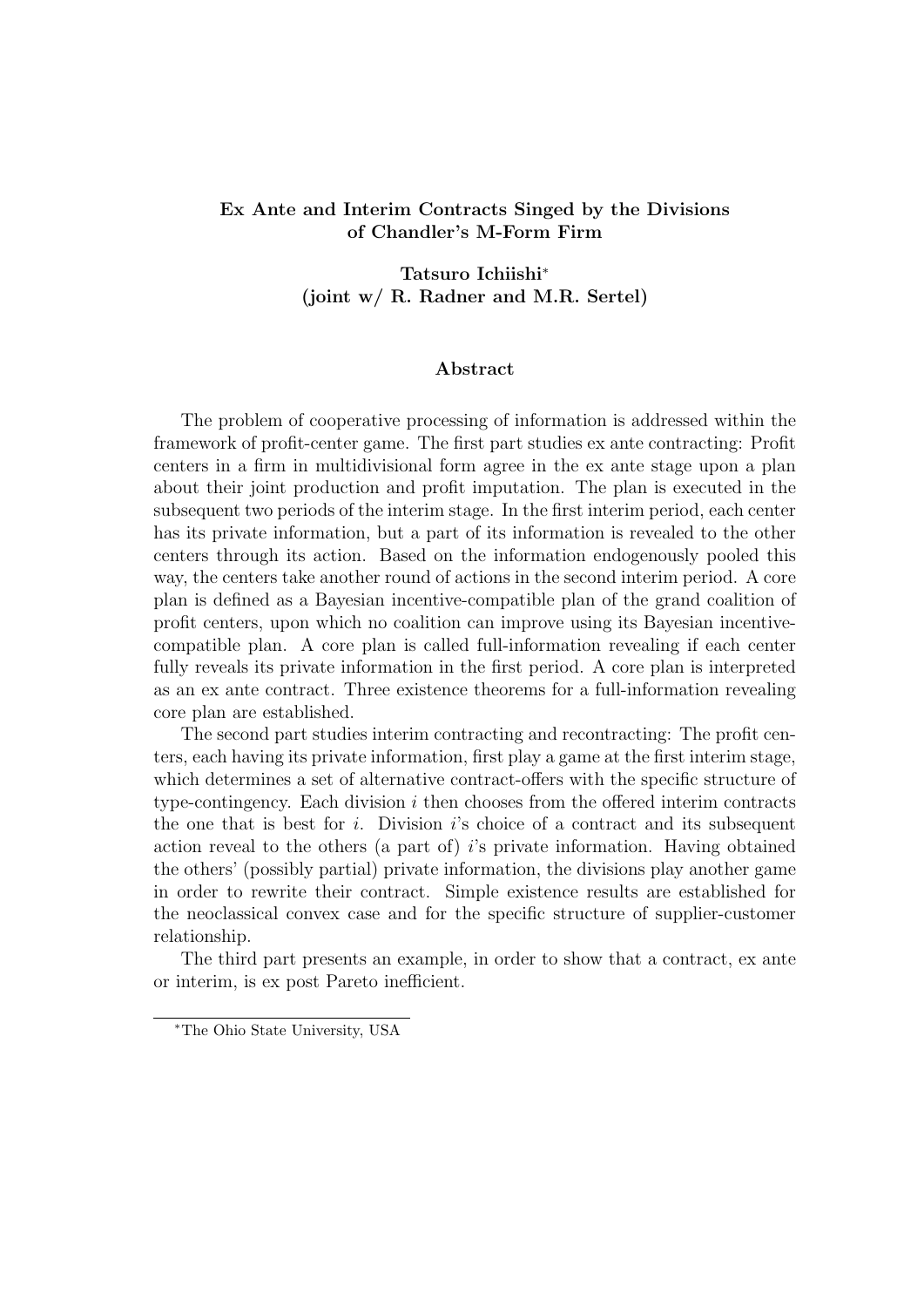## Consistency and Egalitarianism: The Egalitarian Set

# Elena Inarra<sup>∗</sup> (joint w/ J. Arin<sup>∗</sup> )

### Abstract

The paper extends an egalitarian solution for two-person games to n-person cooperative games. This extension provides a new solution concept, the egalitarian set.

The egalitarian set is defined in terms of complaints among the players. The established standard for two person games is observed for every two agents of the n-person game. In the two-person cases the solution provides the most egalitarian allocation belonging to the core in the case of balanced games or to the anticore in the case of non balanced games.

The egalitarian set is characterized by Davis-Maschler reduced game property, converse reduced game property and constrained egalitarianism. Some examples show that the set could be empty for some games. On the class of balanced games this egalitarian set satisfies non emptiness. In fact, we prove that the intersection between the core and the egalitarian set is non empty.

In the class of balanced games the egalitarian set contains the Lorenz set and the lexicographical maxmin solution. The Lorenz set is derived applying the Lorenz criteria in the core. The elements of the Lorenz set are not Lorenz dominated by any other point of the core. This solution satisfies also Davis-Maschler reduced game property. The lexicographical maxmin solution is derived applying Rawls criteria to the core. This solution consists of a unique element and satisfies Davis-Maschler reduced game property.

We present an algorithm to compute the lexicographical maxmin solution for some balanced games. The paper includes some comments about the application of egalitarianism solutions in TU games.

<sup>∗</sup>Ftad. de Econ´omicas, Spain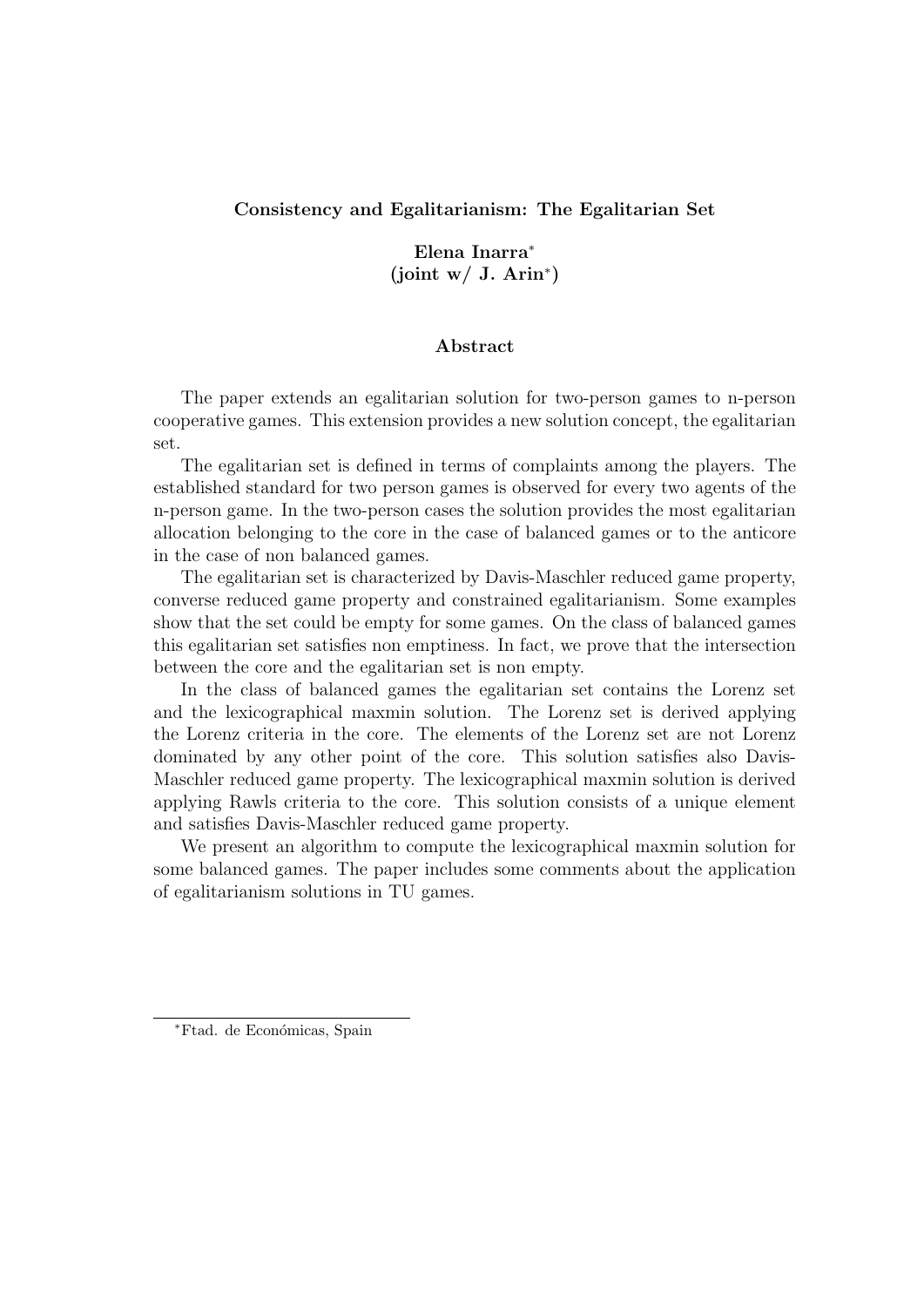False Reputation in a Society of Players

# Ehud Kalai<sup>∗</sup> (joint w/ M.O. Jackson<sup>∗</sup> )

### Abstract

Exploiting uncertainties in the minds of opponents, players in a long repeated game can maintain false reputations that lead to a large variety of equilibrium outcomes. Even cooperation in a finitely repeated prisoners' dilemma game can be rationally explained.

Can such false reputation be maintained in an entire society where the same repeated game is played recurringly by many different groups and each group observes the play path of earlier groups? We argue that such false reputation must die out over time. To illustrate this, even in environments that allow for rich (uncountable) sets of types of players, we combine ideas of purification with recent results from the rational learning literature.

<sup>∗</sup>Northwestern University, USA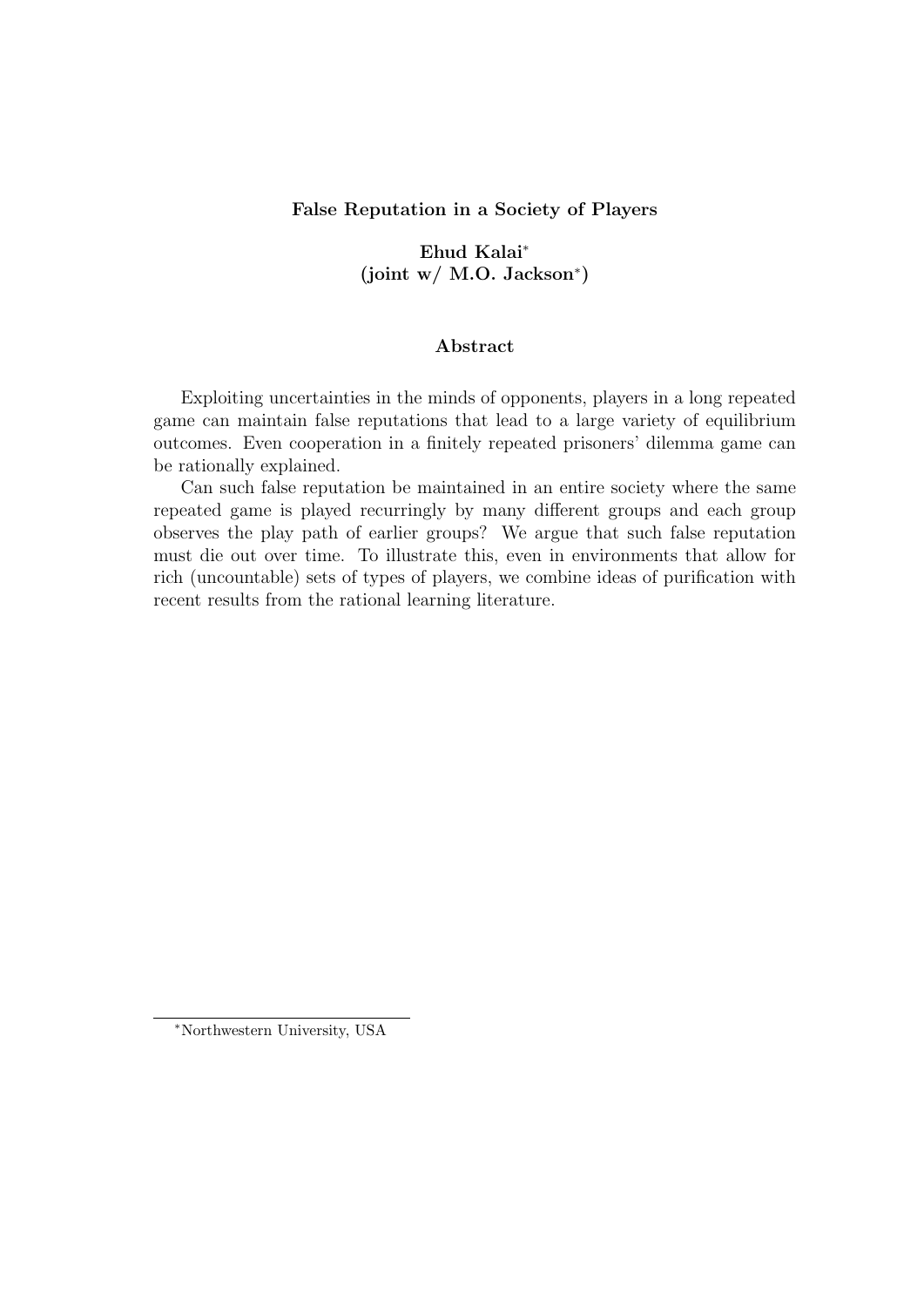## A Note on the Relationship Between Mutual and Common Knowledge

### Vladislav Karguine<sup>∗</sup>

### Abstract

In this paper I prove that in the case of 2-player games mutual knowledge of each player's conjectures about other player's actions implies the common knowledge of this conjectures under the condition which I call the condition of weak (or broad-minded) beliefs.

This condition requires that player A never put zero probability on a type of player B (which we always assume to be relevant: that is at least one type of player A puts nonzero probability on it), if she puts nonzero probability on the same type of the player B that plays the same action.

This requirement is quite restrictive: it forbids, for example, that there are two types of a player A, both puts nonzero probability on some action, but one of them assumes that all player who play this action are rational, at the same time that the other one admits the possibility that some type of player B plays this action irrationally, not maximizing his welfare.

In this paper I also give some interpretations of this condition and justification why this condition can be regarded as sensible.

<sup>∗</sup>Boston University, USA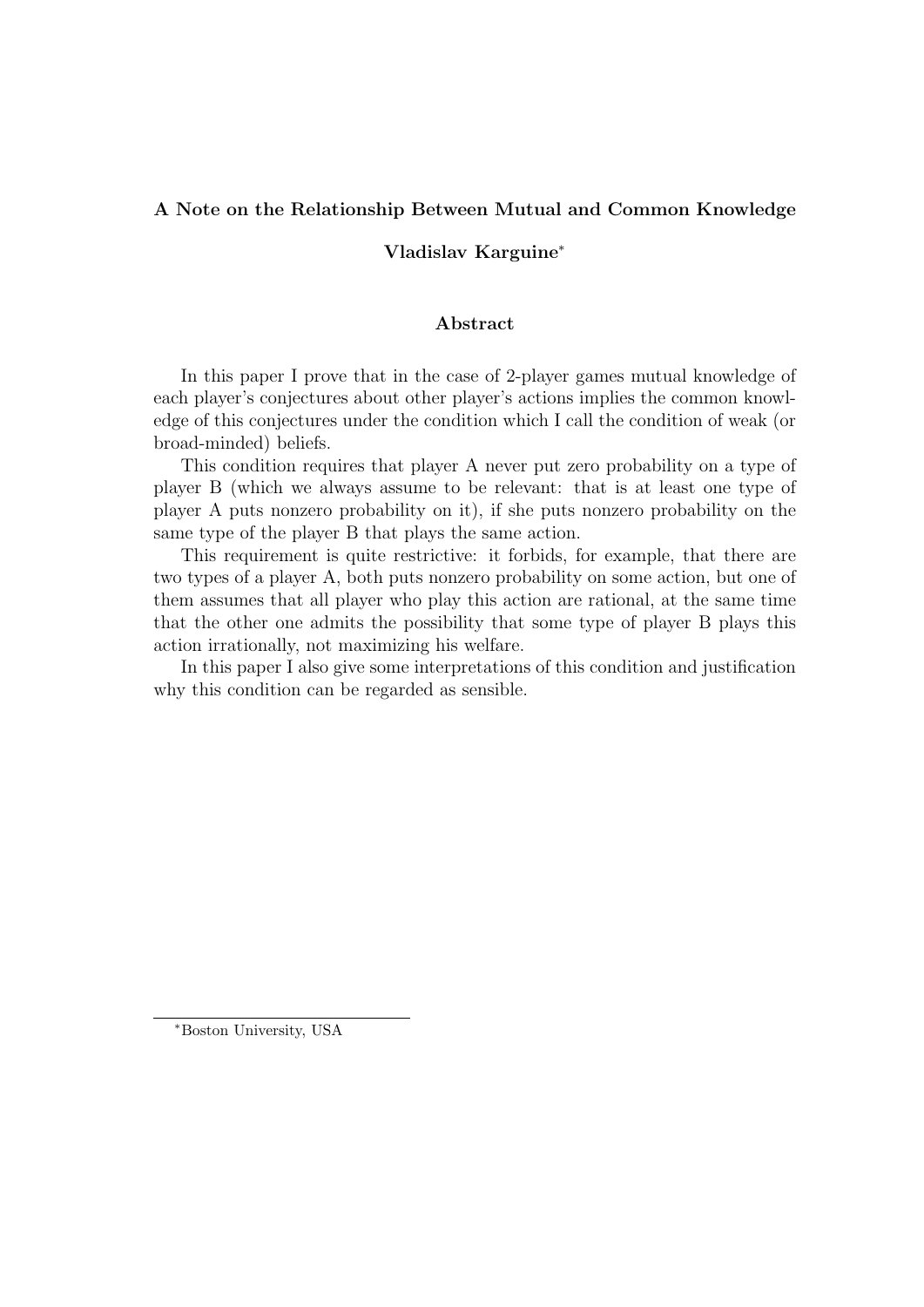## Strategy-Proof Division of a Private Good when Preferences are Single-Dipped

Bettina Klaus<sup>∗</sup> (joint w/ H. Peters<sup>\*</sup> and T. Storcken<sup>\*</sup>)

### Abstract

Pareto-optimal and strategy-proof distributions of a perfectly divisible good among agents with single-dipped preferences are studied. In order to satisfy these two properties and, in addition, either a so called replacement property or a property of consistency, the whole amount should be assigned to one of the agents. Characterizations of the two classes of division rules satisfying the above conditions are provided.

<sup>∗</sup>Maastricht University, The Netherlands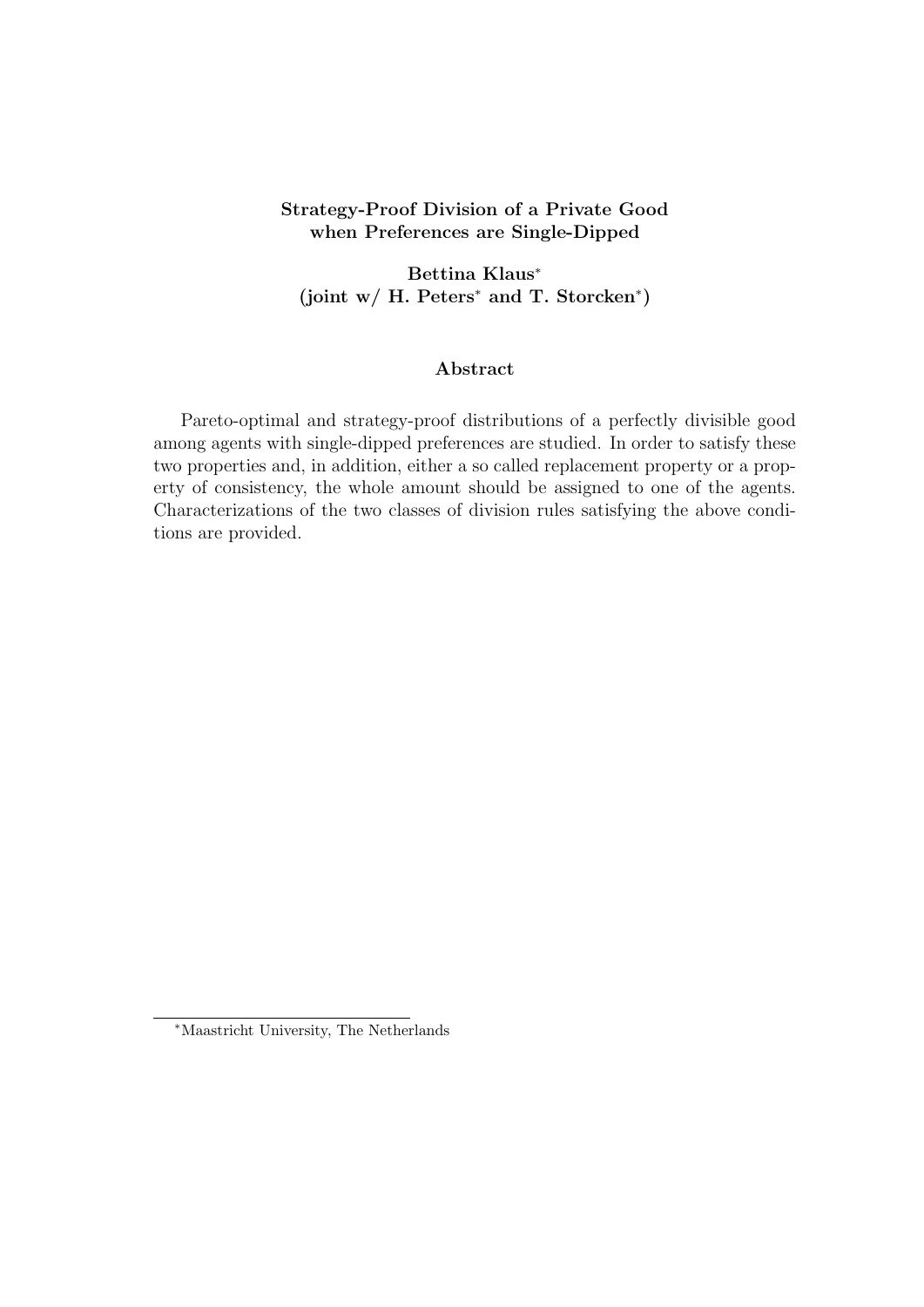### Stochastic Strategy Adjustment in Coordination Games

### Michael Kosfeld<sup>∗</sup>

### Abstract

I discuss a different approach to the equilibrium selection problem than the ones that are commonly used in the evolutionary game theoretic literature. Instead of considering rational best response behavior with small components of noise I assume that agents stochastically adjust their strategies to changes in their local environment. They depart form current play with some probability that is proportional to the relative success, in terms of expected payoffs, of the strategy that is not currently played. Using results from the theory of interacting particle systems this assumption leads to a continuous time Markov process on the state space of all configurations, the so-called adjustment process. In contrast to other models, this process is no longer ergodic. Results are obtained as the characterization of the set of invariant distributions and the formulation of conditions such that coordination on the risk dominant equilibrium can be observed.

<sup>∗</sup> Institute for Advanced Studies, Austria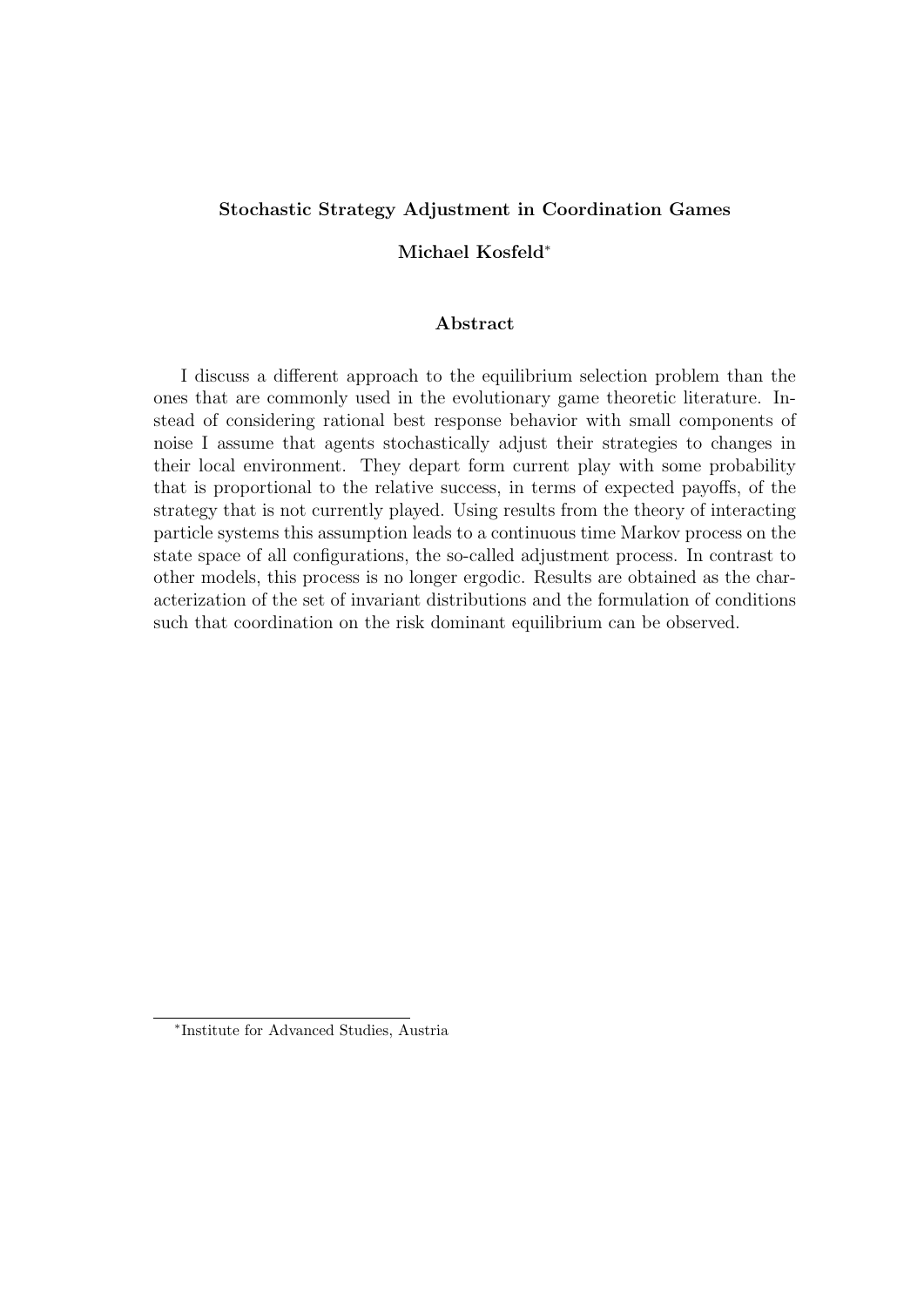# Cores of Cooperative Games, Superdifferentials of Functions and the Minkowski Difference of Sets

# Gleb A. Koshevoy<sup>∗</sup> (joint w/ V.I. Danilov† )

#### Abstract

The core of an *n*-person cooperative game is the set of all feasible payments that cannot be improved upon by any coalition of players. It is well known (Bondareva, Shapley) that the core is nonempty iff a game is balanced. In this paper it is shown that the core of a game is the Minkowski difference of two sets. These sets, in turn, are cores of two totally monotone games. The core of a totally monotone game has a simple structure, it equals the Minkowski sum of some simplexes. The game is equal to the difference of these games. Our main result is a consequence of two claims. First, we show that the core of a game equals the superdifferential of some its continuation, known as the Choquet integral. Second, we establish a kind of reversion of the Moreau-Rockafellar rule: the superdifferential of the difference of two concave functions equals the Minkowski difference of the corresponding superdifferentials.

In the frame of this approach, we also obtain a new characterization of convex games and a new insight to establish the balancedness as the criterion of nonemptyness of the core.

<sup>∗</sup>Universit¨at zu K¨oln, Germany

<sup>†</sup>Central Economics and Mathematics Institute, Russia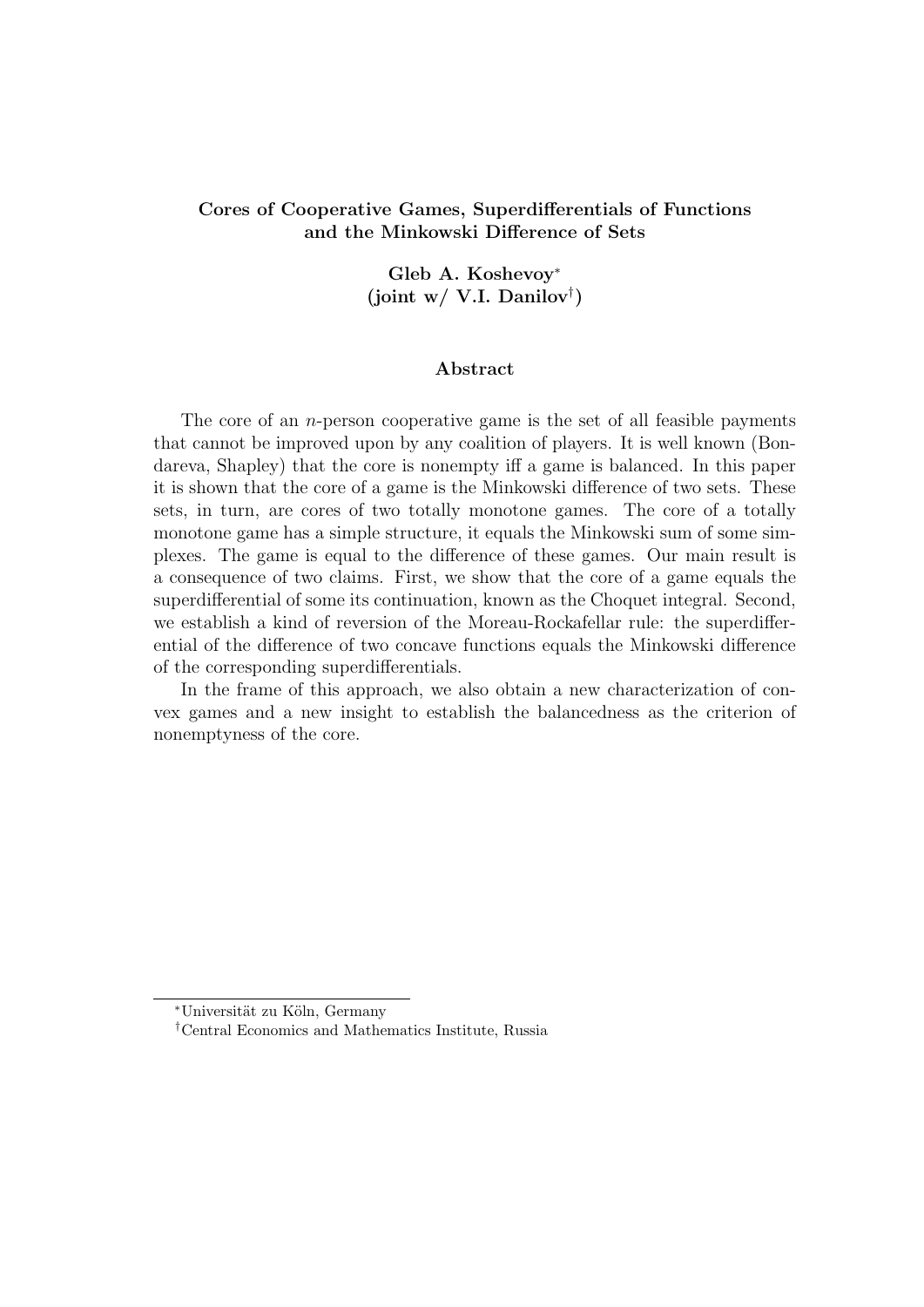### Public Networks: Bilateral Division Problems

Maurice Koster<sup>∗</sup> (joint w/ P. Borm<sup>∗</sup> and S. Tijs<sup>∗</sup> )

### Abstract

This paper centers on sharing the cost and benefits of maintaining or creating a certain network structure for a certain group of agents. Costly communication links can be formed between any pair of players. Actual communication is only settled between players if at least the total costs of necessary links have been compensated for. Each pair of players is granted certain benefits when communication is actually realized. It is assumed that these costs and benefits are commonly known.

The players decide for themselves whether they want to enter an engagement with other players. Also, they may cooperate and possibly save communication costs by doing so. Players might gain in case of full cooperation, by constructing a network of minimal cost. It will be shown that those players that agree to cooperate will construct a minimal cost spanning tree.

We take the approach from cooperative game theory and focus on the net benefit game which relates any coalition of agents to the net benefit related to its optimal structure.

<sup>∗</sup>Tilburg University, The Netherlands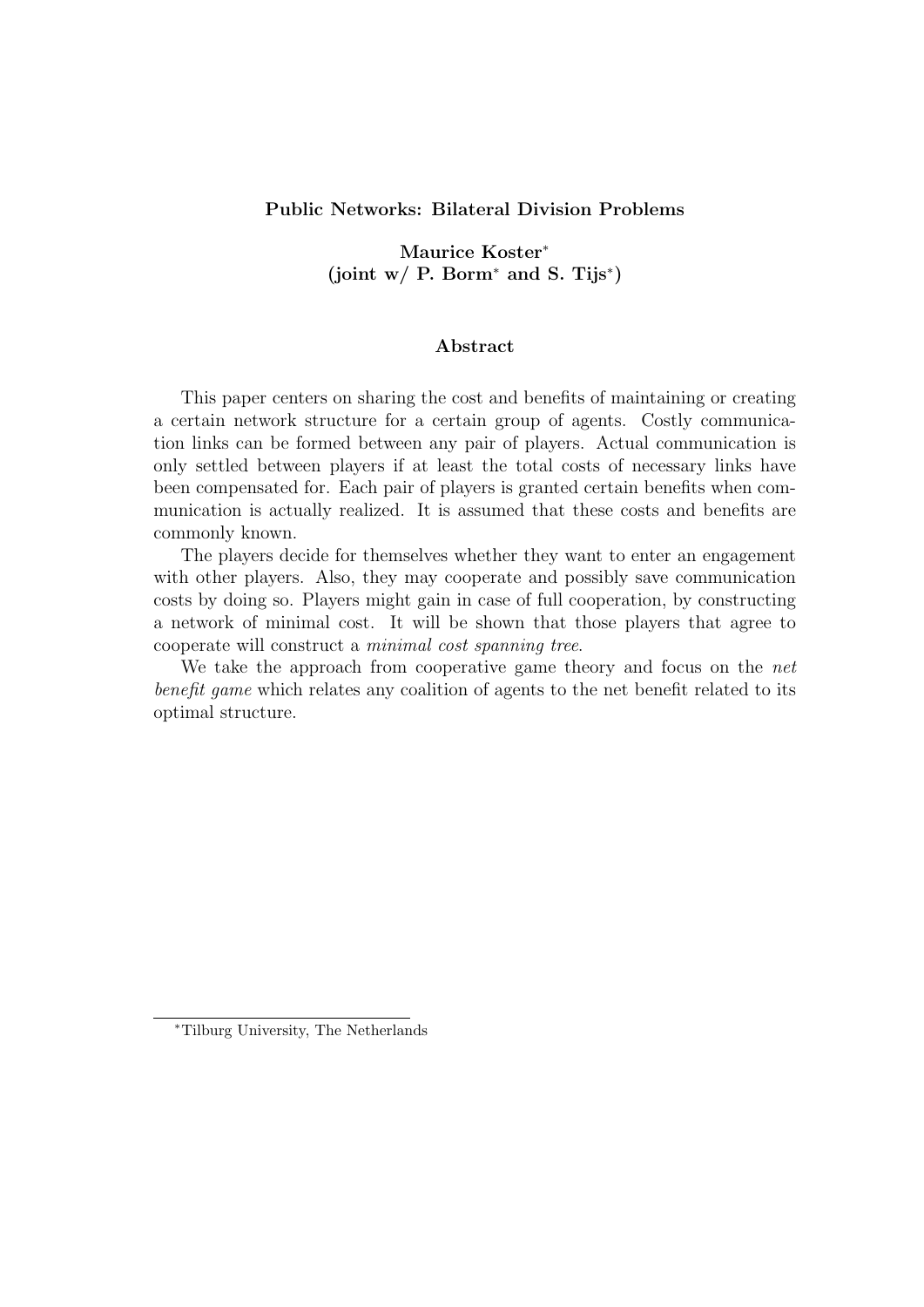### Chores

# Chantale LaCasse<sup>∗</sup> (joint w/ V. Barham<sup>†</sup> and C. Ponsati<sup>‡</sup>)

#### Abstract

Consider a situation where the provision of a public good must be assumed by one of N private agents. Suppose that, at a given point in time, each agent would rather bear the cost of providing the good rather than doing completely without it. Assume further that each agent would rather for the public good to be provided by someone else. Under these assumptions, the situation in which agents wait for someone to volunteer for the provision of this good has been modeled as a war of attrition. In Bliss and Nalebuff (1984), it is an equilibrium of the incomplete information game for the person with the lowest cost of provision to supply the public good. All agents wait for the good to be provided an amount of time which is just sufficient for the identity of the agent with the lowest cost of provision to be revealed. In Bilodcau and Slivinski (l996), the unique equilibrium of the finite, continuous time game is for the agent with the highest benefit/cost ratio of provision to volunteer immediately. In both cases, it is an equilibrium for the agent who, from a social point of view, should provide the good indeed to do so. Further, the equilibrium outcome either features no delay or a delay which is just sufficient for the assignment of the good.

<sup>∗</sup>University of Toronto, Canada

<sup>†</sup>University of Ottawa, USA

<sup>&</sup>lt;sup>‡</sup>Universitat Autònoma de Barcelona, Spain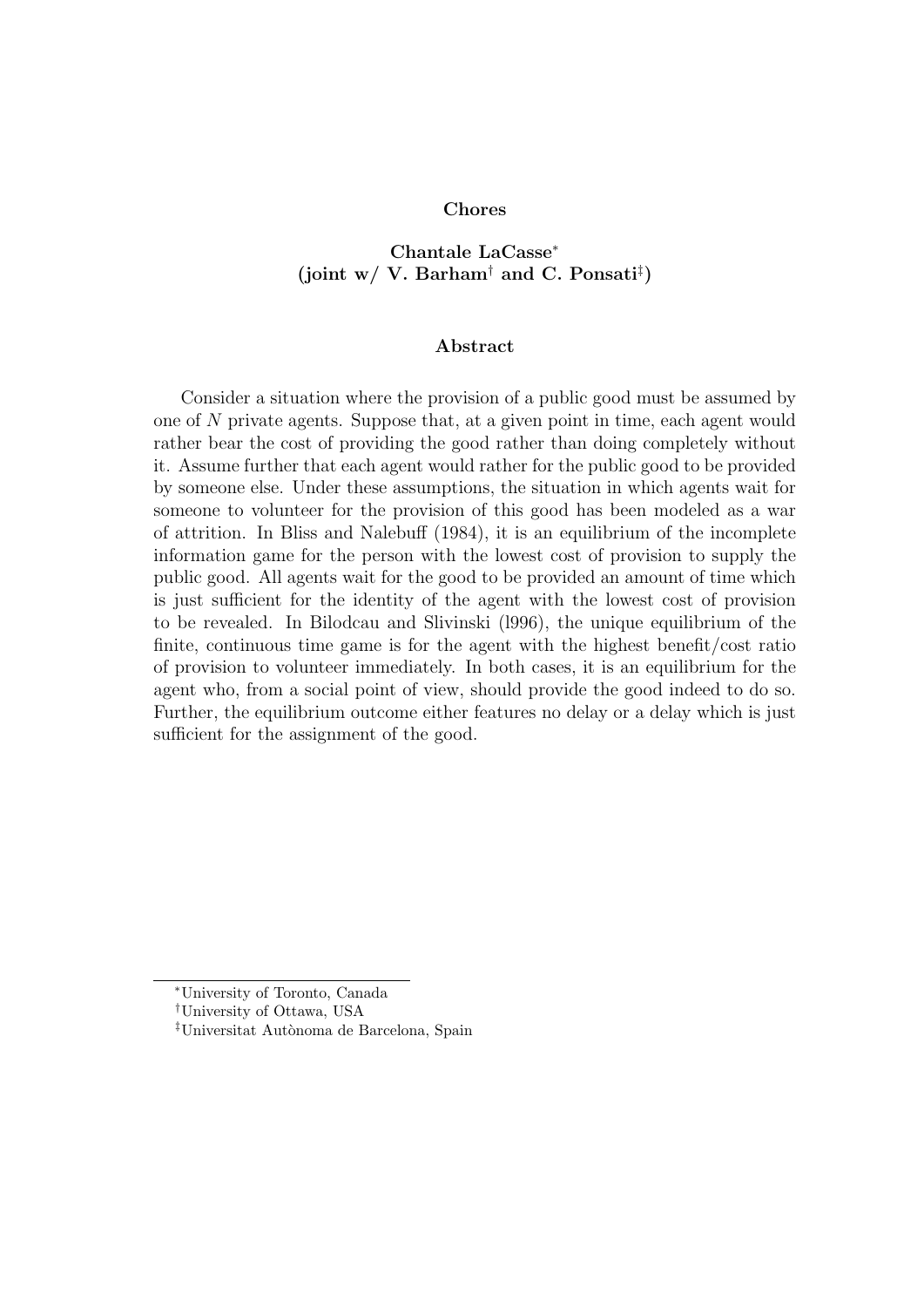## Some Properties of Solutions for Two-Dimensional Choice Problems Reconsidered

### Somdeb Lahiri<sup>∗</sup>

### Abstract

In this paper, we take up the outstanding problem of axiomatically characterizing what we have referred to as the additive choice function on the classical domain for choice problems. Apart from an impossibility result for the additive choice function, there is an axiomatic characterization, which as a by-product provides a counter example to a conjecture for the egalitarian choice function. We provide an axiomatic characterization of the egalitarian choice function using a superadditivity axiom. Further we show several nonrationalizability properties of utilitarian consistent solutions.

We also provide axiomatic characterizations of the family of nonsymmetric Nash choice functions and the family of weighted hierarchies of choice functions. Our conclusion is that earlier axiomatizations are essentially preserved on the classical domain for choice problems. Our proofs are significant in being nontrivial and very dissimilar to existing proofs on other domains.

<sup>∗</sup> Indian Institute of Management, India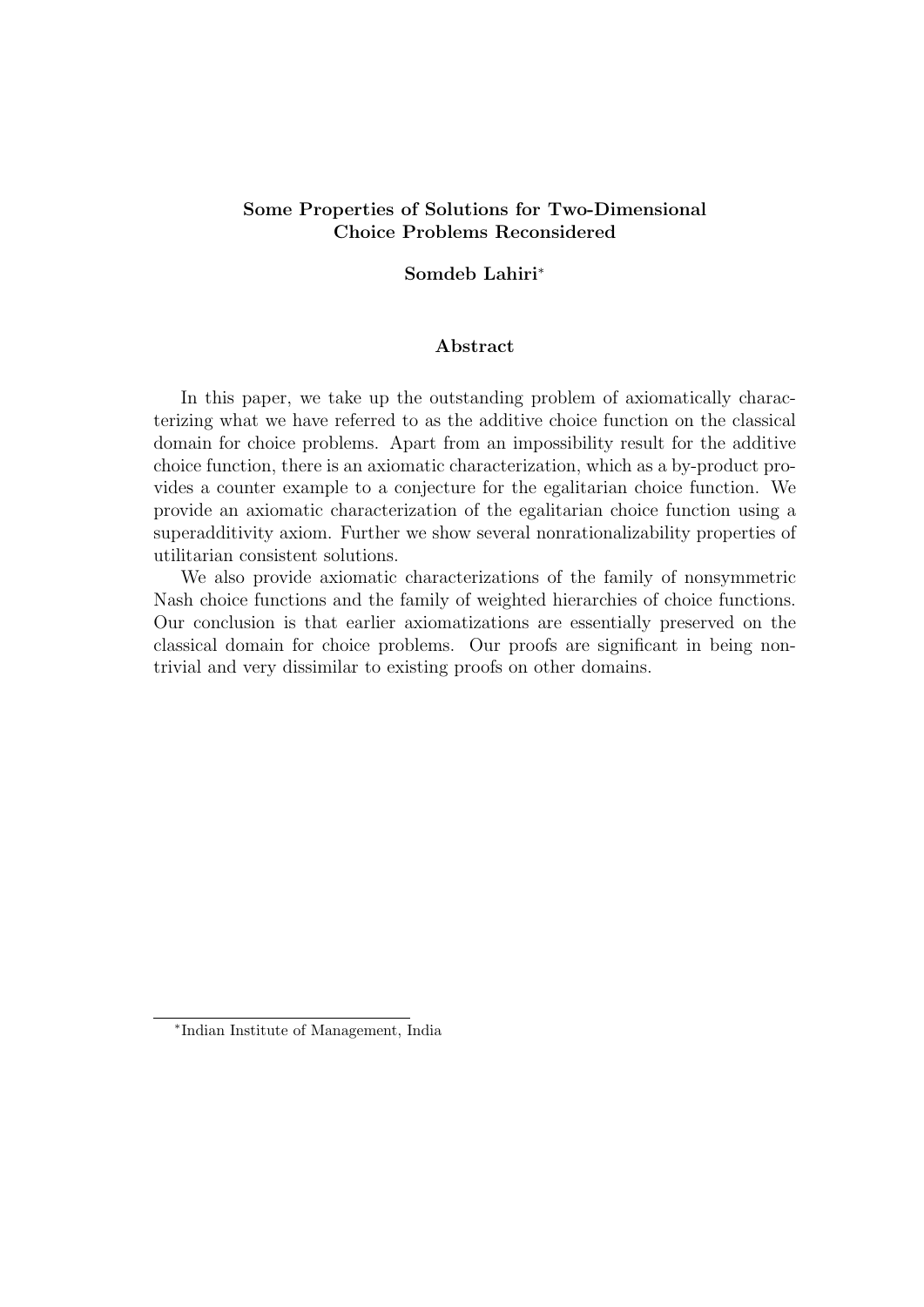## The EU Decision-Making Procedures: Some Insight from Non Cooperative Game Theory

#### Annick Laruelle<sup>∗</sup>

#### Abstract

The European Union decision-making process involves three main actors: the Commission, the Council of Ministers and the Parliament. Depending on the issue which is voted upon, there are three possible procedures to make decision. These include: the proposal procedure, the cooperation procedure and the co-decision procedure. It has often been claimed that the role of the Parliament has increased in the cooperation procedure and in the co-decision procedure. The aim of this paper is to verify this assertion. The procedures are modeled as games in extensive form. The following simplifying assumptions are made. The propositions amendments, final decisions and players' preferences are measured in a one dimensional metric space. The players' payoffs are measured through distances. The cost of time is not taken into account. The information is perfect. The games are solved by backward induction. The results show that the introduction of the cooperation procedure has not increased the Parliament's role. In the co-decision procedure, the Parliament's preference only indirectly influences the final decision via the Conciliation Committee, which has a veto right.

<sup>∗</sup>Universit´e Catholique de Louvain, Belgium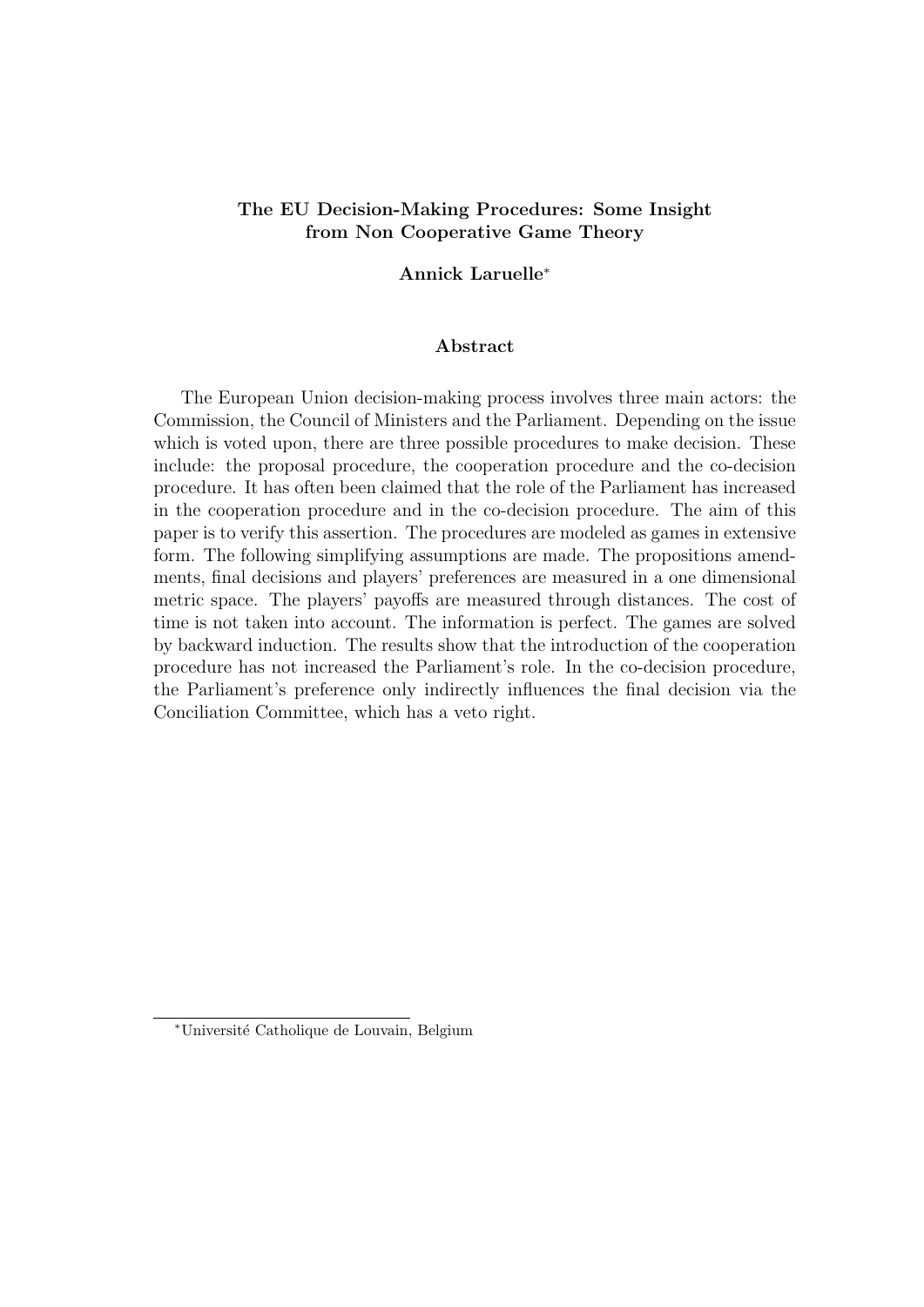# Axiomatization of the Core in Economies with Asymmetric Information

# Darin Lee<sup>∗</sup> (joint w/ O. Volij<sup>∗</sup> )

### Abstract

In this paper, we provide a generalized version of the core which is included in the coarse core as defined by Wilson (1978). The definition which we propose can be applied to the family of all economies in which state-contingent contracts can be made (that is, the exact same framework which Wilson (1978) considers). We suggest that agents in a blocking coalition can be subdivided into those which are "active" and those which are "passive". Active agents are those who suggest alternative allocations, and hence, must abide by Wilson's common knowledge criterion. Passive agents are those who merely accept offers which leave them better off in every state. We show that Wilson's coarse core is simply the special case in which all agents in a blocking coalition are "active". Furthermore, we show that this definition of the core can be fully characterized by the axioms of consistency, converse consistency and one-person rationality using a suitably defined reduced economy. We employ a type of reduced economy similar to one used by Serrano & Volij (1996) which is in turn inspired by the work of Davis & Maschler (1965), Peleg (1985) and Peleg (1986). Our work differs from that of Yannelis (1991), Koutsougeras & Yannelis (1993), Allen (1993), Allen (1992), Allen (199la), Allen (199lb) in that we consider interim economies.

<sup>∗</sup>Brown University, USA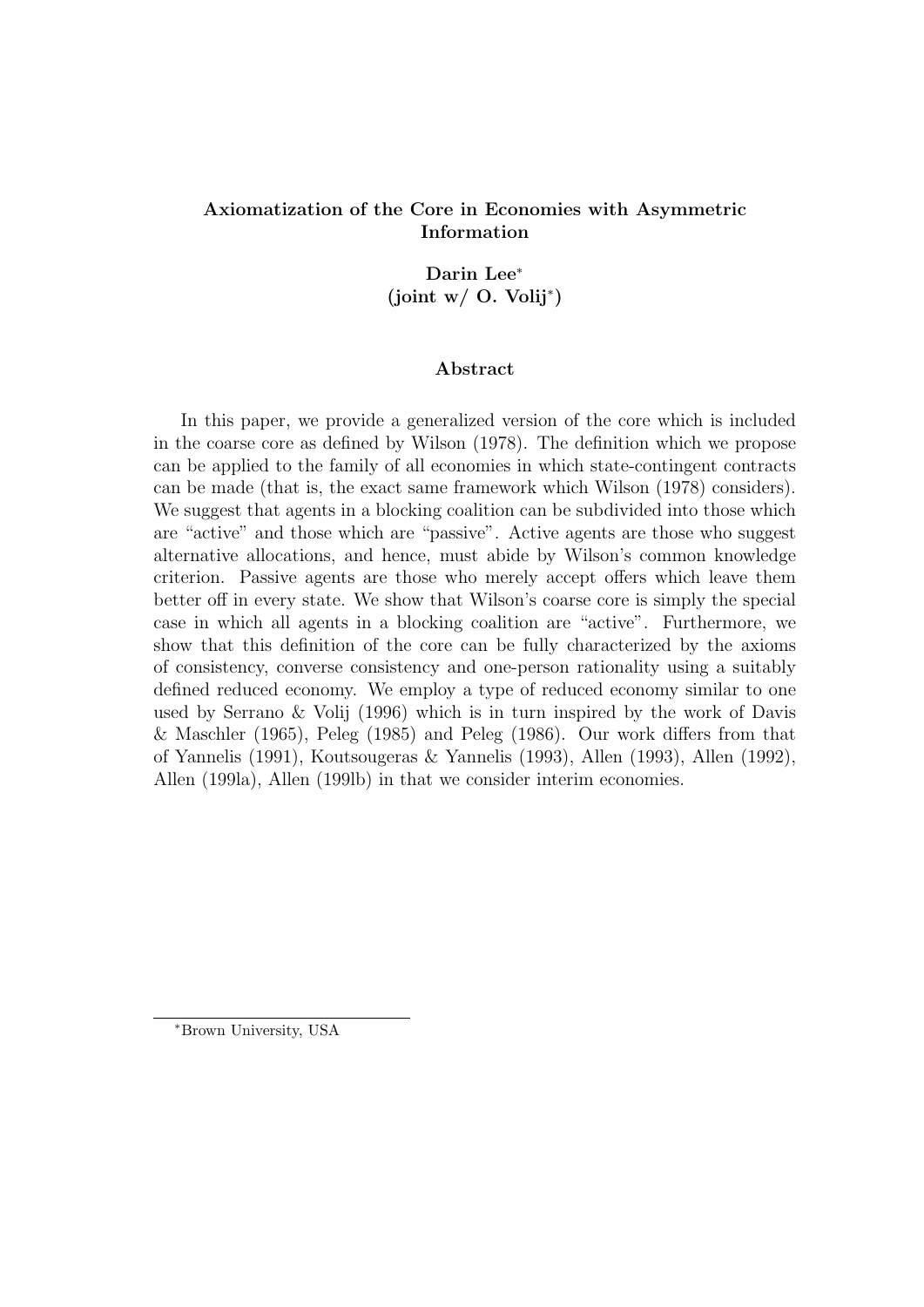### Where Bertrand meets Walras: An Equivalence Result

#### Chun-wah Liu<sup>∗</sup>

### Abstract

This paper extends the Bertrand game with capacity constraint to a general equilibrium input-output setting. In contrast to the previous literature, in this generalized Bertrand game small capacity is no longer important for the existence of pure-strategy equilibrium in the case of efficient rationing. Profits earned by firms feedback to consumers as income. Hence the larger the capacity, the higher the aggregate income and the larger the aggregate demand. Given any capacity, it is always small relative to the aggregate demand. Thus the size of capacity is nonrestrictive. Instead, the following condition is sufficient for the existence of equilibrium: as firms raise prices, the drop in consumption demand must be large. Furthermore, in the context of input-output model, a strictly positive productive endowment is necessary and, together with a nonrestrictive condition on consumer utility, jointly sufficient for the uniqueness of equilibrium. Given these conditions, I prove the equivalence result between the general Bertrand (or Nash) equilibrium and the Walrasian equilibrium.

<sup>∗</sup>Chinese University of Hong Kong, Hong Kong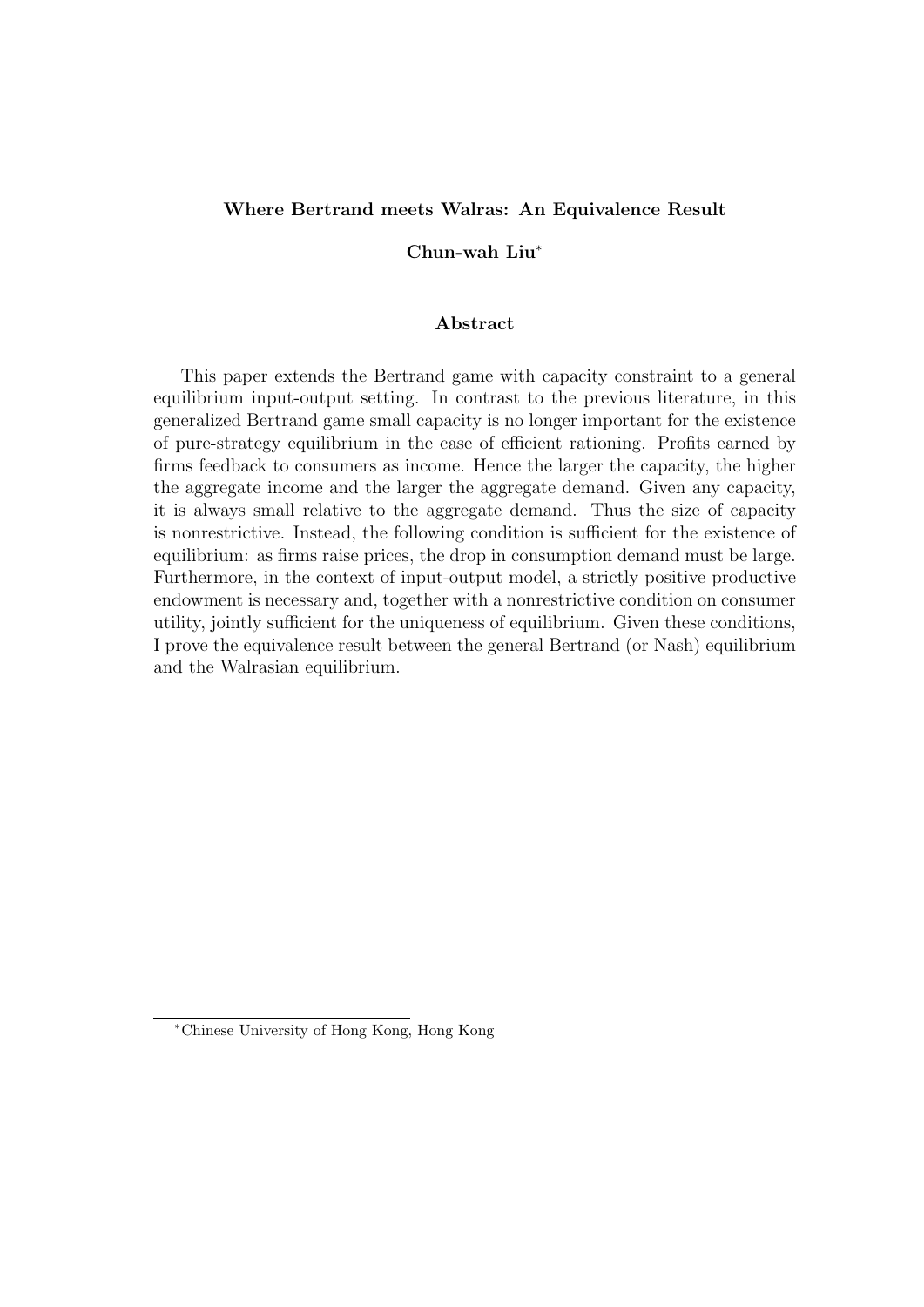## Private Provision of Social Insurance

## Brian Lonergan<sup>∗</sup>

### Abstract

Government intervention provides insurance against some of the most significant risks that people face. Redistributive taxes and transfers insure us against poverty and publicly subsidized health insurance insures us against injury and disease. Social Security provides insurance against longevity. As with any governmentprovided service, social insurance may not be produced efficiently, and may not respond well to demand. If consumers were allowed to choose between public and privately provided insurance, insurance might be produced and allocated more efficiently. Without regulation, private insurers might only insure low-risk people, so total risk-pooling would decrease. This paper introduces a mechanism that induces private agents to act as regulators, rewarding private insurers who treat consumers at a lower cost than the government. The regulators monitor the private insurers, but they do not need to place restrictions on premiums or the level of risk coverage. Regulation is accomplished through a non- intrusive set of prices. The mechanism is derived, and is then applied to various models of the economy to study its performance.

<sup>∗</sup>Yale University, USA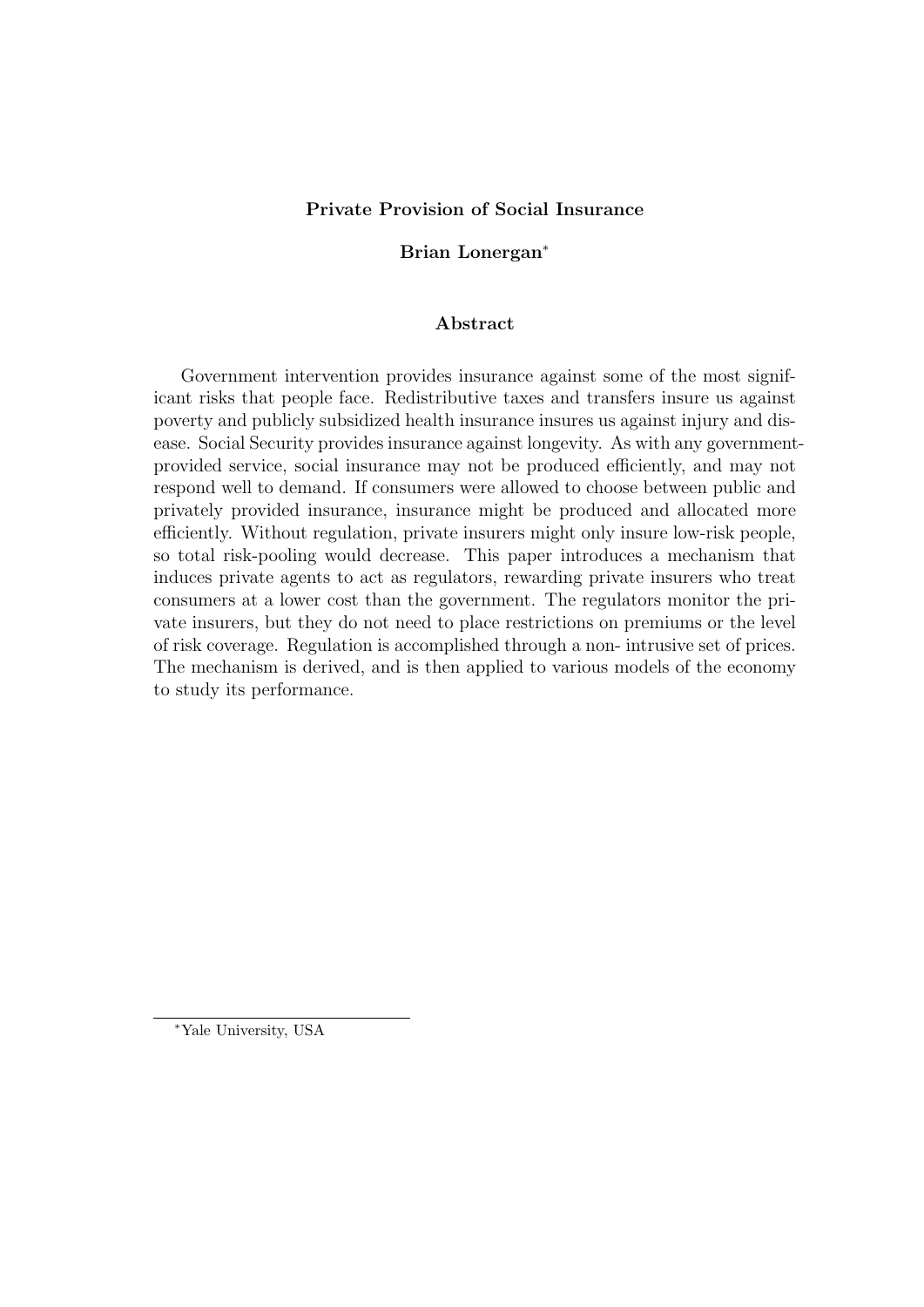## The Bargaining Simplex for Multi-Sided Assignment Games

William F. Lucas<sup>∗</sup>  $(joint w / H.A. Hamza^*)$ 

### Abstract

In l972 L. S. Shapley and M. Shubik introduced the cooperative (coalitional) games known as the assignment games (bipolar markets). These have since been extended to games with more than two types of players. Methods for determining the fair allocations and bargaining ranges for the two-sided and multi-sided games are presented.

<sup>∗</sup>The Claremont Graduate School, USA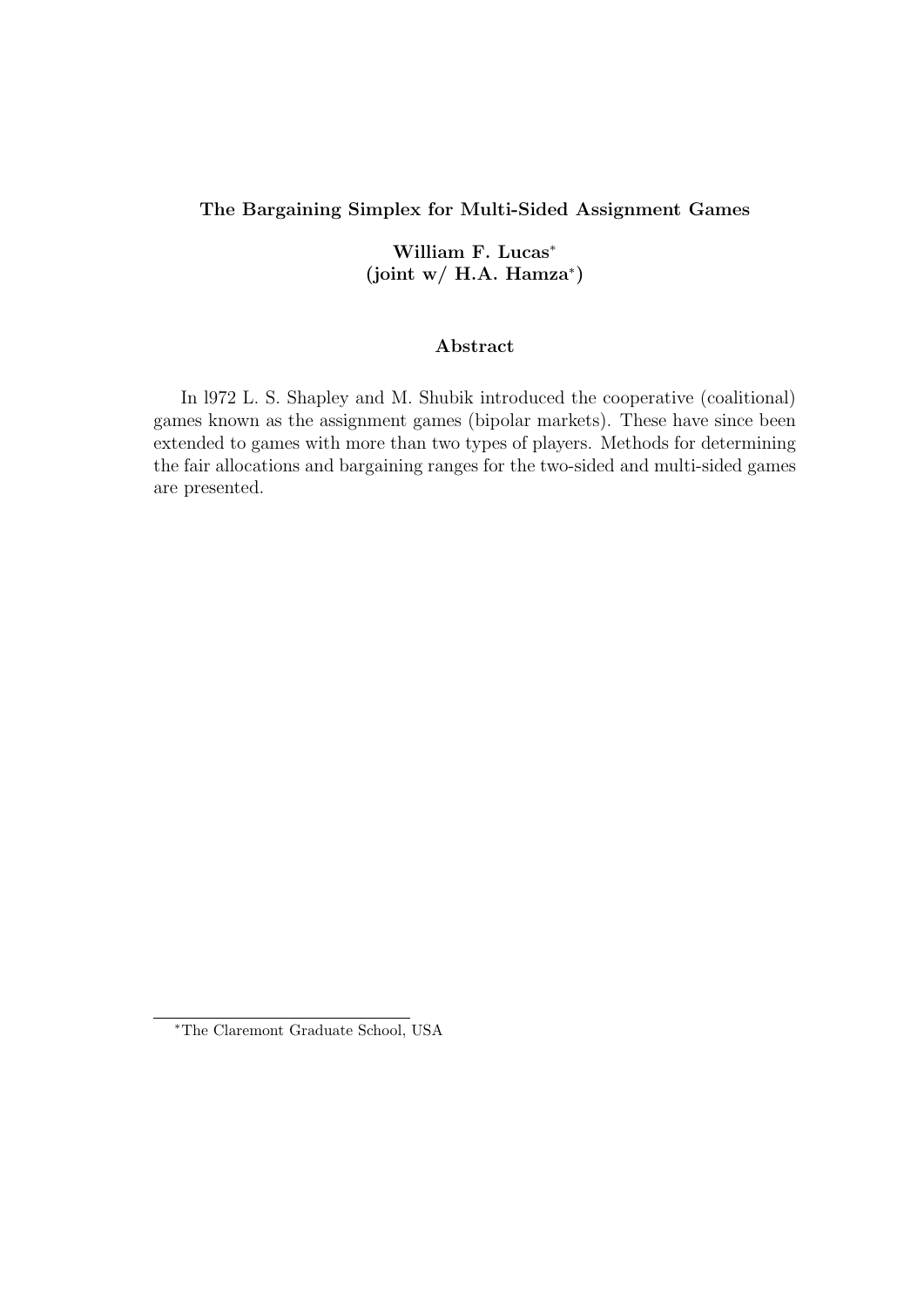# Optimal Patent Length and Height in a Sequential Model of Innovation

Israel Luski<sup>∗</sup> (joint w/ D. Wettstein<sup>∗</sup> )

### Abstract

We consider an environment in which a sequence of investments in R&D reduces the cost of production, or alternately improves the quality of the product. The government sets a two-dimensional patent policy which consists of time and height. The time dimension indicates the length of time over which the innovator is awarded monopoly rights. The height dimension indicates the novelty requirement needed to overcome the prevailing patent protection and be awarded new patent protection. The purpose of the paper is to characterize the optimal patent policy by defining the time and height choices that maximize social welfare. The R&D process is sequential; the sequence of innovations can be carried out by one, two or more firms. Each firm solves its profit maximization problem by deciding upon the time and size of the innovation. The government and the firms are viewed as players in a multi-stage game. By employing the sub-game-perfect equilibrium concept we analyze the outcomes and determine an optimal patent policy.

<sup>∗</sup>Ben-Gurion University of the Negev, Israel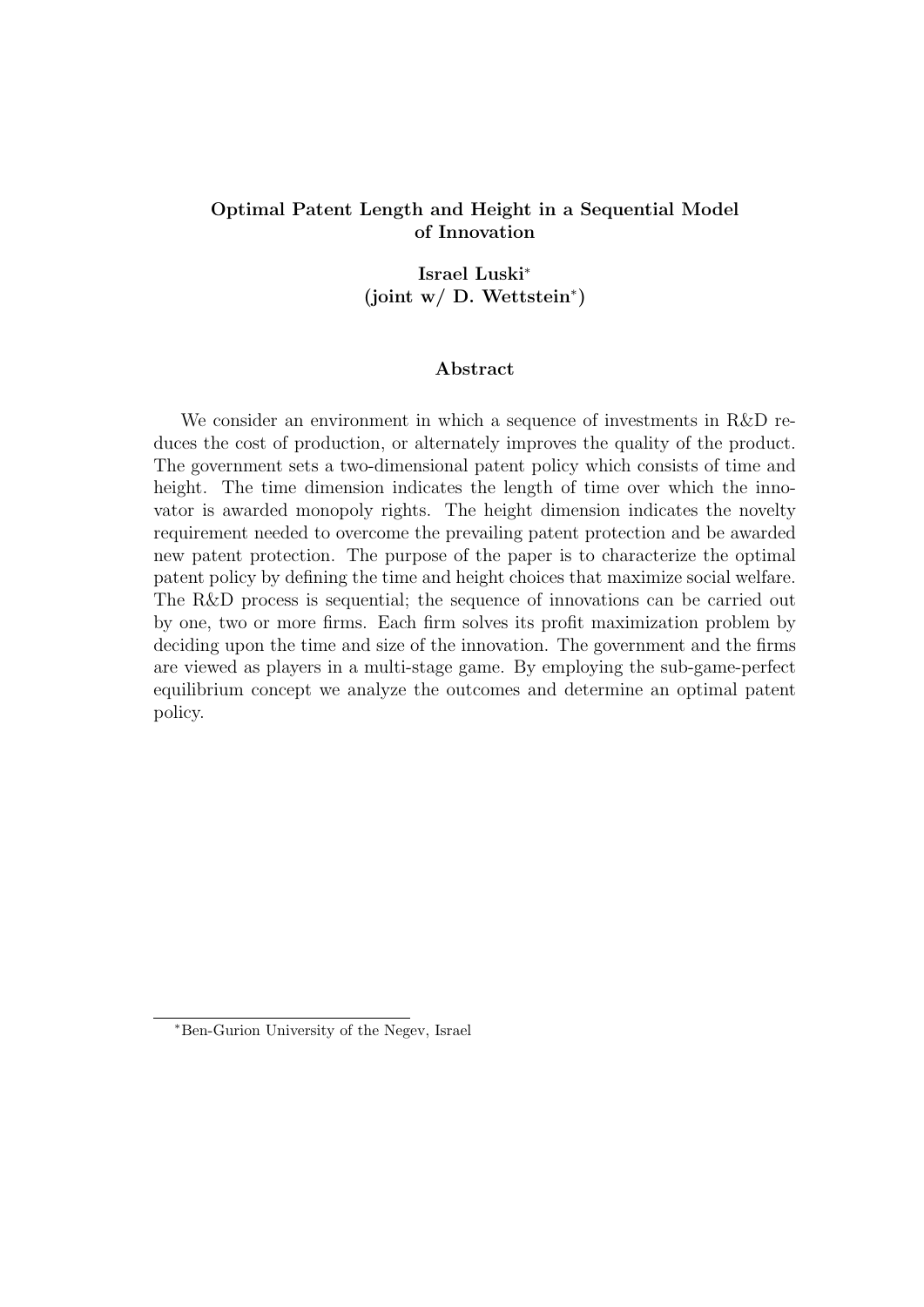# English Auctions and Walrasian Equilibria with Multiple Objects: a Dynamic Approach

## Jinpeng Ma<sup>∗</sup>

### Abstract

This paper studies the English (progressive) auction for an exchange economy with multiple objects. The English auction is a tatonnement process and lasts multiple rounds. It is modeled as a sequence of round games. Each round game is a normal form game in which an agent's strategies are his bids and his payoff is his trading profits of his winning bundle at that round. Among these normal form games, all intermediary round games are in fact the "virtual" games because the payoffs to agents are not finalized unless the auction closes. We show that any ascending price sequence obtained from the English auction converges to a Walrasian equilibrium (if any) within finite rounds when agents submit their bids that consist of a Nash equilibrium in each round game.

We also provide a sufficient condition for the English auction to converge to a Walrasian equilibrium in finite rounds. But this condition is weaker than the Nash equilibrium. This shows that the Nash equilibrium is not necessary (though sufficient) for the English auction to converge to a Walrasian equilibrium.

<sup>∗</sup>Rutgers University, USA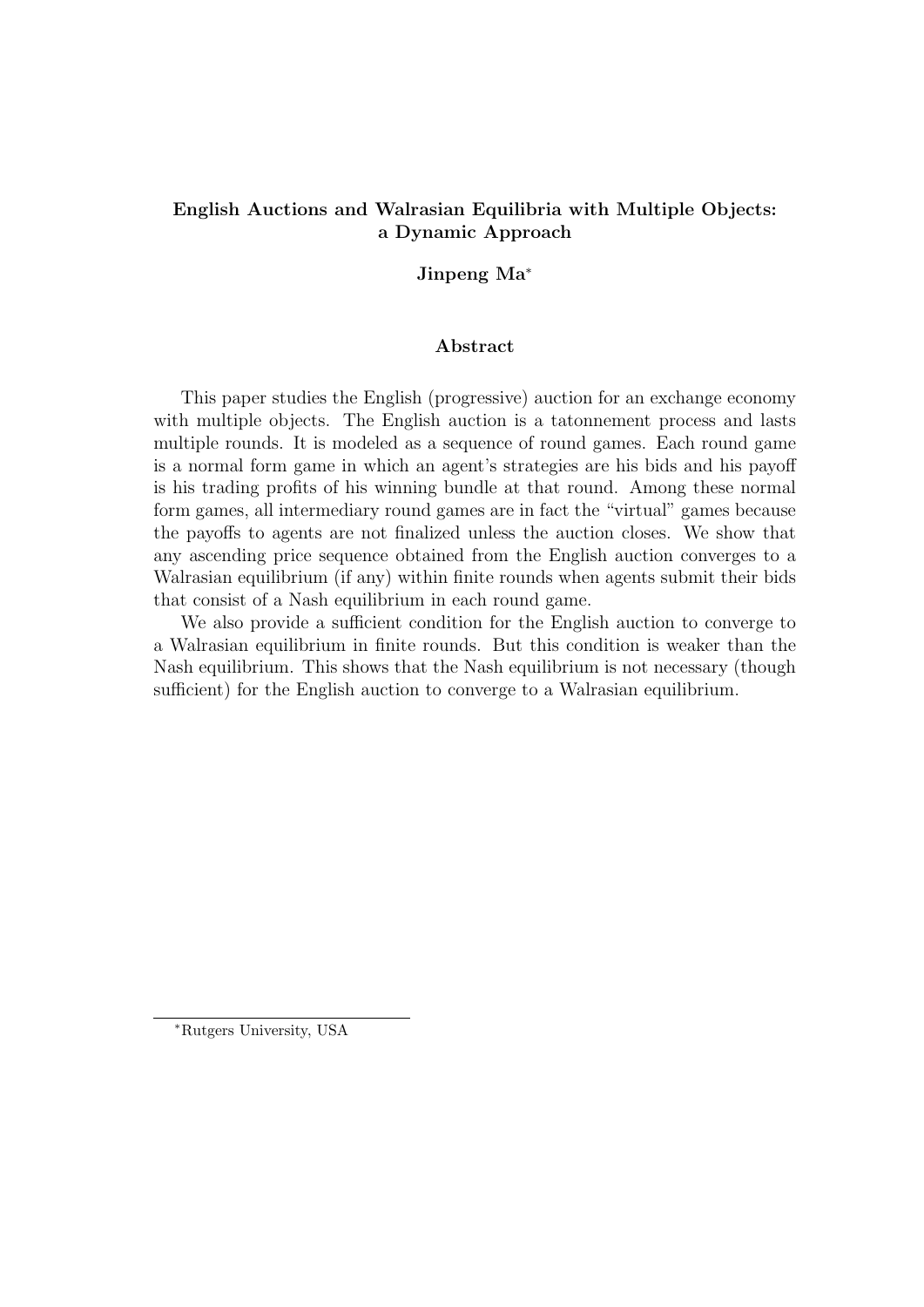### Electoral Evolution

# Michael Maschler<sup>∗</sup> (joint w/ S. Barberà<sup>†</sup> and J. Shalev<sup>‡</sup>)

#### Abstract

Human societies evolve, grow and shrink, as the result of exit and entry. We are interested in the evolution of those societies where entry is regulated by the use of formal voting procedures: new members are only admitted if they receive enough support from inside, according to well specified rules.

Election rules are social constructs: they may come from an agreement among different founders, they may reflect the will of a unique founder or they may be the result of successive amendments, but they must be set purposefully. Once the rules for election to a society are set, participants in the election are bound to engage in strategic considerations that involve non-myopic behavior. In particular, voters cannot overlook the fact that newly elected members will become voters in later elections: this may lead to postponing the election of individually attractive candidates who might vote in unattractive ways, or to accelerate the election of a poor candidate whose vote is needed. We are interested in the evolution of groups which results from letting considerations of this type made by rational agents under well specified voting rules. The features we have emphasized should make it clear that electoral evolution is the result of nonmyopic behavior which is quite exclusive to human societies.

Since this is the first study of the above issues, as far as we are aware of, we allow ourselves many, quite restrictive, simplifying assumptions in the model that we develop. We analyze Nash equilibria, and their refinements: subgame perfect, almost strong and trembling hand perfect equilibria.

Other models should certainly follow. Nevertheless, even in our simplified model, we find the analysis of the various equilibria to be quite rich in itself, and certainly a first good step towards the study of other models. It does capture some interesting dynamic features.

<sup>∗</sup>University of British Columbia, Canada

<sup>&</sup>lt;sup>†</sup>Universitat Autònoma de Barcelona, Spain

<sup>&</sup>lt;sup>‡</sup>Université Catholique de Louvain, Belgium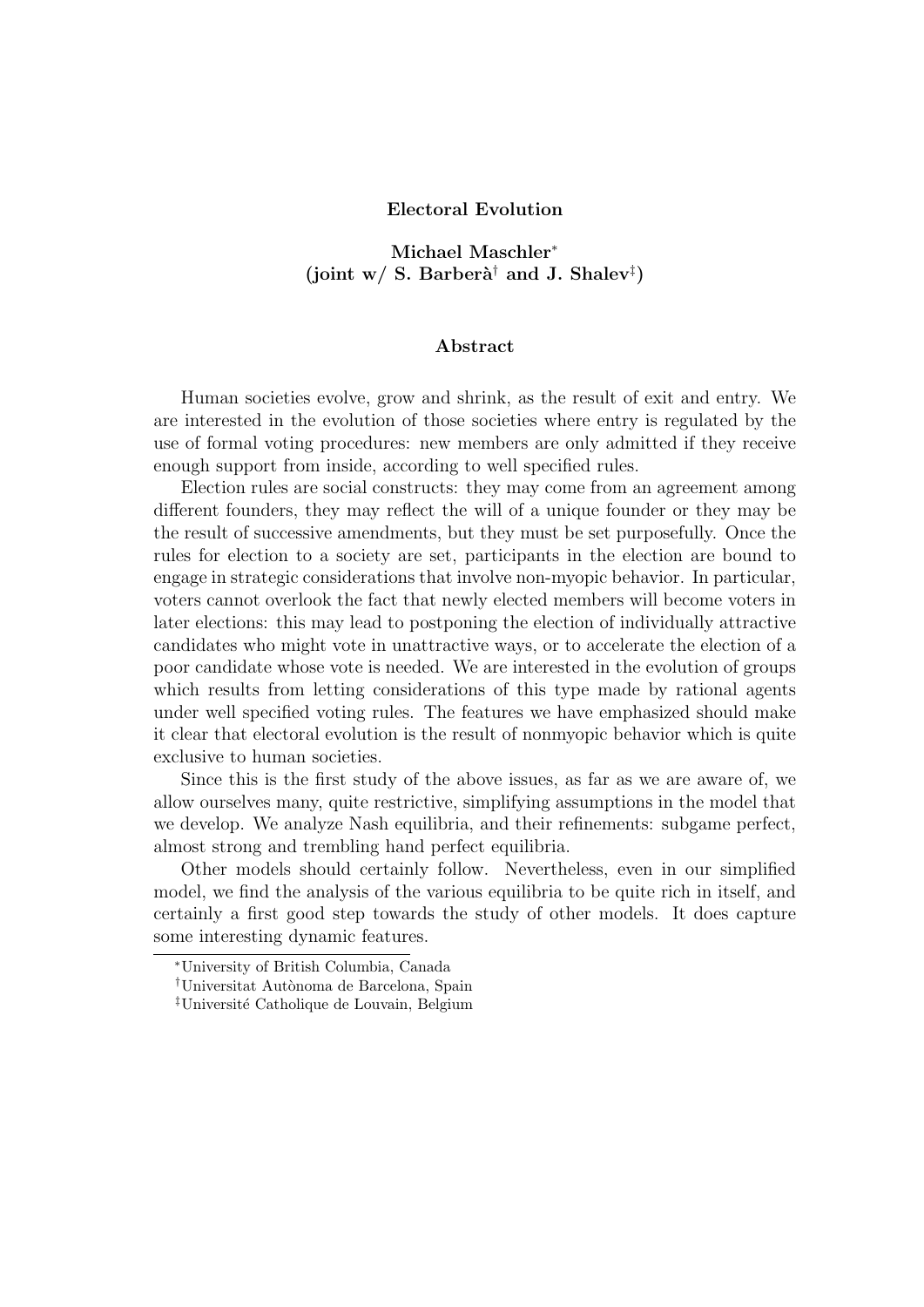Our ultimate goal (for which only first step is taken here) is an ambitious one: to study the evolution of societies who resort to voting as a means to include or to exclude members from both the normative and the positive viewpoint. Just to mention a topic on the descriptive side, we would like to explain why some societies maintain their defining features along their history, while others change so much that their own founders would not recognize them.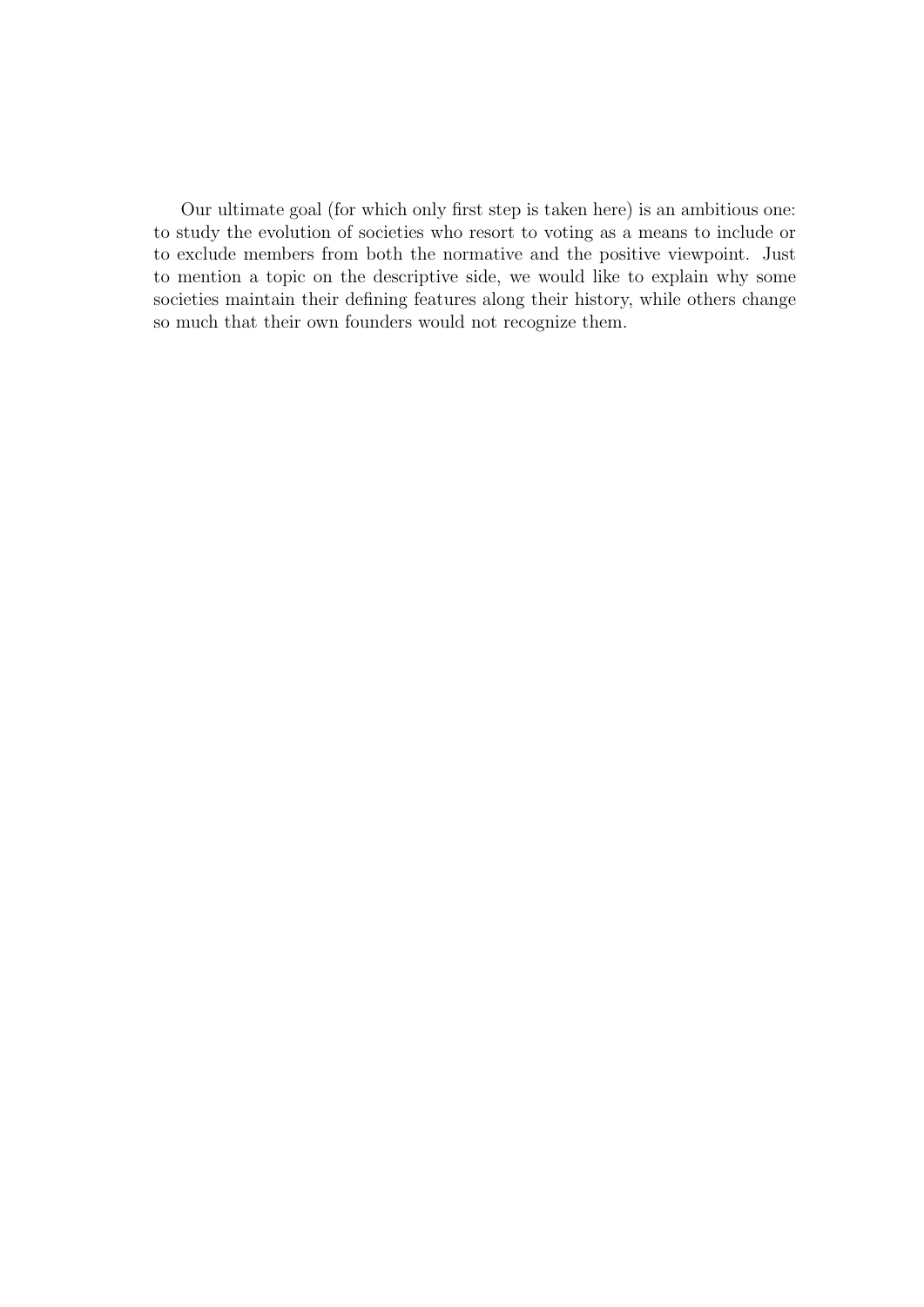## Inductive Game Theory: Discrimination and Prejudices I

# Akihiko Matsui<sup>∗</sup> (joint w/ M. Kaneko<sup>∗</sup> )

### Abstract

This paper proposes a new theory, which we call inductive game theory. In this theory, the individual player does not have a priori knowledge of the structure of the game which he plays repeatedly. Instead, he accumulates experiences induced by occasional random trials in the repeated play. A stationary state is required to be stable against intentional deviations based on his experiences, and then it turns out to be a Nash equilibrium. The main part of the paper is the consideration of possible individual views on the society based on individual experiences. This view is defined to be a model of the society which the player builds from his experiences. Two coherency conditions with active and passive experiences are required for a model. As concrete objects of the theory, this paper targets the phenomena of discrimination and prejudice. The development of the new theory is undertaken by contrasting observational, behavioral aspects with mental and judgemental aspects of the new theory. The relationship between discrimination and prejudice will emerge in this dichotomous consideration.

<sup>∗</sup>Tsukuba University, Japan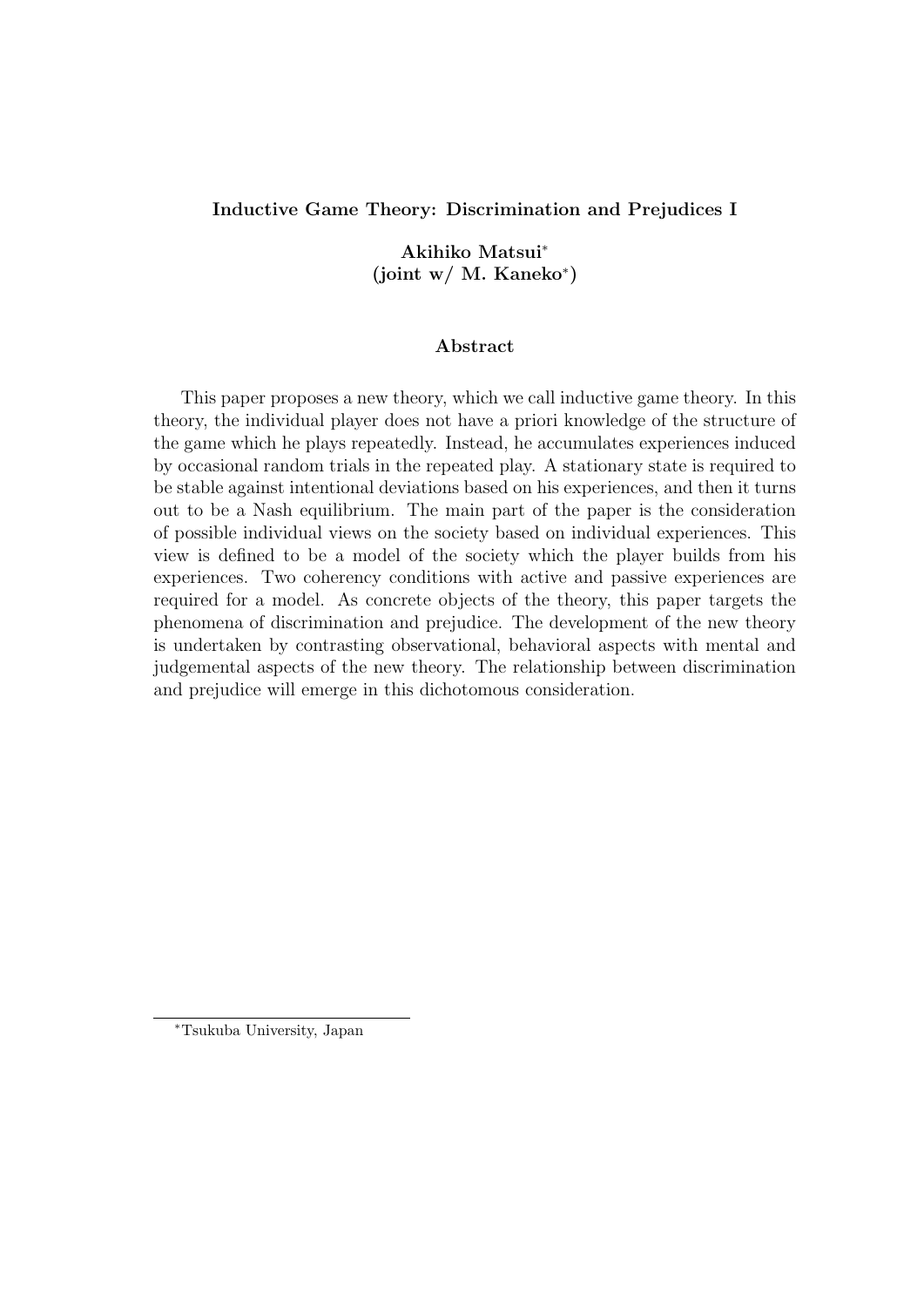### Externalities and Free Trade Agreements

# Ana Mauleon<sup>∗</sup> (joint w/ F. Grafe<sup>∗</sup> )

### Abstract

This paper analyzes a general equilibrium model in which there exist two types of countries, differing only in their endowments of capital. In this model, the production of the consumption good in a country affects negatively the welfare of that country. We define the equilibrium in a free trade space formed by both types of countries and we study the existence of a stable system of free trade spaces (a partition of the world economy into free trade spaces, being all of them in equilibrium). we find that (i) since trade equalizes factor prices, countries with higher capital endowments gain from trade (in welfare terms), while countries with lower capital endowments can lose from trade; (ii) there always exists a unique stable system of free trade spaces for the world economy; and (iii) the intervention of a supranational authority by means of a tax policy based on the polluter-pays principle can reach the stability of a system of free trade spaces in which both types of countries cooperate, increasing then the world welfare level, comparing with the situation in which countries of different type do not cooperate.

<sup>∗</sup>Universidad del Pais Vasco, Spain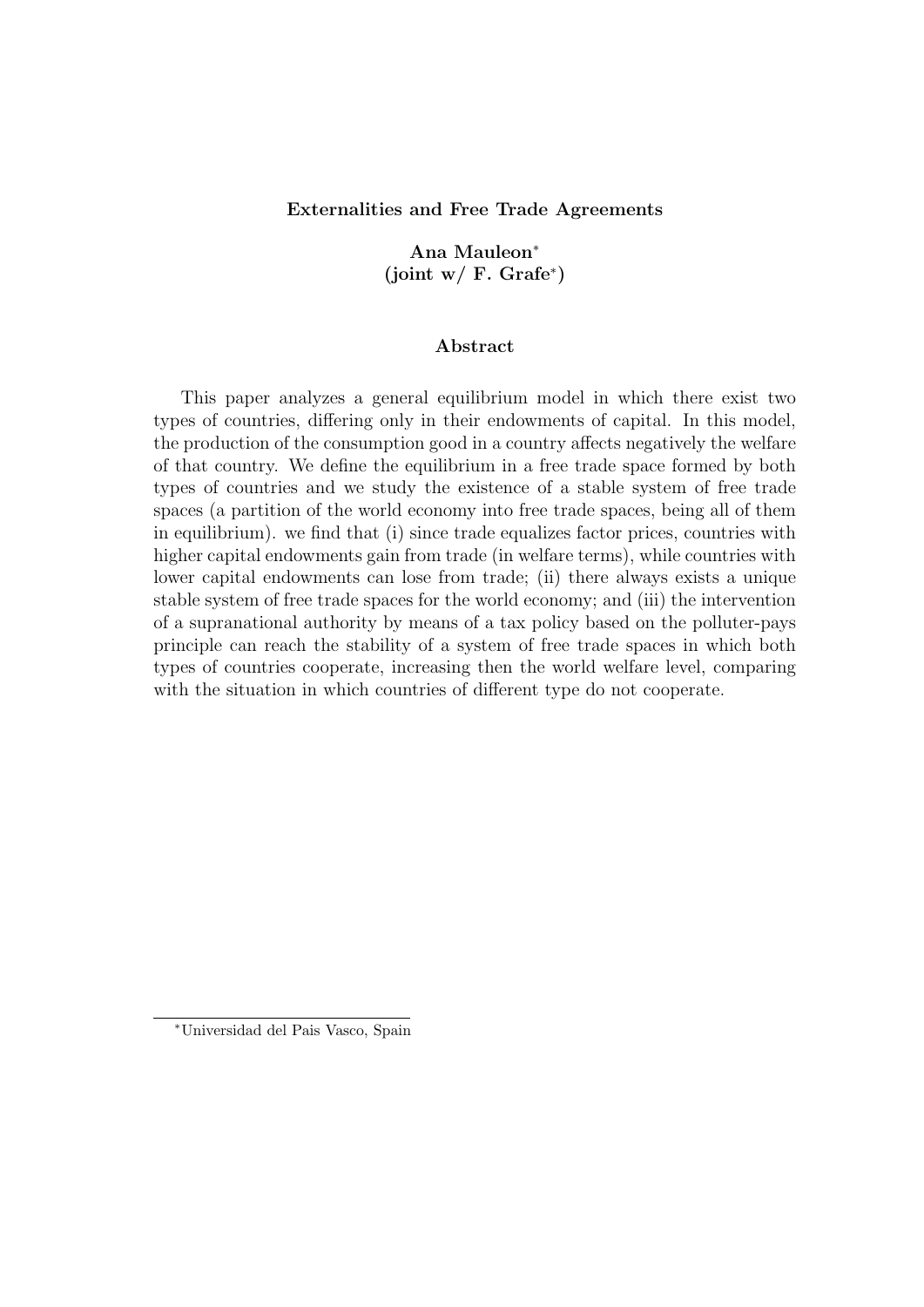# Outside Options, Maxmin Payoffs and Undominated Equilibria in Repeated Games

# Richard P. McLean<sup>∗</sup> (joint w/ A. Chaudhuri† )

#### Abstract

In this paper we present a dynamic game, similar to a repeated game but different from the standard supergame by virtue of the presence of an absorbing state which can be induced by a unilateral implementation of the outside option. The associated Folk Theorems suggest that in any subgame perfect equilibrium outcome, the individuals must receive at least their outside option payoff. In some cases, outside option payoffs are smaller than the maxmin payoffs and strategies that employ the outside option are weakly dominated. Hence, we develop Folk Theorems for undominated subgame equilibrium payoffs. Undominatedness is not usually studied in repeated games but turns out to have important implications in this dynamic game with an absorbing state. This analysis also highlights the role played by maxmin payoffs.

<sup>∗</sup>Rutgers University, USA

<sup>†</sup>University of Pennsylvania, USA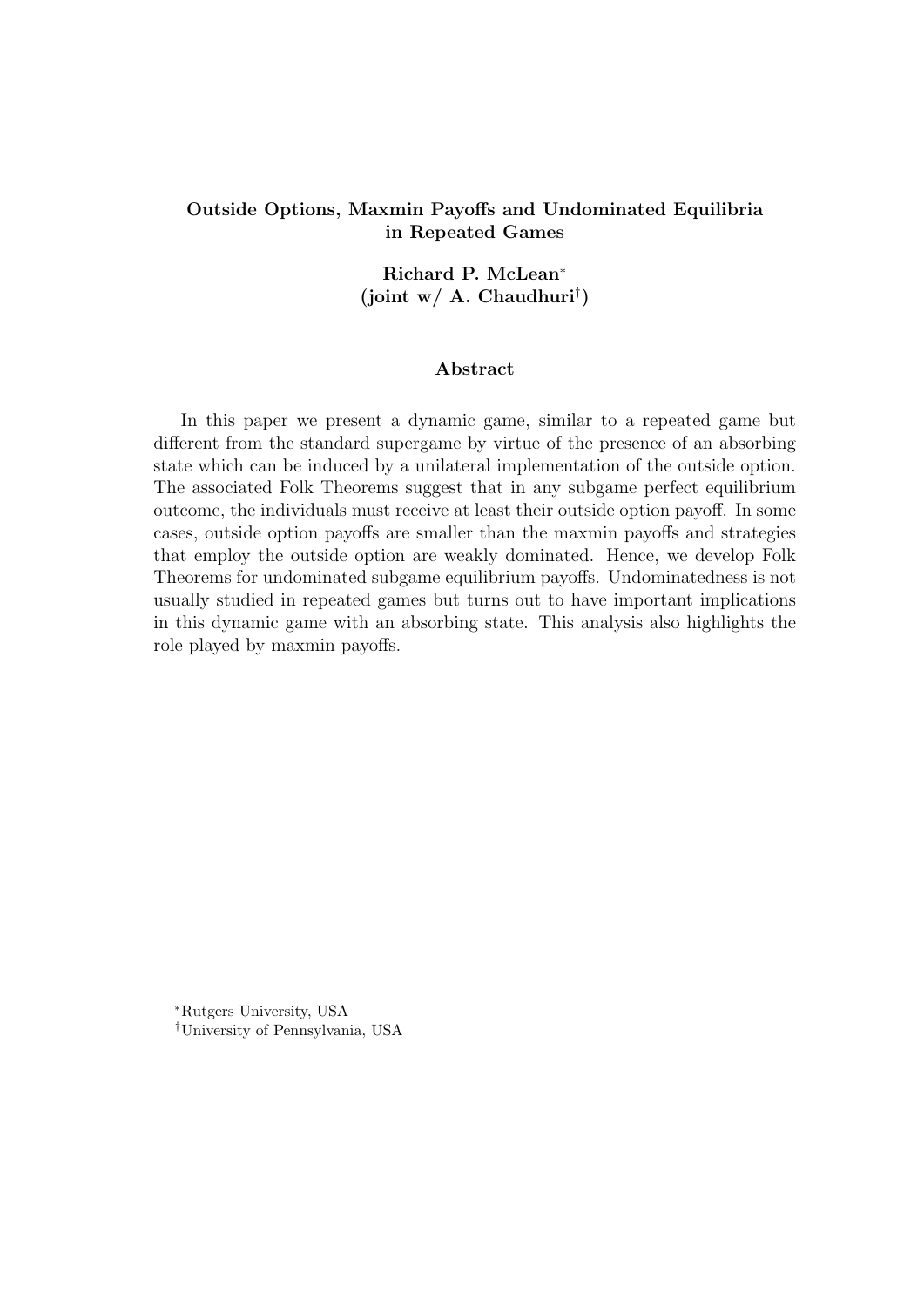### Random-Player Games

### Igal Milchtaich<sup>∗</sup>

#### Abstract

This paper introduces games of incomplete information in which the number, as well as the identity, of the participating players is determined by chance. The participation of certain players may not be independent of the participation of others, and hence the very fact that a particular player was chosen to play may give that player a clue as to the number and the identity of the other players chosen. However, players have to choose their strategies before the identity of the other players is fully revealed to them and thus, effectively, before they know whether or not they will take part in the game. Pure-strategy, mix-strategy, and correlated equilibria of random-player games are defined. These definitions extend the corresponding definitions for finite games, Bayesian games with consistent beliefs, and Poisson games all of which can be seen as special cases of randomplayer games. Sufficient conditions for the existence of pure and mixed strategy equilibria are given.

<sup>∗</sup>Northwestern University, USA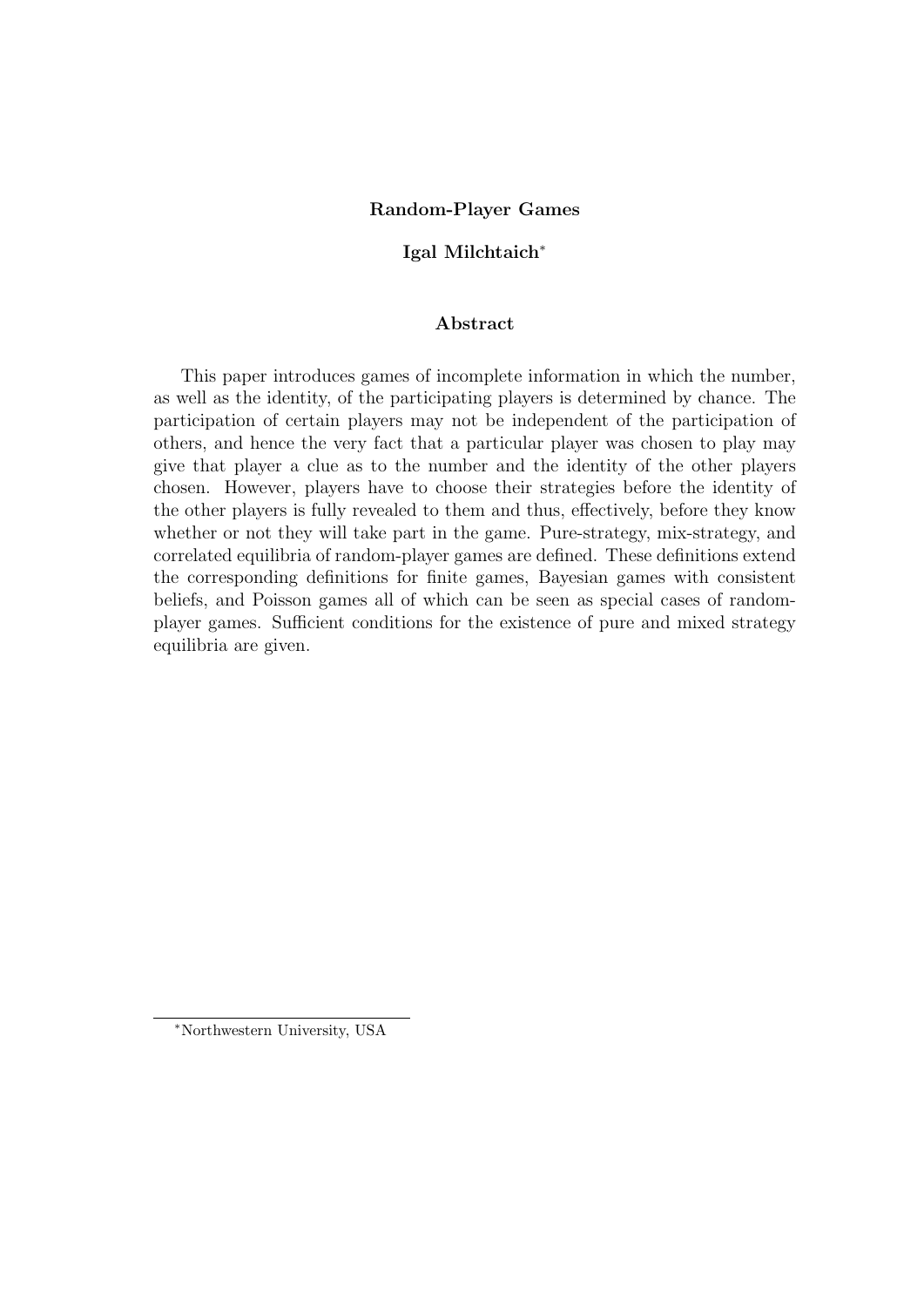## Distributed (Parallel) Games

# Dov Monderer<sup>∗</sup> (joint w/ M. Tennenholtz)

### Abstract

The Internet introduces new challenges in artificial intelligence, economics and game theory. It exhibits both parallel and sequential interactions. While sequential interactions have been extensively discussed in the literature, the study of parallel interactions has been neglected so far.

New models of economies and games are needed in order to effectively deal with parallel interactions. In this paper we present one such new model - distributed games. In such a model each player controls a number of agents which participate in asynchronous parallel multi-agent interactions (games). The agents jointly and strategically control the level of information monitoring by broadcasting messages. As an application, we show that the cooperative outcome of the Prisoner's Dilemma game can be obtained in equilibrium in such a setting.

<sup>∗</sup>Technion, Israel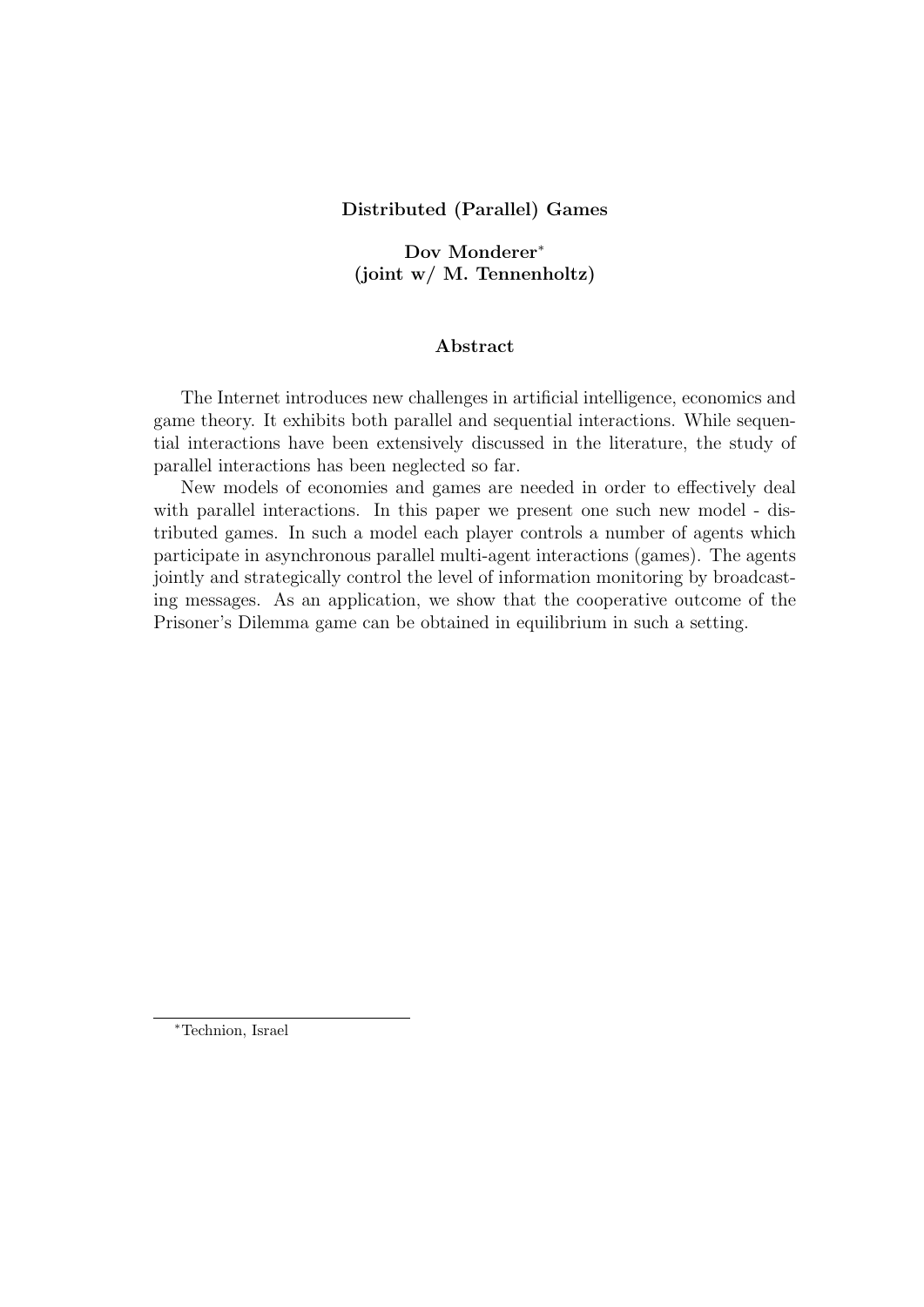# Sophisticated Play with Payoff Heterogeneity

David Myatt<sup>∗</sup> (joint w/ C. Wallace<sup>∗</sup> )

### Abstract

The payoffs of a symmetric  $2 \times 2$  strategic form game are disturbed by agentspecific heterogeneity, yielding a static Bayesian game. Agent employ iterative reasoning to select a Bayesian Nash equilibrium, using recent play history to initialize reasoning. The history (or context) of the game evolves, and equilibria are selected for vanishing payoff heterogeneity. When payoff variances are balanced, the risk dominant equilibrium is selected. Unbalanced variances may result in the selection of other equilibria, including the payoff dominant. When players observe potentially different samples from history, the risk dominant equilibrium is selected even for strongly unbalanced variances. The paper thus provides an effective model of the evolution of context for the rational play of coordination games.

<sup>∗</sup>University of Oxford, UK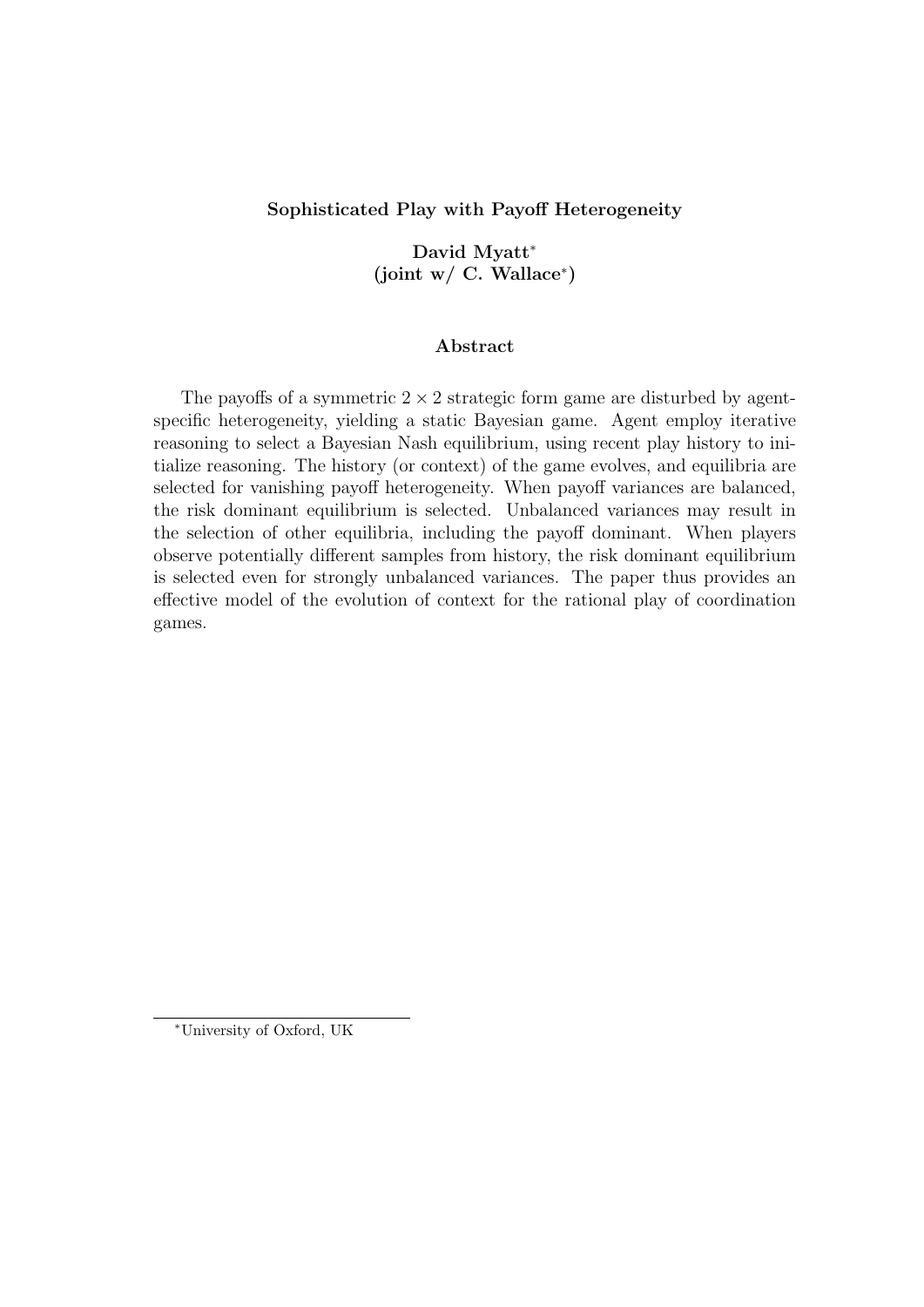## Effort and Performance in Group Contests

## Kofi O. Nti<sup>∗</sup>

### Abstract

This paper investigates how population size and prize valuations influence the effort and payoff of individuals in group contests. A generalized fundamental lemma of group contests is established to facilitate the comparative statics analysis. Individual efforts increase with a group's own valuation but decreases with population size. Increasing the valuation of the stronger (weaker) group reduces (increases) the effort supplied by the weaker (stronger) group. Individuals benefit when population size increases but increasing the valuation of one group benefits its members and hurts the opposing group. These results offer an insight into why group endowments matter in various competitive arenas.

<sup>∗</sup>The Pennsylvania State University, USA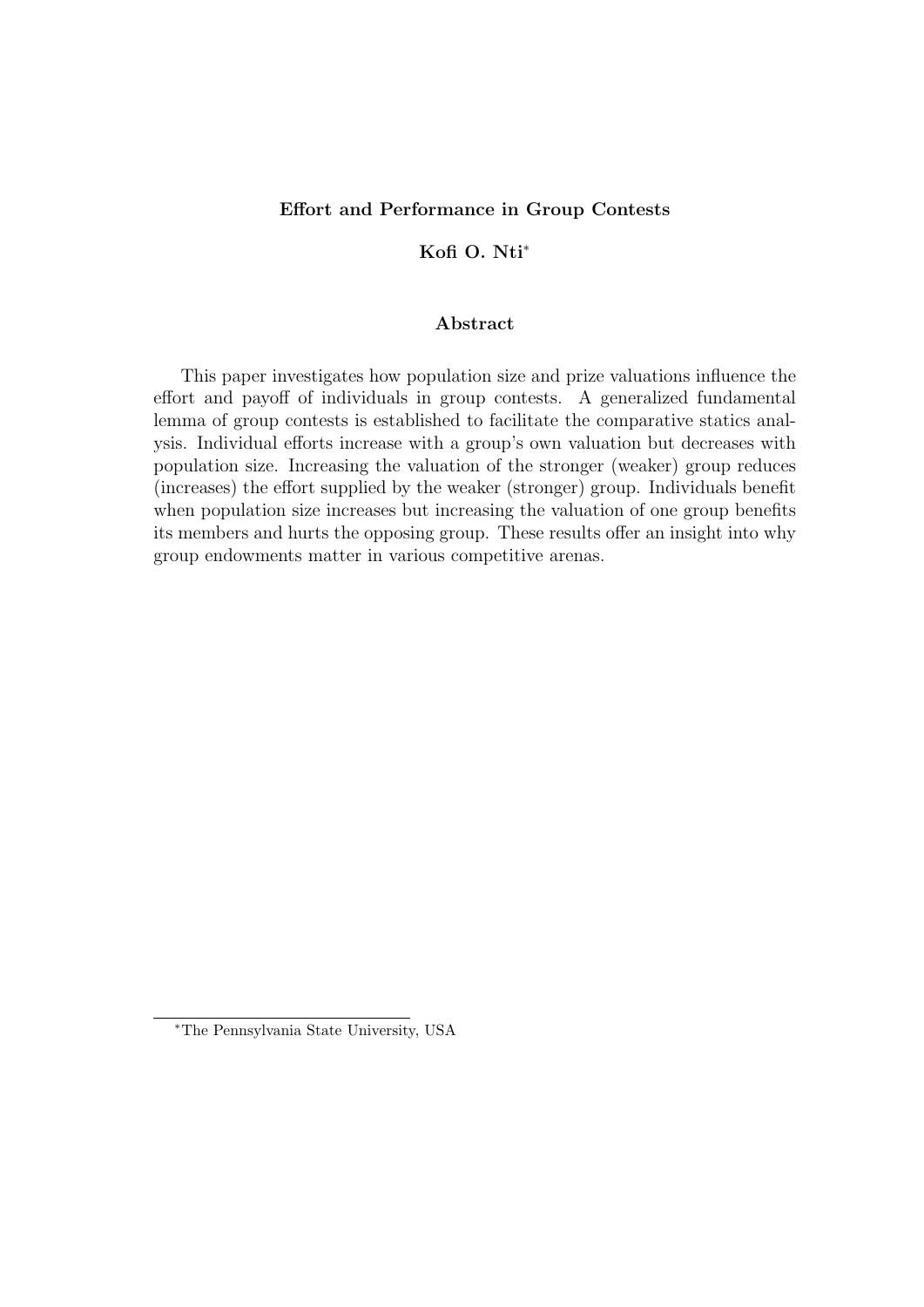### Non Zerosum Repeated Games with Finite Automata

Daijiro Okada<sup>∗</sup> (joint w/ A. Neyman† )

### Abstract

This paper studies two-person repeated games in which a player with a restricted set of strategies plays against an unrestricted opponent. An exogenously given bound on the complexity of strategies, which is measured by the size of the smallest automata that implement them, gives rise to a restriction on strategies available to a player.

We examine the asymptotic behavior of the set of equilibrium payoffs as the bound on the strategic complexity of the restricted player tends to infinity, but sufficiently slowly. Results from the study of zerosum case provide the individually rational payoff levels.

<sup>∗</sup>SUNY at Stony Brook, USA

<sup>†</sup>SUNY at Stony Brook, USA and The Hebrew University of Jerusalem, Israel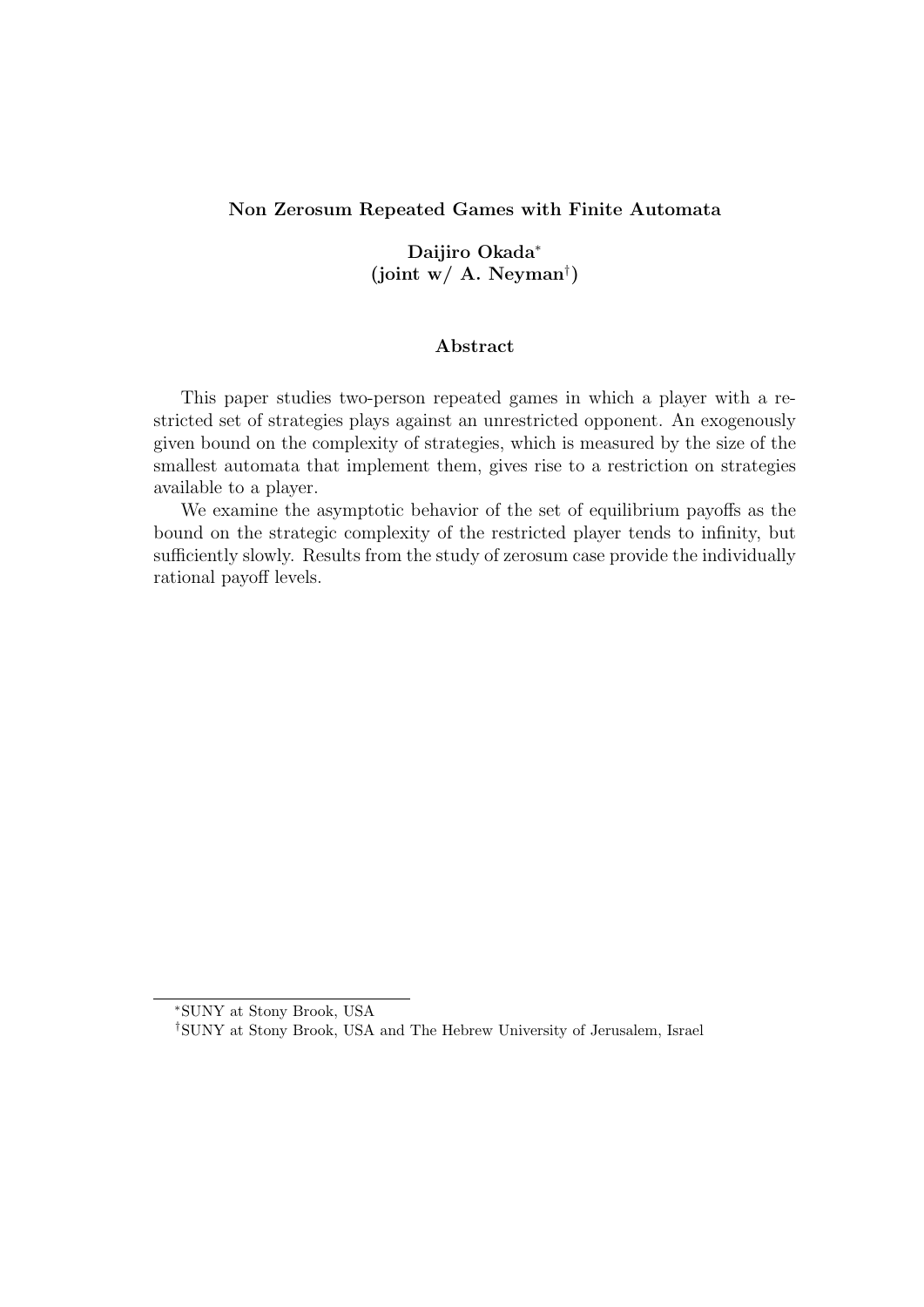### Cost Reducing Strategies

### Pau Olivella<sup>∗</sup>

#### Abstract

The main question that this paper addresses is the following. If a firm F1 has a very efficient supplier S of an intermediate good to production, could it ever be in the interest of F1 to share S with another firm F2 with whom F1 competes in the same market?

First of all, it may be the case that F1 has no power to forbid firm S to supplying F2. Second, F1 may be able to require S to asking F2 for a higher price than the price that F1 itself pays. In this case, not only F1's competitiveness costs may not be too important, but F1 may even capture part of the (social) gains derived from extending the use of a cheaper intermediate good. This is the case if the price paid by F1 to S is smaller, and the price paid by F2 larger, than the true unit costs of S. Finally, perhaps the development and production of a new intermediate good implies very large fixed costs (like R&D costs). Then F1 can share this fixed cost with F2 by sharing S with F2. This is true even if F1 and F2 pay the same price for the intermediate good.

The purpose of our analysis is to show the existence of a (as far as we know, unexplored) fourth explanation. Namely, if S's costs are its private information, F1 can reduce the (informational) rents that F1 has to pay to S so as to induce S to reveal its true costs.

We prove that, even if one eliminates fixed R&D costs and price discrimination, it may still be beneficial for F1 to share its supplier.

<sup>∗</sup>Universitat Aut`onoma de Barcelona, Spain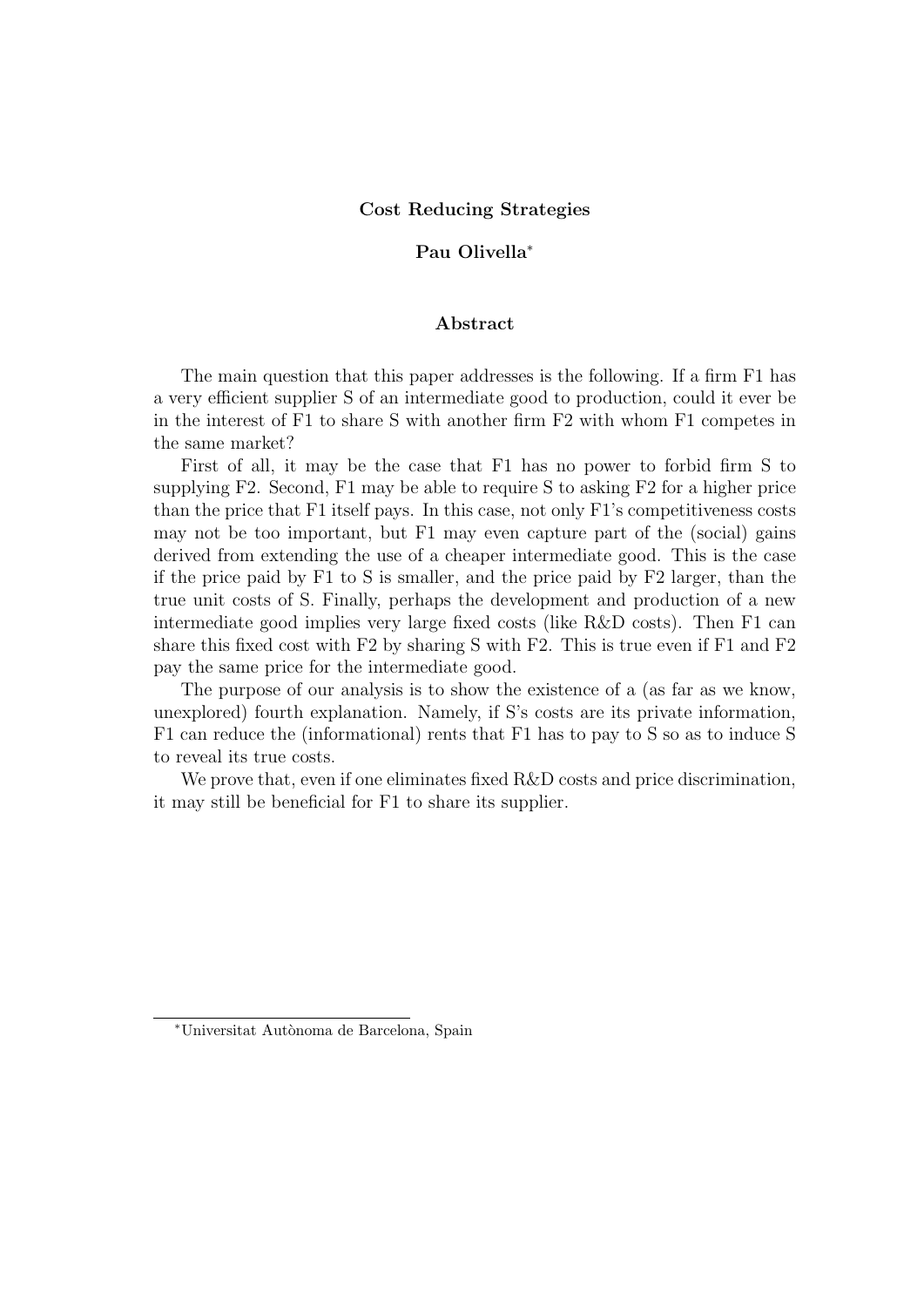## On Some Aspects of Noncommutativity in Games

### Vesna Pasetta<sup>∗</sup>

### Abstract

In this paper a few comments are made on the properties of noncommutativity in games. Generalizations of symmetric concepts in games are proposed where traditional commutative conditions, in describing conflict relations among players, are modified by an extension of a game allowing noncommutativity properties. Methods of economic analysis are discussed for variety of noncommutativities, and their economic interpretations are offered. The focus is on suggested synthesized noncommutativity and an approach in modeling conflict situations, that seem to offer a better insight into flows of economic wealth among agents and can effectively be used for capturing the phenomena within a nonstandard economic environment. The results of noncommutative analysis are applied in several concrete examples in the games within institutional economics and economics of property rights.

<sup>∗</sup>Cornell University, USA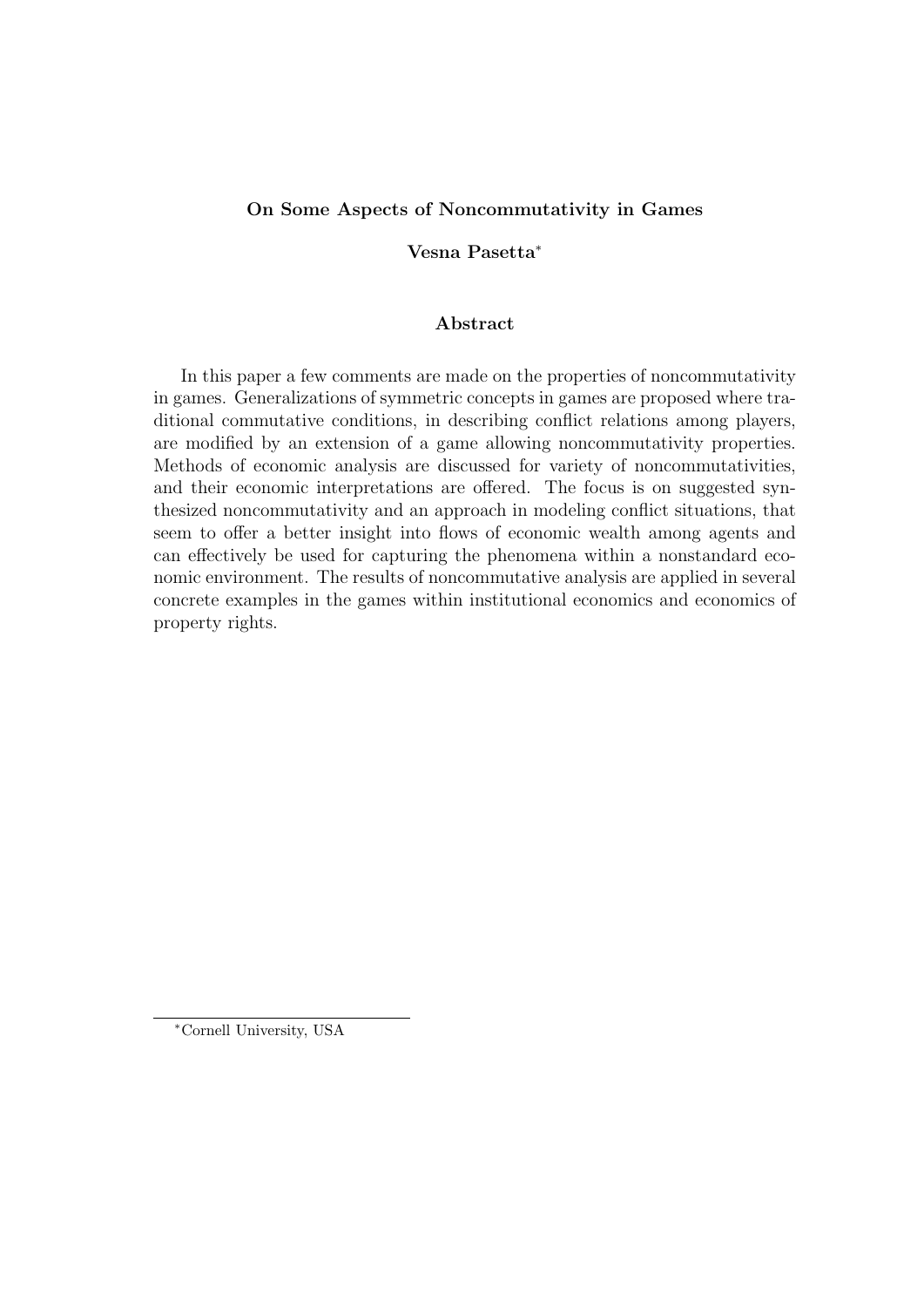# On "Gauge" Excess Function for NTU-Games: Axiomatic Approach

## Sergei Pechersky<sup>∗</sup>

## Abstract

The scheme based on the idea underlying the definition of von Neumann-Morgenstern utility function is used to axiomatize the "gauge" excess function for NTU-games.

<sup>∗</sup>St. Petersburg Institute for Economics and Mathematics, Russia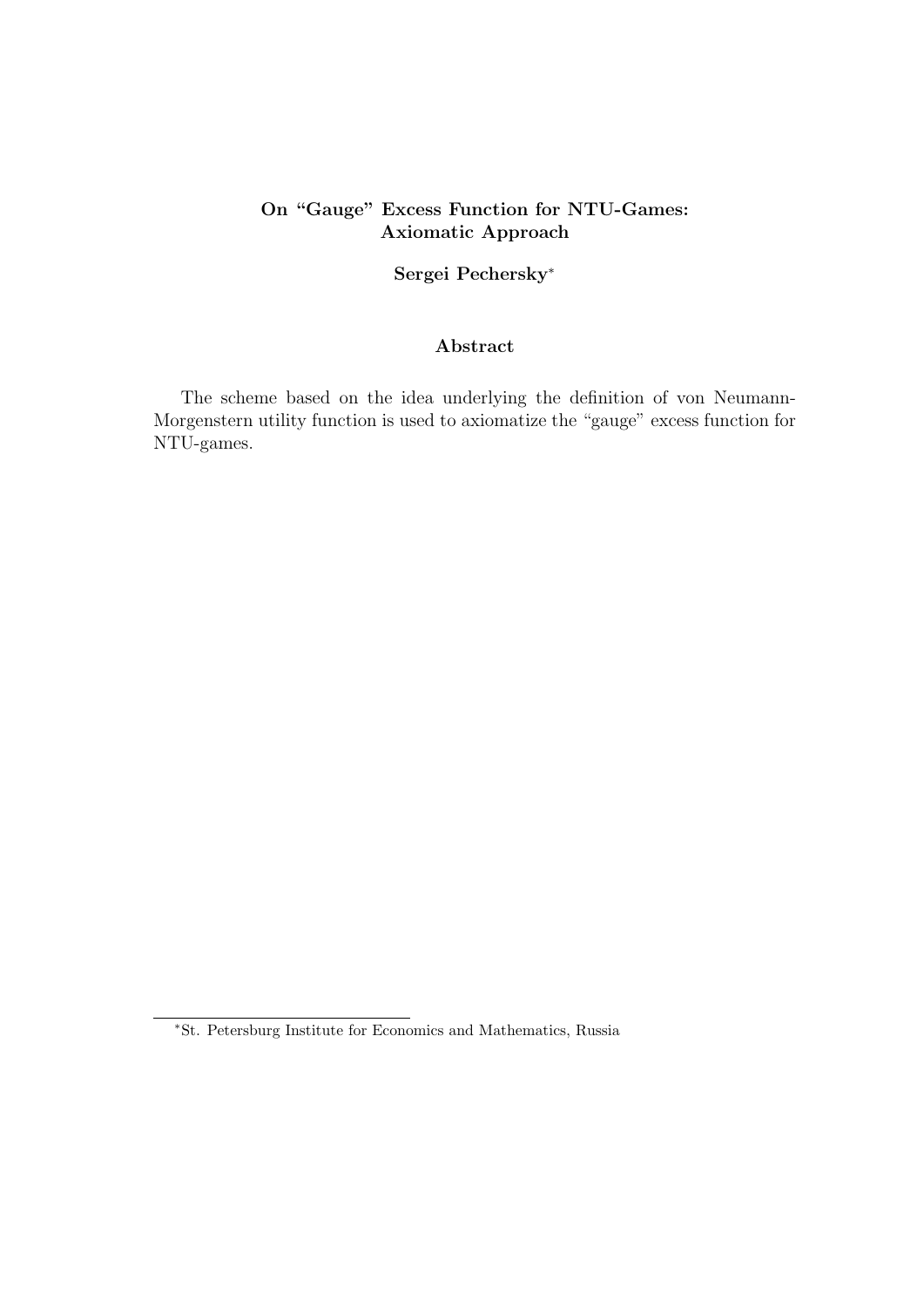## Implementation of the Core of a Marriage Problem

Bezalel Peleg<sup>∗</sup> (joint w/ S.-C. Suh)

### Abstract

We consider the prosaic system of matching which is specified by the following two common rules: (i) Each woman (man) proposes to at most one man (woman), (ii) A man and a woman marry each other if they propose to each other. We prove that this system implements the correspondence of stable matchings by strong Nash equilibria. We also find a simple extensive game form which implements the same correspondence by subgame perfect equilibria.

<sup>∗</sup>The Hebrew University of Jerusalem, Israel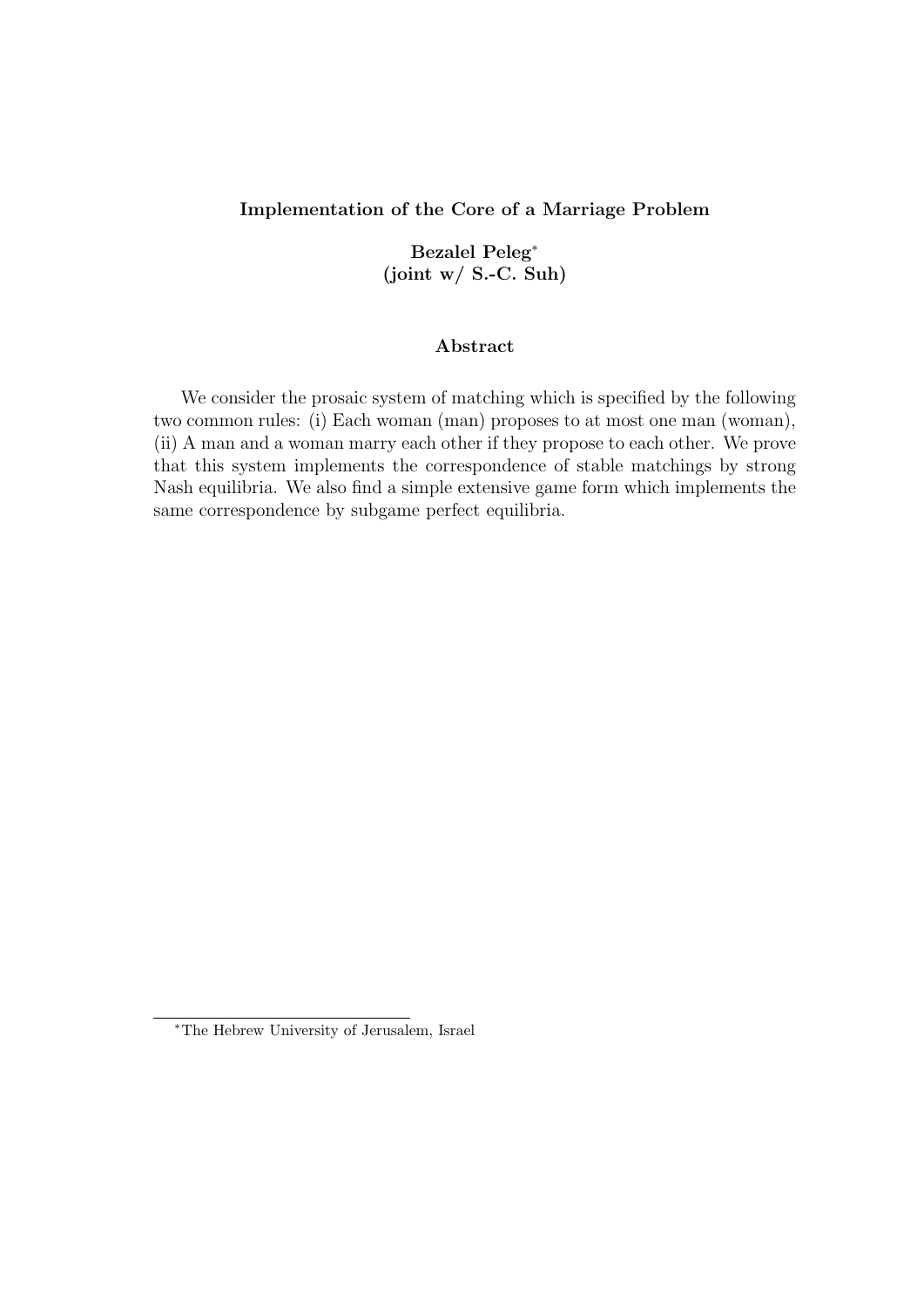### Dynamic Cooperative Games

### Leon A. Petrosjan<sup>∗</sup>

### Abstract

The optimality principles (OP) from classical simultaneous cooperative theory are considered. Suppose  $\bar{x}(t)$  is an optimal trajectory maximizing the sum of players payoffs, and  $\Gamma(\bar{x}(t), T - t)$  subgames with initial conditions on this trajectory. The most of known (OP) from classical cooperative theory are time inconsistent. Different regularization procedures (differential and integral) are introduced to construct new regularized optimality principles (ROP) based on imputation distribution procedures (JDP) on the time interval  $[t_0, T]$  where the original dynamic game develops. The same approach can be used for general games in extensive form, repeated and stochastic games.

<sup>∗</sup>St. Petersburg State University, Russia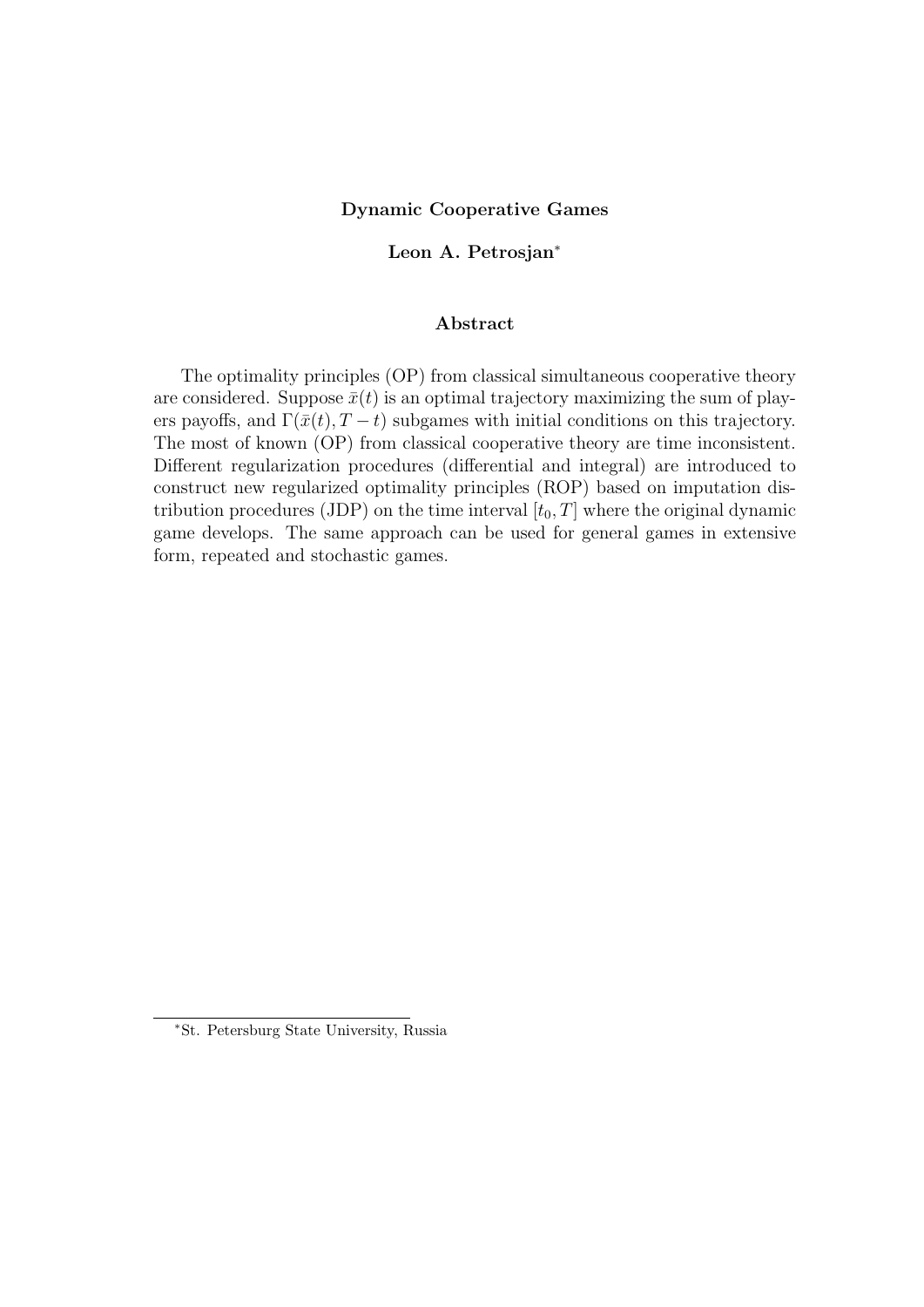### Games of Status and One-to-One Ordinal Preference Games

Tom Quint<sup>∗</sup> (joint w/ M. Shubik† )

#### Abstract

In this paper we introduce status games. These are  $n$ -player ordinal preference cooperative games in which the outcomes are orderings of the players. We define two types of status game. In "Model 1", we assume there is a set of "winning coalitions", much like in the theory of simple games. Each winning coalition S has the power to institute any element of an exogenously given set  $\Pi<sub>S</sub>$  of orderings over all n players. "Model 2" is similar, except the elements of  $\Pi_S$  only place S's own members into positions in the hierarchy.

For Model 2 status games, we define a condition of "balance" on the set  ${\{\Pi_S\}_{S\subset N}}$ . If  $\Pi^*$  is balanced, the core of the associated status game is nonempty. Conversely, if Π<sup>∗</sup> is not balanced, and the game is "exchangeable", we can find an instance where the strict core is empty.

Finally, we define a more general class of one-to-one ordinal preference (OOP) games which include both types of status game as well as the class of restricted house-swapping games with ordinal preferences (RHGOPs) (Quint 1997). we again define a condition of "balancedness" for these games, which (a) guarantees core existence, (b) reduces to the above condition for status games, and (c) reduces to "weak balancedness" (Quint 1997) in the case of RHGOPs.

<sup>∗</sup>University of Nevada, USA †Yale University, USA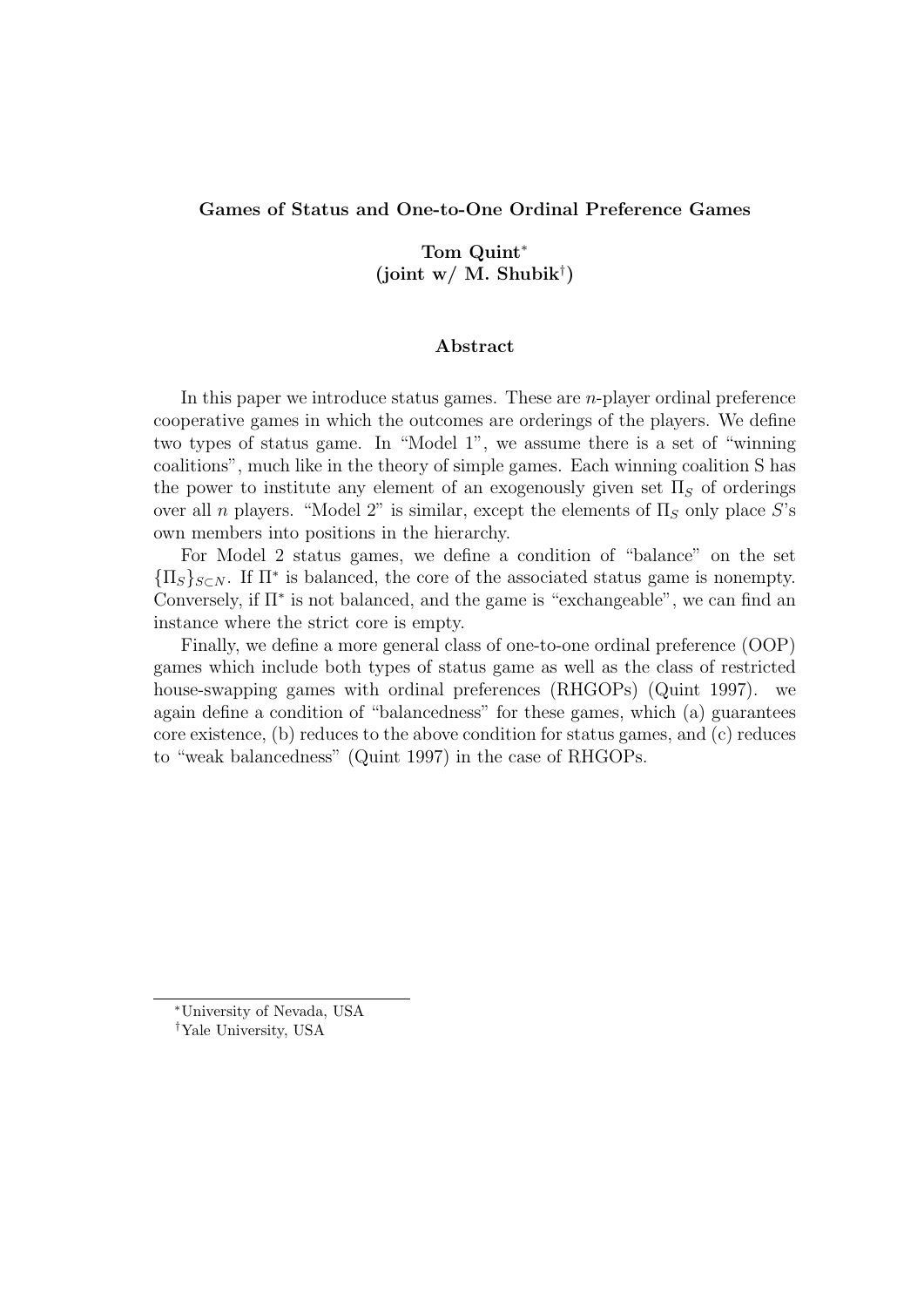## Do Backward and Forward Induction Contradict Each Other?

## Roald Ramer<sup>∗</sup>

#### Abstract

The main problem discussed in this paper is the relation between backward and forward induction arguments. The point, which will be stressed over and over again, is, that in general formal mathematical definitions do not by themselves provide for universal valid solution concepts. In order to make sensible use of any such technical refinement, some information about specific circumstances, which customarily is not included in the mathematical specification of the game, will be usually needed. Use of such information as a selection device have been discussed informally by Myerson (1991) under the name of an environment. We shall try to convince the reader that such information is also necessary in order to justify various refinements concepts. By that we mean that whenever a game theoretician proposes some solution concept he needs to know that the players among themselves have sufficient knowledge about each other, not included in the mathematical description of the game, and are aware of its significance for the purpose at hand. This point has been elucidated in the so called epistemic literature but it has not been often mentioned in the literature on refinements which rely exclusively on the (reduced) strategic form. We aim at statements like: we can not be sure that a subgame perfect equilibrium of the game will be played unless we are certain that next to usual conditions the players know that it is not possible for either of them to make an undisclosed move before the game gets started.

<sup>∗</sup>University of Amsterdam, The Netherlands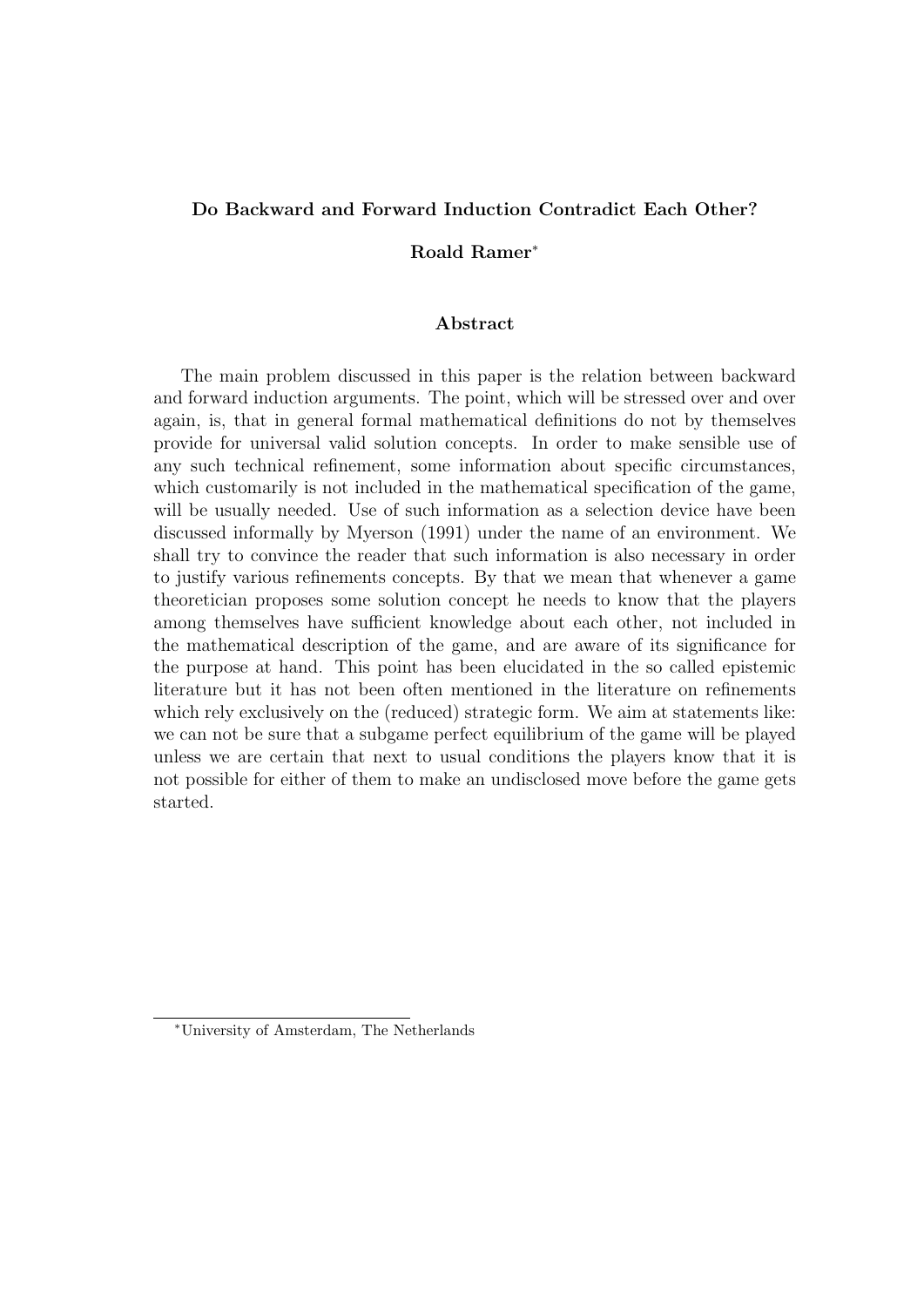### On Weighted Majority Games

G. Ravindran† (joint w/ K.G. Ramamurthy)

### Abstract

In this paper we consider an algorithm for generation of minimal winning and blocking coalitions of weighted majority games. We consider a finite set of players  $N = \{1, 2, \dots, n\}$  indexed such that  $w_1 \geq w_2 \geq \dots \geq w_n$ . Using this we impose a total order on the subsets of players. We call this lex ordering as it is closely related to lexicographic ordering of vectors. We give a binary free search procedure to generate lex ordered Minimal Winning coalitions and Blocking coalitions. As an application of the results obtained, we take up the problem of checking whether a simple game is a weighted majority game or not.

<sup>†</sup> Indian Statistical Institute, India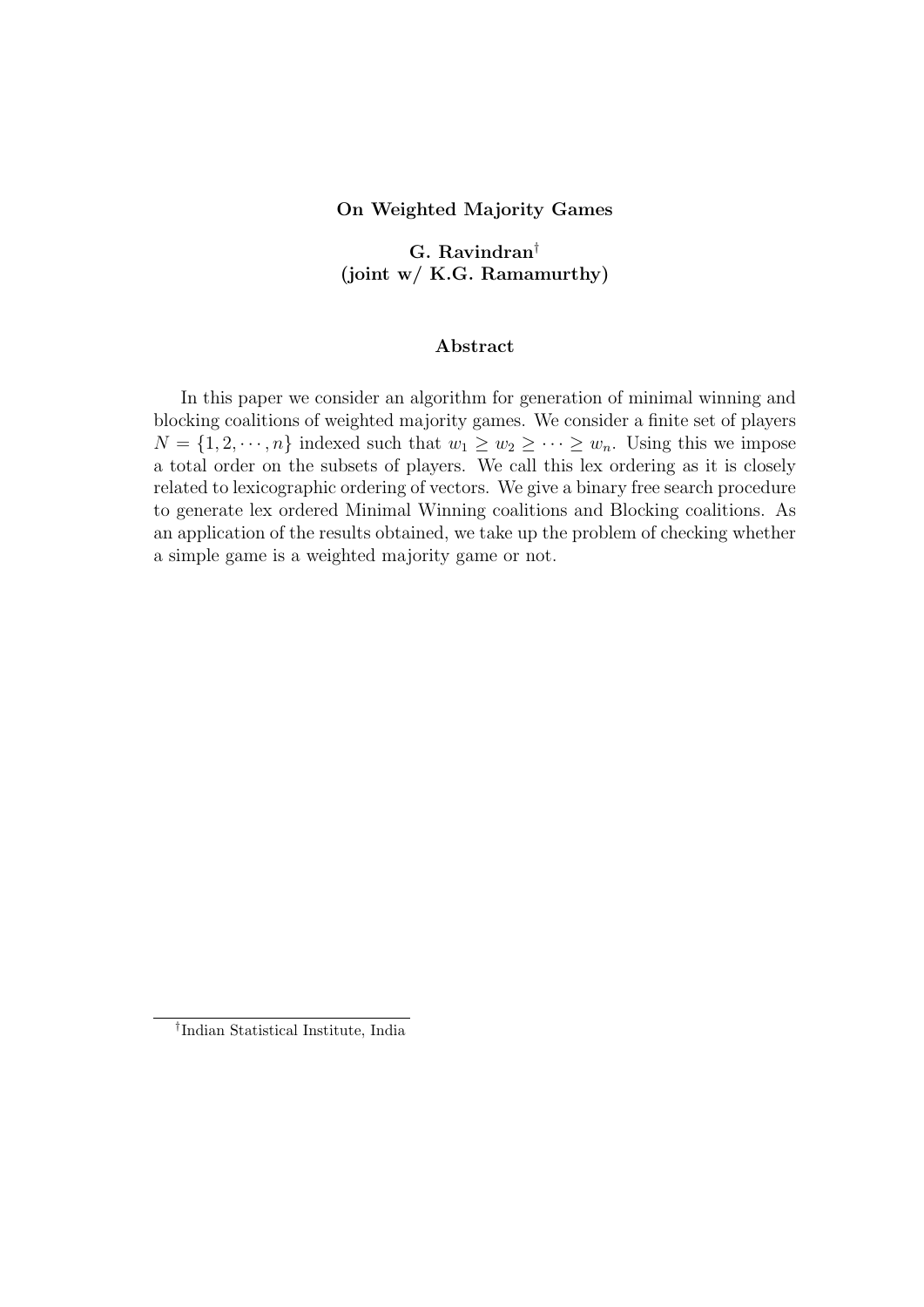## On Repeated Games with Incomplete Information and Signals

## Jerome Renault<sup>∗</sup>

### Abstract

This work is about undiscounted two-players repeated games with lack of information on one side.

If the observation is perfect (the players observe after each stage the previous moves), the question of the existence of some equilibrium, raised by Aumann, Maschler and Stearns in 1968, has been positively answered by Simon, Spiez and Torunezyk in 1995. This result is extended here to the case of imperfect monitoring where the players observe after each stage some private random signal, depending on the moves chosen but not on the selected state of nature.

<sup>∗</sup>Universit´e de Paris-I, France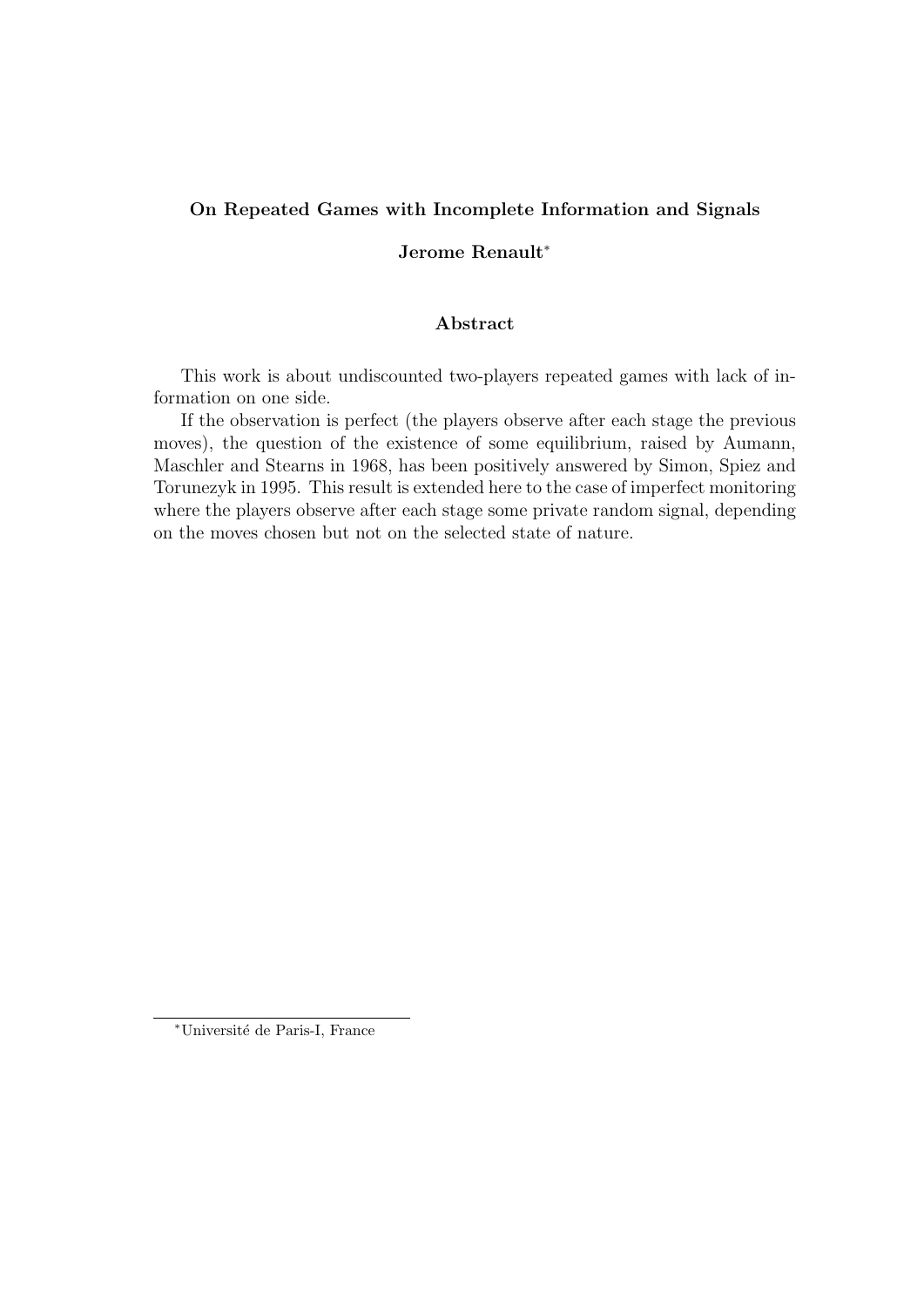## Redistributional Concessions Versus Keeping the Status-Quo

# Arno Riedl<sup>∗</sup> (joint w/ J. Zweimueller<sup>†</sup>)

### Abstract

We study a model where redistributional pressure is an integral part of the political process which determines economic efficiency as well as the actual distribution of income. The political process is modeled as a non-cooperative bargaining game where workers and entrepreneurs bargain over a tax-transfer system. Workers may be able to credibly threat with insurrectional actions and capital-owners may invest into "defensive" rather than productive activities in order to prevent that Political power may have a significant impact on economic outcomes. In particular, economic efficiency often goes hand with a most equal distribution of income. These results are in line with the recent empirical literature finding a negative correlation between inequality and investment in cross-country regressions (see e.g. Alesina et al. (1992)).

<sup>∗</sup> Institute for Advanced Studies, Austria †University of Zurich, Switzerland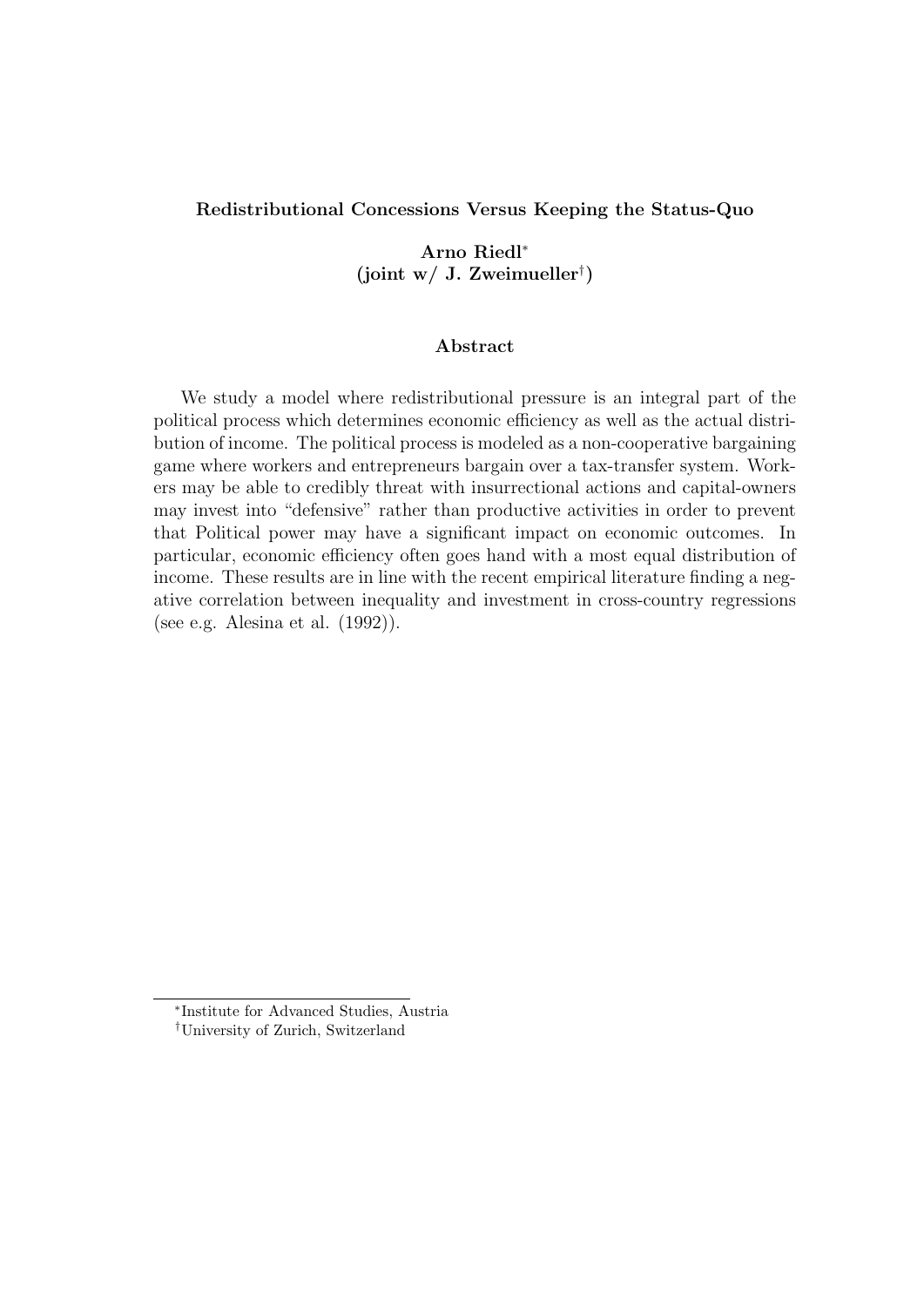### The Cav u Theorem through Dual Games

Dinah Rosenberg<sup>∗</sup> (joint w/ B. de Meyer)

#### Abstract

This paper provides an alternative proof of the existence of the limit of the values of *n*-time repeated games with lack of information on one side. The existence of this value and its equality to the concavification of the value of the game where no player has any information have been proved by Aumann and Maschler 1967. Up to now there are two approaches to this theorem. One studies the best replies of the uninformed player to any strategy of the informed player. The convergence of the martingale of the a posteriori probabilities gives the result. The second one studies the optimal strategies of the uninformed player using the characterization of the approachable sets in a game with vector payoffs, due to Blackwell 1956. This paper provides a third approach, using the dual game introduced by de Meyer 1996. The value of the dual game is always the Fenchel conjugate of the value of the original game. We consider the values of the dual games and prove their convergence to the Fenchel conjugate of the value of the game where no player has any information. This leads to the result. It gives an interpretation of the concavification as the result of two Fenchel conjugations. The proof can be extended to a big match with lack of information on one side, and provides an alternative proof of Sorin's theorem 1985.

<sup>∗</sup>Universit´e de Paris-X, France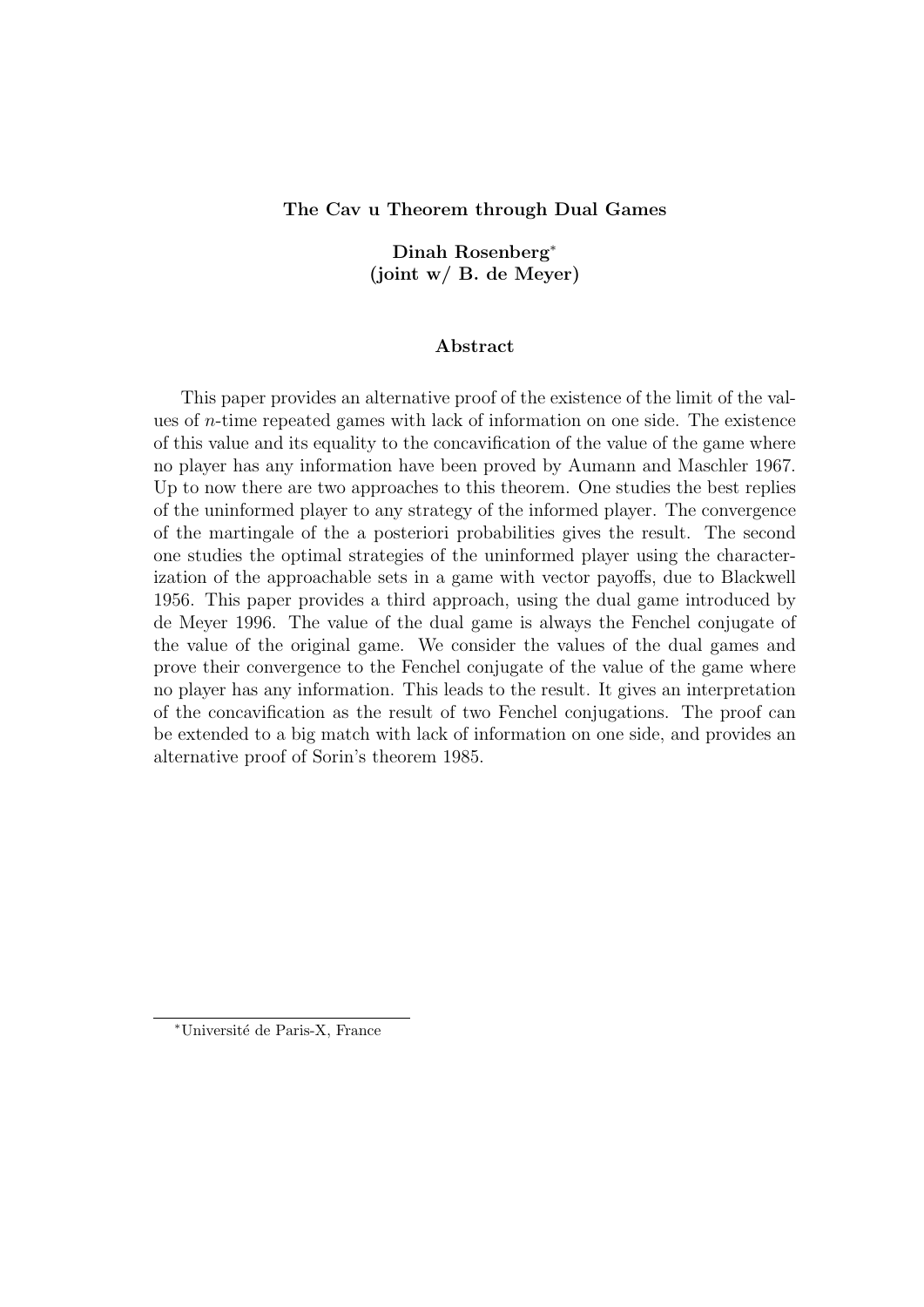# Trust and Social Efficiencies

# Robert Rosenthal<sup>∗</sup>

### Abstract

In a variant of the repeated prisoner's dilemma, if extra costs are associated with the verification built into strategies that could otherwise produce Pareto efficient equilibria, the attainment of efficient play becomes problematic. Evolutionary game version of this dilemma are studied here in an attempt to understand the difficulties societies face in maintaining efficient interactions mediated by trust.

<sup>∗</sup>Boston University, USA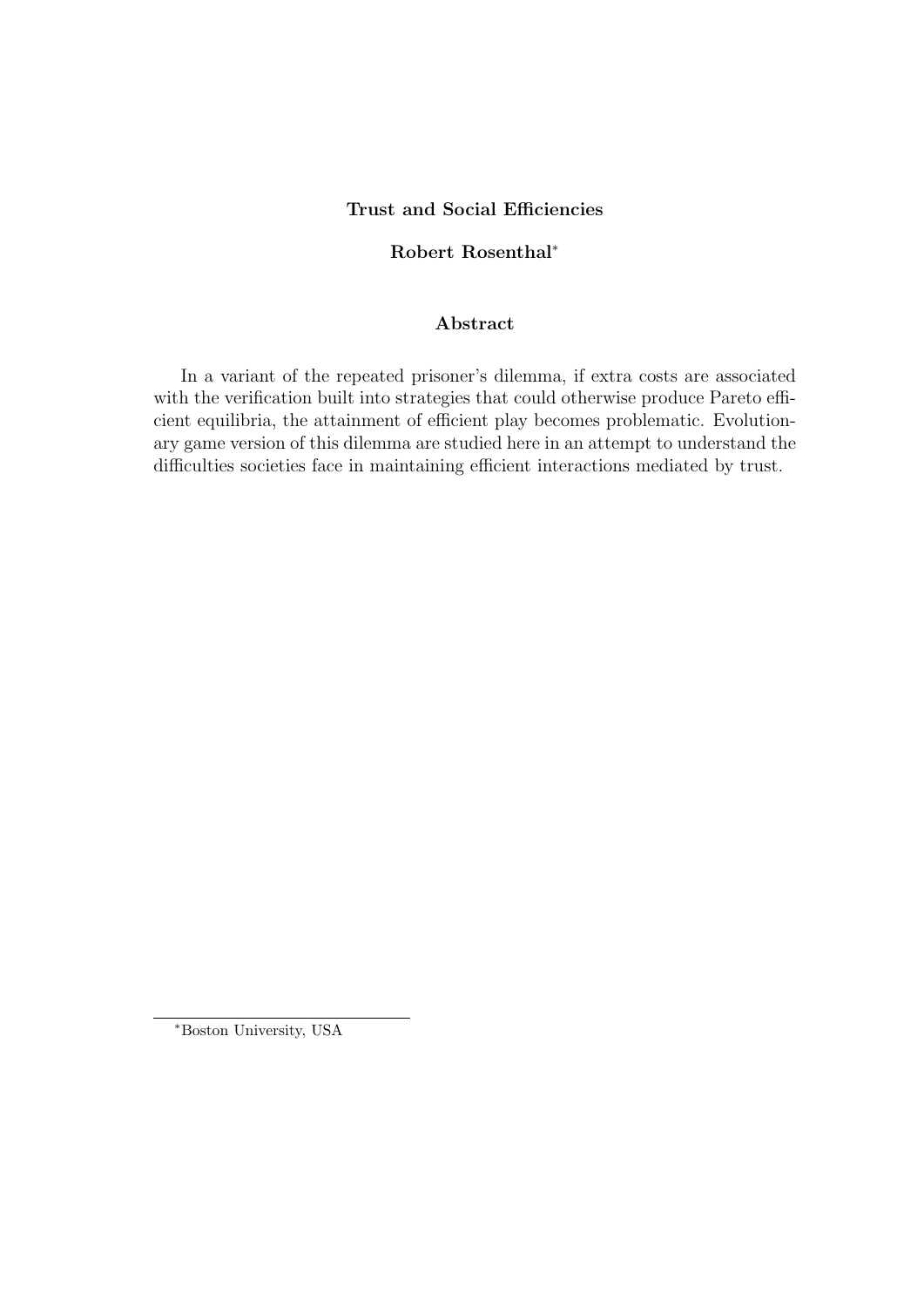# Quantity Selection of a Single Public Good

# Tim Russo<sup>∗</sup>

## Abstract

We examine the case of a single pure public good. The good is continuous in quantity and all agents receive non-decreasing utility from increasing quantities of the good. Due to the imposition of a cost function, a social planner trying to maximize social welfare cannot simultaneously satisfy all reasonable axioms. An examination of the consequences of relaxing each axiom follows.

<sup>∗</sup>SUNY at Stony Brook, USA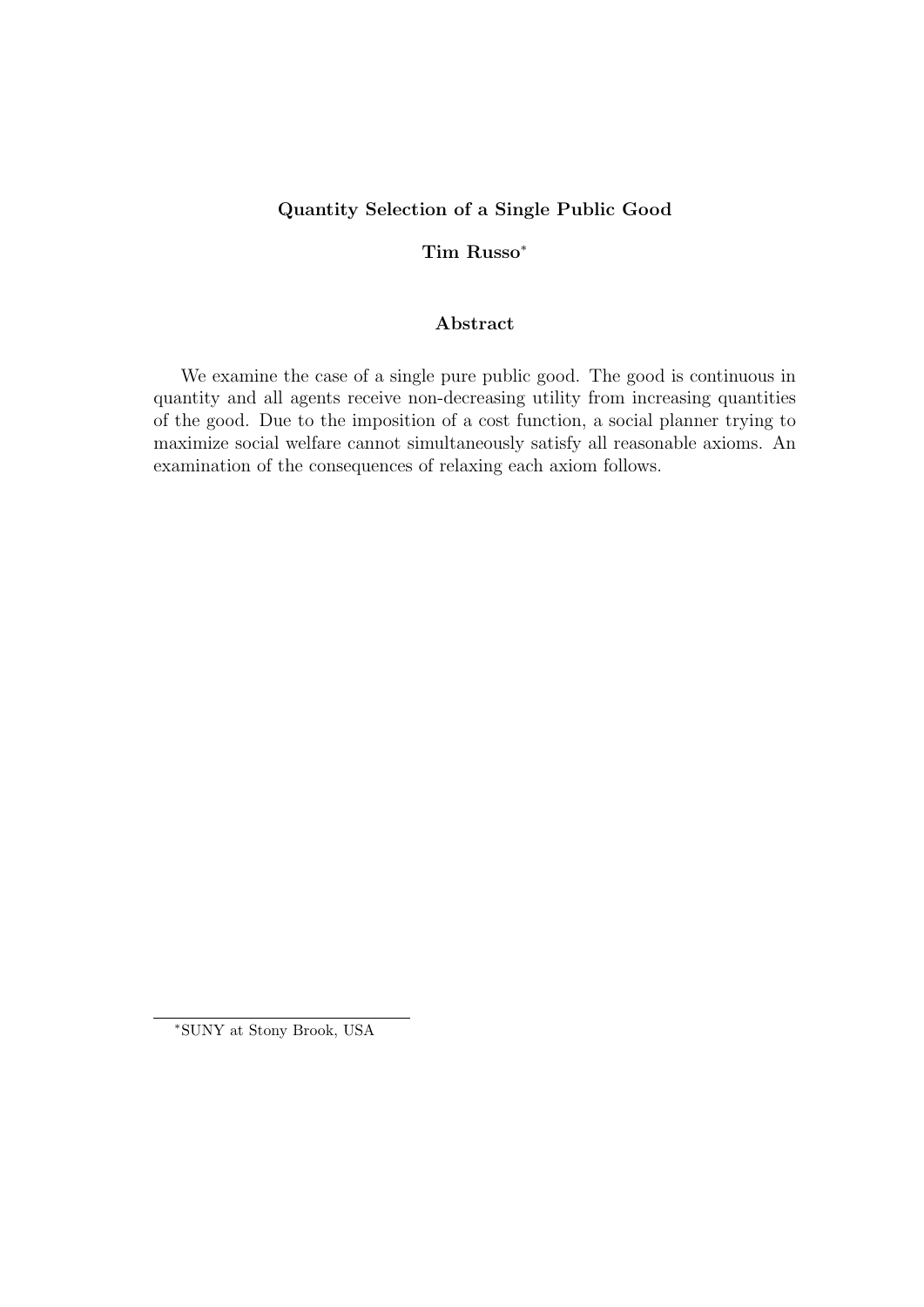# What Priors and Common Priors Are

Dov Samet<sup>\*</sup>

Abstract

Abstract not available.

<sup>∗</sup>Tel Aviv University, Israel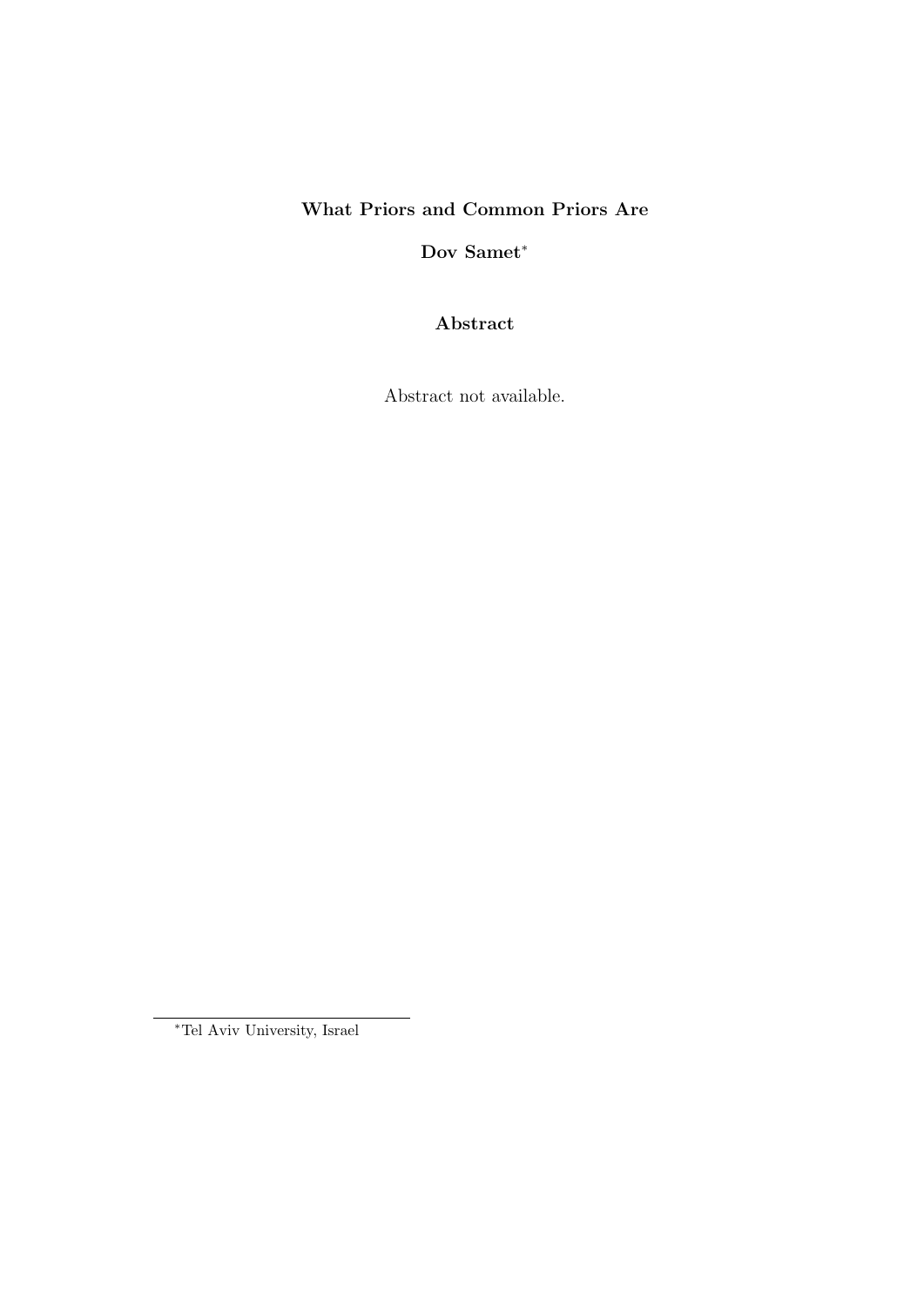### Evolution, Population Growth, and History Dependence

William H. Sandholm<sup>∗</sup> (joint w/ A. Pauzner† )

#### Abstract

We extend the model of Kandori, Mailath, and Rob (1993) (henceforth KMR) by introducing stochastic population growth. We provide a complete characterization of the effects of population growth on the evolutionary process. Under slow enough rates of population growth, the equilibrium selection results of KMR are strengthened: the limiting distribution of the evolutionary process puts all weight on the risk dominant equilibrium, even when the rate of mutation is positive. For a small intermediate range of growth rates, this equilibrium selection result is strengthened further: with probability one, the population settles upon the risk dominant equilibrium, playing it exclusively from a certain time forward. In contrast, under faster rates of population growth, the evolutionary process fails to select the risk dominant equilibrium. The population eventually settles upon an equilibrium, and each pure strategy equilibrium is this limit with positive probability. More importantly, as the rate of mutation approaches zero, the probability that the population coordinates in all periods on the equilibrium in whose basin of attraction play began approaches one. We also consider a model of evolution with declining mutation rates.

Finally, we adapt our limiting analysis to study evolution in bounded populations over finite time horizons, and prove a stringent necessary condition for KMR's fixed population equilibrium selection results to be applicable over finite periods of time: unless the time span of interest is more than exponentially greater than the size of population, history dependence should be expected.

<sup>∗</sup>Northwestern University, USA

<sup>†</sup>Tel Aviv University, Israel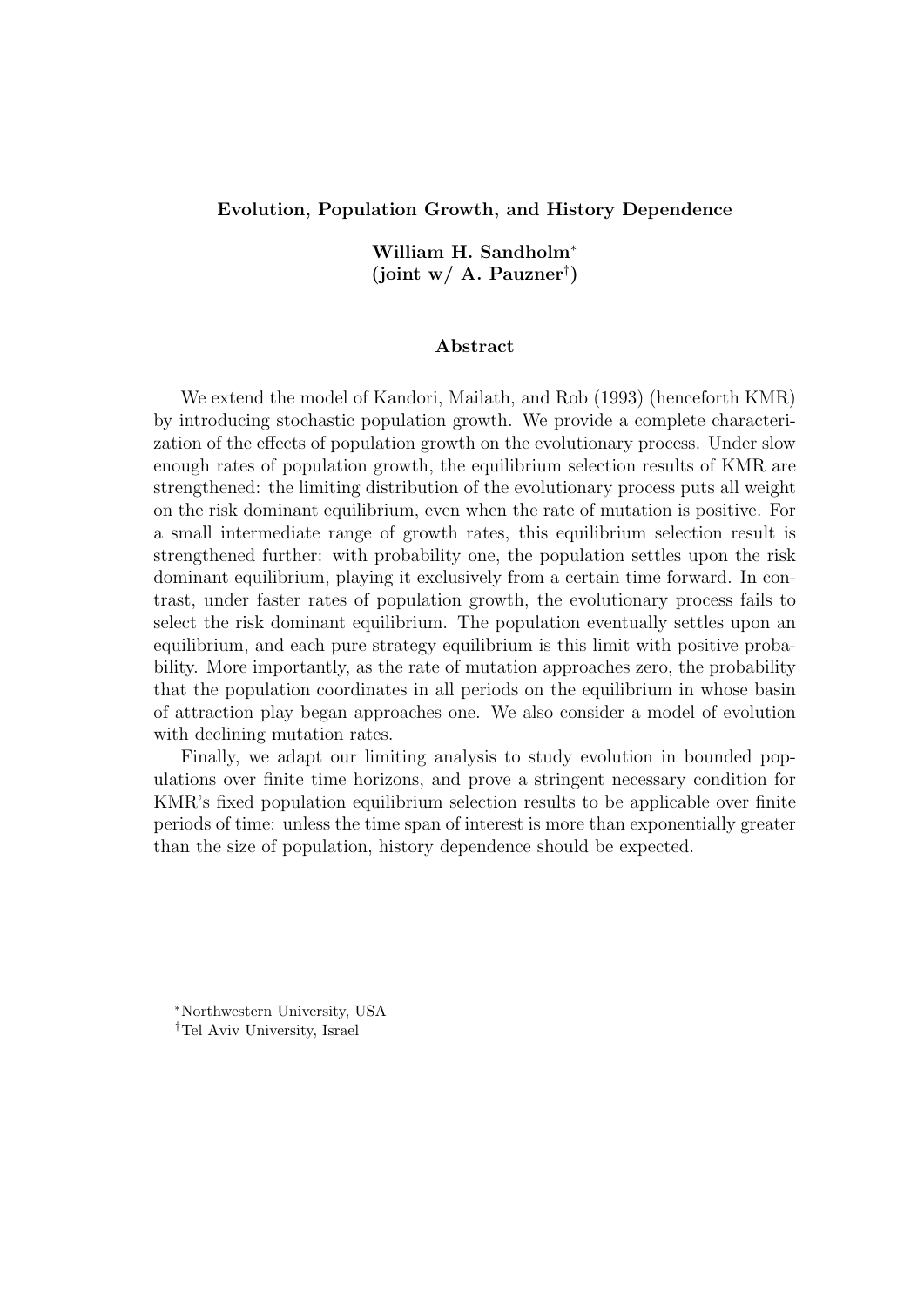# Exchange Agreements Between Competitors with Different Efficiency Levels

### Christoph Schenk<sup>∗</sup>

### Abstract

Exchange agreements between competitors are a trade-off between efficiency effect due to lower production cost and collusive effect due to a division of market and cost heterogeneity. In order to determine welfare and anti-trust implication the situations with and without exchange agreements will be compared.

The literature on exchange agreements by Holt and Scheffmann (1988) and on subcontracting by Kamien, Li and Samet (1989) and by Spiegel (1993) is related

In a three stage game two firms are able to produce two differentiated products. Each Firm has a cost advantage with one of the products. First they decide which Market to enter. Then, if there is an exchange agreement, they determine the exchanged quantity given an exchange ratio. Finally they compete in quantities.

Firms basically do not always prefer low cost structures. But firms will always prefer exchange to no exchange while consumers are indifferent. The result depends on the fact that firms completely take into account the strategic effect of having to compete against exchange quantities. Generally exchanges are welfare enhancing but do not reach the welfare level achieved by firms with low-cost structures.

<sup>∗</sup>WZB, Germany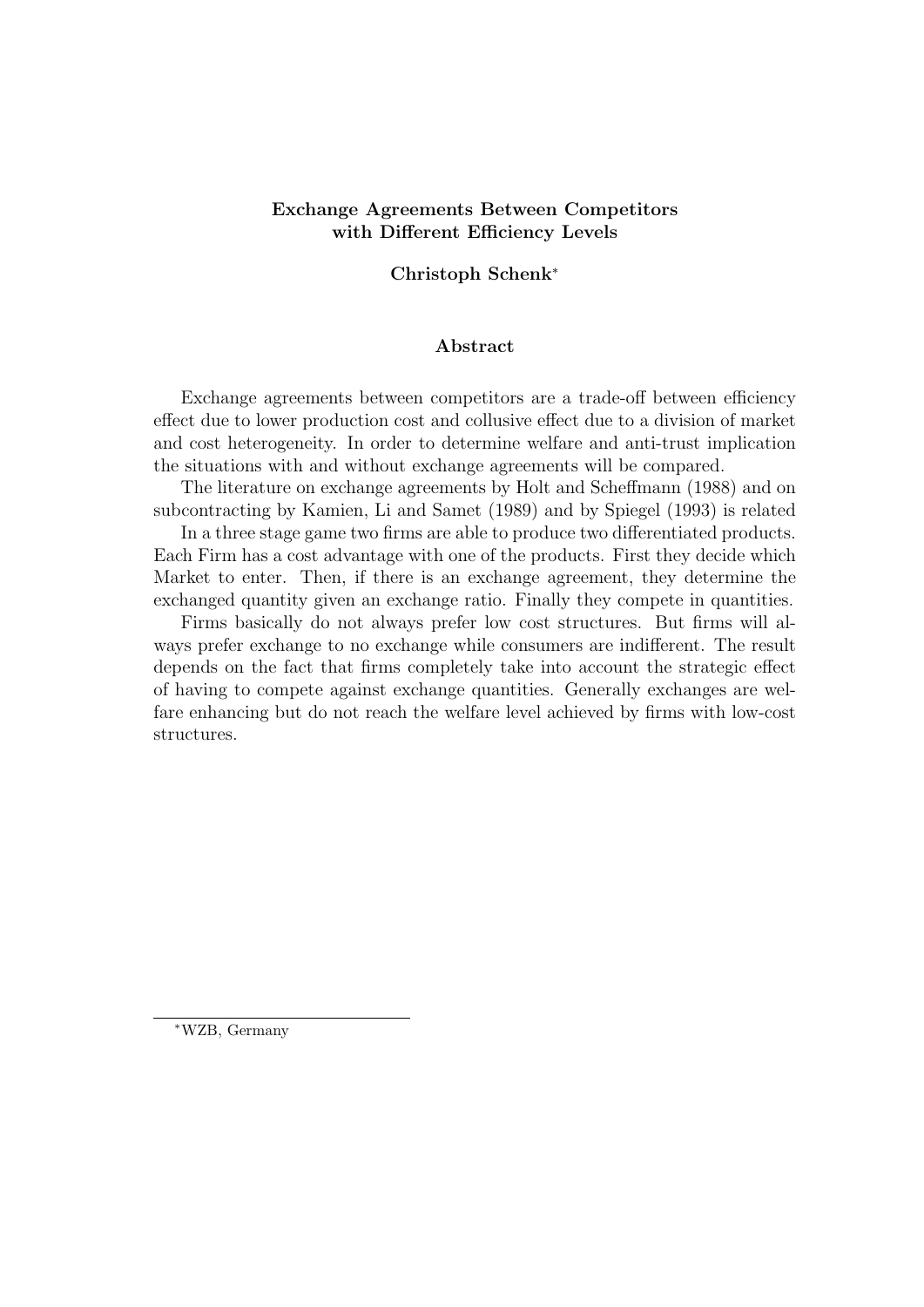# The Bargaining Set of an Oligopoly in Markets with a Continuum of Traders

### Benyamin Shitovitz<sup>∗</sup>

#### Abstract

Mixed markets with  $r \geq 2$  identical atoms and an uniform ocean of small traders are considered. We show that the Pareto frontier of the symmetric part of the bargaining set that is outside the core consists of the union of  $(r-1)$  open nondegenerate intervals. Their end points are strongly related to utility levels of Walrasian outcomes of submarkets obtained by deleting subsets of atoms. In particular, no coincidence of the bargaining set with the core holds, in contrast to atomless markets  $(r = 0)$ , and to monopolistic markets  $(r = 1)$ .

<sup>∗</sup>Haifa University, Israel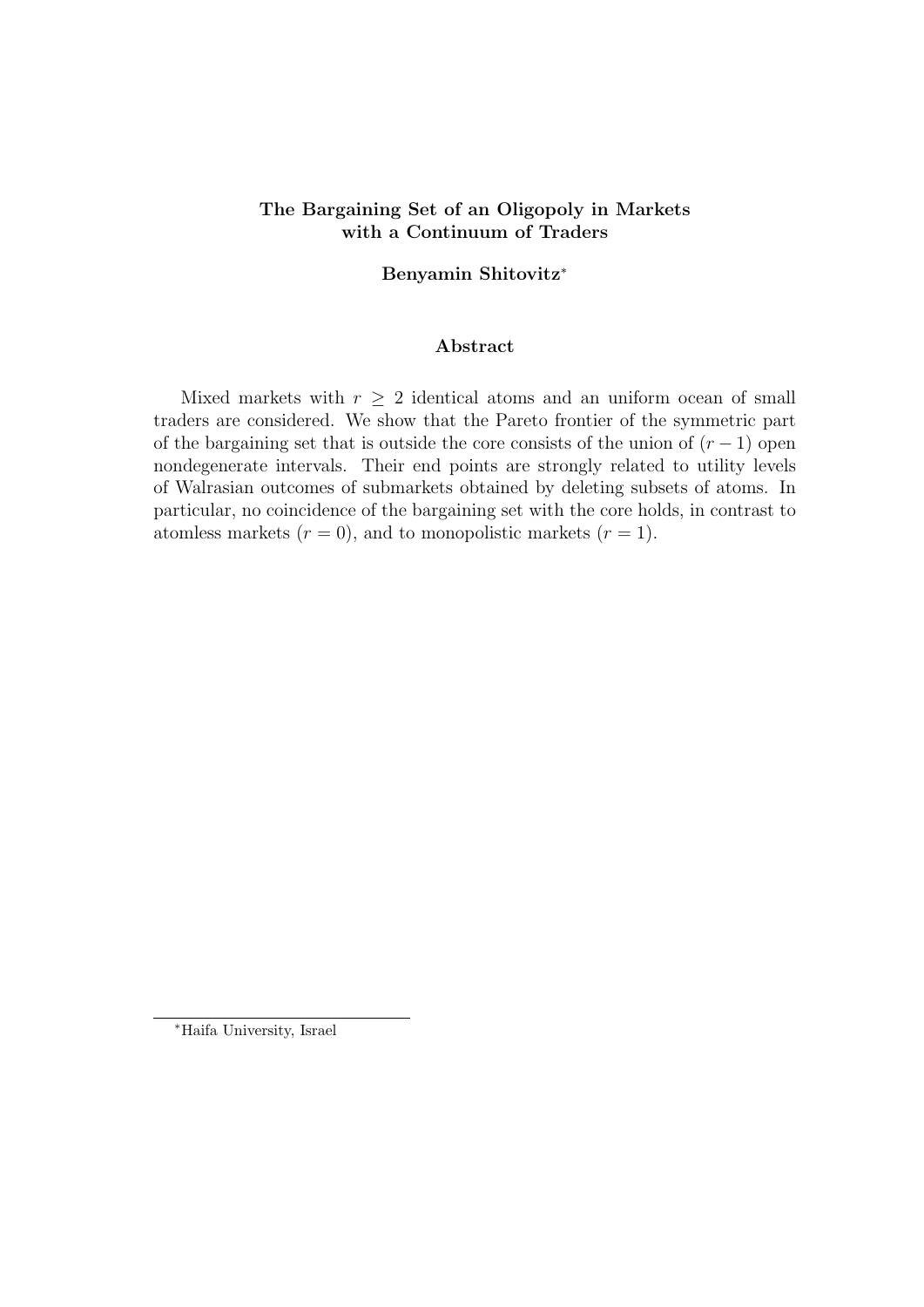## A One-Stage Model of Link Formation and Payoff Division

Marco Slikker<sup>∗</sup> (joint w/ A. van den Nouweland† )

### Abstract

In this paper we introduce a strategic form model in which cooperation structures and divisions of the payoffs are determined simultaneously. We analyze the cooperation structures and payoff divisions that result according to several equilibrium concepts. We find that essentially no cycles will result and that a player need not profit from a central position in a cooperation structure.

<sup>∗</sup>Tilburg University, The Netherlands †University of Oregon, USA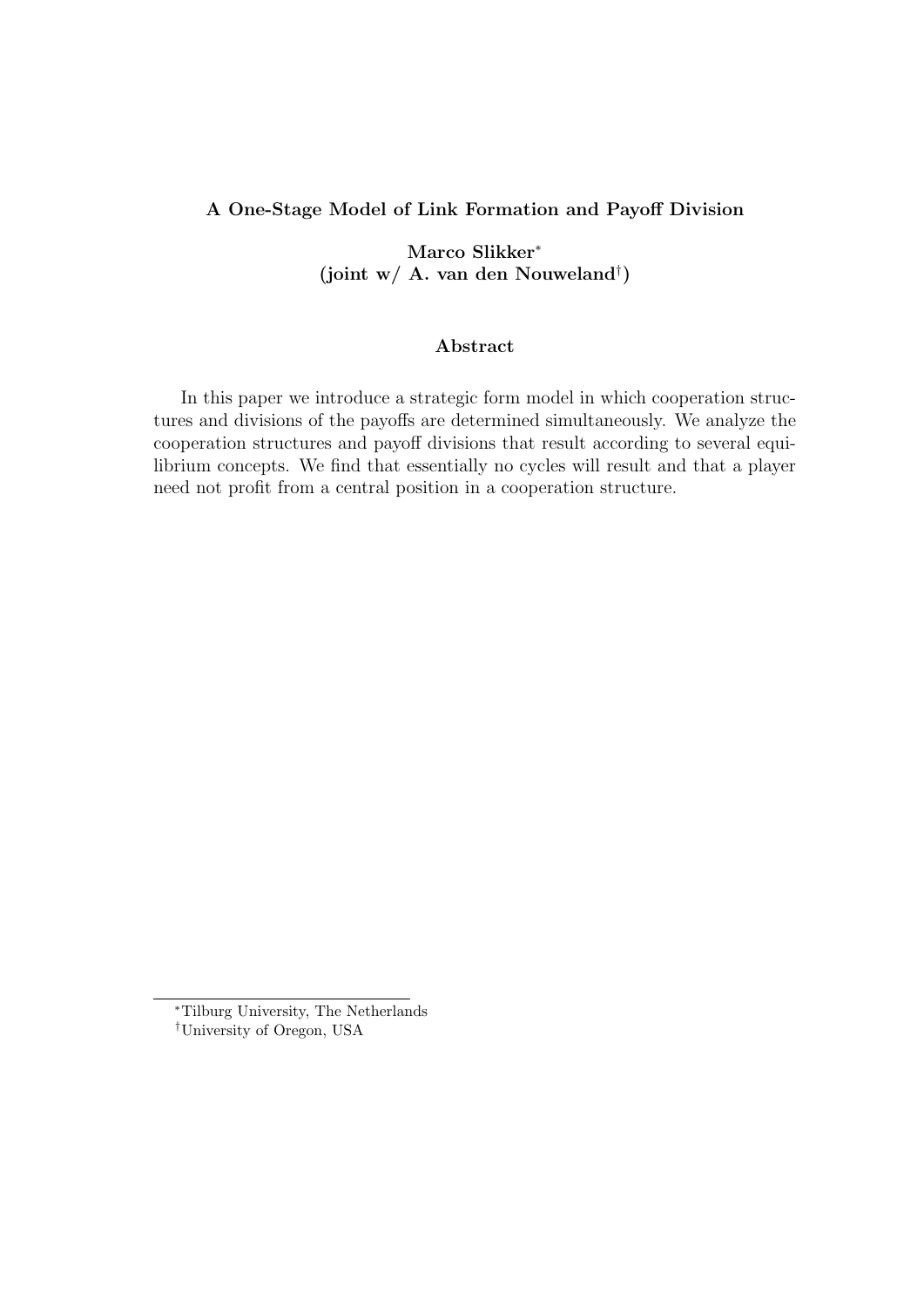### Rethinking Bargaining Theory

### Lones Smith<sup>∗</sup>

#### Abstract

This paper aims for a new approach to bargaining theory, different from Rubinstein-Stahl bargaining model, with a reprise of the 1960's agenda of bargaining as a timing game. It provides a simple continuous time stationary perfect information bargaining game with offers and counteroffers, and endogenous timing of offers. A simple class of stationary Markovian equilibria are considered with a cost for tendering an offer. I show that delay occurs, as players lock horns in a war of attrition "waiting game" to see who will make the next concession. Two nonstandard but essential characteristics here are that all offers are turned down with positive probability, and that continuation (or "aspiration") values are a Markov martingale stochastic process. This framework provides a meaningful role both for dialogue and the lack of it.

The goal of this paper is not the standard deduction that delay occurs or can occur in bargaining, but rather a serious simultaneous consideration analysis of the timing and content of offers. I conjecture that the choice of what and when to offer are related, with longer bargaining sessions being associated with more disparate ultimate settlements.

<sup>∗</sup>MIT, USA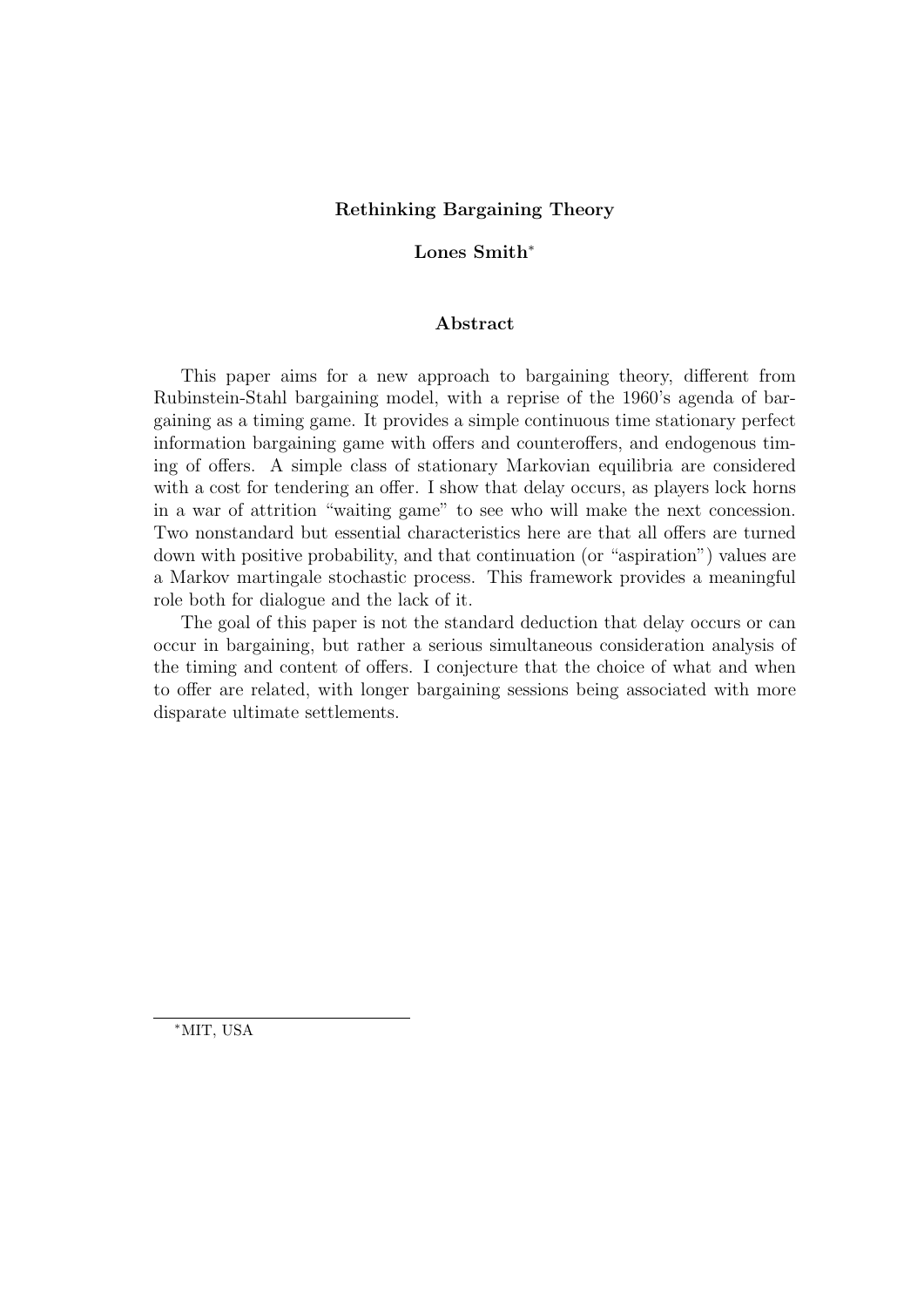# 3-Person Repeated Games with Absorbing States

# Eilon Solan<sup>∗</sup>

# Abstract

Every 3-person repeated game with absorbing states has an equilibrium payoff.

<sup>∗</sup>The Hebrew University of Jerusalem, Israel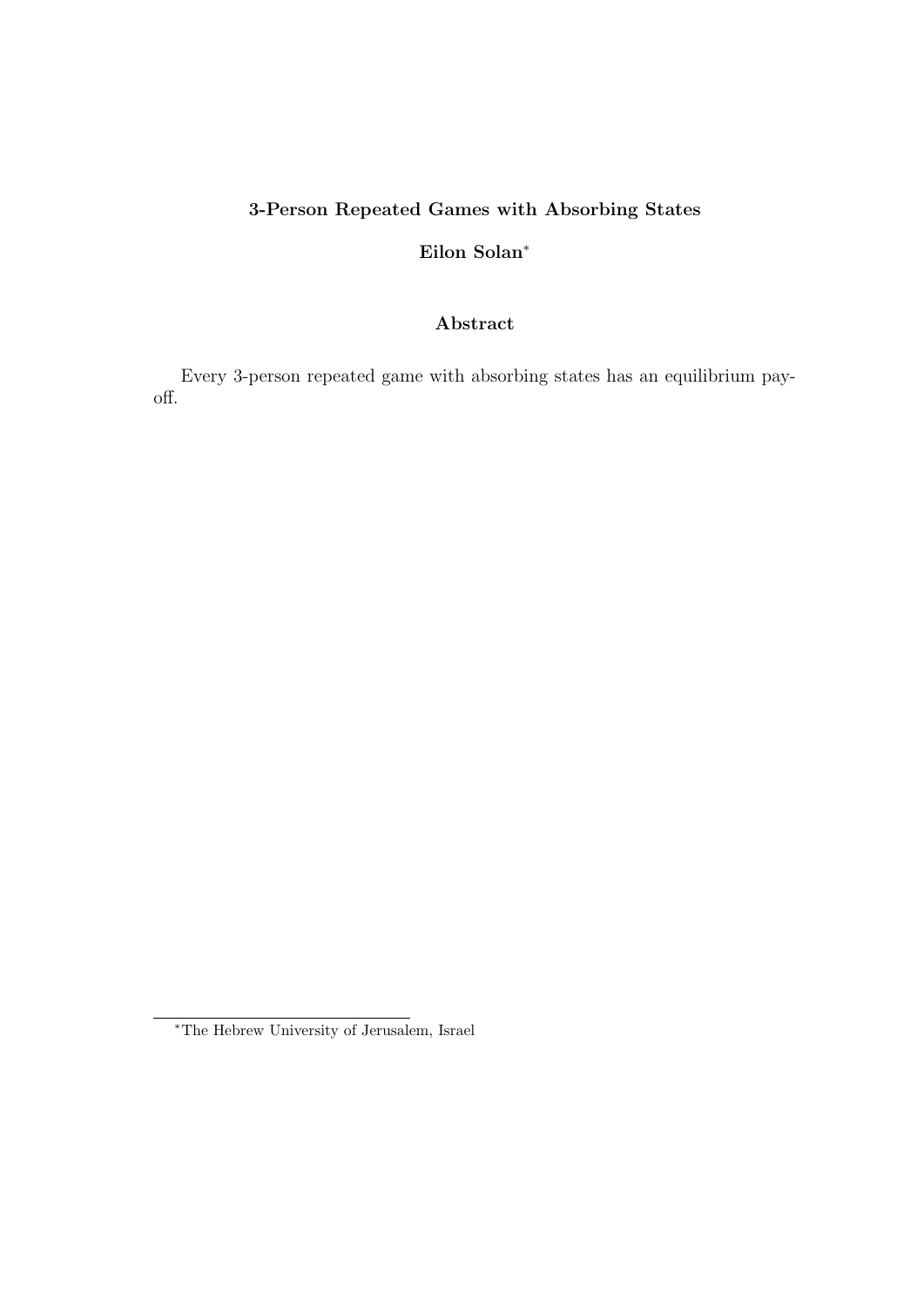# Merging, Reputation and Repeated Games of Incomplete Information

# Sylvain Sorin<sup>∗</sup>

# Abstract

We relate and unify several results that appeared in apparently different fields: merging of probabilities, perturbed games and reputation phenomena, and repeated games with incomplete information.

<sup>∗</sup>Ecole Polytechnique, France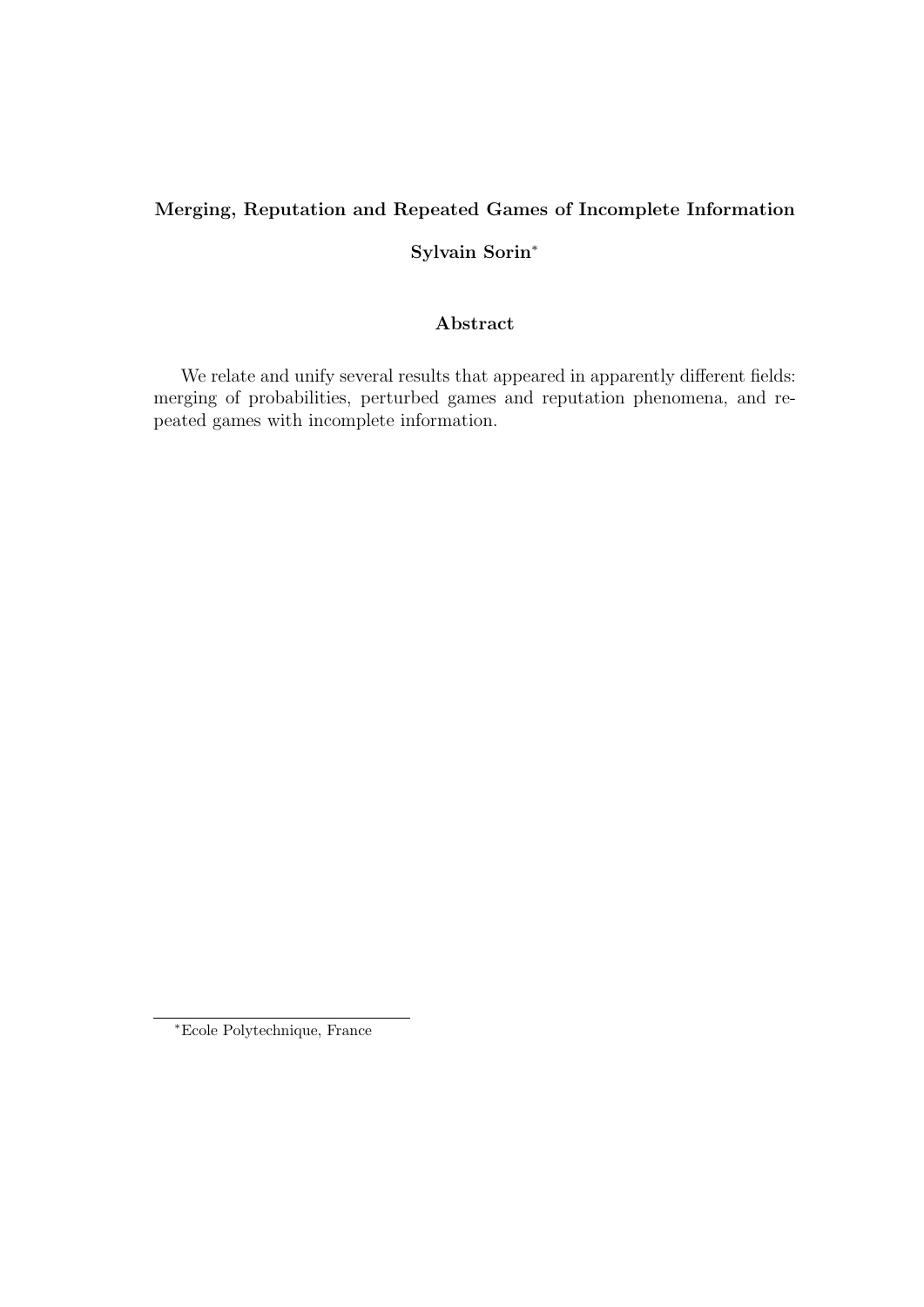### A Nucleolus for Stochastic Cooperative Games

### Jeroen Suijs<sup>∗</sup>

### Abstract

This paper extends the definition of the nucleolus to stochastic cooperative games, that is, to cooperative games with random payoffs to the coalitions. It is shown that the nucleolus is nonempty and that it belongs to the core whenever the core is nonempty. Furthermore, it is shown for a particular class of stochastic cooperative games that the nucleolus can be determined by calculating the traditional nucleolus introduced by Schmeidler (1969) of a specific deterministic cooperative game.

<sup>∗</sup>Tilburg University, The Netherlands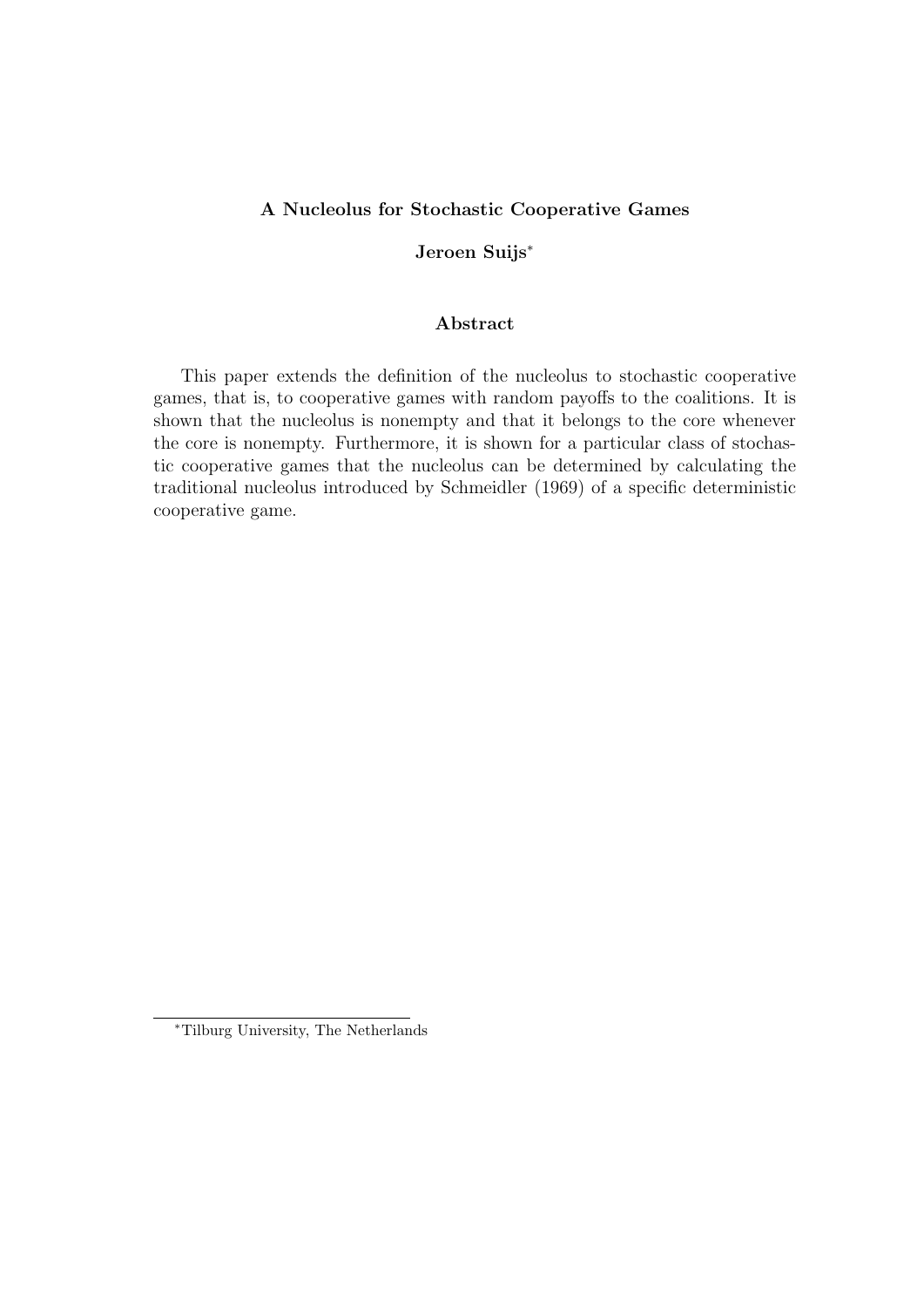# An Algorithm for Solving Zero-Sum Two Person Stochastic Games of Perfect Information

Zamir Syed† (joint w/ T.E.S. Raghavan<sup>∗</sup> )

# Abstract

A policy improvement type algorithm is given that solves both discounted and limiting average zero-sum stochastic games with perfect information in an efficient way.

†University of Illinois, USA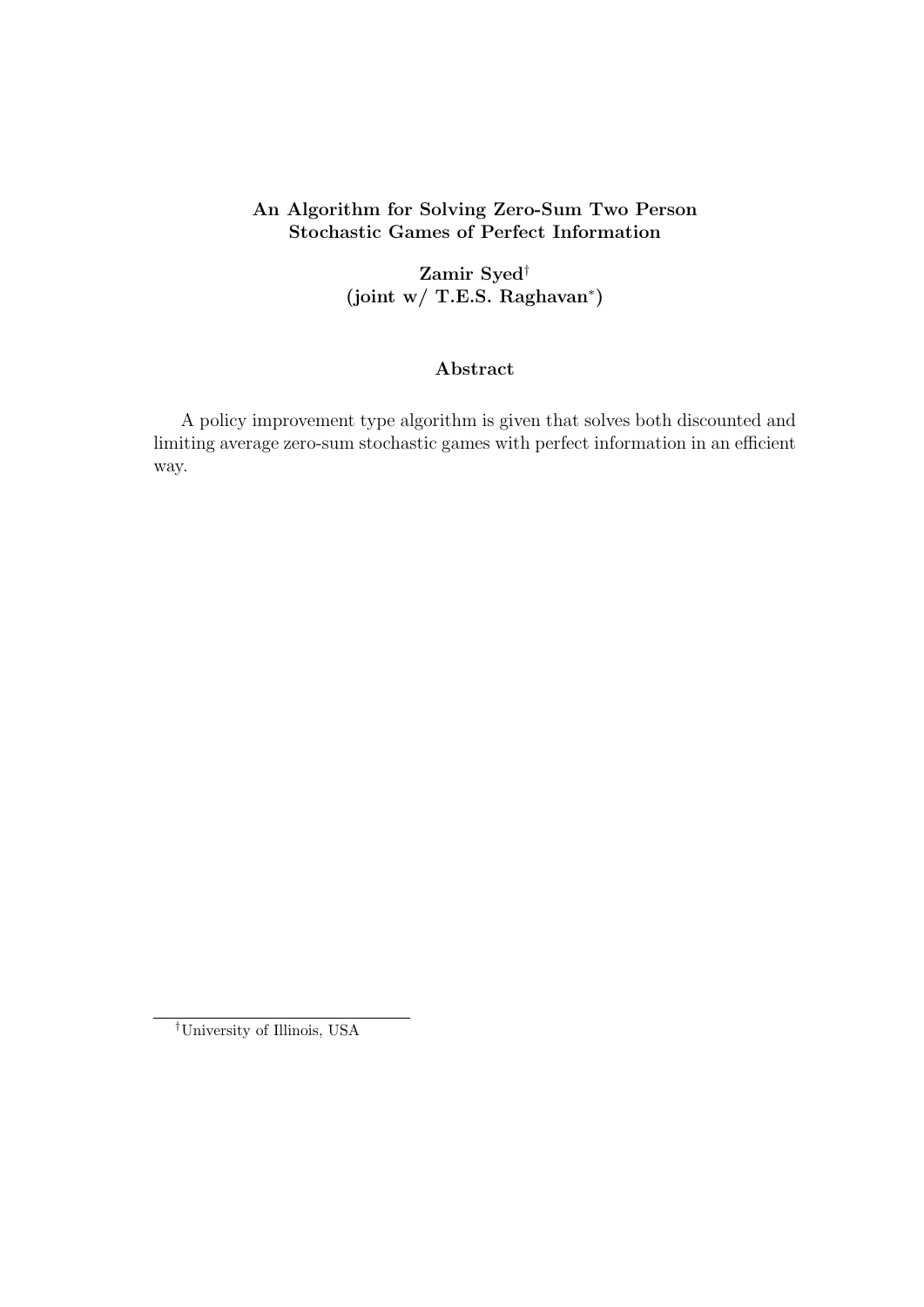### Almost Stationary ε-Equilibria in Zero-Sum Stochastic Games

Frank Thuijsmen<sup>∗</sup> (joint w/ J. Flesch<sup>∗</sup> and O.J. Vrieze<sup>∗</sup> )

### Abstract

We show the existence of almost stationary  $\varepsilon$ -equilibria, for all  $\varepsilon > 0$ , in zerosum stochastic games with finite state and action spaces. These are  $\varepsilon$ -equilibria with the property that if neither player deviates then stationary strategies are played forever with probability almost 1. The proof is based on a construction of specific stationary strategy pairs, with corresponding rewards equal to the value, which can be supplemented with history dependent  $\delta$ -optimal strategies, with small  $\delta > 0$ , in order to obtain almost stationary  $\varepsilon$ -equilibria.

<sup>∗</sup>Maastricht University, The Netherlands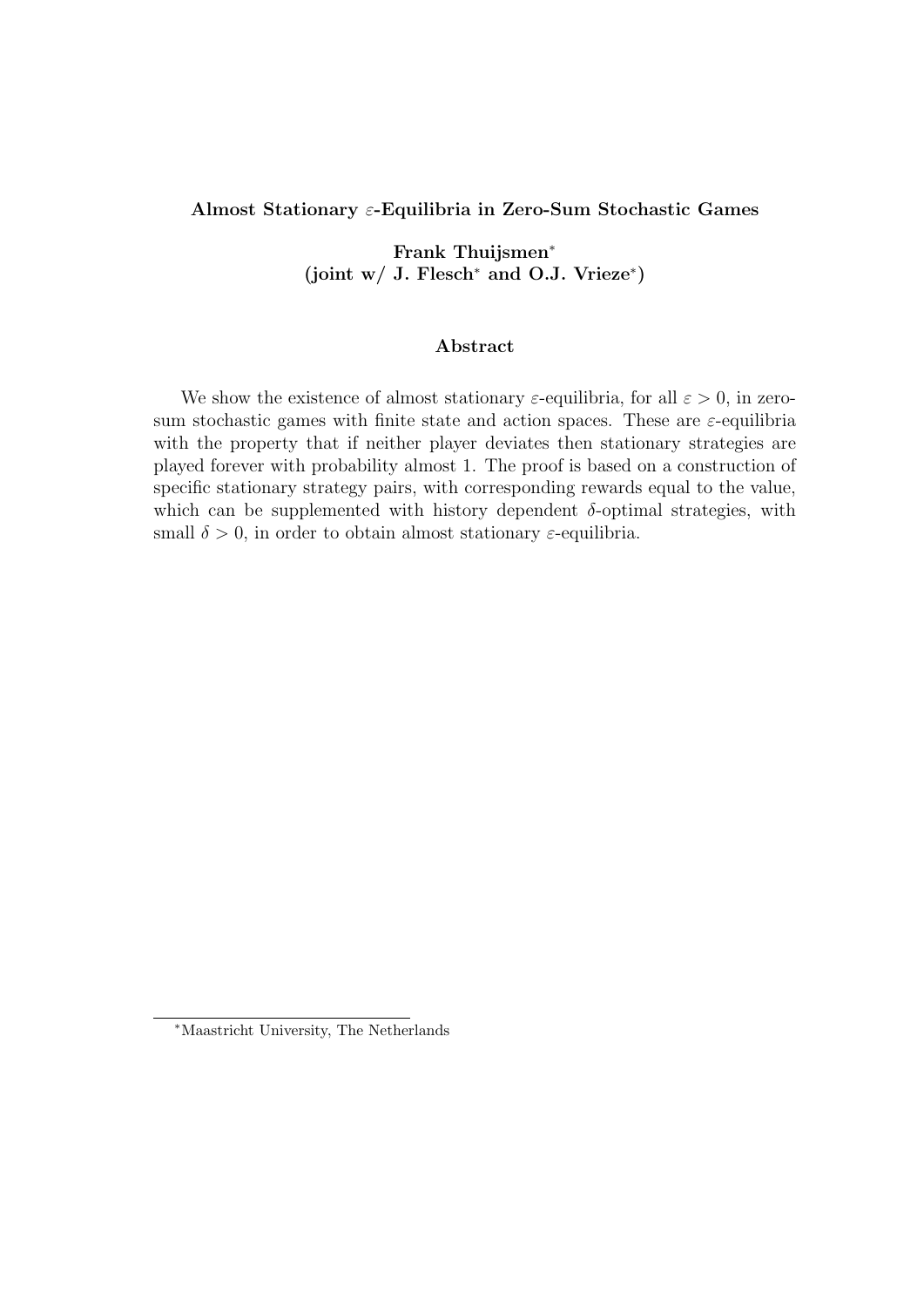## Evolution with a Varying Stage Game: An Economic Mutational Model

Xander Tieman<sup>∗</sup> (joint w/ E. Droste<sup>†</sup>)

#### Abstract

We consider a mutational evolutionary model in discrete time with both deterministic and stochastic mutations by specifying a difference equation describing the change in population state from time t to  $t + 1$ . The stochastic mutation process is implemented as a drawing from a normal distribution at each time.

The stage game in the model is a  $2 \times 2$  symmetric coordination game, in which the payoff of both players playing action 1 is higher than that of them both playing action 2. We introduce a specific economic feature in the model, namely business cycles, by modeling the stage game as a two state system, representing a boom or a recession.

The essential new feature of this model is that there is convergence towards a steady state near the full efficient equilibrium in which all players play action 1 at a much faster rate than the standard mutational models of, e.g., Kandori, Mailath, and Rob (1993). The second feature of our model is that convergence to the efficient steady state need not always occur, especially when the rate of both the deterministic and the stochastic mutations are very small.

We extend our basic model to incorporate endogenous changes in the action space. We show that convergence to a steady state near the full efficient state occurs in this model. Our results show that a population with a lot of variety in the actions that are played during a boom adopts faster when a recession hits it than a population in which all members are playing a unique best reply.

<sup>∗</sup>Free University of Amsterdam, The Netherlands

<sup>†</sup>Tilburg University, The Netherlands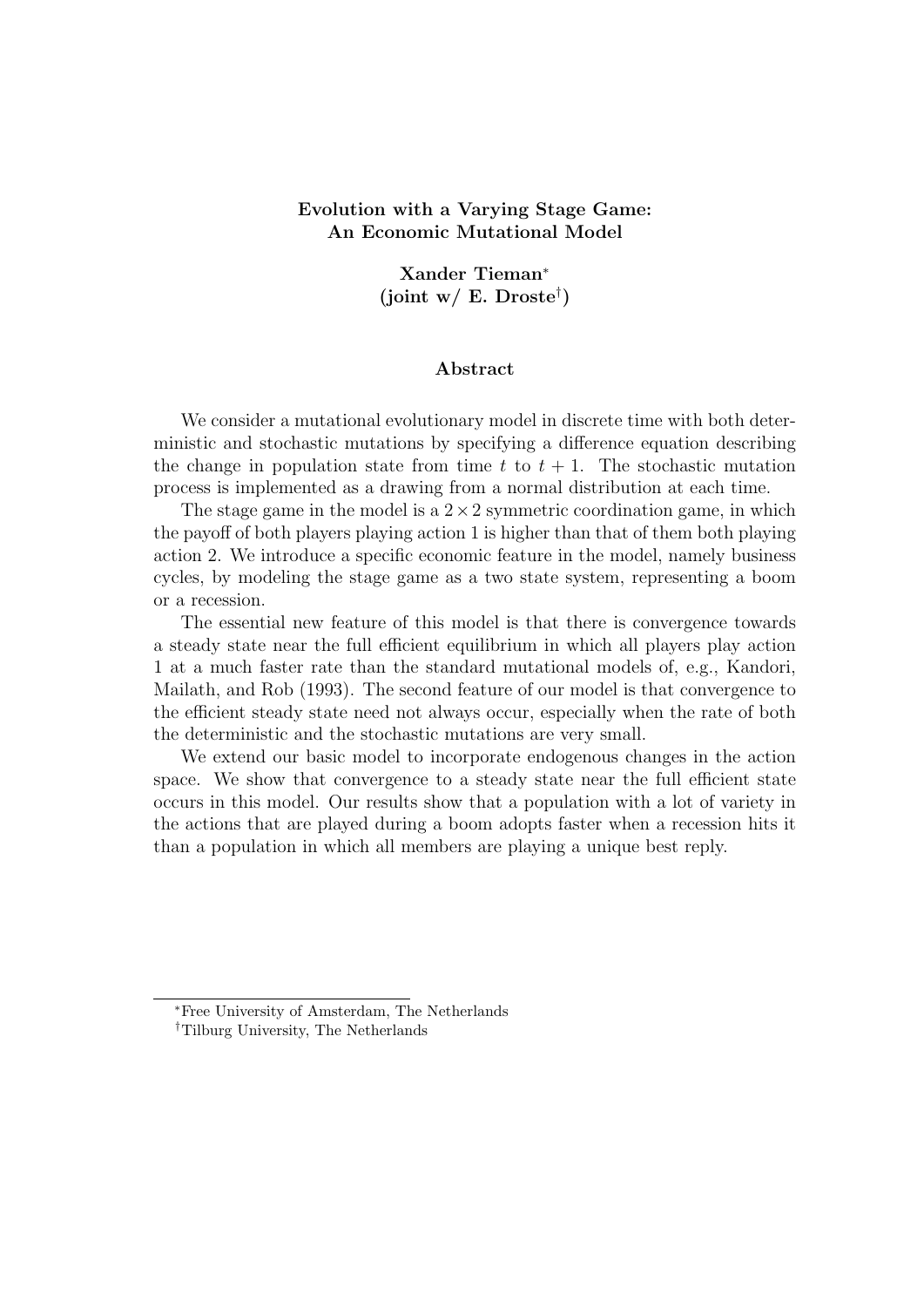# Pure Equilibria of Repeated Games with Public Signals

# Tristan Tomala<sup>∗</sup>

## Abstract

The set of payoffs associated with pure uniform equilibria of a repeated game with public information is characterized in terms of the one-shot game. The key of the result is first, a study of the effect of undetectable deviations, and, second, the definition of new types of punishments using approachability techniques.

<sup>∗</sup>Universit´e de Paris-IX, France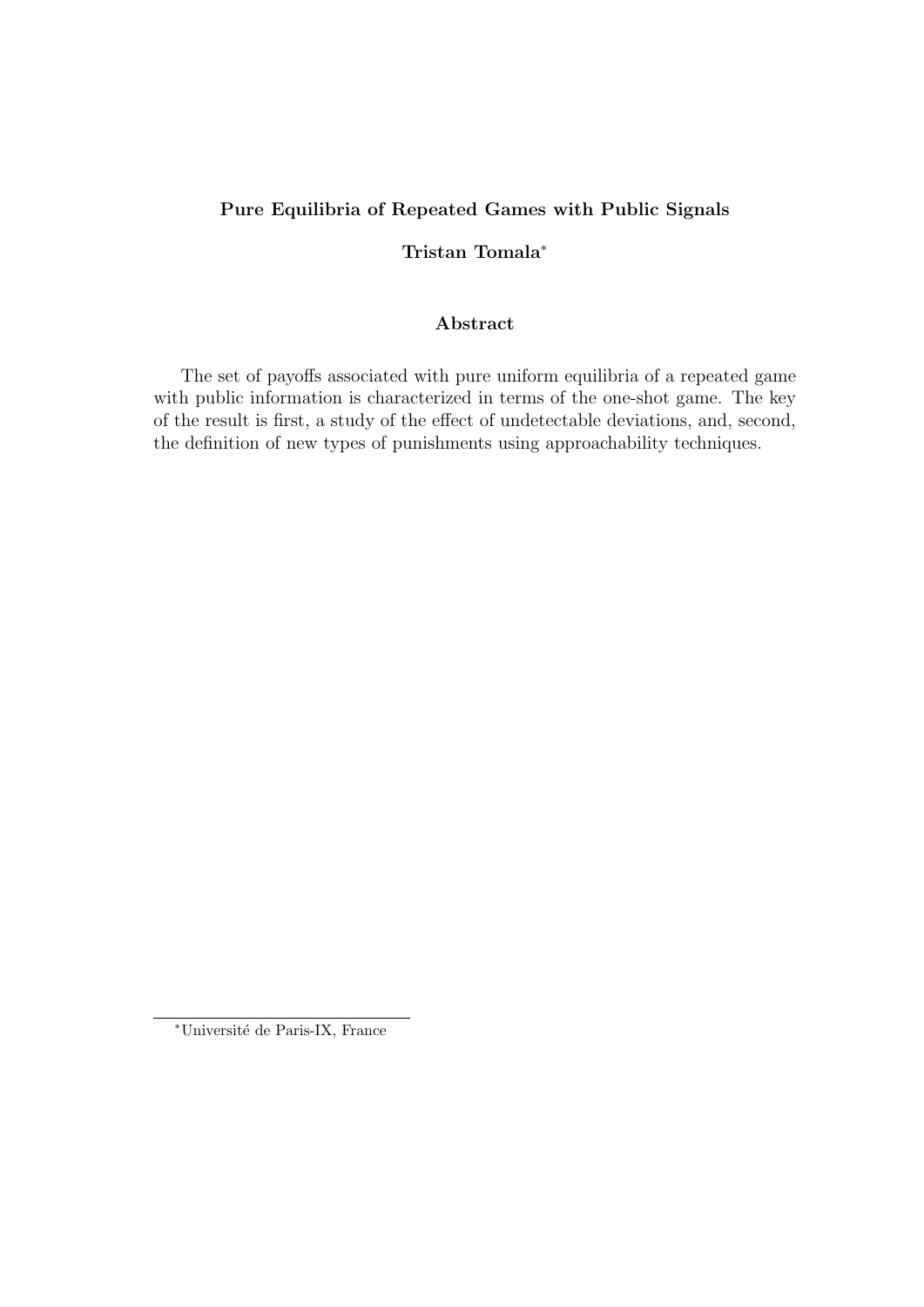### Love Your Neighbor as Yourself

### Shyh-Fang Ueng<sup>∗</sup>

### Abstract

This infinite-horizon dynamic model studies the collaboration and wars between two neighbors. Each party has his own resources. He may use his resources to produce private goods, to collaborate with his neighbor to produce a mutual beneficial goods, or to maneuver aggression against his neighbor. Allowing asymmetry in resources and depredation efficiency, this paper shows that the only selfenforcing Pareto-efficient subgame perfect equilibrium without eruption of wars is to collaborate at the equal division for the collaboration output.

<sup>∗</sup>Academia Sinica, Taiwan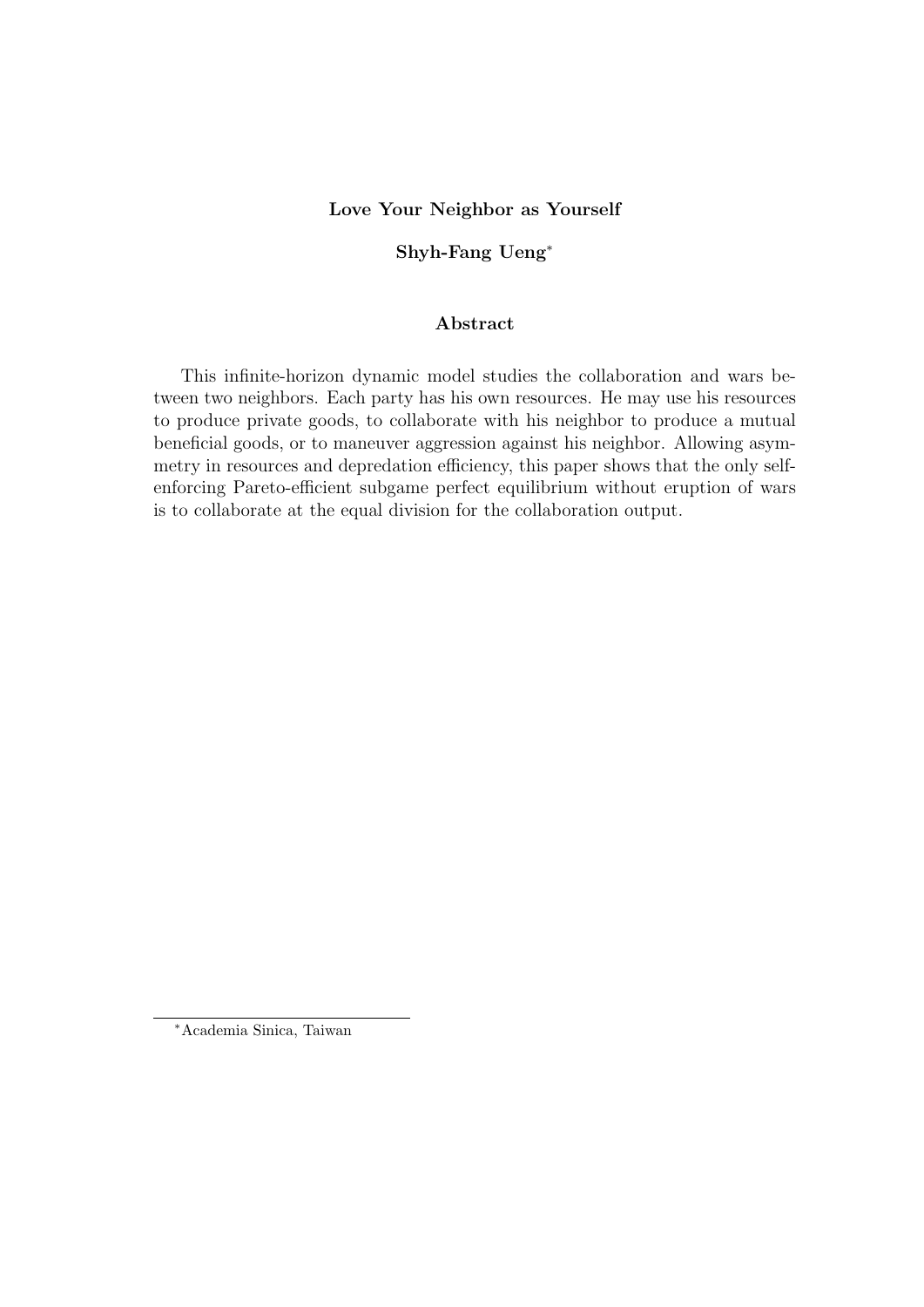# Coordination through Plain Conversation in Two-Player Games with Incomplete Information

# Amparo Urbano<sup>∗</sup>  $(joint w / J.E. Vila^*)$

### Abstract

We show the role of unmediated plain conversation as both an information transmission and a coordination device for the class of two-player incomplete information games. Concretely, we prove that any communication equilibrium payoff of any such a game (with rational parameters) can be reached as a Nash equilibrium payoff of the game expended by a plain conversation protocol.

We finish our work with economic applications of the main result. Firstly, we show the role of plain conversation in double auction problems Afterward, we apply our result to the entry of two firms in a market which is a natural monopoly.

<sup>∗</sup>University of Valencia, Spain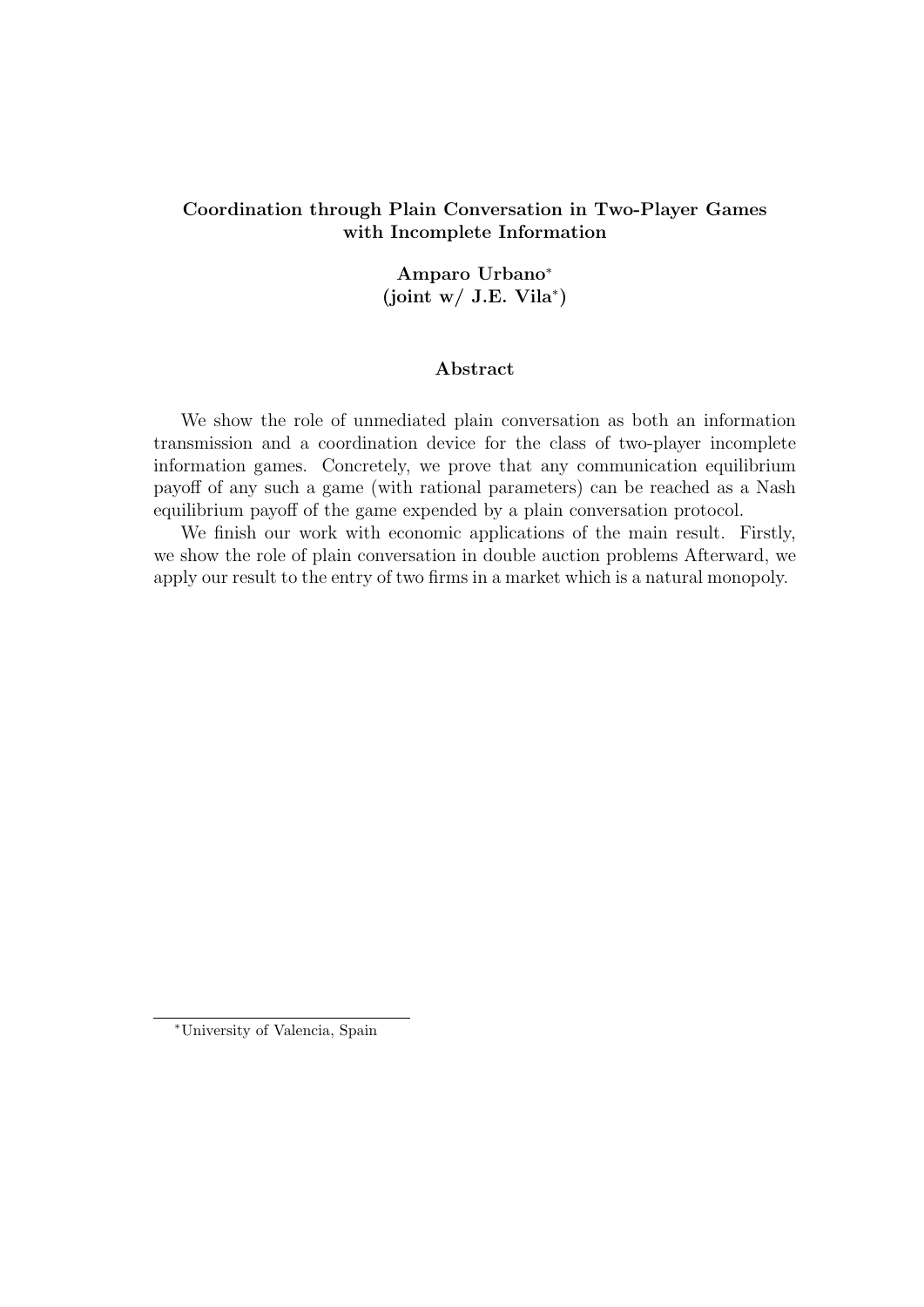# The Forgiving-Trigger Strategy: An Alternative to the Trigger Strategy

Federico Valenciano<sup>∗</sup> (joint w/ L.M. Ruiz<sup>∗</sup> )

### Abstract

We present a strategy profile for supergames with discounting that, under certain conditions, can sustain repeated cooperation as a perfect (or even a renegotiation proof) equilibrium for the same discount factors that the trigger strategy does. This strategy can be briefly described recursively: Start cooperating and do so whenever both players followed the strategy in the previous period. If only one player deviated, then for one period the deviating player must play a certain "autopenalty" while the other plays the one stage equilibrium strategy. We check its nice working in three contexts: Cournot's and Bertrand's duopoly models and the prisoners' dilemma.

<sup>∗</sup>Universidad del Pais Vasco, Spain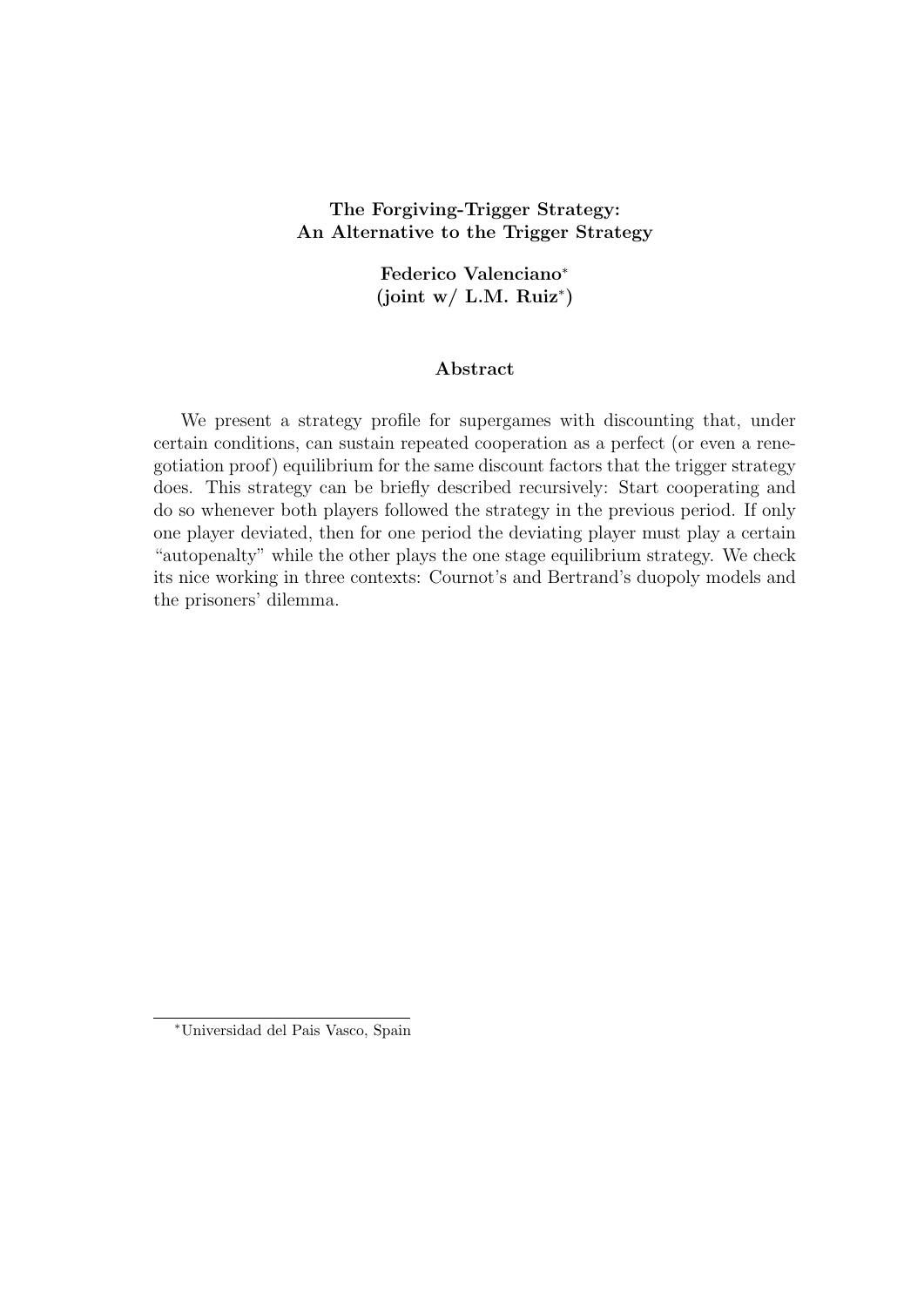## Axiomatizations of the Normalized Banzhaf Value and the Shapley Value

Rene van den Brink<sup>∗</sup> (joint w/ G. van der Laan† )

#### Abstract

A cooperative game with transferable utilities, or simply a TU-game, describes a situation in which players can obtain certain payoffs by cooperation. A solution concept for these games is a function which assigns to every such a game a distribution of payoffs over the players in the game. Famous solution concepts for TU-games are the Shapley value and the Banzhaf value. Both solution concepts have been axiomatized in various ways.

An important difference between these two solution concepts is the fact that the Shapley value always distributes the payoff that can be obtained by the grand coalition consisting of all players cooperating together while the Banzhaf value does not satisfy this property, i.e., the Banzhaf value is not efficient. In this paper we consider the normalized Banzhaf value which distributes the payoff that can be obtained by the grand coalition proportional to the Banzhaf values of the players. This value does not satisfy certain axioms underlying the Banzhaf value. We introduce some new axioms that characterize the normalized Banzhaf value. We also provide an axiomatization of the Shapley value using similar axioms.

<sup>∗</sup>Tilburg University, The Netherlands

<sup>†</sup>Free University of Amsterdam, The Netherlands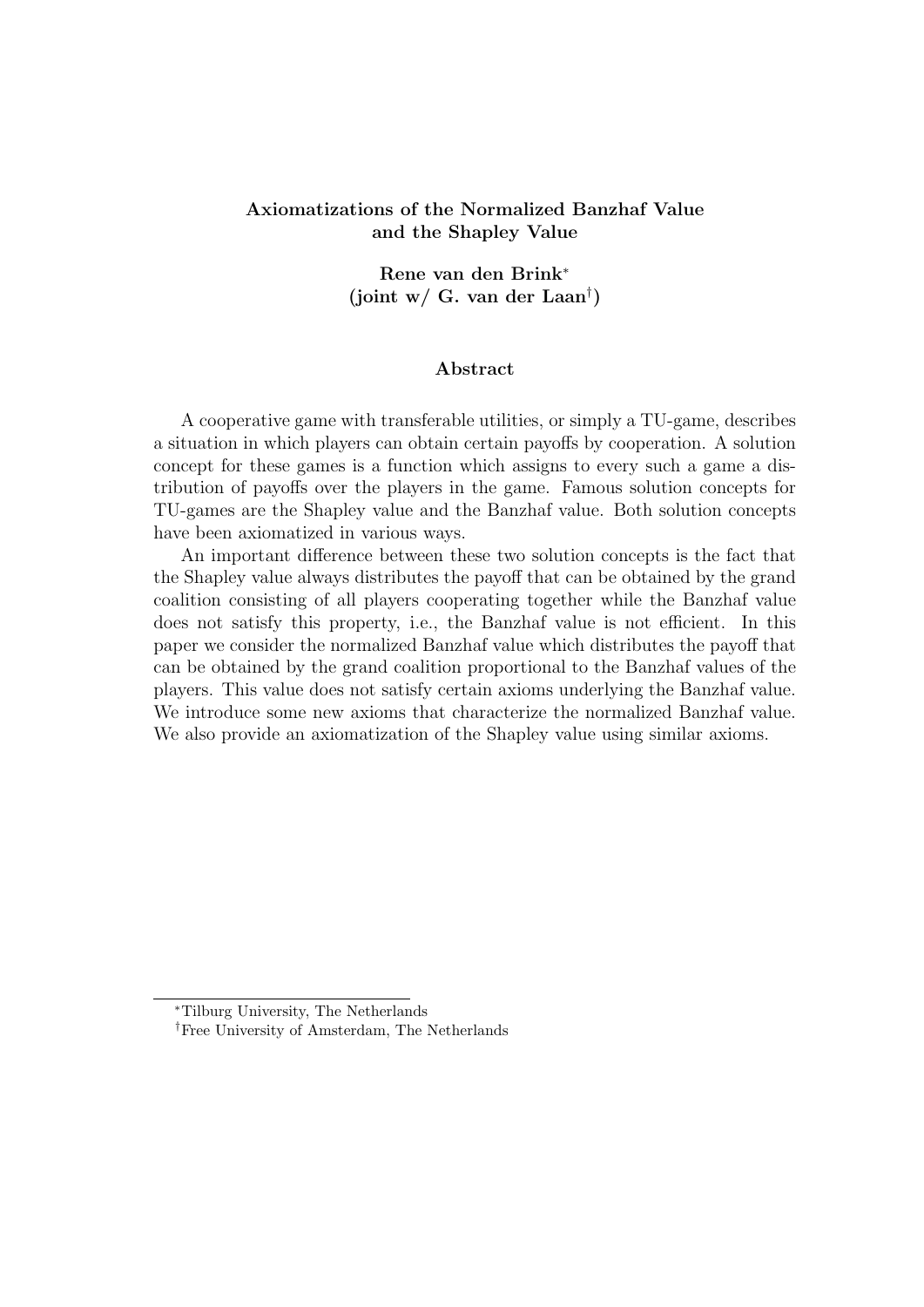### Vacations and Absenteeism as Signals of Worker Quality

Anne van den Nouweland<sup>∗</sup> (joint w/ W.T. Harbaugh<sup>\*</sup> and E. Silva<sup>\*</sup>)

#### Abstract

We model the optimal behavior of workers and employers engaged in team production. We are able to provide new explanations for some aspects of vacation behavior by employees and vacation policies of firms.

Our model differs from the usual signaling model, where the high type has lower signaling costs. In our model vacation time has two direct effects: leisure and lost wages. We assume both types derive the same utility from leisure. Vacation time has three effects on a worker. He derives a benefit from leisure, he loses income due to lost work time, and he gains or loses income as his wage rate changes due to what vacation behavior reveals about productivity.

We will show that there are four possible pure strategy equilibria, two where the workers pool and two where they separate. One pooling equilibrium results when neither worker takes any vacation time. In the other pooling equilibrium both types take vacation time. Unlike the usual pooling result, here the two types of workers expect to receive different wages. In one separating equilibrium, the high type vacations, and the low type does not. The second separating equilibrium produces the rather paradoxical result that it is the low types who signal.

We also examine firm profits under these different equilibria, and address the firm's incentives to try and promote one equilibrium over another.

<sup>∗</sup>University of Oregon, USA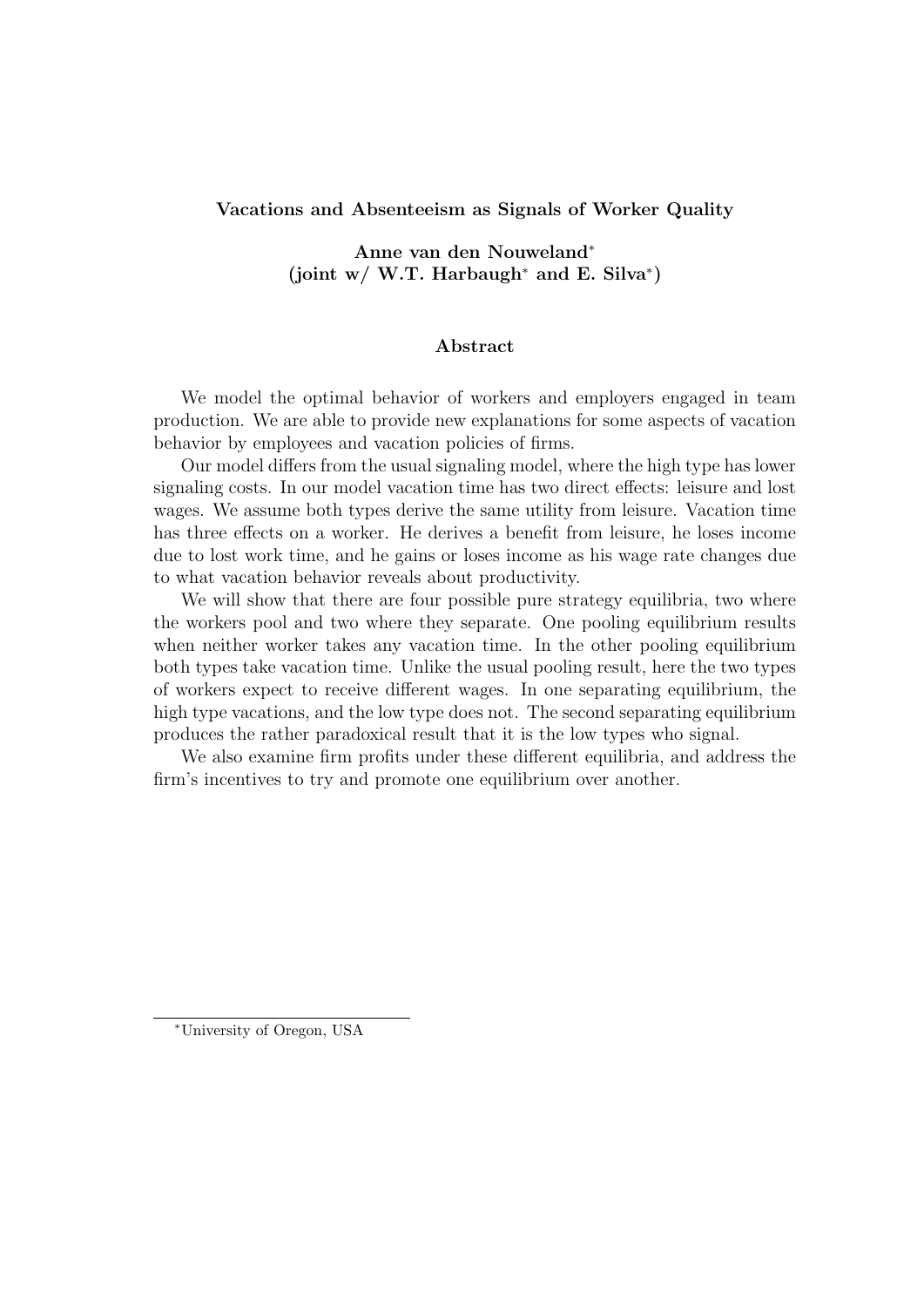### Refinements of Rationalizability for Normal-Form Games

Vincent J. Vannetelbosch<sup>∗</sup> (joint w/ J.J. Herings<sup>†</sup>)

### Abstract

We introduce the trembling-hand rationalizability concept, where the players' actions have to be best responses also against perturbed conjectures. We also propose another refinement: weakly perfect rationalizability, where players' actions that are not best responses are only played with a very small probability.

We show the relationship between perfect rationalizability and weakly perfect rationalizability as well as the relationship between proper rationalizability and weakly perfect rationalizability: weakly perfect rationalizability is a weaker refinement than both perfect and proper rationalizability. Moreover, in two-player games it holds that weakly perfect rationalizability is a weaker refinement than trembling-hand rationalizability. The other relationships between the various refinements are illustrated by means of examples. For the relationship between any other two refinements we give examples showing that the remaining set of strategies corresponding to the first refinement can be either smaller or larger than the one corresponding to the second refinement.

<sup>∗</sup>Universit´e Catholique de Louvain, Belgium

<sup>†</sup>Tilburg University, The Netherlands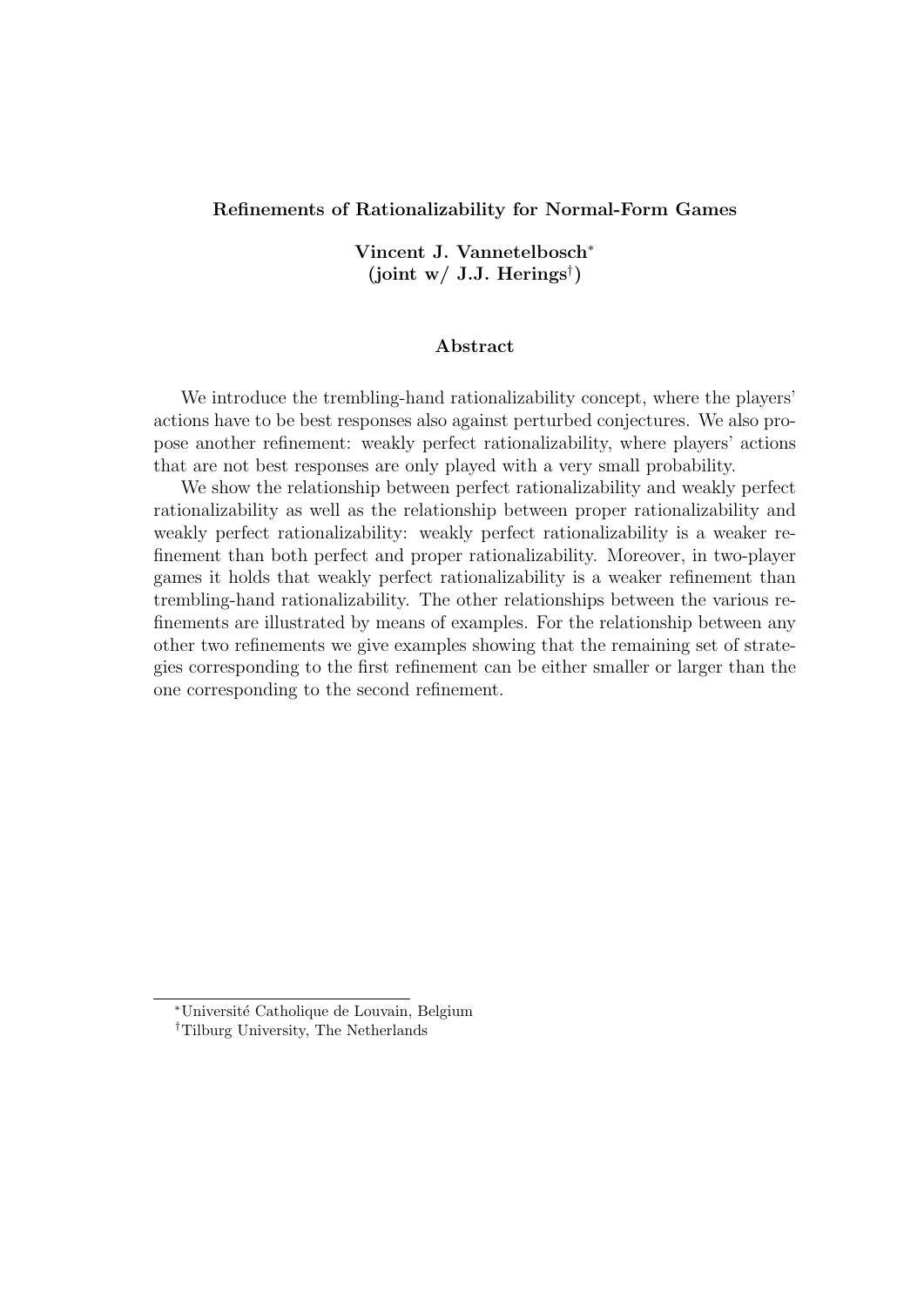### Equilibrium Payoffs in Two-Player Recursive Games

# Nicolas Vieille†

#### Abstract

We prove the existence of equilibrium payoffs in a class of undiscounted, 2 player stochastic games. Games in our class are recursive, in Everett's sense: the players receive a payoff equal to 0, until an absorbing state is reached. We make two additional assumptions. First, one of the players, say player 2, can force the absorption: given a completely mixed stationary strategy of player 2, an absorbing state is reached in finite time, almost surely, whatever be the initial state and the strategy used by player 1. Second, player 2 receives a positive payoff in any absorbing state.

<sup>&</sup>lt;sup>†</sup>Université de Paris-IX, France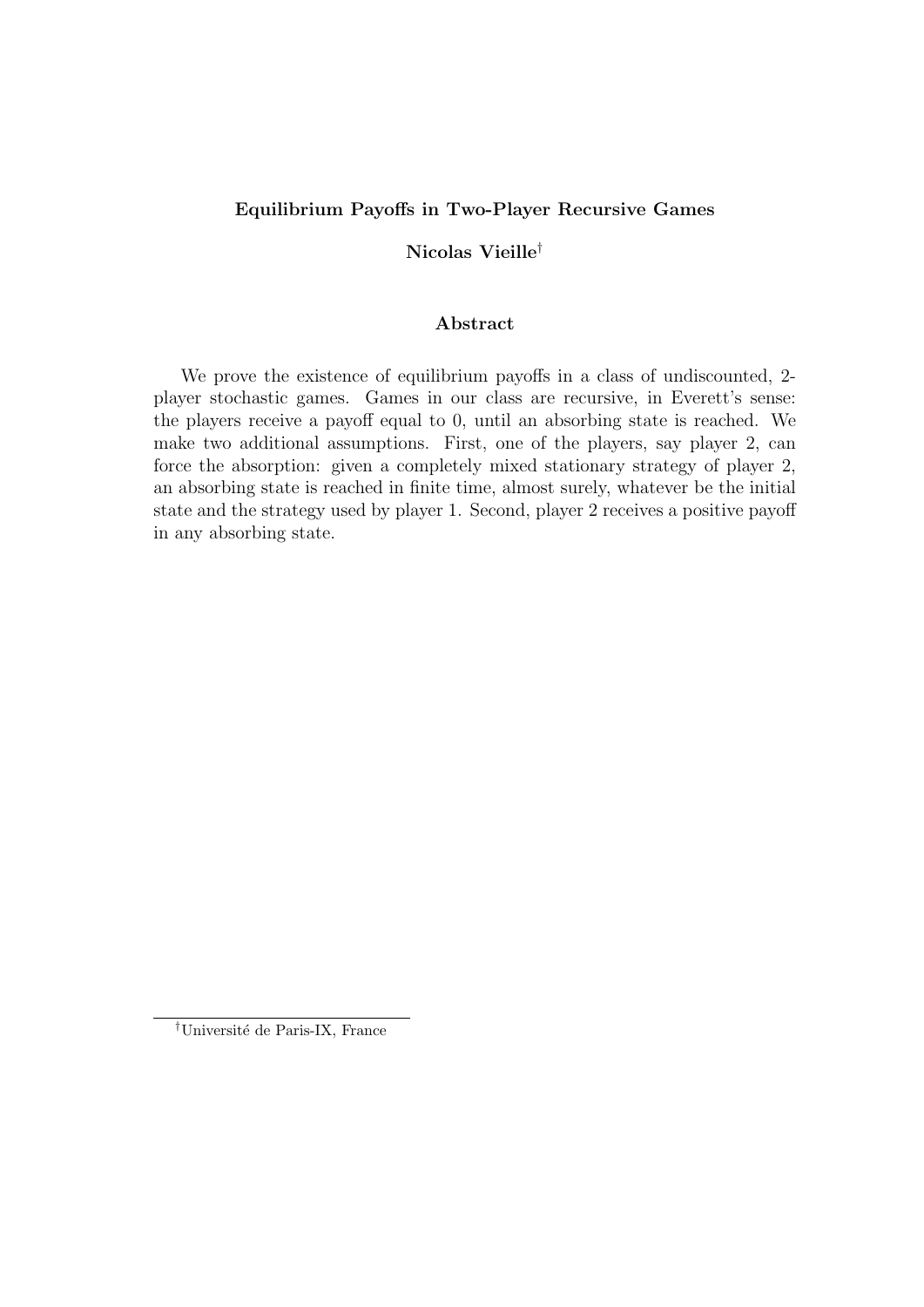# A Value for Graph Restricted Games

# Oltion Voshtina<sup>∗</sup>

## Abstract

We define a new value for the graph restricted games based on axioms similar to those of the Shapley value.

<sup>∗</sup>The University of Texas at Arlington, USA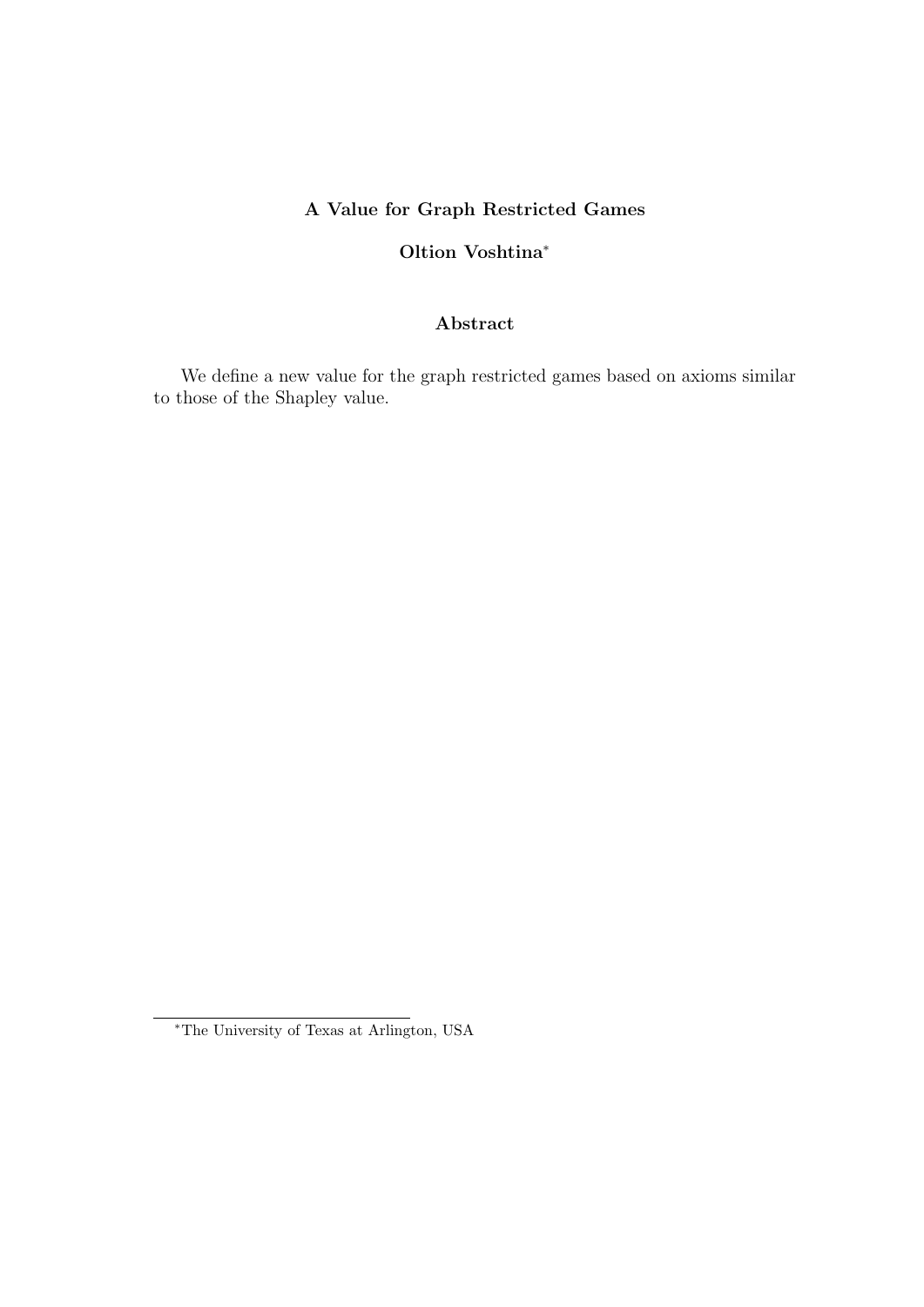# Coalition-Proof Nash Allocation in a Barter Game with Multiple Kinds of Indivisible Goods

### Jun Wako<sup>∗</sup>

### Abstract

The competitive allocations in the Shapley-Scarf market model with indivisible goods are characterized as the Coalition-Proof Nash outcomes in a simple normal form game. In this game the set of Coalition-Proof Nash outcomes is nonempty and coincides with the set of Strong Nash outcomes. The competitive allocations are also regarded as the core defined by a modified weak domination.

<sup>∗</sup>Gakushuin University, Japan and Stanford University, USA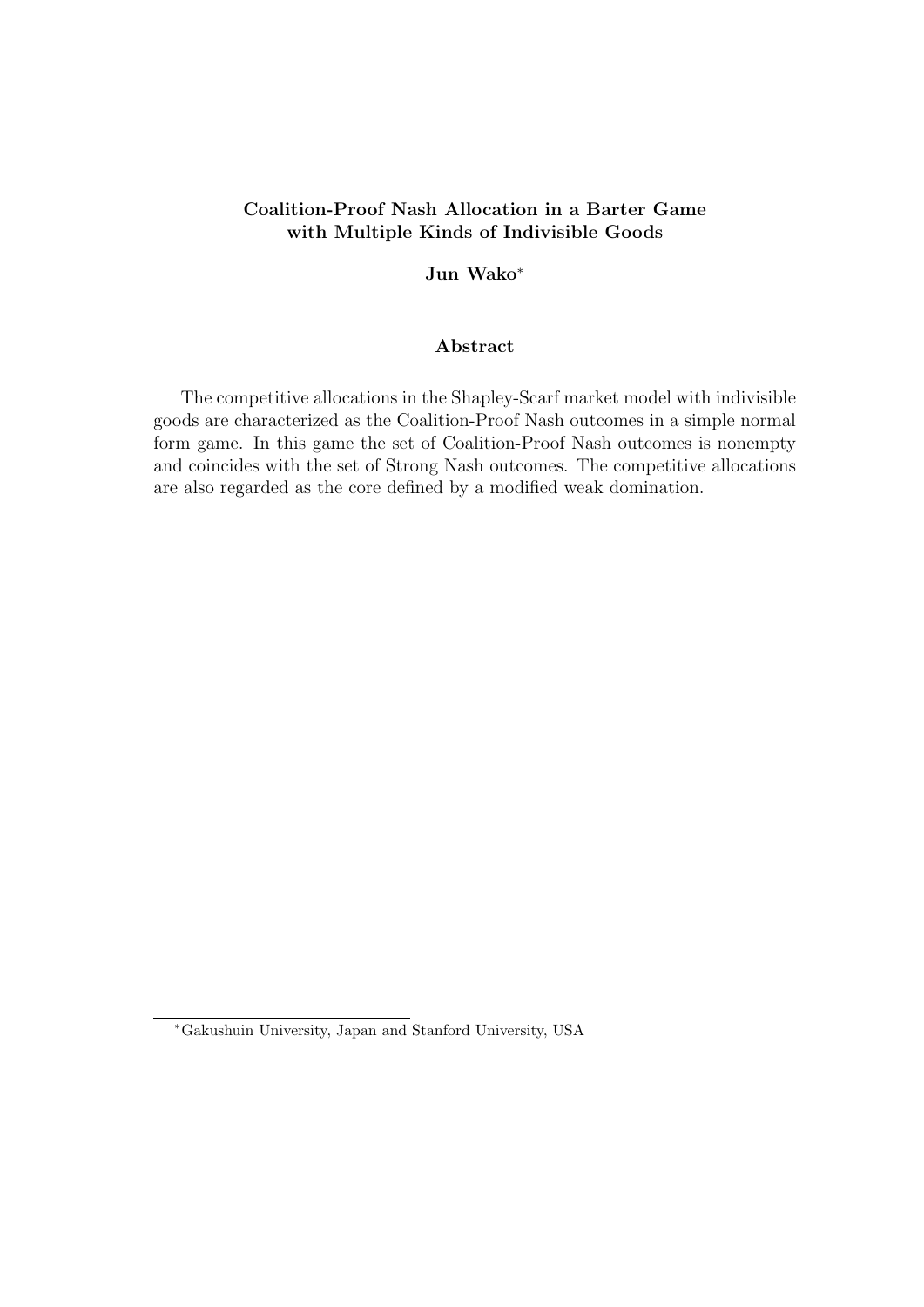# Adaptive Dynamics with Payoff Heterogeneity

Chris Wallace<sup>∗</sup>  $(joint w / D.P. Myatt^*)$ 

### Abstract

In a model of adaptive best response dynamics among a finite population of agents playing a  $2 \times 2$  symmetric game, the assumption that players make mistakes is dropped in favor of one where players differ, via payoff heterogeneity. Thus arbitrary mutations are replaced with an economically justified specification. The analysis illustrates that the depth as well as the width of basins of attraction is important when determining long run equilibria. When payoff variances are balanced, the risk dominant equilibrium is selected. Unbalanced variances may result in the selection of other equilibria, including the payoff dominant. For larger populations the overall size of payoff variability is critical to the selection criterion.

<sup>∗</sup>University of Oxford, UK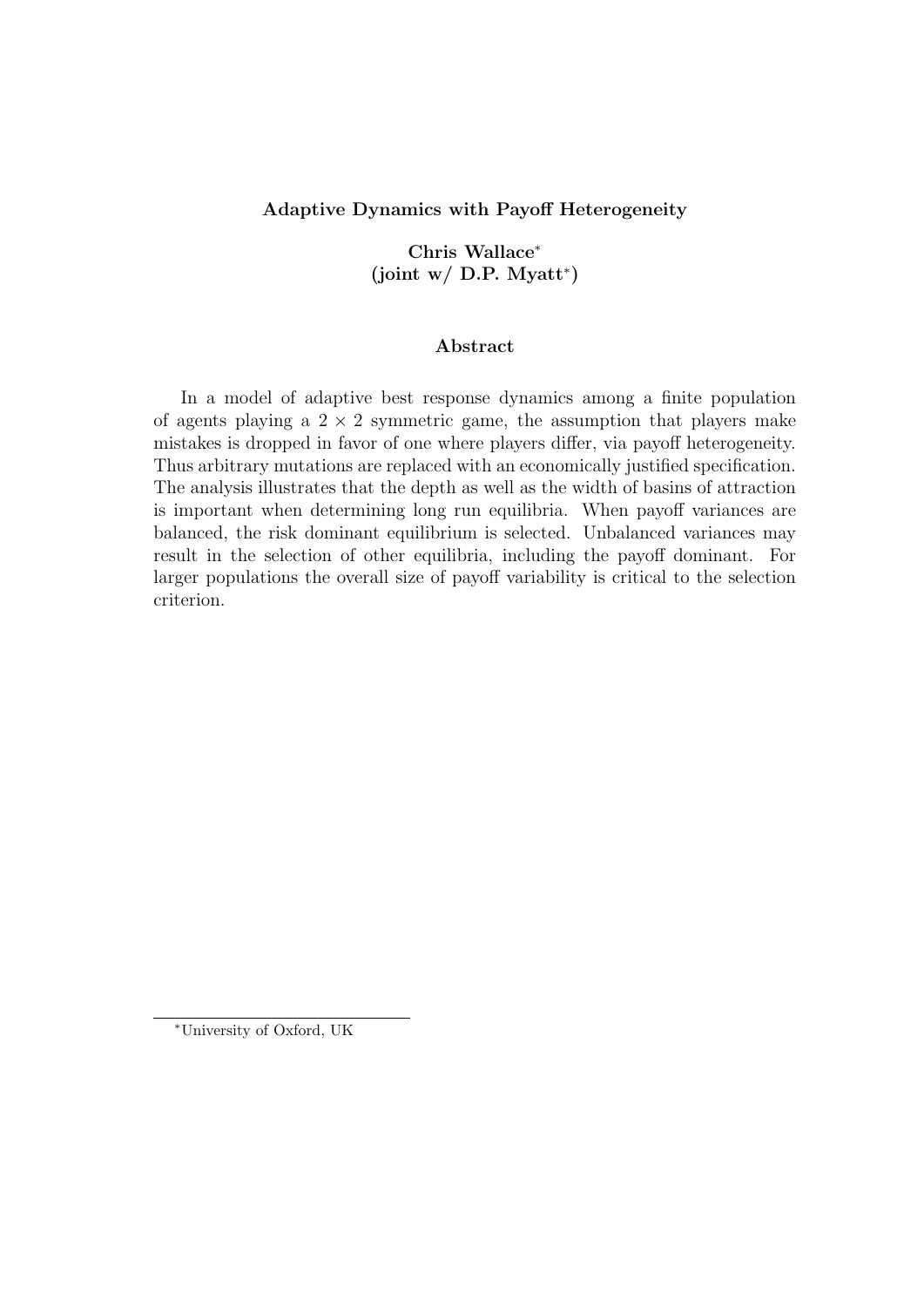### Communication Can Ease Prisoners' Dilemma

### Junichi Watanabe<sup>∗</sup>

#### Abstract

In order to improve outcomes of one shot prisoners' dilemma games, an extended game with nonbinding communication is proposed. We present an explicit procedure that yields a Pareto efficient solution as its outcome.

The critical assumptions underlying the extended game are as follows; First, we regard the players as social beings who can change the rule of their society if they want to. That is, we assume that they have administrative ability to enlarge the set of strategies of their game. An added strategy must be feasible in the sense that it indicates voluntary transfer from one to the other and/or free disposal of some payoffs. Secondly, we allow the players to make nonbinding communication not only when they discuss the possibility of adding strategies but also when they take action.

<sup>∗</sup>Fukuoka University, Japan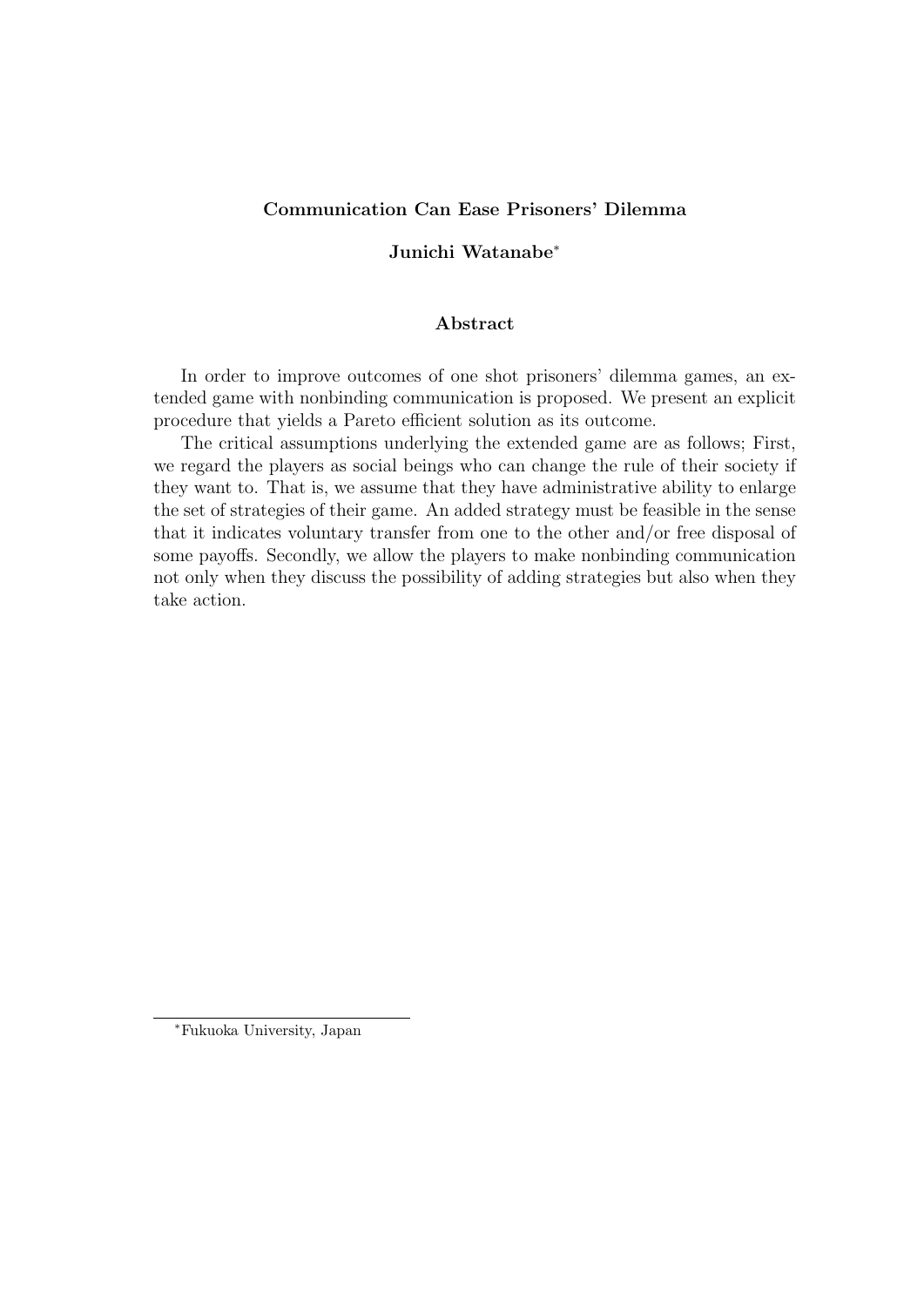# Cooperative Production: A Comparison of Lower and Upper Bounds

Alison Watts<sup>∗</sup>

### Abstract

A group of agents share a one-input-one-output convex technology for producing a public or private good. The agents must agree on a level of output to produce and a way to allocate both the output (in the private good case) and the costs of production. The agents would like everyone's utility level to fall between some lower and upper bound. We consider two such bounds: the stand alone bound and the unanimity bound. An agent's stand alone utility level is the utility he would receive if he had free access to the technology by himself. An agent's unanimity utility level is the utility he would receive if everyone else had the same preferences as him and the agents split the output (in the private good case) and the cost of production equally. Normally there is some symmetry in the strength of an upper bound versus the strength of a lower bound; in some situations the upper bound is more relevant to the allocation problem, while in other situations the lower bound is more relevant. However, we show that the unanimity bound is stronger than the stand alone bound; the unanimity bound always has an impact on the production decision, while the stand alone bound does not.

<sup>∗</sup>Vanderbilt University, USA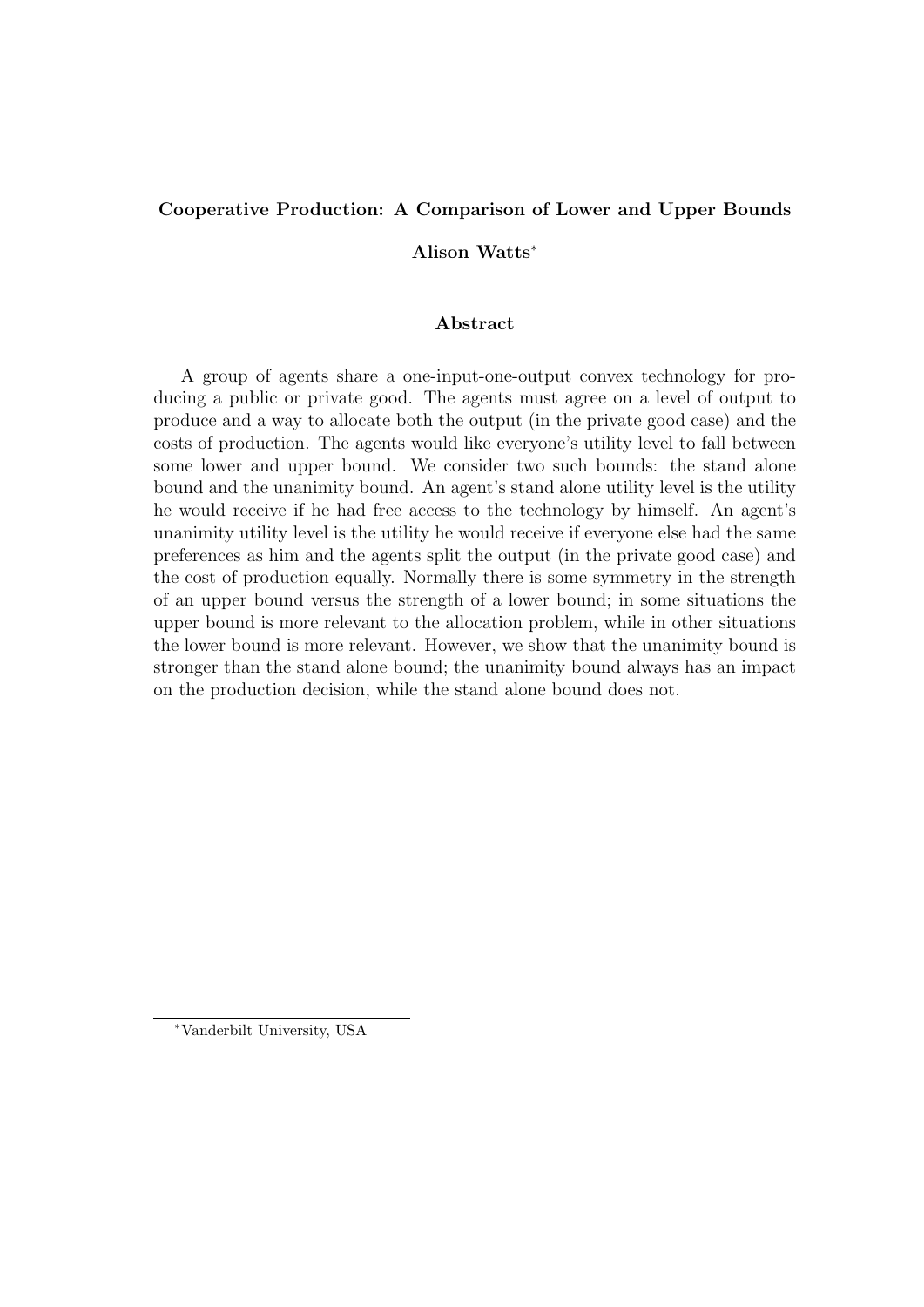### Tiebout Economies with a Continuum of Traders

Myrna H. Wooders<sup>∗</sup> (joint w/ J. Conley† )

#### Abstract

In this paper we introduce a model of an economy with local public goods public goods subject to crowding and exclusion - and a continuum of agents. Jurisdiction structures are determined endogenously. Following Conley and Wooders (1994), a distinction is made between unobservable taste types of agents and their observable crowding types. The crowding type of an agent determines his effects on other agents and/or on production possibilities. A competitive equilibrium concept, where prices for public goods depend only on observable crowding types of agents, is introduced. Under extraordinarily mild conditions it is shown that the core is non-empty. It is also shown that the set of core outcomes with the equal treatment property coincides with the set of equilibrium outcomes. Conditions are demonstrated under which all outcomes in the core have the equal treatment property; under these conditions the core coincides with the equilibrium outcomes. A Second Welfare Theorem is established. Finally, we show how our model and results extend to economies where agents may belong to multiple jurisdictions or clubs.

<sup>∗</sup>University of Toronto, Canada †University of Illinois, USA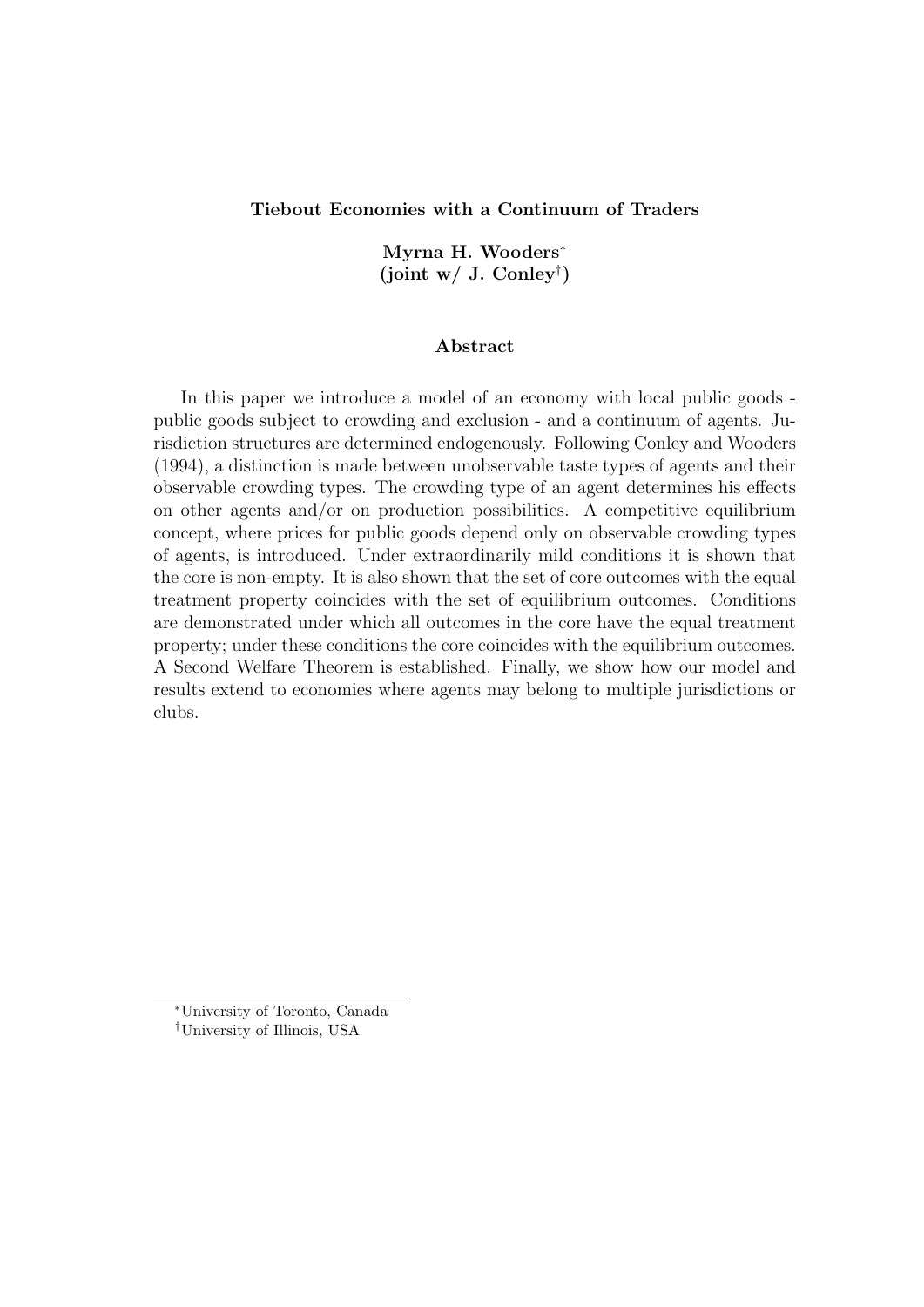# Foreign Investment and the Asymmetric Information Caused by the Uncertainty of Political Stability

### Dachrahn Wu<sup>∗</sup>

### Abstract

In order to understand the influence of the asymmetric information caused by a foreign investor's uncertainty to the political stability of the host country, we define a signaling game to analyze the interaction between a foreign investor and the government of the host country. We find that if there is no uncertainty in the game, the equilibrium policy is more intensive than the social welfare optimal policy. If the game is of asymmetric information, we verify the existence of separating equilibrium, and show that whatever the refined separating equilibrium or the refined pooling equilibrium are generated, the social welfare is lower than that of the game of complete information

<sup>∗</sup>National Central University, Taiwan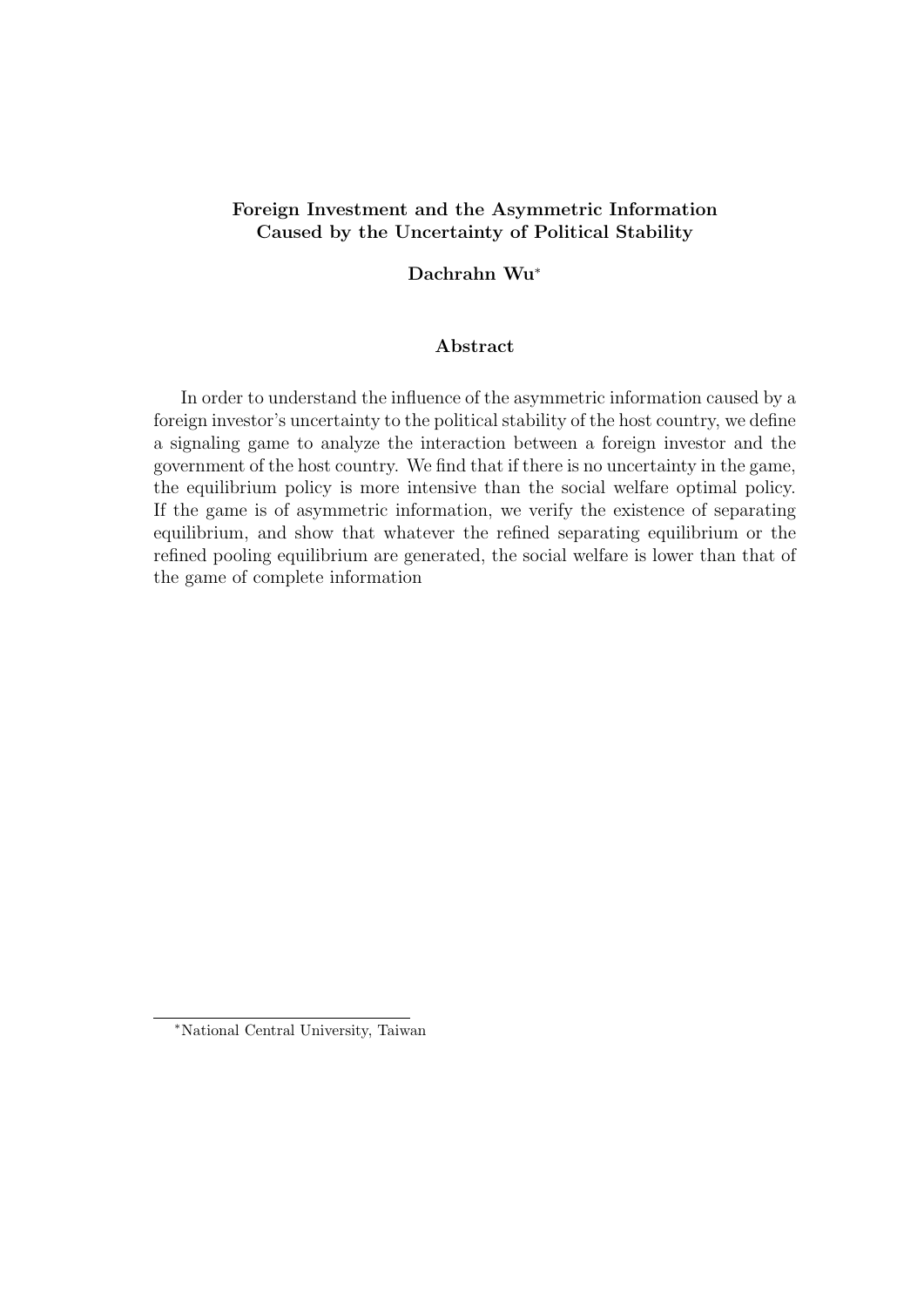### Selectors of the Core and Consistency Properties

# Victor V. Zakharov<sup>∗</sup>

#### Abstract

In this paper we consider TU-cooperative games from linear programming point of view. Using the linear programming approach to construct the subcore and grand subcore, which are multiple selectors of the core, we represent them in analytical forms. We consider reduced games due to Davis-Maschler, Moulin, and Funaki, and formulate the sufficient conditions for subcore and grand subcore to be S-consistent.

<sup>∗</sup>St. Petersburg State University, Russia